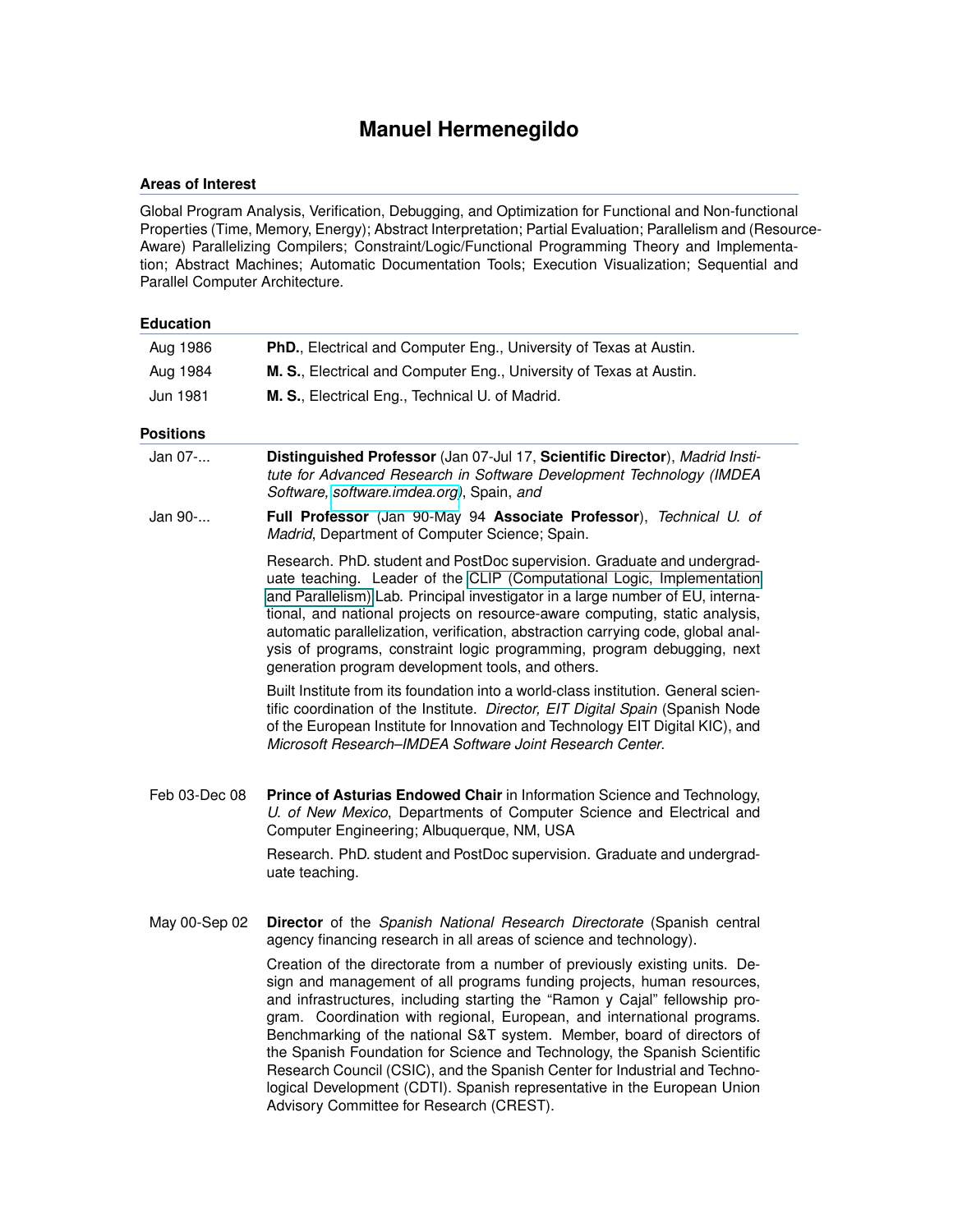Oct 86-Dec 89 **Member, Technical Staff**, *MCC*, Parallel Processing Program and ACA/Systems Technology Lab.; Austin, Texas.

> Principal Investigator, PAL project: parallel and sequential high performance implementation of next generation languages and systems. Development of theoretical bases, execution models, and actual implementations of highperformance parallel logic programming systems. Design and simulation of coherent-cache, cluster-based multiprocessors. Performance studies of execution models on several parallel architectures and organizations.

Mar 87-Jan 90 **Assistant/Associate Professor** (adjunct), *University of Texas at Austin,* Computer Science Department.

> Teaching (Computer Architecture, Logic Programming). Supervision of PhD. students working in the areas of parallel computer architecture, parallel execution model theory and design, abstract interpretation, and automatic parallelization.

Jun 85-Aug 85 **Intern**, *MCC*; Austin, Texas.

Jul 84-Aug 84 **Intern**, *IBM Corp.*; Austin, Texas.

Nov 82-Aug 83 **Analyst**, *Philips S.A.*; Madrid, Spain.

Technical management.

Jun 81-Aug 81 **Design Engineer** (praktikum), *Siemens Gmbh.*; Munich, Germany.

Electronic circuit design and embedded systems development for audio and automotive applications.

Jan 80-Oct 82 **President**, *HC Electronics*; Madrid, Spain.

Co-owned venture, involved in the development and licensing of electronic circuit designs and prototypes. Products included a Speech Scrambler marketed by Eurotronica S.A., and a Spectrum Scanning System installed at the National Optics Institute.

## **Other Selected Activities, Honors, and Awards**

- "Julio Rey Pastor" **Prize for Research in Mathematics and Information and Communication Technologies**, 2006 (highest Spanish national scientific award in the areas of mathematics and information technology). "Aritmel" **Prize for Scientific Merit in Computer Science**, 2005. Elected member of the **Academia Europaea**, 2010.
- **Invited talks and/or tutorials** at SAS'20, DPA@FCRC'19, LOPSTR'18, DPA'18, Dagstuhl'17, ICLP'17 (test of time award lecture), VPT'17, Dagstuhl'16, UninovaPhDForum'15, Dagstuhl'14, RichModelToolkit'11, RuleML'11, WLPE'11, TAPAS'10 (at SAS 2010), Datalog2.0 (2010), ProTest 09 workshop, 30 Years of Abstract Interpretation POPL'08 meeting, European Computer Science Summit'08, DAMP'07, EEAI'06, DAMP'06, ACM SAC'06, PPDP'05, EUROPAR'04, EU-IST GRIDS'04, SAS'03, ICALP'02, ERCIM/CoLogNet'02, LPAR'01, CL'00, CMPP'00, AgentLink'99 WS, ICLP'99, AFLP'98, EUROPAR'97, ILPS'97, ICLP'97, PAAM / PAP'97, CCL'96, LPAR'94, JICSLP'92, SAS'92, IEEE CompEuro 92, ICLP'89 and at several Workshops and Summer Schools.
- **Editorial Adviser** and former **Area Editor** (architecture and implementation) of *"Theory and Practice of Logic Programming"* (Cambridge U. Press) (formerly, the *"Journal of Logic Programming"*, Elsevier North-Holland), **Associate Editor** of the *"Journal of New Generation Computing"* (Springer-Verlag), **Area Editor** of *"Journal of Applied Logic"* (Elsevier North-Holland), former **Associate Editor** of *"ACM Transactions on Programming Languages and Systems"* (ACM).
- **Program Committee Chair or Co-Chair**: *"2022 ACM SIGPLAN International Symposium on Principles and Practice of Declarative Programming"*, PPDP 2021, Tsibili, Georgia; *"2019 ACM*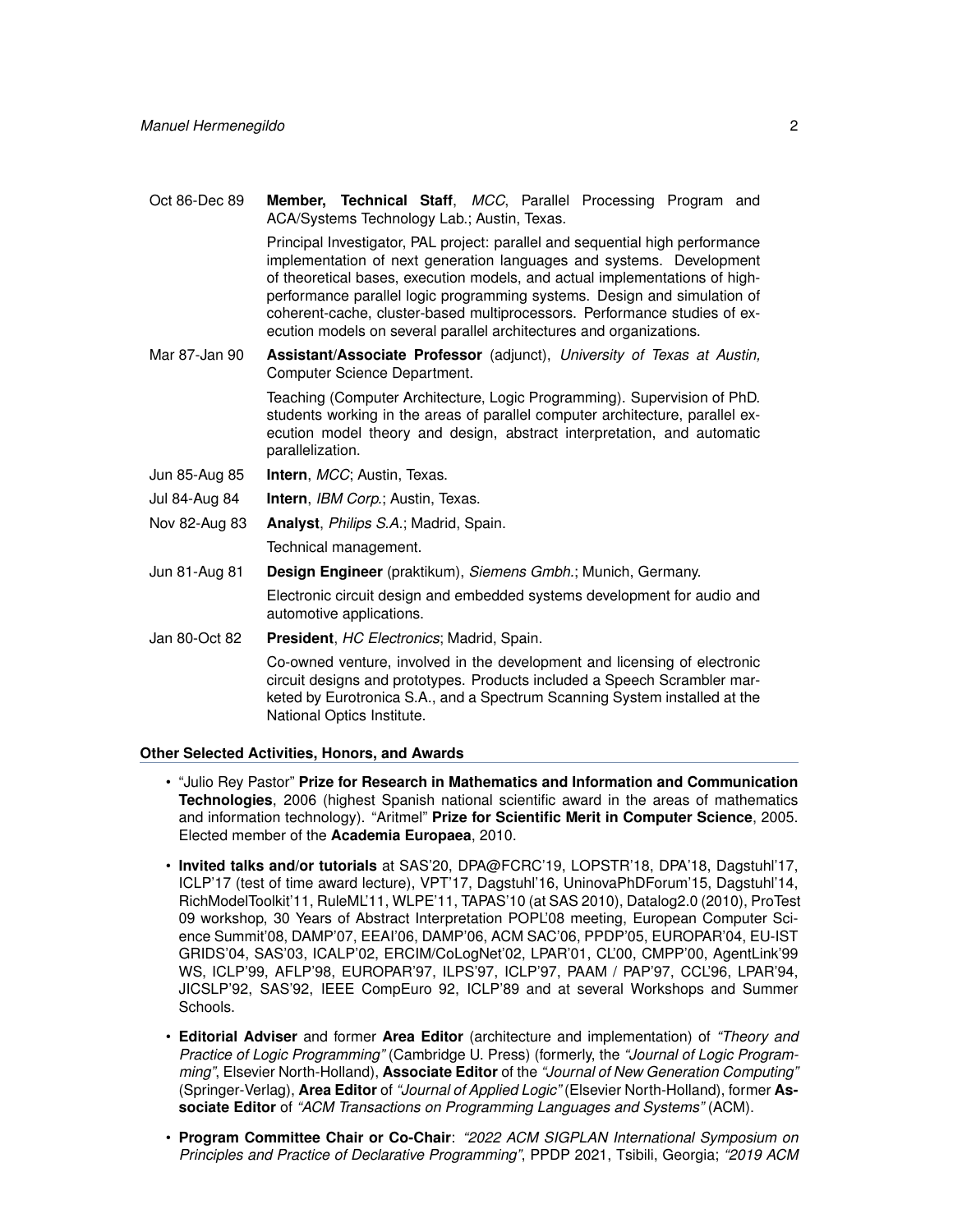*SIGPLAN Workshop on Partial Evaluation and Program Manipulation"*, PEPM 2019, Cascais, Portugal; *"2017 Workshop on Horn Clause-based Verification and Synthesis"*, HCVS 2017, Gotheborg, Sweden; *"2016 Conference on Logic-based Program Synthesis and Transformation"*, LOPSTR 2016, Edinburgh, UK; *"2016 Compiler Construction Conference"*, CC 2016, Barcelona, Spain; *"2013 National Computer Science Conference"*, CEDI 2013, Madrid, Spain; *"2012 European Computer Science Summit"*, ECSS 2012, Barcelona, Spain; *"2010 International Conference on Logic Programming"*, 2010, Edinburgh, UK; *"Verification, Abstract Interpretation and Model Checking"* VMCAI 2010, Madrid, Spain; *"2008 Declarative Aspects of Multicore Programming"* (San Francisco, CA, USA); *2008 International Symposium on Functional and Logic Programming (FLOPS'08)* (Ise, Japan); *"2005 Practical Aspects of Declarative Programming Symposium"* PADL'05 (Long Beach, CA, USA), *"2002 Static Analysis Symposium"*; SAS'02 (Madrid, Spain); *"Parallel Symbolic Computing"* track of EUROPAR'97, 1997 (Passau, Germany); *"Programming Languages: Implementations, Logics, and Programs"*, 1994 (Madrid, Spain) and 1995 (Utrecht, The Netherlands); *"North American Conference on Logic Programming"*, 1990, Austin, TX.

- **Conference Chair or Co-Chair**, *"ACM Principles of Programming Languages"* POPL 2010, Madrid, Spain, *"International Conference on Logic Programming"* ICLP 2006, Seattle, WA, USA, *"2005 Symposium on Practical Aspects of Declarative Languages"* PADL'05, Long Beach, CA, USA, *"2002 Static Analysis Symposium"* SAS'02, Madrid, Spain, *Joint "Algebraic and Logic Programming" and "Programming Languages: Implementations, Logics, and Programs"* conferences, 1994, Madrid, Spain, *First Spanish Conference on Declarative Programming*, PROLE'92, as well as many workshops since 1987 –latest ones the *2014-2016 Microsoft-IMDEA collaboration workshops* and the *"2017 Workshop on Horn Clause-based Verification and Synthesis"*, HCVS 2017, Gotheborg, Sweden.
- **Program Committee or ERC Member** for many conferences including ICLP'21, CC'20, PADL'20, ICLP'20, LPOP'20, ICLP'18, CC'18, PACT'17 (ERC), ICLP'17, POPL'17 (ERC), FLOPS'16, AppLP'16, PLDI'16, TAPAS'15, LOPSTR'15, FOPARA'15, PADL'14, ECSS'14, POPL'13, ICLP'13, LOPSTR'13, Turing100'12, STOP'12, LPAR'12, PLDI'11, DAMP'11, ICLP'10, VMCAI'10, ICLP'08, SAS'08, ServiceWave'08, DAMP'08, FLOPS'08, TGC'07, SAS'07, TGC'06, FLOPS'06, PADL'06, ESOP'05, ICALP'05, PPSWR'05, AEPIA'05, PROLE'05, PADL'05, ICLP'04, EUMAS'04, PDCS'04, PROLE'04, PPDP'03, CP'03, PADL'03, EUMAS'03, PPDP'02, SAS'02, ICLP'01, SAS01, LOP-STR'01, POPL'00, LOPSTR'00, CMPP'00, ESOP'00, ECAI'00 CLPWS, PPDP'99, FLOPS'99, PADL'99, Irregular'99, POPL'97, ICLP'97, DPLE'97, CP'95, Europar'95, PLILP'94-95, PARLE'93, GULP-PRODE'92-94, PLILP'93-95, JICSLP'92, PAP'91, NACLP'90, ICLP'90, ICLP'89. **Session chairman** and **panelist** at several conferences and workshops.
- **President of the Scientific Advisory Board** of *INRIA*, **Member of the Scientific Advisory Board** of the *Schloss Dagstuhl* International Center, the Spanish *National Research Council*, *ACM SIGLOG*, *IFCoLog*, the *NOVA LINCS* center, and the *Initiative de Recherche et Innovation sur le Logiciel Libre, IRILL* center.
- **Member** of ISTAG, the High-level Advisory Group of the Information Society Technologies Research Program (IST) of the European Union for Framework Program VI (2002-2006). President of several working groups. Co-authored several "white books" and policy reports (not included in publications list).
- **Panel Member** ACM 50th Anniversary Workshop on Future Directions in Computer Science, the ALP Strategic Directions Meeting, and at several EU Vth, VIth, and VIIth Framework Program strategic planning meetings ("New Directions for ICTs in FP7 meeting: Grand challenges for basic research," "Next Generation GRIDs," "Global Computing," "Future Software Systems," "Advanced Embedded Systems," etc.).
- **Invited speaker** at the Danish EU presidency high-level meeting on the need for a European Research Council.
- **Scientific expert** at *Spanish Parliament* hearings on teaching Computer Science in Schools, and at *Spanish Senate* hearings, on software patents and open source software. Expert and National Representative for the OECD on Dissemination of Scientific Data and Results.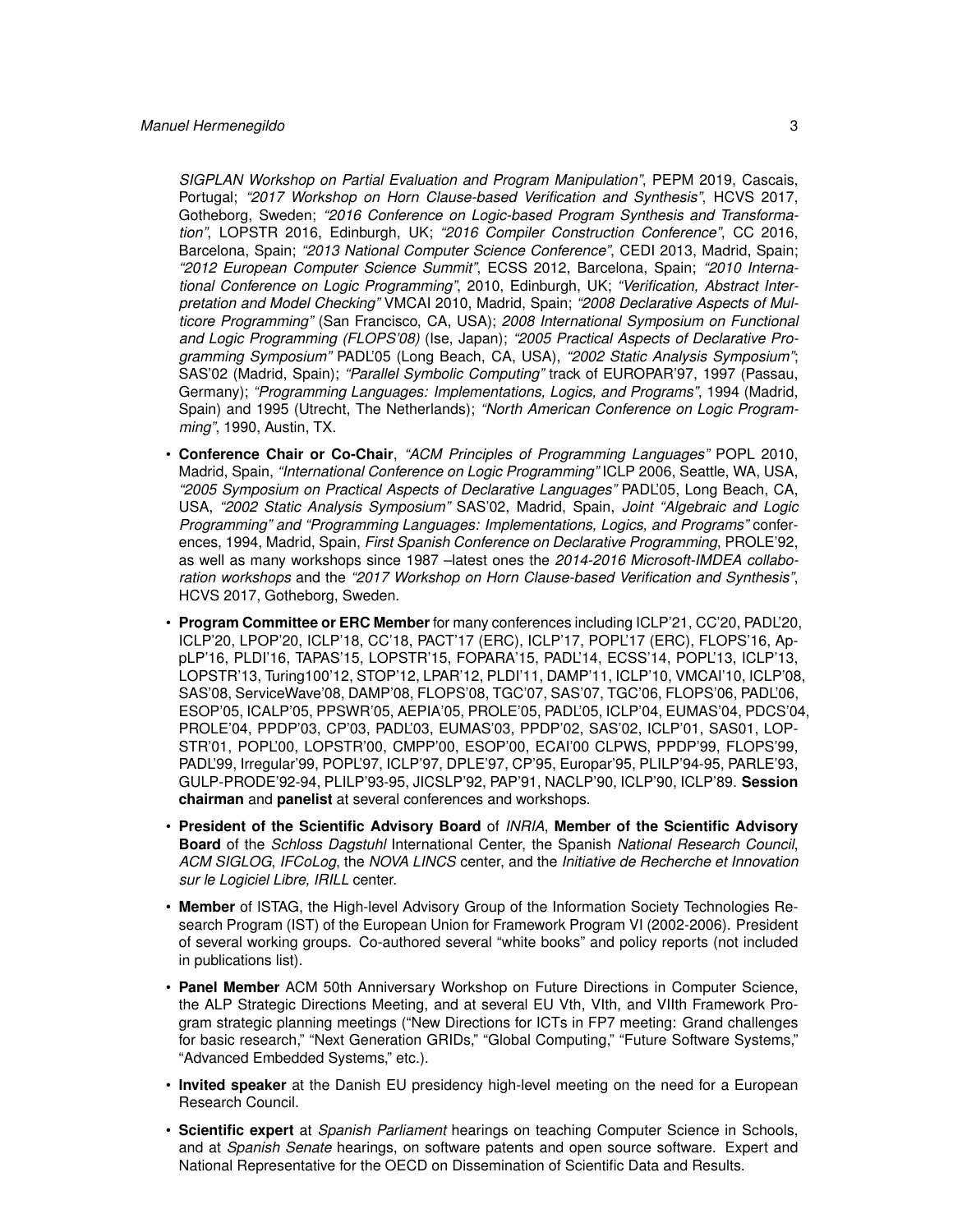- **Elected Vice-President** and **Member of the Executive Board** of *Informatics Europe*. **Elected President** of the *Association for Logic Programming* (ALP) and the *Spanish Research Consortium in Informatics and Mathematics* (SpaRCIM, Spain's member in ERCIM). **Member of the Steering Board** and **Chair of the Spain Node Strategy Committee** of *EIT Digital*.
- **Member of the Steering Committee** of *ACM Principles of Programming Languages Conference (POPL)* (and POPL'2011 Most Influential Paper Award committee), *Verification, Abstract Interpretation and Model Checking Conference (VMCAI)*, *Static Analysis Symposium (SAS)*, *Functional and Logic Programming Symposium (FLOPS)*, *ACM Principles and Practice of Declarative Programming Symposium (PPDP)*, *Federated Logic Conference (FLoC)*, *Compiler Construction (CC)*, *International Symposium on Logic-Based Program Synthesis and Transformation (LOP-STR)*, and *Declarative Aspects of Multicore Programming Workshop* series.
- **Elected member of the steering boards** of the *European Association for Programming Languages and Systems* (EAPLS), and (twice) of the *Association for Logic Programming*.
- **Test of time award** (most influential paper in last 10 years) ICLP 2017 (with Jorge Navas, Edison Mera, and Pedro López), **Highest ranked paper** at PPDP 2016 (with Nataliia Stulova and José Morales). **Best paper award** at ICSOC 2011 (with Dragan Ivanovic and Manuel Carro) and at ICLP 2005 (with José Morales, Manuel Carro, and Germán Puebla).
- **Member of the winning team** at the 18th Prolog Programming contest, at ICLP 2011 in Lexington KY (with Michael Leuschel and Antonio Porto).
- Served on **tenure and promotion committees** or as a **center or department evaluator** for LERO (Ireland), K.U.Leuven (Belgium, University of Copenhagen (DIKU), T.U. Denmark (TUD), Cambridge U. (U.K.), Cyprus U., INRIA (France), Ecole Normale Superieure (France), U. of Porto (Portugal), U. of Melbourne (Australia), New Mexico State U. (USA), Ecole Polytechnique (France), Negev U. (Israel), etc. and several Spanish universities. **President** of the Spanish national **research performance evaluation commission** for the areas of Computer Science and Electronics (CNEAI). Member of Department Evaluation Advisory Board at *Informatics Europe*.
- **Area Coordinator** (parallelism and implementation technologies) of the EU Networks of Excellence in Computational Logic COMPULOG and CoLogNet.
- **Invited Lecturer** in the *EPFL IC distinguished lecture series*, October 2018, and in the distinguished visitor lecture series of New Mexico State University, October 1996. Former **lecturer** on the *"IEEE Computer Society Distinguished Visitor Program"*.
- **Invited Scientist**, August-September 1988, at the Japanese Institute for fifth generation computing (ICOT) in Tokyo.
- **Developed a number of practical software systems**, which are in the public domain, some of them with thousands of users, including the Ciao programming system, CiaoPP, LPdoc, the PiLLoW library, CP analyzers, PLAI, automatic parallelizers, &-Prolog, VisAndOr, etc.
- Participated in more than 50 **research projects**, in most of them as principal investigator, funded by the European Union and the Spanish Ministries, as well as NSF, MITI, etc. Also in several projects funded by industry.
- **Referee** for many journals (TOPLAS, Computing Reviews, TCS, TPLP/JLP, JSC, JPDC, FGCS, TODS, LOPLAS, IJPP, IEEE-TSE, JFGC, COMPLANG, JFLP, etc.), and conferences (POPL, SAS, IJCAI, ICLP, SLP, ILPS, PPDP, NACLP, JICSLP, ICPP, DCS, CONPAR, CP, CC, ESOP, EUMAS, PAP, PARLE, PLILP, ALP, POPL, WSA, EUROPAR, GULP, ICALP, ICPA, PODS, ASIAN, CAEPIA, PACT, PASCO, PPSWR, etc.).
- **Evaluator** and panel member for several institutions: EU (ESPRIT, IST FP IV, V, VI), NSF, DARPA, DoD, ICOT, ISF, INRIA, FULBRIGHT, the Australian, Austrian, Belgian, Danish, French, Irish, Swedish, Spanish, and UK funding agencies, etc.
- **Faculty Adviser** for the ACM student chapter of the T.U. of Madrid.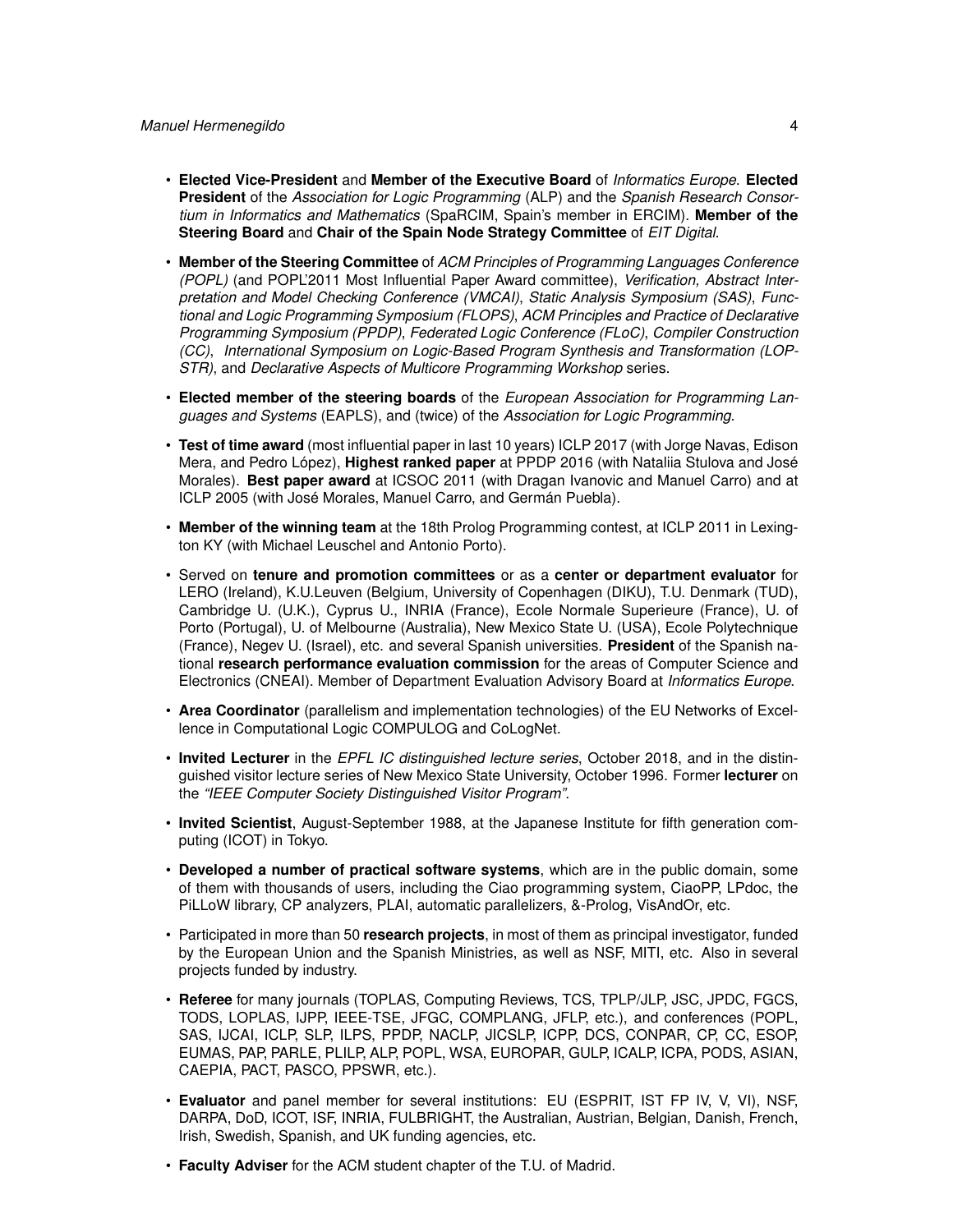- **Fulbright-Hays Scholarship** for Graduate Study in the U.S. (1983-84). **U. of Texas Graduate Research Grant** (1984-85). **MCC Graduate Research Grant** (1985-86).
- **Professional Societies**: ACM, IEEE (Computer Society), ALP (Assoc. for Logic Programming), EAPLS, ATI (Professional Computer Engineers' Assoc. of Spain), ERCIM/SpaRCIM, Informatics Europe, among others.
- **Member** of the Tau Beta Pi Engineering Honor Society.

#### **Students and Recent Collaborators**

# *Graduated Ph.D. Students (+ graduating university/current location):*

Kalyan Muthukumar (U.T. Austin/IBM San Jose / Apple research), Yow-Yan Lin (UT Austin/Bellcore), María García de la Banda (T.U. Madrid/Melbourne University), Francisco Bueno (T.U. Madrid), Germán Puebla (T.U. Madrid), Pedro López García (T.U. Madrid/CSIC), Manuel Carro (T.U. Madrid/IMDEA Software), Daniel Cabeza Gras (T.U. Madrid), Jorge Navas (U. of New Mexico/SRI), Amadeo Casas (U. of New Mexico/Microsoft), Mario Méndez (U. of New Mexico/U.T. Austin), José Francisco Morales (T.U. Madrid/IMDEA Software), Pablo Chico (T.U. Madrid), Nataliia Stulova (T.U. Madrid/U. Berne), Isabel García-Contreras (T.U. Madrid/U. Waterloo).

## *Most recent collaborators (outside the IMDEA SW Institute and UPM):*

P. Stuckey (Melbourne U., Australia), R. Haemmerle (Leontech, Switzerland), M. Marron (Microsoft, USA) H. Muller (Xmos, UK) M. Rosendahl (U. of Roskilde, Denmark), K. Eder (U. Bristol, UK), K. Marriott (Monash U., Australia), E. Pontelli (New Mexico S.U., USA), G. Gupta (U.T. Dallas, USA), S. Debray (U. of Arizona, USA), U. Montanari (U. Pisa, Italy), F. Rossi (U. Pisa, Italy), K. Shen (Imperial College, UK), M. Codish (Ben Gurion U., Israel), M. Bruynooghe (K.U. Leuven, Belgium), P. Deransart (INRIA, France), J. Maluszynski (Linkoping U., Sweden), V. Santos-Costa (U. of Porto, Portugal), J. Gallagher (U. of Roskilde, Denmark), D. Kapur (U. of New Mexico, USA), D. Stefanovic (U. of New Mexico, USA).

#### **Personal data / contact**

| Name:       | Manuel V. Hermenegildo.                                                                                       |
|-------------|---------------------------------------------------------------------------------------------------------------|
| Birth date: | March 13, 1959                                                                                                |
| Address:    | <b>IMDEA Software Institute and</b><br>Universidad Politécnica de Madrid<br>Campus Montegancedo s/n           |
| Email:      | 28223 Pozuelo de Alarcon, Madrid / SPAIN<br>manuel.hermenegildo at imdea.org<br>manuel.hermenegildo at upm.es |
| URLs:       | http://www.cliplab.org/"herme                                                                                 |
| Phone:      | +34-91-101-2202                                                                                               |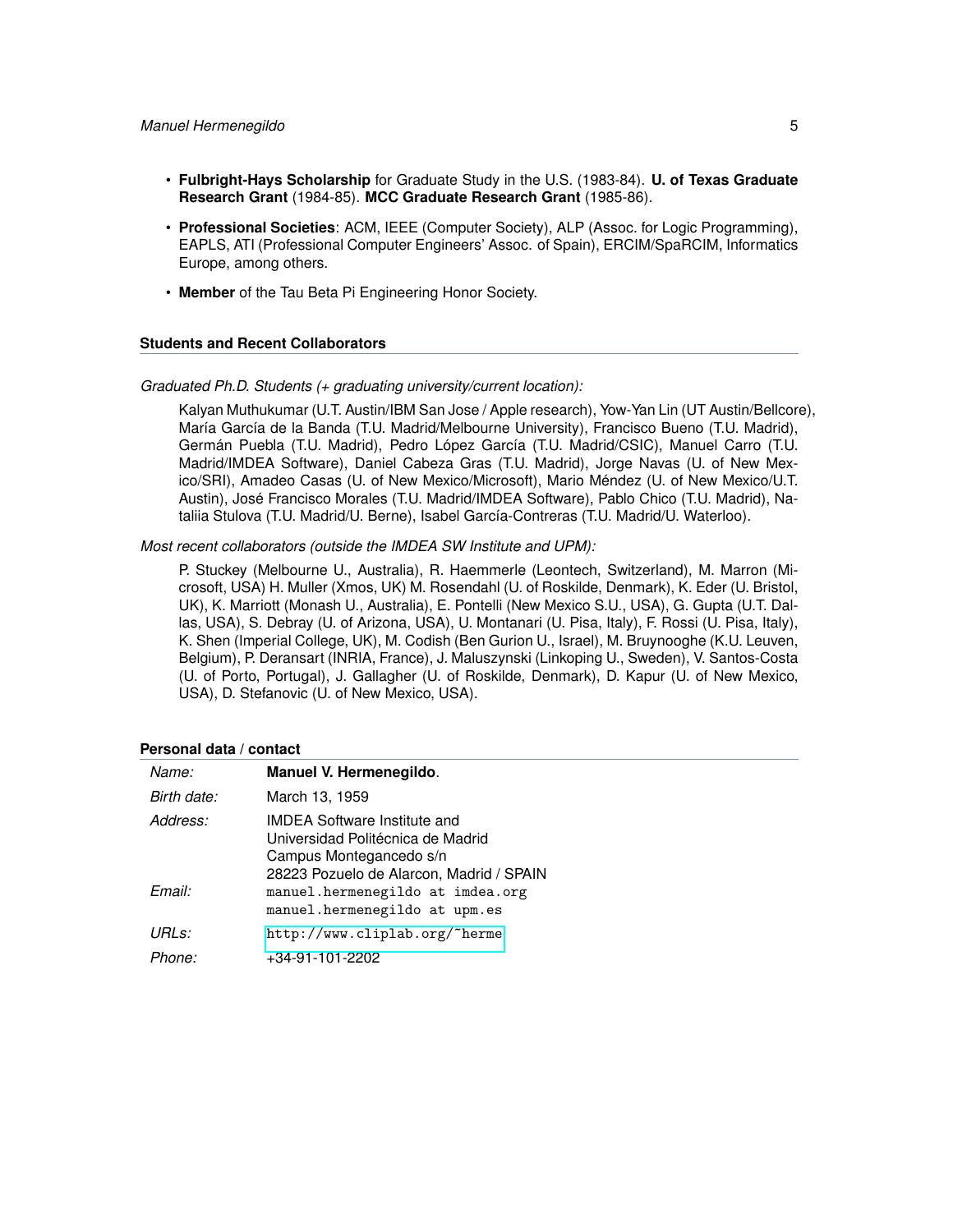#### **Publications (in reverse chronological order)**

#### **Articles in Refereed Journals:**

- 1. M.A. Sanchez-Ordaz, [I. Garcia-Contreras,](https://software.imdea.org/people/isabel.garcia/index.html) [V. Perez-Carrasco,](https://software.imdea.org/people/victor.perez/index.html) [J. F. Morales,](http://www.clip.dia.fi.upm.es/~{}jfran) [P. Lopez-Garcia,](http://www.clip.dia.fi.upm.es/~{}pedro) [M. V. Hermenegildo.](http://www.clip.dia.fi.upm.es/~{}herme) *[VeriFly: On-the-fly Assertion Checking via Incrementality.](http://arxiv.org/abs/2106.07045)* Theory and Practice of Logic Programming, Vol. 21, Num. 6, pages 768–784, Cambridge U. Press, September 2021. Special Issue on ICLP'21.
- 2. Emanuele De Angelis, Fabio Fioravanti, John P. Gallagher, [Manuel V. Hermenegildo,](http://www.clip.dia.fi.upm.es/~{}herme) Alberto Pettorossi, Maurizio Proietti. *[Analysis and Transformation of Constrained Horn Clauses for Pro](http://arxiv.org/abs/2108.00739)[gram Verification.](http://arxiv.org/abs/2108.00739)* Theory and Practice of Logic Programming, To Appear, Cambridge U. Press, August 2021.
- 3. [I. Garcia-Contreras,](https://software.imdea.org/people/isabel.garcia/index.html) [J. F. Morales,](http://www.clip.dia.fi.upm.es/~{}jfran) [M. V. Hermenegildo.](http://www.clip.dia.fi.upm.es/~{}herme) *[Incremental and Modular Context](https://arxiv.org/abs/1804.01839)[sensitive Analysis.](https://arxiv.org/abs/1804.01839)* Theory and Practice of Logic Programming, Vol. 21, Num. 2, pages 196–243, Cambridge U. Press, January 2021.
- 4. [N. Stulova,](https://software.imdea.org/people/nataliia.stulova/index.html) [J. F. Morales,](http://www.clip.dia.fi.upm.es/~{}jfran) [M. V. Hermenegildo.](http://www.clip.dia.fi.upm.es/~{}herme) *Some Trade-offs in Reducing the Overhead of Assertion Run-time Checks via Static Analysis.* Science of Computer Programming, Vol. 155, pages 3–26, Elsevier North-Holland, April 2018. Selected and Extended papers from the 2016 International Symposium on Principles and Practice of Declarative Programming.
- 5. [P. Lopez-Garcia,](http://www.clip.dia.fi.upm.es/~{}pedro) L. Darmawan, [M. Klemen,](http://software.imdea.org/people/maximiliano.klemen/index.html) [U. Liqat,](http://software.imdea.org/people/umer.liqat/index.html) [F. Bueno,](http://www.clip.dia.fi.upm.es/~{}bueno) [M. V. Hermenegildo.](http://www.clip.dia.fi.upm.es/~{}herme) *[Interval](https://arxiv.org/abs/1803.04451)[based Resource Usage Verification by Translation into Horn Clauses and an Application to En](https://arxiv.org/abs/1803.04451)[ergy Consumption.](https://arxiv.org/abs/1803.04451)* Theory and Practice of Logic Programming, Special Issue on Computational Logic for Verification, Vol. 18, Num. 2, pages 167–223, Cambridge U. Press, March 2018. arXiv:1803.04451.
- 6. [U. Liqat,](http://software.imdea.org/people/umer.liqat/index.html) Z. Bankovic, [P. Lopez-Garcia,](http://www.clip.dia.fi.upm.es/~{}pedro) [M. V. Hermenegildo.](http://www.clip.dia.fi.upm.es/~{}herme) ´ *An Evolutionary Scheduling Approach for Trading-off Accuracy vs. Verifiable Energy in Multicore Processors.* Logic Journal of the IGPL, Vol. 25, Num. 6, pages 1006–1019, Oxford Academic Press, December 2017.
- 7. K. Eder, J.P. Gallagher, [P. Lopez-Garcia,](http://www.clip.dia.fi.upm.es/~{}pedro) H. Muller, Z. Bankovic, K. Georgiou, [R. Haemmerlé,](http://www.clip.dia.fi.upm.es/~{}remy) ´ [M. V. Hermenegildo,](http://www.clip.dia.fi.upm.es/~{}herme) B. Kafle, S. Kerrison, M. Kirkeby, [M. Klemen,](http://software.imdea.org/people/maximiliano.klemen/index.html) X. Li, [U. Liqat,](http://software.imdea.org/people/umer.liqat/index.html) J. Morse, M. Rhiger, M. Rosendahl. *[ENTRA: Whole-Systems Energy Transparency.](https://arxiv.org/abs/1606.04074)* Microprocessors and Microsystems, Vol. 47, Part B, pages 278–286, Elsevier, November 2016.
- 8. [I. Garcia-Contreras,](https://software.imdea.org/people/isabel.garcia/index.html) [J. F. Morales,](http://www.clip.dia.fi.upm.es/~{}jfran) [M. V. Hermenegildo.](http://www.clip.dia.fi.upm.es/~{}herme) *[Semantic Code Browsing.](https://arxiv.org/abs/1608.02565)* Theory and Practice of Logic Programming, 32nd Int'l. Conference on Logic Programming (ICLP'16) Special Issue, Vol. 16, Num. 5-6, pages 721–737, Cambridge U. Press, September 2016.
- 9. [P. Lopez-Garcia,](http://www.clip.dia.fi.upm.es/~{}pedro) [M. Klemen,](http://software.imdea.org/people/maximiliano.klemen/index.html) [U. Liqat,](http://software.imdea.org/people/umer.liqat/index.html) [M. V. Hermenegildo.](http://www.clip.dia.fi.upm.es/~{}herme) *A General Framework for Static Profiling of Parametric Resource Usage.* Theory and Practice of Logic Programming, 32nd Int'l. Conference on Logic Programming (ICLP'16) Special Issue, Vol. 16, Num. 5-6, pages 849–865, Cambridge U. Press, September 2016.
- 10. [J.F. Morales,](http://www.clip.dia.fi.upm.es/~{}jfran) [M. Carro,](http://www.clip.dia.fi.upm.es/~{}mcarro) [M. V. Hermenegildo.](http://www.clip.dia.fi.upm.es/~{}herme) *Description and Optimization of Abstract Machines in a Dialect of Prolog.* Theory and Practice of Logic Programming, Vol. 16, Num. 1, pages 1–58, Cambridge University Press, January 2016.
- 11. [N. Stulova,](https://software.imdea.org/people/nataliia.stulova/index.html) [J. F. Morales,](http://www.clip.dia.fi.upm.es/~{}jfran) [M. V. Hermenegildo.](http://www.clip.dia.fi.upm.es/~{}herme) *Practical Run-time Checking via Unobtrusive Property Caching.* Theory and Practice of Logic Programming, 31st Int'l. Conference on Logic Programming (ICLP'15) Special Issue, Vol. 15, Num. 04-05, pages 726–741, Cambridge U. Press, September 2015. http://arxiv.org/abs/1507.05986.
- 12. A. Serrano, [P. Lopez-Garcia,](http://www.clip.dia.fi.upm.es/~{}pedro) [M. V. Hermenegildo.](http://www.clip.dia.fi.upm.es/~{}herme) *[Resource Usage Analysis of Logic Programs](http://cliplab.org/papers/plai-resources-iclp14) [via Abstract Interpretation Using Sized Types.](http://cliplab.org/papers/plai-resources-iclp14)* Theory and Practice of Logic Programming, 30th Int'l. Conference on Logic Programming (ICLP'14) Special Issue, Vol. 14, Num. 4-5, pages 739–754, Cambridge U. Press, July 2014.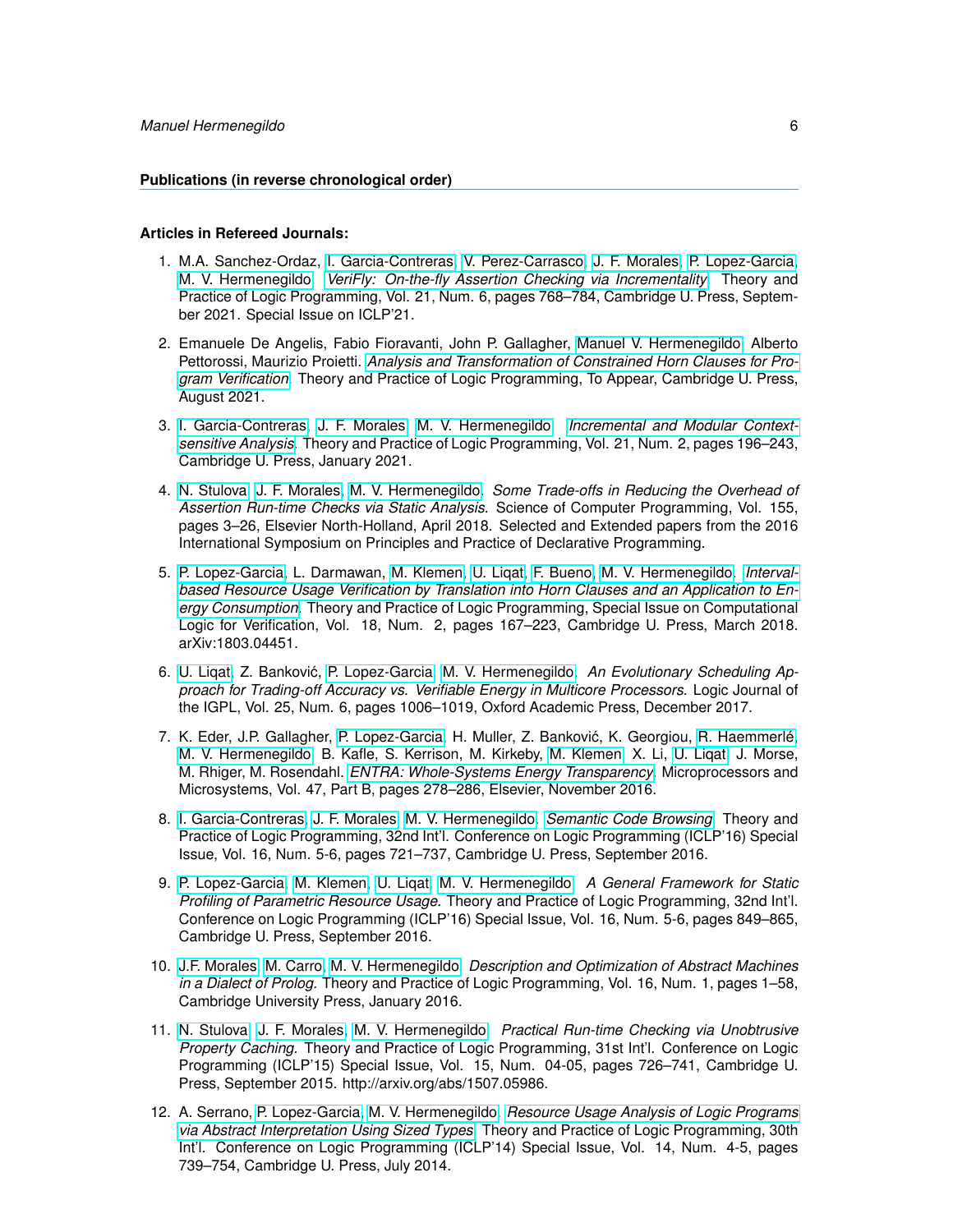- 13. D. Ivanovic, [M. Carro,](http://www.clip.dia.fi.upm.es/~{}mcarro) [M. V. Hermenegildo.](http://www.clip.dia.fi.upm.es/~{}herme) *[A Sharing-Based Approach to Supporting Adaptation](http://dx.doi.org/10.1007/s00607-012-0230-z) [in Service Compositions.](http://dx.doi.org/10.1007/s00607-012-0230-z)* Computing, Vol. 95, Num. 6, pages 453–492, Springer Wien, June 2013.
- 14. [M. V. Hermenegildo,](http://www.clip.dia.fi.upm.es/~{}herme) [F. Bueno,](http://www.clip.dia.fi.upm.es/~{}bueno) [M. Carro,](http://www.clip.dia.fi.upm.es/~{}mcarro) [P. Lopez-Garcia,](http://www.clip.dia.fi.upm.es/~{}pedro) [E. Mera,](http://www.clip.dia.fi.upm.es/~{}edison) [J.F. Morales,](http://www.clip.dia.fi.upm.es/~{}jfran) [G. Puebla.](http://www.clip.dia.fi.upm.es/~{}german) *[An](http://arxiv.org/abs/1102.5497) [Overview of Ciao and its Design Philosophy.](http://arxiv.org/abs/1102.5497)* Theory and Practice of Logic Programming, Vol. 12, Num. 1–2, pages 219–252, Cambridge University Press, January 2012.
- 15. [J. F. Morales,](http://www.clip.dia.fi.upm.es/~{}jfran) [R. Haemmerlé,](http://www.clip.dia.fi.upm.es/~{}remy) [M. Carro,](http://www.clip.dia.fi.upm.es/~{}mcarro) [M. V. Hermenegildo.](http://www.clip.dia.fi.upm.es/~{}herme) *Lightweight compilation of (C)LP to JavaScript.* Theory and Practice of Logic Programming, 28th Int'l. Conference on Logic Programming (ICLP'12) Special Issue, Vol. 12, Num. 4-5, pages 755–773, Cambridge U. Press, 2012.
- 16. [E. Albert,](http://www.clip.dia.fi.upm.es/~{}elvira) [P. Arenas,](http://www.clip.dia.fi.upm.es/~{}puri) [G. Puebla,](http://www.clip.dia.fi.upm.es/~{}german) [M. Hermenegildo.](http://www.clip.dia.fi.upm.es/~{}herme) *Certificate Size Reduction in Abstraction-Carrying Code.* Theory and Practice of Logic Programming, Vol. 12, Num. 3, pages 283–318, 2012.
- 17. [P. Chico de Guzmán,](http://www.clip.dia.fi.upm.es/~{}pchico) [A. Casas,](http://www.clip.dia.fi.upm.es/~{}amadeo) [M. Carro,](http://www.clip.dia.fi.upm.es/~{}mcarro) [M. V. Hermenegildo.](http://www.clip.dia.fi.upm.es/~{}herme) *[Parallel Backtracking with An](http://arxiv.org/abs/1107.4724)[swer Memoing for Independent And-Parallelism.](http://arxiv.org/abs/1107.4724)* Theory and Practice of Logic Programming, 27th Int'l. Conference on Logic Programming (ICLP'11) Special Issue, Vol. 11, Num. 4–5, pages 555–574, Cambridge U. Press, July 2011.
- 18. [G. Puebla,](http://www.clip.dia.fi.upm.es/~{}german) [E. Albert,](http://www.clip.dia.fi.upm.es/~{}elvira) [M. V. Hermenegildo.](http://www.clip.dia.fi.upm.es/~{}herme) *Efficient Local Unfolding with Ancestor Stacks.* Theory and Practice of Logic Programming, Vol. 11, Num. 1, pages 1–32, Cambridge U. Press, January 2011.
- 19. A. Stivala, P. J. Stuckey, [M. García de la Banda,](http://www.csse.monash.edu.au/~{}mbanda) [M. V. Hermenegildo,](http://www.clip.dia.fi.upm.es/~{}herme) A. Wirth. *Lock-free Parallel Dynamic Programming.* Journal of Parallel and Distributed Computing, Vol. 70, Num. 8, pages 839–848, Elsevier, 2010.
- 20. [P. Lopez-Garcia,](http://www.clip.dia.fi.upm.es/~{}pedro) [F. Bueno,](http://www.clip.dia.fi.upm.es/~{}bueno) [M. V. Hermenegildo.](http://www.clip.dia.fi.upm.es/~{}herme) *Automatic Inference of Determinacy and Mutual Exclusion for Logic Programs Using Mode and Type Analyses.* New Generation Computing, Vol. 28, Num. 2, pages 117–206, Ohmsha, Ltd. and Springer, 2010.
- 21. [D. Cabeza,](http://www.clip.dia.fi.upm.es/~{}bardo) [M. Hermenegildo.](http://www.clip.dia.fi.upm.es/~{}herme) *Non-Strict Independence-Based Program Parallelization Using Sharing and Freeness Information.* Theoretical Computer Science, Vol. 410, Num. 46, pages 4704–4723, Elsevier Science, October 2009.
- 22. [E. Albert,](http://www.clip.dia.fi.upm.es/~{}elvira) [G. Puebla,](http://www.clip.dia.fi.upm.es/~{}german) [M. V. Hermenegildo.](http://www.clip.dia.fi.upm.es/~{}herme) *Abstraction-Carrying Code: A Model for Mobile Code Safety.* New Generation Computing, Vol. 26, Num. 2, pages 171–204, March 2008.
- 23. [M. V. Hermenegildo,](http://www.clip.dia.fi.upm.es/~{}herme) [G. Puebla,](http://www.clip.dia.fi.upm.es/~{}german) [F. Bueno,](http://www.clip.dia.fi.upm.es/~{}bueno) [P. Lopez-Garcia.](http://www.clip.dia.fi.upm.es/~{}pedro) *Integrated Program Debugging, Verification, and Optimization Using Abstract Interpretation (and The Ciao System Preprocessor).* Science of Computer Programming, Vol. 58, Num. 1–2, pages 115–140, Elsevier North-Holland, October 2005.
- 24. [G. Gupta,](http://www.cs.nmsu.edu/lldap/people/gupta.html) [E. Pontelli,](http://www.cs.nmsu.edu/lldap/people/epontell.html) K. Ali, [M. Carlsson,](http://www.sics.se/~{}matsc) [M. V. Hermenegildo.](http://www.clip.dia.fi.upm.es/~{}herme) *Parallel Execution of Prolog Programs: a Survey.* ACM Transactions on Programming Languages and Systems, Vol. 23, Num. 4, pages 472–602, ACM Press, July 2001.
- 25. [D. Cabeza,](http://www.clip.dia.fi.upm.es/~{}bardo) [M. Hermenegildo.](http://www.clip.dia.fi.upm.es/~{}herme) *Distributed WWW Programming using (Ciao) Prolog and the PiLLoW Library.* Theory and Practice of Logic Programming, Vol. 1, Num. 3, pages 251–282, Cambridge U. Press, May 2001.
- 26. [M. Hermenegildo.](http://www.clip.dia.fi.upm.es/~{}herme) *Parallelizing Irregular and Pointer-Based Computations Automatically: Perspectives from Logic and Constraint Programming.* Parallel Computing, Vol. 26, Num. 13–14, pages 1685–1708, Elsevier Science, December 2000.
- 27. [M. García de la Banda,](http://www.csse.monash.edu.au/~{}mbanda) [M. V. Hermenegildo,](http://www.clip.dia.fi.upm.es/~{}herme) [K. Marriott.](http://www.csse.monash.edu.au/~{}marriott) *Independence in CLP Languages.* ACM Transactions on Programming Languages and Systems, Vol. 22, Num. 2, pages 269–339, ACM Press, March 2000.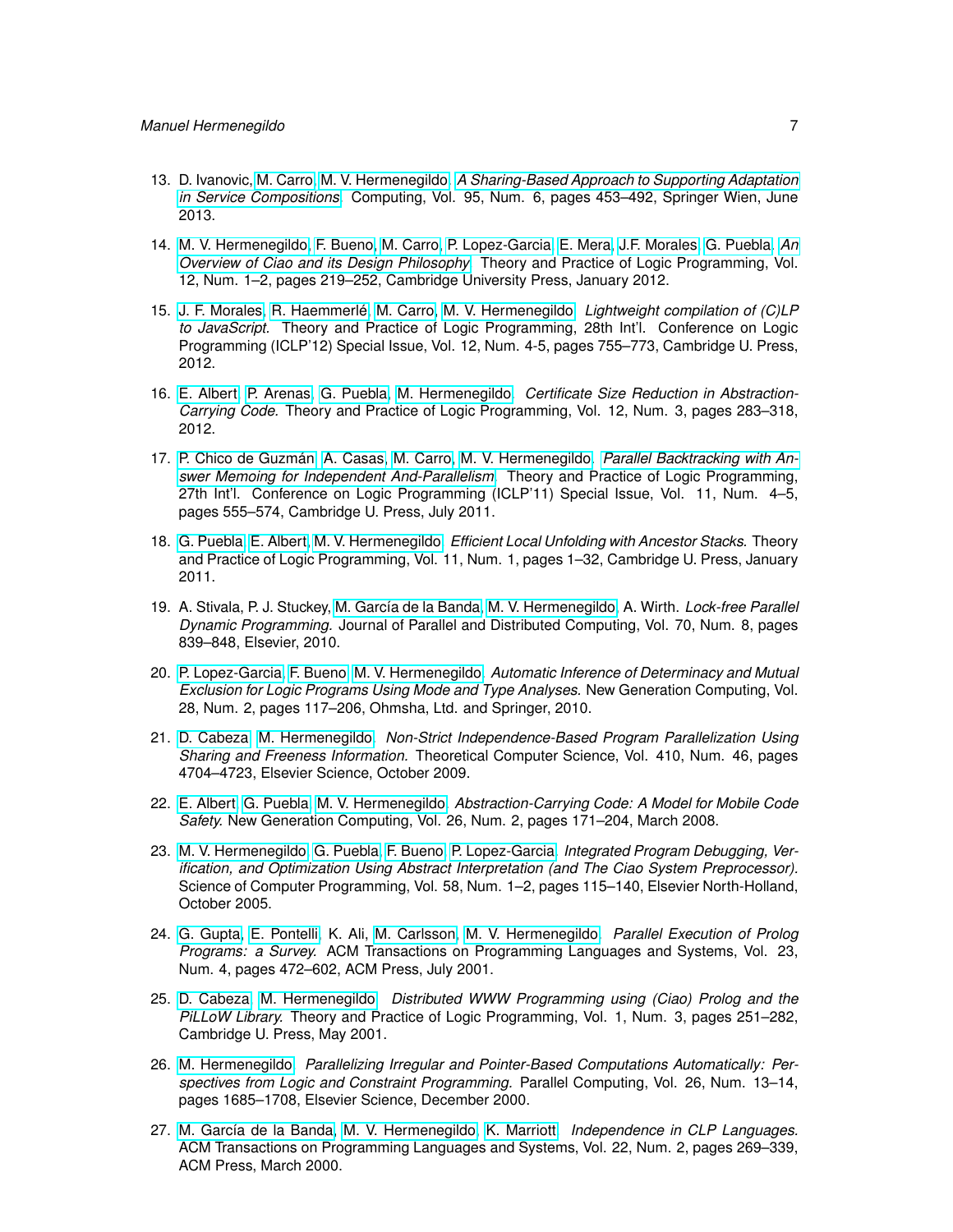- 28. [M. V. Hermenegildo,](http://www.clip.dia.fi.upm.es/~{}herme) [G. Puebla,](http://www.clip.dia.fi.upm.es/~{}german) [K. Marriott,](http://www.csse.monash.edu.au/~{}marriott) [P. Stuckey.](http://www.cs.mu.OZ.AU/~{}pjs) *Incremental Analysis of Constraint Logic Programs.* ACM Transactions on Programming Languages and Systems, Vol. 22, Num. 2, pages 187–223, ACM Press, March 2000.
- 29. [G. Puebla,](http://www.clip.dia.fi.upm.es/~{}german) [M. V. Hermenegildo.](http://www.clip.dia.fi.upm.es/~{}herme) *Abstract Multiple Specialization and its Application to Program Parallelization.* J. of Logic Programming. Special Issue on Synthesis, Transformation and Analysis of Logic Programs, Vol. 41, Num. 2&3, pages 279–316, Elsevier - North Holland, November 1999.
- 30. [F. Bueno,](http://www.clip.dia.fi.upm.es/~{}bueno) [M. García de la Banda,](http://www.csse.monash.edu.au/~{}mbanda) [M. V. Hermenegildo.](http://www.clip.dia.fi.upm.es/~{}herme) *Effectiveness of Abstract Interpretation in Automatic Parallelization: A Case Study in Logic Programming.* ACM Transactions on Programming Languages and Systems, Vol. 21, Num. 2, pages 189–238, ACM Press, March 1999.
- 31. K. Muthukumar, [F. Bueno,](http://www.clip.dia.fi.upm.es/~{}bueno) [M. García de la Banda,](http://www.csse.monash.edu.au/~{}mbanda) [M. Hermenegildo.](http://www.clip.dia.fi.upm.es/~{}herme) *Automatic Compile-time Parallelization of Logic Programs for Restricted, Goal-level, Independent And-parallelism.* Journal of Logic Programming, Vol. 38, Num. 2, pages 165–218, Elsevier - North-Holland, February 1999.
- 32. [F. Bueno,](http://www.clip.dia.fi.upm.es/~{}bueno) [M. V. Hermenegildo,](http://www.clip.dia.fi.upm.es/~{}herme) [U. Montanari,](http://www.di.unipi.it/~{}ugo/ugo.html) [F. Rossi.](http://www.di.unipi.it/~{}rossi) *Partial Order and Contextual Net Semantics for Atomic and Locally Atomic CC Programs.* Science of Computer Programming, Vol. 30, pages 51–82, North-Holland, January 1998. Special CCP95 Workshop issue.
- 33. [M. Codish,](http://www.CS.bgu.ac.il/~{}codish) [M. Bruynooghe,](http://www.cs.kuleuven.ac.be/cwis/research/dtai/members-E.shtml) [M. García de la Banda,](http://www.csse.monash.edu.au/~{}mbanda) [M. V. Hermenegildo.](http://www.clip.dia.fi.upm.es/~{}herme) *Exploiting Goal Independence in the Analysis of Logic Programs.* Journal of Logic Programming, Vol. 32, Num. 3, pages 247–261, Elsevier - North Holland, September 1997.
- 34. [M. V. Hermenegildo.](http://www.clip.dia.fi.upm.es/~{}herme) *Some Challenges for Constraint Programming.* The Constraints Journal, Vol. 2, Num. 1, pages 63–69, Kluwer Academic Publishers, 1997. Special issue on strategic directions in constraint programming.
- 35. P. Van Hentenryck, V. Saraswat, A. Borning, A. Brodski, P. Codognet, R. Dechter, M. Dincbas, E. Freuder, [M. Hermenegildo,](http://www.clip.dia.fi.upm.es/~{}herme) J. Jaffar, S. Kasif, J.-L. Lassez, D. McAllester, Ken McAloon, A. Macworth, [U. Montanari,](http://www.di.unipi.it/~{}ugo/ugo.html) W. Older, J.-F. Puget, R. Ramakrishnan, [F. Rossi,](http://www.di.unipi.it/~{}rossi) G. Smolka, R. Wachter. *Strategic Directions in Constraint Programming.* ACM Computing Surveys, Vol. 28, Num. 4, pages 701–726, ACM, December 1996. 50th Anniversary Issue on Strategic Directions in Computer Research.
- 36. [M. García de la Banda,](http://www.csse.monash.edu.au/~{}mbanda) [M. Hermenegildo,](http://www.clip.dia.fi.upm.es/~{}herme) [M. Bruynooghe, V. Dumortier, G. Janssens, W.](http://www.cs.kuleuven.ac.be/cwis/research/dtai/members-E.shtml) [Simoens.](http://www.cs.kuleuven.ac.be/cwis/research/dtai/members-E.shtml) *Global Analysis of Constraint Logic Programs.* ACM Transactions on Programming Languages and Systems, Vol. 18, Num. 5, pages 564–615, ACM, September 1996.
- 37. [M. Hermenegildo,](http://www.clip.dia.fi.upm.es/~{}herme) [M. Carro.](http://www.clip.dia.fi.upm.es/~{}mcarro) *Relating Data–Parallelism and (And–) Parallelism in Logic Programs.* The Computer Languages Journal, Vol. 22, Num. 2/3, pages 143–163, Elsevier Science, July 1996.
- 38. [E. Pontelli,](http://www.cs.nmsu.edu/lldap/people/epontell.html) [G. Gupta,](http://www.cs.nmsu.edu/lldap/people/gupta.html) D. Tang, [M. Carro,](http://www.clip.dia.fi.upm.es/~{}mcarro) [M. Hermenegildo.](http://www.clip.dia.fi.upm.es/~{}herme) *Improving the Efficiency of Nondeterministic And–parallel Systems.* The Computer Languages Journal, Vol. 22, Num. 2/3, pages 115–142, Pergamon/Elsevier, July 1996.
- 39. [P. Lopez-Garcia,](http://www.clip.dia.fi.upm.es/~{}pedro) [M. V. Hermenegildo,](http://www.clip.dia.fi.upm.es/~{}herme) [S. K. Debray.](http://cs.arizona.edu/~{}debray) *A Methodology for Granularity Based Control of Parallelism in Logic Programs.* Journal of Symbolic Computation, Special Issue on Parallel Symbolic Computation, Vol. 21, Num. 4–6, pages 715–734, Academic Press, 1996.
- 40. K. Shen, [M. Hermenegildo.](http://www.clip.dia.fi.upm.es/~{}herme) *High-level Characteristics of Or- and Independent And-parallelism in Prolog.* Int'l. Journal of Parallel Programming, Vol. 24, Num. 5, pages 433–478, Plenum Press, 1996.
- 41. [M. Codish,](http://www.CS.bgu.ac.il/~{}codish) A. Mulkers, [M. Bruynooghe,](http://www.cs.kuleuven.ac.be/cwis/research/dtai/members-E.shtml) [M. García de la Banda,](http://www.csse.monash.edu.au/~{}mbanda) [M. Hermenegildo.](http://www.clip.dia.fi.upm.es/~{}herme) *Improving Abstract Interpretations by Combining Domains.* ACM Transactions on Programming Languages and Systems, Vol. 17, Num. 1, pages 28–44, ACM, January 1995.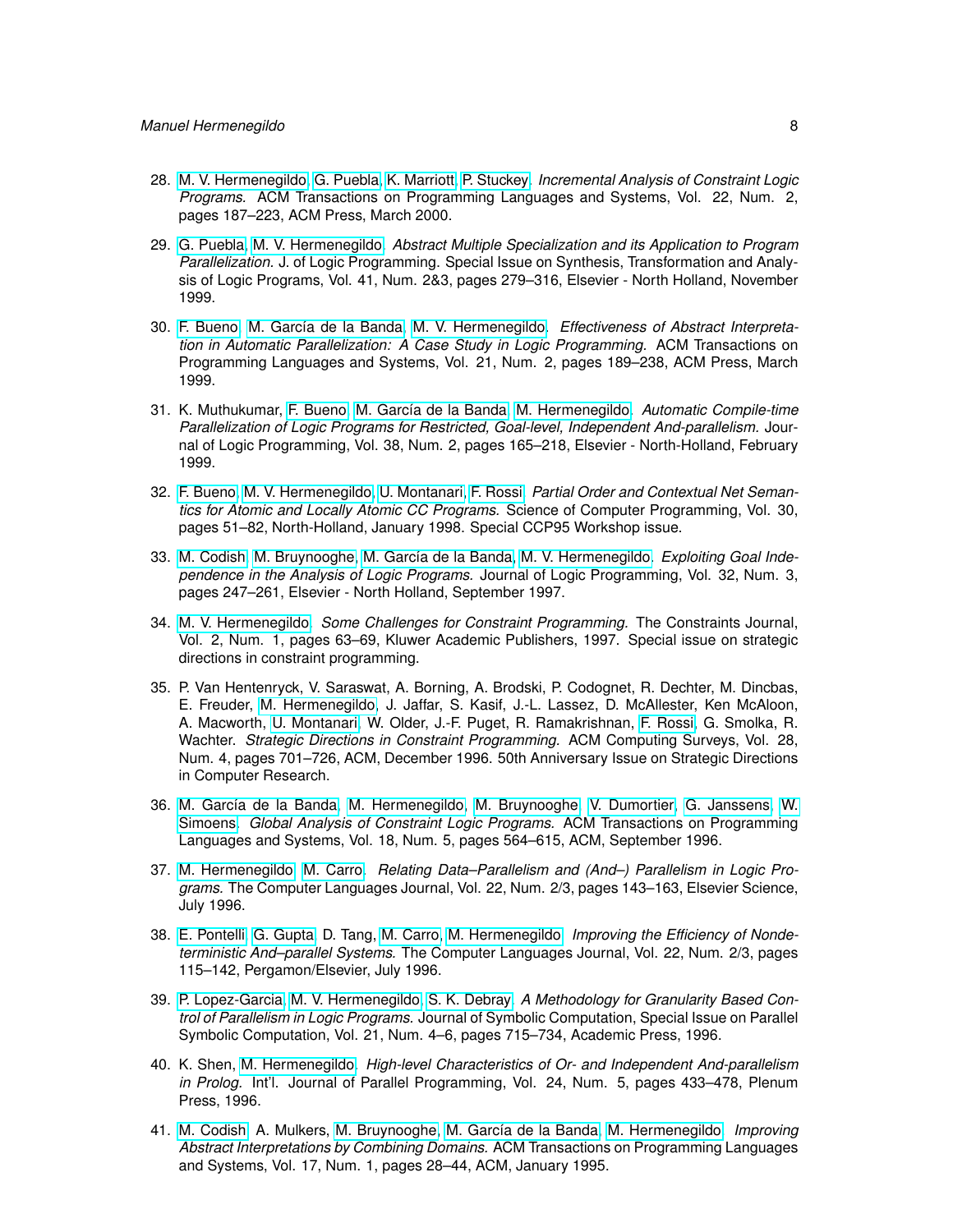- 42. [M. Hermenegildo,](http://www.clip.dia.fi.upm.es/~{}herme) [F. Rossi.](http://www.di.unipi.it/~{}rossi) *Strict and Non-Strict Independent And-Parallelism in Logic Programs: Correctness, Efficiency, and Compile-Time Conditions.* Journal of Logic Programming, Vol. 22, Num. 1, pages 1–45, Elsevier - North Holland, 1995.
- 43. [G. Gupta,](http://www.cs.nmsu.edu/lldap/people/gupta.html) [M. Hermenegildo,](http://www.clip.dia.fi.upm.es/~{}herme) V. Santos-Costa. *And-Or Parallel Prolog: A Recomputation Based Approach.* New Generation Computing, Vol. 11, Num. 3–4, pages 297–323, Springer Verlag, 1993.
- 44. [M. Hermenegildo,](http://www.clip.dia.fi.upm.es/~{}herme) R. Warren, [S. K. Debray.](http://cs.arizona.edu/~{}debray) *Global Flow Analysis as a Practical Compilation Tool.* Journal of Logic Programming, Vol. 13, Num. 4, pages 349–367, Elsevier - North Holland, August 1992.
- 45. K. Muthukumar, [M. Hermenegildo.](http://www.clip.dia.fi.upm.es/~{}herme) *Compile-time Derivation of Variable Dependency Using Abstract Interpretation.* Journal of Logic Programming, Vol. 13, Num. 2/3, pages 315–347, Elsevier - North-Holland, July 1992.
- 46. [M. Hermenegildo,](http://www.clip.dia.fi.upm.es/~{}herme) K. Greene. *The &-Prolog System: Exploiting Independent And-Parallelism.* New Generation Computing, Vol. 9, Num. 3,4, pages 233–257, Springer Verlag, 1991.
- 47. [M. Hermenegildo,](http://www.clip.dia.fi.upm.es/~{}herme) E. Tick. *Memory Referencing Characteristics and Caching Performance of AND-Parallel Prolog on Shared-Memory Architectures.* New Generation Computing, Vol. 7, Num. 1, pages 37–58, Springer Verlag, October 1989.
- 48. [M. Hermenegildo,](http://www.clip.dia.fi.upm.es/~{}herme) R. Warren. *Designing a High-Performance Parallel Logic Programming System.* Computer Architecture News, Special Issue on Parallel Symbolic Programming, Vol. 15, Num. 1, pages 43–53, ACM, March 1987.

## **Articles in Refereed Conferences:**

- 1. [Ignacio Casso,](https://software.imdea.org/people/ignacio.decasso/index.html) [José F. Morales,](http://www.clip.dia.fi.upm.es/~{}jfran) [Pedro López-García,](http://www.clip.dia.fi.upm.es/~{}pedro) [Manuel V. Hermenegildo.](http://www.clip.dia.fi.upm.es/~{}herme) *Testing Your (Static Analysis) Truths.* Logic-Based Program Synthesis and Transformation - 30th International Symposium, Post-Proceedings, Lecture Notes in Computer Science, Vol. 12561, pages 271– 292, Springer, 2021.
- 2. [I. Casso,](https://software.imdea.org/people/ignacio.decasso/index.html) [J. F. Morales,](http://www.clip.dia.fi.upm.es/~{}jfran) [P. Lopez-Garcia,](http://www.clip.dia.fi.upm.es/~{}pedro) [R. Giacobazzi,](https://software.imdea.org/people/roberto.giacobazzi/index.html) [M. V. Hermenegildo.](http://www.clip.dia.fi.upm.es/~{}herme) *Computing Abstract Distances in Logic Programs.* Post-Proceedings of the 29th International Symposium on Logic-based Program Synthesis and Transformation (LOPSTR'19), LNCS, Vol. 12042, Springer-Verlag, April 2020.
- 3. [I. Casso,](https://software.imdea.org/people/ignacio.decasso/index.html) [J. F. Morales,](http://www.clip.dia.fi.upm.es/~{}jfran) [P. Lopez-Garcia,](http://www.clip.dia.fi.upm.es/~{}pedro) [M. V. Hermenegildo.](http://www.clip.dia.fi.upm.es/~{}herme) *An Integrated Approach to Assertion-Based Random Testing in Prolog.* Post-Proceedings of the 29th International Symposium on Logic-based Program Synthesis and Transformation (LOPSTR'19), LNCS, Vol. 12042, pages 159–176, Springer-Verlag, April 2020.
- 4. [M. Klemen,](http://software.imdea.org/people/maximiliano.klemen/index.html) [P. Lopez-Garcia,](http://www.clip.dia.fi.upm.es/~{}pedro) [J. Gallagher,](john.gallagher@imdea.org) [J.F. Morales,](http://www.clip.dia.fi.upm.es/~{}jfran) [M. V. Hermenegildo.](http://www.clip.dia.fi.upm.es/~{}herme) *A General Framework for Static Cost Analysis of Parallel Logic Programs.* Post-Proceedings of the 29th International Symposium on Logic-based Program Synthesis and Transformation (LOPSTR'19), LNCS, Vol. 12042, pages 19–35, Springer-Verlag, April 2020.
- 5. [I. Garcia-Contreras,](https://software.imdea.org/people/isabel.garcia/index.html) [J.F. Morales,](http://www.clip.dia.fi.upm.es/~{}jfran) [M. V. Hermenegildo.](http://www.clip.dia.fi.upm.es/~{}herme) *Incremental Analysis of Logic Programs with Assertions and Open Predicates.* Proceedings of the 29th International Symposium on Logic-based Program Synthesis and Transformation (LOPSTR'19), LNCS, Vol. 12042, pages 36–56, Springer, 2020.
- 6. [I. Garcia-Contreras,](https://software.imdea.org/people/isabel.garcia/index.html) [J.F. Morales,](http://www.clip.dia.fi.upm.es/~{}jfran) [M. V. Hermenegildo.](http://www.clip.dia.fi.upm.es/~{}herme) *Multivariant Assertion-based Guidance in Abstract Interpretation.* Post-Proceedings of the 28th International Symposium on Logic-based Program Synthesis and Transformation (LOPSTR'18), LNCS, Num. 11408, pages 184–201, Springer-Verlag, January 2019.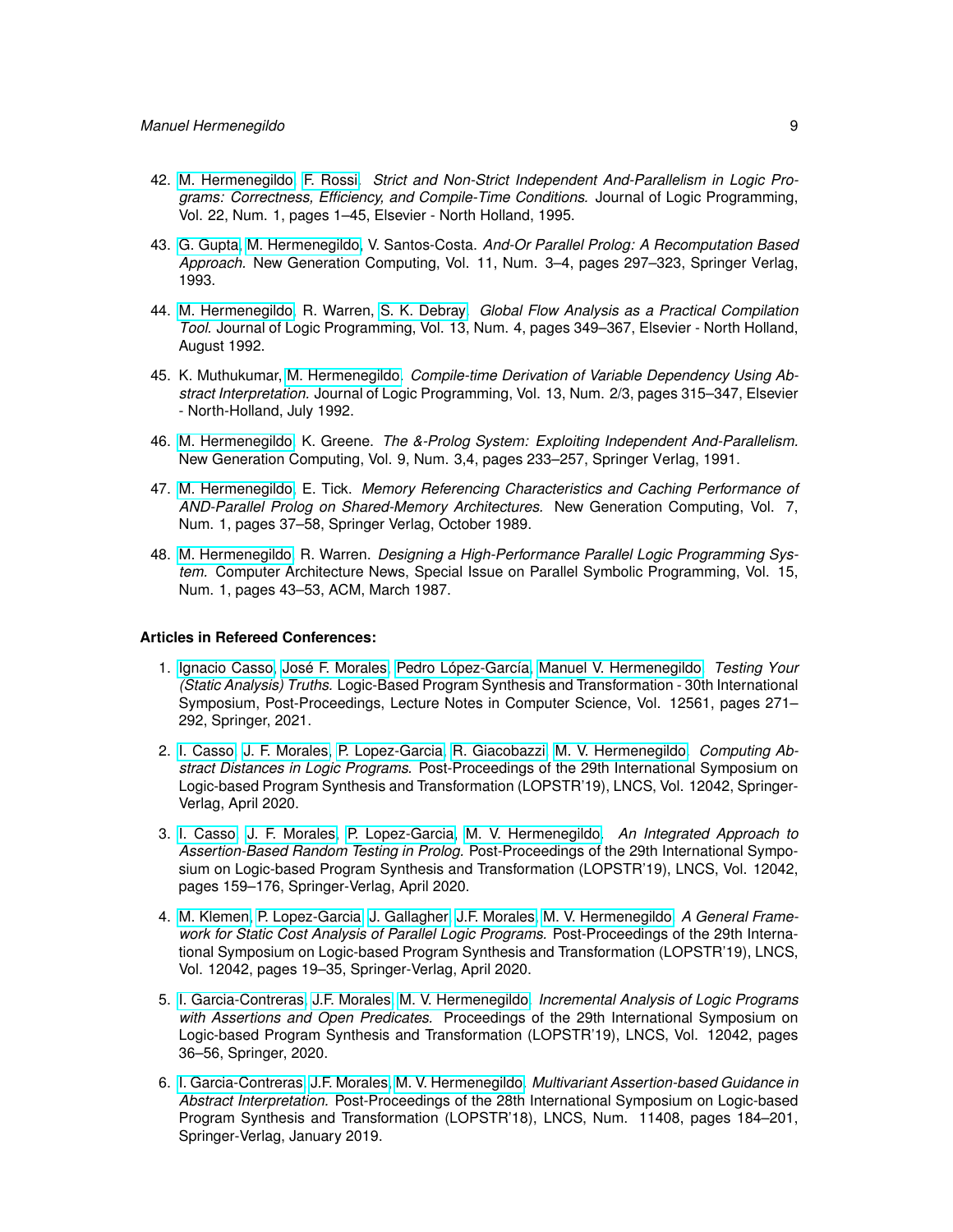- 7. [M. Klemen,](http://software.imdea.org/people/maximiliano.klemen/index.html) [N. Stulova,](https://software.imdea.org/people/nataliia.stulova/index.html) [P. Lopez-Garcia,](http://www.clip.dia.fi.upm.es/~{}pedro) [J. F. Morales,](http://www.clip.dia.fi.upm.es/~{}jfran) [M. V. Hermenegildo.](http://www.clip.dia.fi.upm.es/~{}herme) *Static Performance Guarantees for Programs with Run-time Checks.* 20th Int'l. ACM SIGPLAN Symposium on Principles and Practice of Declarative Programming (PPDP'18), 13 pages, ACM Press, September 2018.
- 8. [N. Stulova,](https://software.imdea.org/people/nataliia.stulova/index.html) [J. F. Morales,](http://www.clip.dia.fi.upm.es/~{}jfran) [M. V. Hermenegildo.](http://www.clip.dia.fi.upm.es/~{}herme) *Exploiting Term Hiding to Reduce Run-time Checking Overhead.* 20th International Symposium on Practical Aspects of Declarative Languages (PADL 2018), LNCS, Num. 10702, pages 99–115, Springer-Verlag, January 2018.
- 9. [U. Liqat,](http://software.imdea.org/people/umer.liqat/index.html) Z. Bankovic, [P. Lopez-Garcia,](http://www.clip.dia.fi.upm.es/~{}pedro) [M. V. Hermenegildo.](http://www.clip.dia.fi.upm.es/~{}herme) ´ *Inferring Energy Bounds via Static Program Analysis and Evolutionary Modeling of Basic Blocks.* Logic-Based Program Synthesis and Transformation - 27th International Symposium, LOPSTR 2017, Namur, Belgium, October 10-12, 2017, Revised Selected Papers, Lecture Notes in Computer Science, Vol. 10855, Springer, 2018.
- 10. [N. Stulova,](https://software.imdea.org/people/nataliia.stulova/index.html) [J. F. Morales,](http://www.clip.dia.fi.upm.es/~{}jfran) [M. V. Hermenegildo.](http://www.clip.dia.fi.upm.es/~{}herme) *Reducing the Overhead of Assertion Run-time Checks via Static Analysis.* 18th Int'l. ACM SIGPLAN Symposium on Principles and Practice of Declarative Programming (PPDP'16), pages 90–103, ACM Press, September 2016.
- 11. [R. Haemmerlé,](http://www.clip.dia.fi.upm.es/~{}remy) [P. Lopez-Garcia,](http://www.clip.dia.fi.upm.es/~{}pedro) [U. Liqat,](http://software.imdea.org/people/umer.liqat/index.html) [M. Klemen,](http://software.imdea.org/people/maximiliano.klemen/index.html) J. P. Gallagher, [M. V. Hermenegildo.](http://www.clip.dia.fi.upm.es/~{}herme) *A Transformational Approach to Parametric Accumulated-cost Static Profiling.* 13th International Symposium on Functional and Logic Programming (FLOPS 2016), LNCS, Vol. 9613, pages 163–180, Springer, March 2016.
- 12. [J.F. Morales,](http://www.clip.dia.fi.upm.es/~{}jfran) [M. V. Hermenegildo.](http://www.clip.dia.fi.upm.es/~{}herme) *Pre-Indexed Terms for Prolog.* Post-Proceedings of the 24th International Symposium on Logic-Based Program Synthesis and Transformation (LOPSTR'14), LNCS, Vol. 8981, pages 317–331, Springer, 2015.
- 13. [N. Stulova,](https://software.imdea.org/people/nataliia.stulova/index.html) [J. F. Morales,](http://www.clip.dia.fi.upm.es/~{}jfran) [M. V. Hermenegildo.](http://www.clip.dia.fi.upm.es/~{}herme) *Assertion-based Debugging of Higher-Order (C)LP Programs.* 16th Int'l. ACM SIGPLAN Symposium on Principles and Practice of Declarative Programming (PPDP'14), pages 225–235, ACM Press, September 2014.
- 14. [U. Liqat,](http://software.imdea.org/people/umer.liqat/index.html) S. Kerrison, A. Serrano, K. Georgiou, [P. Lopez-Garcia,](http://www.clip.dia.fi.upm.es/~{}pedro) N. Grech, [M. V. Hermenegildo,](http://www.clip.dia.fi.upm.es/~{}herme) K. Eder. *Energy Consumption Analysis of Programs based on XMOS ISA-Level Models.* Logic-Based Program Synthesis and Transformation, 23rd International Symposium, LOPSTR 2013, Revised Selected Papers, Lecture Notes in Computer Science, Vol. 8901, pages 72–90, Springer, 2014.
- 15. A. Serrano, [P. Lopez-Garcia,](http://www.clip.dia.fi.upm.es/~{}pedro) [F. Bueno,](http://www.clip.dia.fi.upm.es/~{}bueno) [M. V. Hermenegildo.](http://www.clip.dia.fi.upm.es/~{}herme) *Sized Type Analysis for Logic Programs.* Theory and Practice of Logic Programming, 29th Int'l. Conference on Logic Programming (ICLP'13) Special Issue, On-line Supplement (technical communication), Vol. 13, Num. 4-5, pages 1–14, Cambridge U. Press, August 2013.
- 16. Z. Drey, [J. F. Morales,](http://www.clip.dia.fi.upm.es/~{}jfran) [M. V. Hermenegildo,](http://www.clip.dia.fi.upm.es/~{}herme) [M. Carro.](http://www.clip.dia.fi.upm.es/~{}mcarro) *Reversible Language Extensions and their Application in Debugging.* Practical Aspects of Declarative Languages (PADL'13), LNCS, Vol. 7752, Springer, January 2013.
- 17. [P. Chico de Guzmán,](http://www.clip.dia.fi.upm.es/~{}pchico) [M. Carro,](http://www.clip.dia.fi.upm.es/~{}mcarro) [M. V. Hermenegildo.](http://www.clip.dia.fi.upm.es/~{}herme) *Supporting Pruning in Tabled LP.* Practical Aspects of Declarative Languages (PADL'13), LNCS, Springer Verlag, January 2013.
- 18. D. Ivanovic, [M. Carro,](http://www.clip.dia.fi.upm.es/~{}mcarro) [M. V. Hermenegildo.](http://www.clip.dia.fi.upm.es/~{}herme) *A Constraint-Based Approach to Quality Assurance in Service Choreographies.* 10th International Conference on Service Oriented Computing, IC-SOC'12, LNCS, Vol. 7637, Springer Verlag, November 2012.
- 19. [P. Chico de Guzmán,](http://www.clip.dia.fi.upm.es/~{}pchico) [M. Carro,](http://www.clip.dia.fi.upm.es/~{}mcarro) [M. V. Hermenegildo,](http://www.clip.dia.fi.upm.es/~{}herme) [P. Stuckey.](http://www.cs.mu.OZ.AU/~{}pjs) *A General Implementation Framework for Tabled CLP.* FLOPS'12, LNCS, Num. 7294, pages 104–119, Springer Verlag, May 2012.
- 20. [P. Chico de Guzmán,](http://www.clip.dia.fi.upm.es/~{}pchico) [M. Carro,](http://www.clip.dia.fi.upm.es/~{}mcarro) [M. V. Hermenegildo,](http://www.clip.dia.fi.upm.es/~{}herme) [P. Stuckey.](http://www.cs.mu.OZ.AU/~{}pjs) *A General Implementation Framework for Tabled CLP.* 15th Int'l. Symposium on Functional and Logic Programming, LNCS, Vol. 7294, pages 104–119, Springer Verlag, May 2012.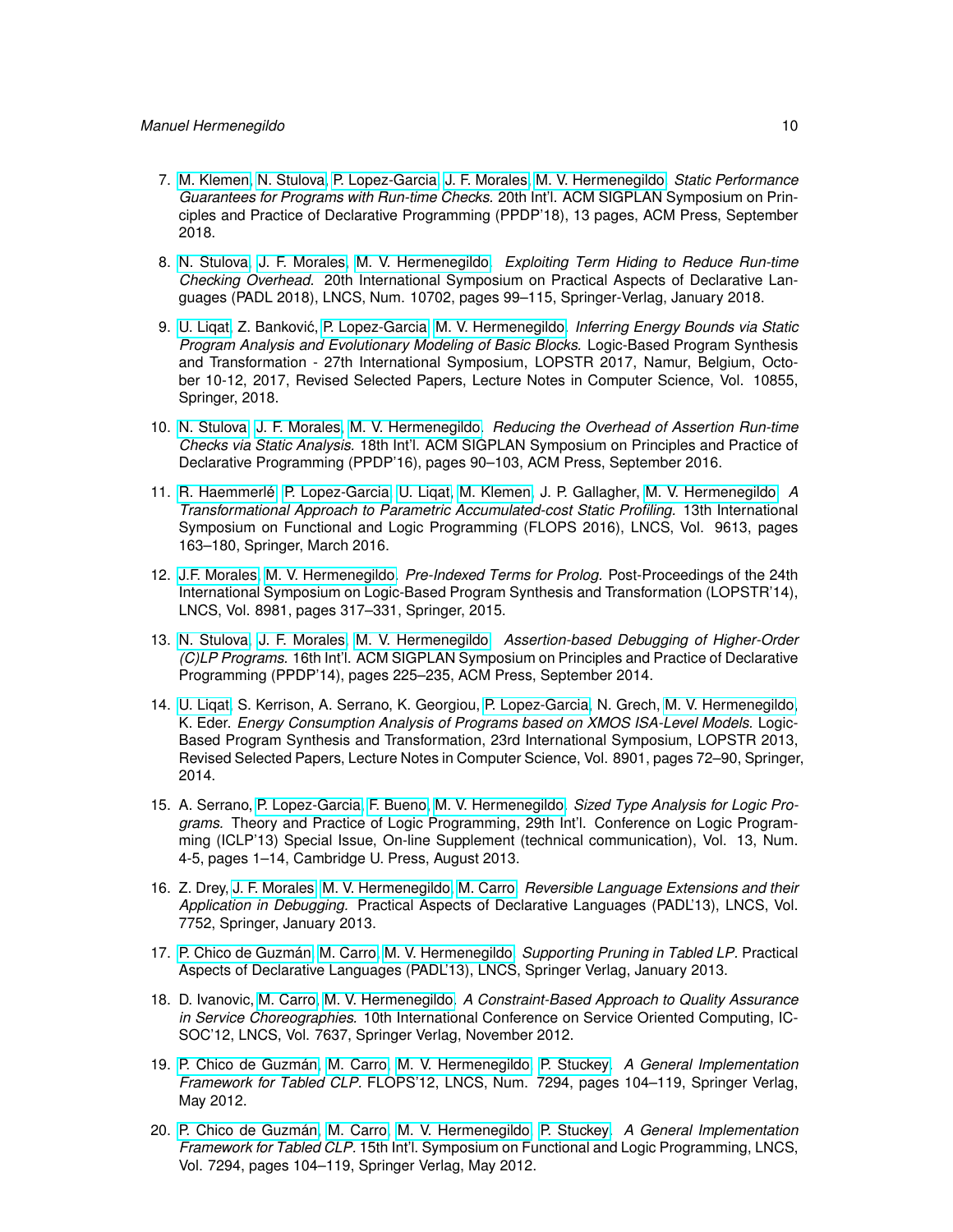- 21. [P. Chico de Guzmán,](http://www.clip.dia.fi.upm.es/~{}pchico) [A. Casas,](http://www.clip.dia.fi.upm.es/~{}amadeo) [M. Carro,](http://www.clip.dia.fi.upm.es/~{}mcarro) [M. V. Hermenegildo.](http://www.clip.dia.fi.upm.es/~{}herme) *A Segment-Swapping Approach for Executing Trapped Computations.* PADL'12, LNCS, Vol. 7149, pages 138–152, Springer Verlag, January 2012.
- 22. D. Ivanović, [M. Carro,](http://www.clip.dia.fi.upm.es/~{}mcarro) [M. V. Hermenegildo.](http://www.clip.dia.fi.upm.es/~{}herme) Constraint-Based Runtime Prediction of SLA Viola*tions in Service Orchestrations.* Service-Oriented Computing – ICSOC 2011, LNCS, Vol. 7084, pages 62–76, Springer Verlag, December 2011. Best paper award.
- 23. [J. F. Morales,](http://www.clip.dia.fi.upm.es/~{}jfran) [M. V. Hermenegildo,](http://www.clip.dia.fi.upm.es/~{}herme) [R. Haemmerlé.](http://www.clip.dia.fi.upm.es/~{}remy) *Modular Extensions for Modular (Logic) Languages.* Proceedings of the 21th International Symposium on Logic-Based Program Synthesis and Transformation (LOPSTR'11), LNCS, Vol. 7225, pages 139–154, Springer, July 2011.
- 24. [R. Haemmerlé,](http://www.clip.dia.fi.upm.es/~{}remy) [P. Lopez-Garcia,](http://www.clip.dia.fi.upm.es/~{}pedro) [M. V. Hermenegildo.](http://www.clip.dia.fi.upm.es/~{}herme) *CLP Projection for Constraint Handling Rules.* Proceedings of the 13th International ACM SIGPLAN Conference on Principles and Practice of Declarative Programming, pages 137–148, ACM Press, July 2011.
- 25. D. Ivanović, [M. Carro,](http://www.clip.dia.fi.upm.es/~{}mcarro) [M. V. Hermenegildo.](http://www.clip.dia.fi.upm.es/~{}herme) Automated Attribute Inference in Complex Service *Workflows Based on Sharing Analysis.* Proceedings of the 8th IEEE Conference on Services Computing SCC 2011, pages 120–127, IEEE Press, July 2011.
- 26. [E. Mera,](http://www.clip.dia.fi.upm.es/~{}edison) T. Trigo, [P. Lopez-Garcia,](http://www.clip.dia.fi.upm.es/~{}pedro) [M. V. Hermenegildo.](http://www.clip.dia.fi.upm.es/~{}herme) *Profiling for Run-Time Checking of Computational Properties and Performance Debugging in Logic Programs.* Practical Aspects of Declarative Languages (PADL'11), Lecture Notes in Computer Science, Vol. 6539, pages 38–53, Springer-Verlag, January 2011.
- 27. D. Ivanovic, [M. Carro,](http://www.clip.dia.fi.upm.es/~{}mcarro) [M. V. Hermenegildo.](http://www.clip.dia.fi.upm.es/~{}herme) ´ *Automatic Fragment Identification in Workflows Based on Sharing Analysis.* Service-Oriented Computing – ICSOC 2010, LNCS, Vol. 6470, pages 350–364, Springer Verlag, 2010.
- 28. L. Scandolo, C. Kunz, G. Barthe, [M. V. Hermenegildo.](http://www.clip.dia.fi.upm.es/~{}herme) *Program Parallelization using Synchronized Pipelining.* Proceedings of the 19th International Symposium on Logic-based Program Synthesis and Transformation (LOPSTR'09), LNCS, Vol. 6037, pages 173–187, Springer, 2010.
- 29. D. Ivanović, [M. Carro,](http://www.clip.dia.fi.upm.es/~{}mcarro) [M. V. Hermenegildo.](http://www.clip.dia.fi.upm.es/~{}herme) *Towards Data-Aware QoS-Driven Adaptation for Service Orchestrations.* Proceedings of the 2010 IEEE International Conference on Web Services (ICWS 2010), Miami, FL, USA, 5-10 July 2010, pages 107–114, IEEE, 2010.
- 30. [E. Mera,](http://www.clip.dia.fi.upm.es/~{}edison) [P. Lopez-Garcia,](http://www.clip.dia.fi.upm.es/~{}pedro) [M. V. Hermenegildo.](http://www.clip.dia.fi.upm.es/~{}herme) *Integrating Software Testing and Run-Time Checking in an Assertion Verification Framework.* 25th Int'l. Conference on Logic Programming (ICLP'09), LNCS, Vol. 5649, pages 281–295, Springer-Verlag, July 2009.
- 31. [P. Chico de Guzmán,](http://www.clip.dia.fi.upm.es/~{}pchico) [M. Carro,](http://www.clip.dia.fi.upm.es/~{}mcarro) [M. V. Hermenegildo.](http://www.clip.dia.fi.upm.es/~{}herme) *A Tabling Implementation Based on Variables with Multiple Bindings.* International Conference on Logic Programming (ICLP 2009), LNCS, Num. 5649, pages 190–204, Springer-Verlag, July 2009.
- 32. [M. Marron,](http://www.software.imdea.org/people/mmarron/home.html) [D. Kapur,](http://www.cs.unm.edu/~{}kapur/) [M. V. Hermenegildo.](http://www.clip.dia.fi.upm.es/~{}herme) *Identification of Logically Related Heap Regions.* ISMM'09: Proceedings of the 8th international symposium on Memory management, ACM Press, June 2009.
- 33. [P. Chico de Guzmán,](http://www.clip.dia.fi.upm.es/~{}pchico) [M. Carro,](http://www.clip.dia.fi.upm.es/~{}mcarro) [M. V. Hermenegildo.](http://www.clip.dia.fi.upm.es/~{}herme) *Towards a Complete Scheme for Tabled Execution Based on Program Transformation.* 11th International Symposium on Practical Aspects of Declarative Languages (PADL'09), LNCS, Num. 5418, pages 224–238, Springer-Verlag, January 2009.
- 34. E. Trias, [J. Navas,](http://www.clip.dia.fi.upm.es/~{}jorge) E. S. Ackley, S. Forrest, [M. V. Hermenegildo.](http://www.clip.dia.fi.upm.es/~{}herme) *Negative Ternary Set-Sharing.* International Conference on Logic Programming, ICLP, LNCS, Num. 5366, pages 301–316, Springer-Verlag, December 2008.
- 35. [P. Chico de Guzmán,](http://www.clip.dia.fi.upm.es/~{}pchico) [M. Carro,](http://www.clip.dia.fi.upm.es/~{}mcarro) [M. V. Hermenegildo.](http://www.clip.dia.fi.upm.es/~{}herme) *A Sketch of a Complete Scheme for Tabled Execution Based on Program Transformation.* Int'l. Conference on Logic Programming, LNCS, Vol. 5366, pages 795–800, Springer Verlag, December 2008. Short paper.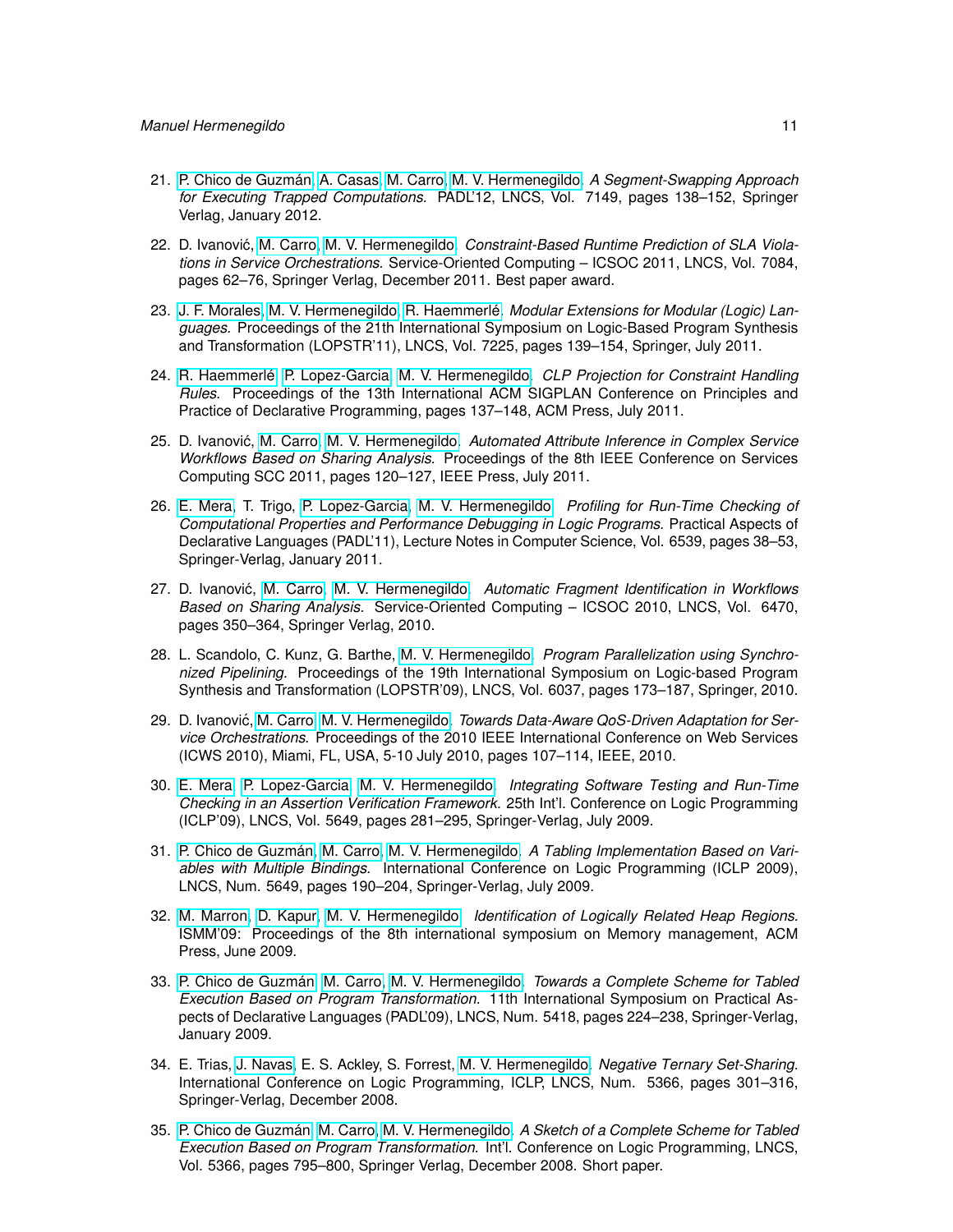- 36. [A. Casas,](http://www.clip.dia.fi.upm.es/~{}amadeo) [M. Carro,](http://www.clip.dia.fi.upm.es/~{}mcarro) [M. V. Hermenegildo.](http://www.clip.dia.fi.upm.es/~{}herme) *A High-Level Implementation of Non-Deterministic, Unrestricted, Independent And-Parallelism.* 24th International Conference on Logic Programming (ICLP'08), LNCS, Vol. 5366, pages 651–666, Springer-Verlag, December 2008.
- 37. [M. Marron,](http://www.software.imdea.org/people/mmarron/home.html) [M. Méndez-Lojo,](http://www.clip.dia.fi.upm.es/~{}mario) [M. Hermenegildo,](http://www.clip.dia.fi.upm.es/~{}herme) D. Stefanovic, [D. Kapur.](http://www.cs.unm.edu/~{}kapur/) *Sharing Analysis of Arrays, Collections, and Recursive Structures.* ACM WS on Program Analysis for Software Tools and Engineering (PASTE'08), ACM, November 2008.
- 38. [M. Marron,](http://www.software.imdea.org/people/mmarron/home.html) [D. Kapur,](http://www.cs.unm.edu/~{}kapur/) D. Stefanovic, [M. Hermenegildo.](http://www.clip.dia.fi.upm.es/~{}herme) *Identification of Heap-Carried Data Dependence Via Explicit Store Heap Models.* 21st Int'l. WS on Languages and Compilers for Parallel Computing (LCPC'08), LNCS, Springer-Verlag, August 2008.
- 39. [J. Morales,](http://www.clip.dia.fi.upm.es/~{}jfran) [M. Carro,](http://www.clip.dia.fi.upm.es/~{}mcarro) [M. V. Hermenegildo.](http://www.clip.dia.fi.upm.es/~{}herme) *Comparing Tag Scheme Variations Using an Abstract Machine Generator.* 10th Int'l. ACM SIGPLAN Symposium on Principles and Practice of Declarative Programming (PPDP'08), pages 32–43, ACM Press, July 2008.
- 40. [E. Mera,](http://www.clip.dia.fi.upm.es/~{}edison) [P. Lopez-Garcia,](http://www.clip.dia.fi.upm.es/~{}pedro) [M. Carro,](http://www.clip.dia.fi.upm.es/~{}mcarro) [M. V. Hermenegildo.](http://www.clip.dia.fi.upm.es/~{}herme) *Towards Execution Time Estimation in Abstract Machine-Based Languages.* 10th Int'l. ACM SIGPLAN Symposium on Principles and Practice of Declarative Programming (PPDP'08), pages 174–184, ACM Press, July 2008.
- 41. [M. Marron,](http://www.software.imdea.org/people/mmarron/home.html) [M. Hermenegildo,](http://www.clip.dia.fi.upm.es/~{}herme) [D. Kapur,](http://www.cs.unm.edu/~{}kapur/) D. Stefanovic. *Efficient Context-Sensitive Shape Analysis with Graph-Based Heap Models.* International Conference on Compiler Construction (CC 2008), Lecture Notes in Computer Science, 15 pages, Springer, April 2008.
- 42. [M. Méndez-Lojo,](http://www.clip.dia.fi.upm.es/~{}mario) [M. Hermenegildo.](http://www.clip.dia.fi.upm.es/~{}herme) *Precise Set Sharing Analysis for Java-style Programs.* 9th International Conference on Verification, Model Checking and Abstract Interpretation (VM-CAI'08), LNCS, Num. 4905, pages 172–187, Springer-Verlag, January 2008.
- 43. [P. Chico de Guzmán,](http://www.clip.dia.fi.upm.es/~{}pchico) [M. Carro,](http://www.clip.dia.fi.upm.es/~{}mcarro) [M. V. Hermenegildo,](http://www.clip.dia.fi.upm.es/~{}herme) Claudio Silva, Ricardo Rocha. *An Improved Continuation Call-Based Implementation of Tabling.* 10th International Symposium on Practical Aspects of Declarative Languages (PADL'08), LNCS, Vol. 4902, pages 198–213, Springer-Verlag, January 2008.
- 44. [A. Casas,](http://www.clip.dia.fi.upm.es/~{}amadeo) [M. Carro,](http://www.clip.dia.fi.upm.es/~{}mcarro) [M. V. Hermenegildo.](http://www.clip.dia.fi.upm.es/~{}herme) *Towards a High-Level Implementation of Execution Primitives for Unrestricted, Independent And-parallelism.* 10th International Symposium on Practical Aspects of Declarative Languages (PADL'08), LNCS, Vol. 4902, pages 230–247, Springer-Verlag, January 2008.
- 45. [P. Pietrzak,](http://www.clip.dia.fi.upm.es/~{}pawel) [J. Correas,](http://www.clip.dia.fi.upm.es/~{}jcorreas) [G. Puebla,](http://www.clip.dia.fi.upm.es/~{}german) [M. V. Hermenegildo.](http://www.clip.dia.fi.upm.es/~{}herme) *A Practical Type Analysis for Verification of Modular Prolog Programs.* ACM SIGPLAN 2008 Workshop on Partial Evaluation and Program Manipulation (PEPM'08), pages 61–70, ACM Press, January 2008.
- 46. [J. Navas,](http://www.clip.dia.fi.upm.es/~{}jorge) [E. Mera,](http://www.clip.dia.fi.upm.es/~{}edison) [P. Lopez-Garcia,](http://www.clip.dia.fi.upm.es/~{}pedro) [M. Hermenegildo.](http://www.clip.dia.fi.upm.es/~{}herme) *User-Definable Resource Bounds Analysis for Logic Programs.* 23rd International Conference on Logic Programming (ICLP'07), Lecture Notes in Computer Science, Vol. 4670, pages 348–363, Springer, September 2007. 10-year Test of Time Award.
- 47. [P. Pietrzak,](http://www.clip.dia.fi.upm.es/~{}pawel) [M. V. Hermenegildo.](http://www.clip.dia.fi.upm.es/~{}herme) *Automatic Binding-related Error Diagnosis in Logic Programs.* International Conference on Logic Programming (ICLP'07), LNCS, Num. 4670, pages 333–347, Springer-Verlag, September 2007.
- 48. [M. Méndez-Lojo,](http://www.clip.dia.fi.upm.es/~{}mario) [J. Navas,](http://www.clip.dia.fi.upm.es/~{}jorge) [M. Hermenegildo.](http://www.clip.dia.fi.upm.es/~{}herme) *A Flexible (C)LP-Based Approach to the Analysis of Object-Oriented Programs.* 17th International Symposium on Logic-based Program Synthesis and Transformation (LOPSTR 2007), Lecture Notes in Computer Science, Num. 4915, pages 154–168, Springer-Verlag, August 2007.
- 49. [A. Casas,](http://www.clip.dia.fi.upm.es/~{}amadeo) [M. Carro,](http://www.clip.dia.fi.upm.es/~{}mcarro) [M. V. Hermenegildo.](http://www.clip.dia.fi.upm.es/~{}herme) *Annotation Algorithms for Unrestricted Independent And-Parallelism in Logic Programs.* 17th International Symposium on Logic-based Program Synthesis and Transformation (LOPSTR'07), LNCS, Num. 4915, pages 138–153, Springer-Verlag, August 2007.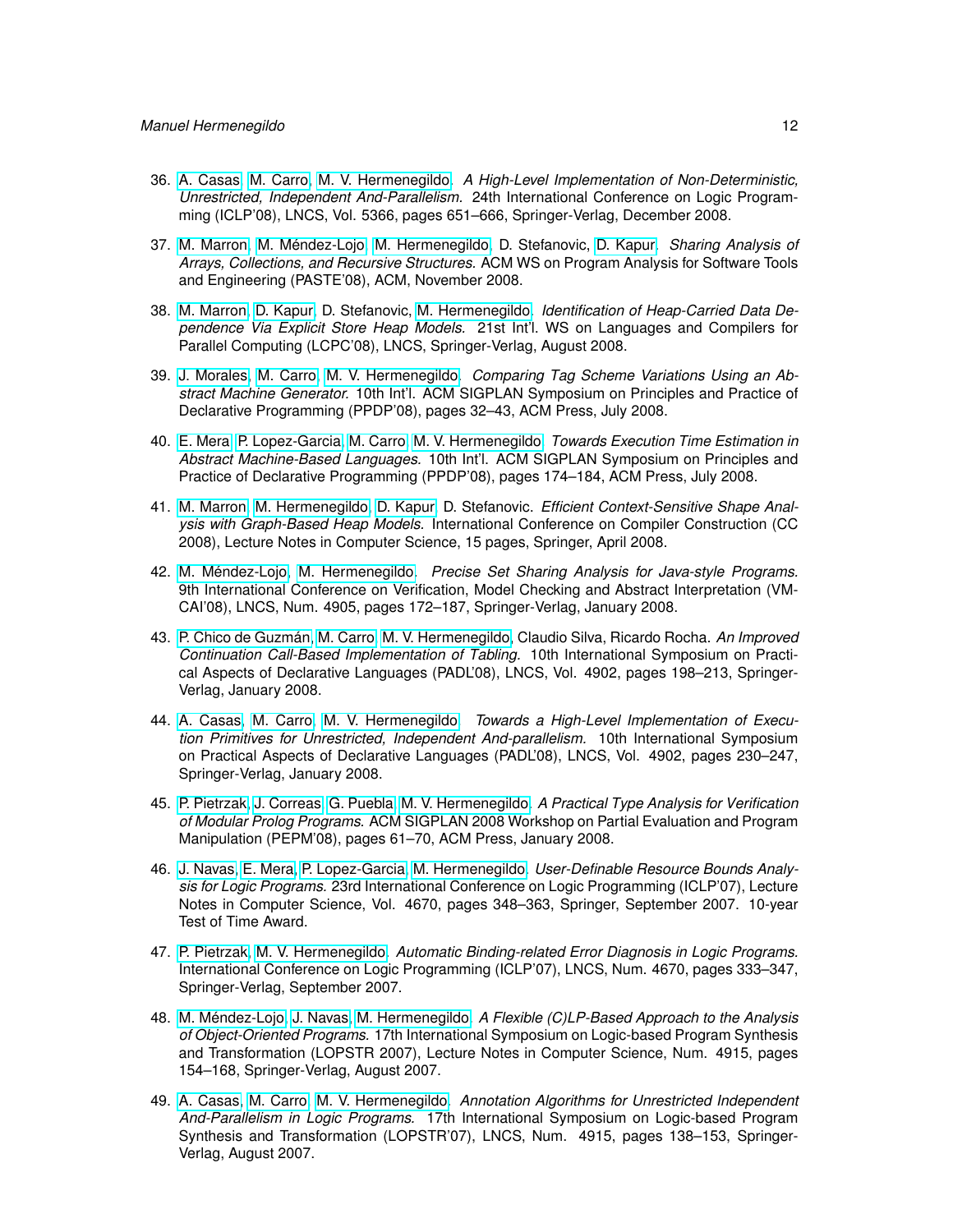- 50. [J.F. Morales,](http://www.clip.dia.fi.upm.es/~{}jfran) [M. Carro,](http://www.clip.dia.fi.upm.es/~{}mcarro) [M. V. Hermenegildo.](http://www.clip.dia.fi.upm.es/~{}herme) *Towards Description and Optimization of Abstract Machines in an Extension of Prolog.* Logic-Based Program Synthesis and Transformation (LOP-STR'06), LNCS, Num. 4407, pages 77–93, July 2007.
- 51. [M. Marron,](http://www.software.imdea.org/people/mmarron/home.html) D. Stefanovic, [M. Hermenegildo,](http://www.clip.dia.fi.upm.es/~{}herme) [D. Kapur.](http://www.cs.unm.edu/~{}kapur/) *Heap Analysis in the Presence of Collection Libraries.* ACM WS on Program Analysis for Software Tools and Engineering (PASTE'07), ACM, June 2007.
- 52. [E. Mera,](http://www.clip.dia.fi.upm.es/~{}edison) [P. Lopez-Garcia,](http://www.clip.dia.fi.upm.es/~{}pedro) [G. Puebla,](http://www.clip.dia.fi.upm.es/~{}german) [M. Carro,](http://www.clip.dia.fi.upm.es/~{}mcarro) [M. Hermenegildo.](http://www.clip.dia.fi.upm.es/~{}herme) *Combining Static Analysis and Profiling for Estimating Execution Times.* Ninth International Symposium on Practical Aspects of Declarative Languages (PADL'07), LNCS, Num. 4354, pages 140–154, Springer-Verlag, January 2007.
- 53. [P. Pietrzak,](http://www.clip.dia.fi.upm.es/~{}pawel) [J. Correas,](http://www.clip.dia.fi.upm.es/~{}jcorreas) [G. Puebla,](http://www.clip.dia.fi.upm.es/~{}german) [M. V. Hermenegildo.](http://www.clip.dia.fi.upm.es/~{}herme) *Context-Sensitive Multivariant Assertion Checking in Modular Programs.* 13th International Conference on Logic for Programming Artificial Intelligence and Reasoning (LPAR'06), LNCS, Num. 4246, pages 392–406, Springer-Verlag, November 2006.
- 54. [M. Marron,](http://www.software.imdea.org/people/mmarron/home.html) [D. Kapur,](http://www.cs.unm.edu/~{}kapur/) D. Stefanovic, [M. Hermenegildo.](http://www.clip.dia.fi.upm.es/~{}herme) *A Static Heap Analysis for Shape and Connectivity.* Languages and Compilers for Parallel Computing (LCPC'06), Lecture Notes in Computer Science, Vol. 4382, pages 345–363, Springer, November 2006.
- 55. [M. Carro,](http://www.clip.dia.fi.upm.es/~{}mcarro) [J. Morales,](http://www.clip.dia.fi.upm.es/~{}jfran) H.L. Muller, [G. Puebla,](http://www.clip.dia.fi.upm.es/~{}german) [M. V. Hermenegildo.](http://www.clip.dia.fi.upm.es/~{}herme) *High-Level Languages for Small Devices: A Case Study.* Compilers, Architecture, and Synthesis for Embedded Systems, pages 271–281, ACM Press / Sheridan, October 2006.
- 56. [E. Mera,](http://www.clip.dia.fi.upm.es/~{}edison) [P. Lopez-Garcia,](http://www.clip.dia.fi.upm.es/~{}pedro) [G. Puebla,](http://www.clip.dia.fi.upm.es/~{}german) [M. Carro,](http://www.clip.dia.fi.upm.es/~{}mcarro) [M. Hermenegildo.](http://www.clip.dia.fi.upm.es/~{}herme) *Using Combined Static Analysis and Profiling for Logic Program Execution Time Estimation.* 22nd International Conference on Logic Programming (ICLP'06), LNCS, Num. 4079, pages 431–432, Springer-Verlag, August 2006.
- 57. [G. Puebla,](http://www.clip.dia.fi.upm.es/~{}german) [E. Albert,](http://www.clip.dia.fi.upm.es/~{}elvira) [M. V. Hermenegildo.](http://www.clip.dia.fi.upm.es/~{}herme) *Abstract Interpretation with Specialized Definitions.* The 13th International Static Analysis Symposium (SAS'06), LNCS, Num. 4134, pages 107– 126, Springer, August 2006.
- 58. [E. Albert,](http://www.clip.dia.fi.upm.es/~{}elvira) [P. Arenas,](http://www.clip.dia.fi.upm.es/~{}puri) [G. Puebla,](http://www.clip.dia.fi.upm.es/~{}german) [M. Hermenegildo.](http://www.clip.dia.fi.upm.es/~{}herme) *Reduced Certificates for Abstraction-Carrying Code.* 22nd International Conference on Logic Programming (ICLP 2006), LNCS, Num. 4079, pages 163–178, Springer-Verlag, August 2006.
- 59. [A. Casas,](http://www.clip.dia.fi.upm.es/~{}amadeo) [D. Cabeza,](http://www.clip.dia.fi.upm.es/~{}bardo) [M. V. Hermenegildo.](http://www.clip.dia.fi.upm.es/~{}herme) *A Syntactic Approach to Combining Functional Notation, Lazy Evaluation and Higher-Order in LP Systems.* The 8th International Symposium on Functional and Logic Programming (FLOPS'06), pages 142–162, April 2006.
- 60. [C. Ochoa,](http://www.clip.dia.fi.upm.es/~{}cochoa) [G. Puebla,](http://www.clip.dia.fi.upm.es/~{}german) [M. V. Hermenegildo.](http://www.clip.dia.fi.upm.es/~{}herme) *Removing Superfluous Versions in Polyvariant Specialization of Prolog Programs.* 15th International Symposium on Logic-based Program Synthesis and Transformation (LOPSTR'05), LNCS, Num. 3901, pages 80–97, Springer-Verlag, April 2006.
- 61. [J. Correas,](http://www.clip.dia.fi.upm.es/~{}jcorreas) [G. Puebla,](http://www.clip.dia.fi.upm.es/~{}german) [M. V. Hermenegildo,](http://www.clip.dia.fi.upm.es/~{}herme) [F. Bueno.](http://www.clip.dia.fi.upm.es/~{}bueno) *Experiments in Context-Sensitive Analysis of Modular Programs.* 15th International Symposium on Logic-based Program Synthesis and Transformation (LOPSTR'05), LNCS, Num. 3901, pages 163–178, Springer-Verlag, April 2006.
- 62. [J. Navas,](http://www.clip.dia.fi.upm.es/~{}jorge) [F. Bueno,](http://www.clip.dia.fi.upm.es/~{}bueno) [M. V. Hermenegildo.](http://www.clip.dia.fi.upm.es/~{}herme) *Efficient Top-Down Set-Sharing Analysis Using Cliques.* 8th International Symposium on Practical Aspects of Declarative Languages (PADL'06), LNCS, Num. 2819, pages 183–198, Springer-Verlag, January 2006.
- 63. [J. Morales,](http://www.clip.dia.fi.upm.es/~{}jfran) [M. Carro,](http://www.clip.dia.fi.upm.es/~{}mcarro) [G. Puebla,](http://www.clip.dia.fi.upm.es/~{}german) [M. Hermenegildo.](http://www.clip.dia.fi.upm.es/~{}herme) *A Generator of Efficient Abstract Machine Implementations and its Application to Emulator Minimization.* International Conference on Logic Programming, LNCS, Num. 3668, pages 21–36, Springer Verlag, October 2005.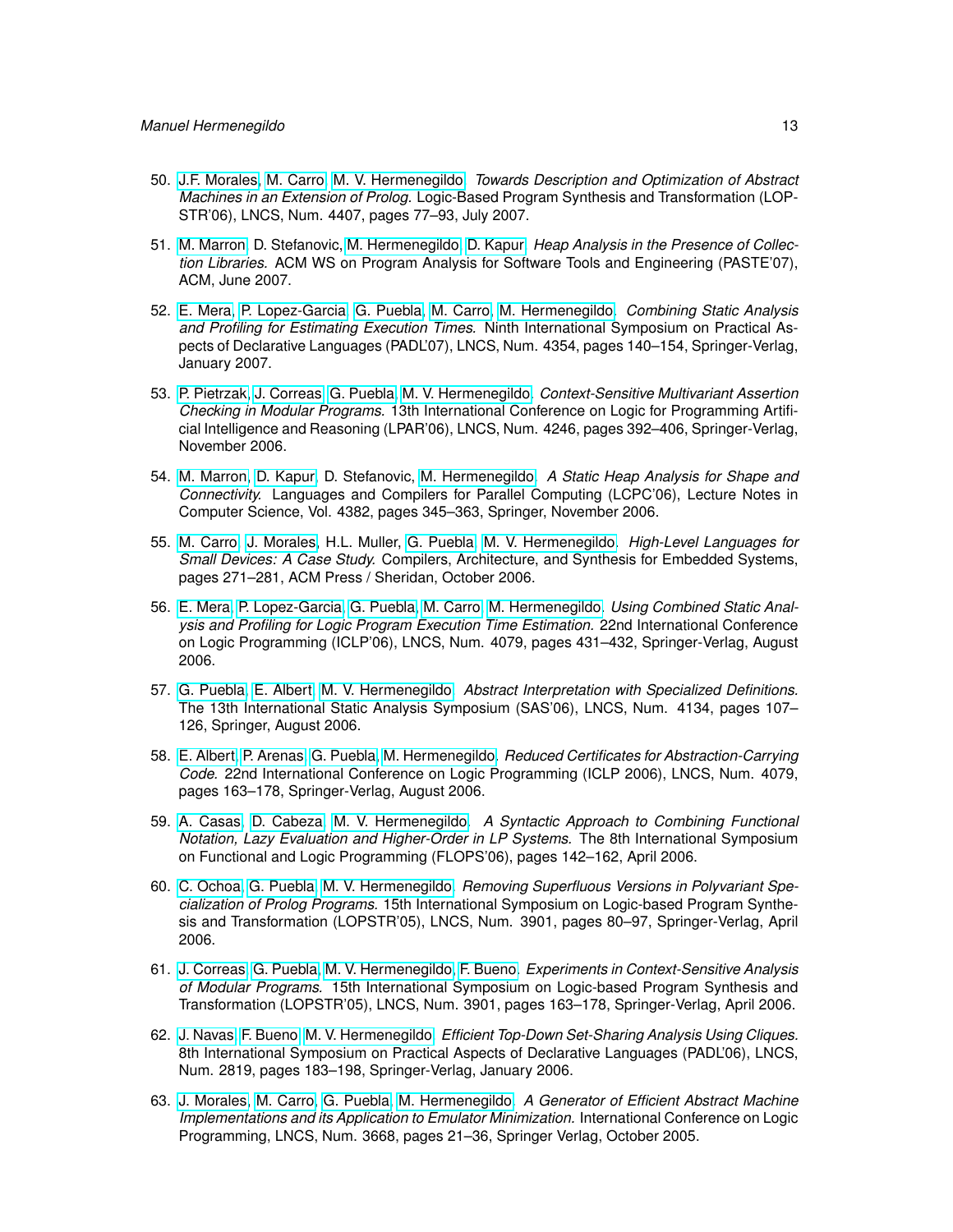- 64. [G. Puebla,](http://www.clip.dia.fi.upm.es/~{}german) [E. Albert,](http://www.clip.dia.fi.upm.es/~{}elvira) [M. V. Hermenegildo.](http://www.clip.dia.fi.upm.es/~{}herme) *A Generic Framework for the Analysis and Specialization of Logic Programs.* International Conference on Logic Programming (ICLP 2005), LNCS, Num. 3668, pages 407–409, Springer, October 2005. Extended Abstract.
- 65. [G. Puebla,](http://www.clip.dia.fi.upm.es/~{}german) [E. Albert,](http://www.clip.dia.fi.upm.es/~{}elvira) [M. V. Hermenegildo.](http://www.clip.dia.fi.upm.es/~{}herme) *Efficient Local Unfolding with Ancestor Stacks for Full Prolog.* 14th International Symposium on Logic-based Program Synthesis and Transformation (LOPSTR'04), LNCS, Num. 3573, pages 149–165, Springer-Verlag, August 2005.
- 66. [P. Lopez-Garcia,](http://www.clip.dia.fi.upm.es/~{}pedro) [F. Bueno,](http://www.clip.dia.fi.upm.es/~{}bueno) [M. V. Hermenegildo.](http://www.clip.dia.fi.upm.es/~{}herme) *Determinacy Analysis for Logic Programs Using Mode and Type Information.* Proceedings of the 14th International Symposium on Logicbased Program Synthesis and Transformation (LOPSTR'04), LNCS, Num. 3573, pages 19–35, Springer-Verlag, August 2005.
- 67. [E. Albert,](http://www.clip.dia.fi.upm.es/~{}elvira) [G. Puebla,](http://www.clip.dia.fi.upm.es/~{}german) [M. V. Hermenegildo.](http://www.clip.dia.fi.upm.es/~{}herme) *Abstraction-Carrying Code .* 11th International Conference on Logic for Programming Artificial Intelligence and Reasoning (LPAR 2004), LNAI, Num. 3452, pages 380–397, Springer-Verlag, March 2005.
- 68. [D. Cabeza,](http://www.clip.dia.fi.upm.es/~{}bardo) [M. V. Hermenegildo,](http://www.clip.dia.fi.upm.es/~{}herme) [J. Lipton.](http://www.clip.dia.fi.upm.es/~{}jlipton) *Hiord: A Type-Free Higher-Order Logic Programming Language with Predicate Abstraction.* Ninth Asian Computing Science Conference (ASIAN'04), LNCS, Num. 3321, pages 93–108, Springer-Verlag, December 2004.
- 69. [E. Albert,](http://www.clip.dia.fi.upm.es/~{}elvira) [G. Puebla,](http://www.clip.dia.fi.upm.es/~{}german) [M. V. Hermenegildo.](http://www.clip.dia.fi.upm.es/~{}herme) *Experiments in Abstract Interpretation-based Code Certification for Pervasive Systems.* Proc. of 2004 IEEE Conference on Systems, Man & Cybernetics (Special Session on Correctness and Reliability for Pervasive/Ubiquitous Computing), 6 pages, IEEE, October 2004.
- 70. [E. Albert,](http://www.clip.dia.fi.upm.es/~{}elvira) [G. Puebla,](http://www.clip.dia.fi.upm.es/~{}german) [M. V. Hermenegildo.](http://www.clip.dia.fi.upm.es/~{}herme) *Abstract Interpretation-based Mobile Code Certification.* Proc. of International Conference on Logic Programming (ICLP'04), LNCS, Num. 3132, pages 446–447, Springer-Verlag, September 2004. Extended Abstract.
- 71. [J. Morales,](http://www.clip.dia.fi.upm.es/~{}jfran) [M. Carro,](http://www.clip.dia.fi.upm.es/~{}mcarro) [M. V. Hermenegildo.](http://www.clip.dia.fi.upm.es/~{}herme) *Improving the Compilation of Prolog to C Using Moded Types and Determinism Information.* Proceedings of the Sixth International Symposium on Practical Aspects of Declarative Languages, Lecture Notes in Computer Science, Vol. 3057, pages 86–103, Springer-Verlag, June 2004.
- 72. [J. Correas,](http://www.clip.dia.fi.upm.es/~{}jcorreas) J. M. Gomez, [M. Carro,](http://www.clip.dia.fi.upm.es/~{}mcarro) [D. Cabeza,](http://www.clip.dia.fi.upm.es/~{}bardo) [M. V. Hermenegildo.](http://www.clip.dia.fi.upm.es/~{}herme) *A Generic Persistence Model for CLP Systems (And Two Useful Implementations).* Proceedings of the Sixth International Symposium on Practical Aspects of Declarative Languages, LNCS, Num. 3057, pages 104–119, Springer-Verlag, June 2004.
- 73. [F. Bueno,](http://www.clip.dia.fi.upm.es/~{}bueno) [P. Lopez-Garcia,](http://www.clip.dia.fi.upm.es/~{}pedro) [M. V. Hermenegildo.](http://www.clip.dia.fi.upm.es/~{}herme) *Multivariant Non-Failure Analysis via Standard Abstract Interpretation.* 7th International Symposium on Functional and Logic Programming (FLOPS 2004), LNCS, Num. 2998, pages 100–116, Springer-Verlag, April 2004.
- 74. [J. Correas,](http://www.clip.dia.fi.upm.es/~{}jcorreas) J. M. Gomez, [M. Carro,](http://www.clip.dia.fi.upm.es/~{}mcarro) [D. Cabeza,](http://www.clip.dia.fi.upm.es/~{}bardo) [M. V. Hermenegildo.](http://www.clip.dia.fi.upm.es/~{}herme) *A Generic Persistence Model for CLP Systems.* 2003 International Conference on Logic Programming, LNCS, Num. 2916, pages 481–482, Springer-Verlag, December 2003. Extended abstract.
- 75. S. Muñoz, [J.J. Moreno-Navarro,](http://lml.ls.fi.upm.es/~{}jjmoreno) [M. V. Hermenegildo.](http://www.clip.dia.fi.upm.es/~{}herme) *Efficient Negation Using Abstract Interpretation.* Proc. of the Eigth International Conference on Logic Programming and Automated Reasoning, LNAI, 15 pages, Springer-Verlag, December 2001.
- 76. [F. Bueno,](http://www.clip.dia.fi.upm.es/~{}bueno) [M. García de la Banda,](http://www.csse.monash.edu.au/~{}mbanda) [M. V. Hermenegildo,](http://www.clip.dia.fi.upm.es/~{}herme) [K. Marriott,](http://www.csse.monash.edu.au/~{}marriott) [G. Puebla,](http://www.clip.dia.fi.upm.es/~{}german) [P. Stuckey.](http://www.cs.mu.OZ.AU/~{}pjs) *A Model for Inter-module Analysis and Optimizing Compilation.* Logic-based Program Synthesis and Transformation, LNCS, Num. 2042, pages 86–102, Springer-Verlag, March 2001.
- 77. [C. Carreras,](http://www.die.upm.es/personal/carreras.html) [M. V. Hermenegildo.](http://www.clip.dia.fi.upm.es/~{}herme) *Grid-based Histogram Arithmetic for the Probabilistic Analysis of Functions.* Symposium on Abstraction, Reformulation and Approximation (SARA-2000), LNAI, Springer-Verlag, July 2000.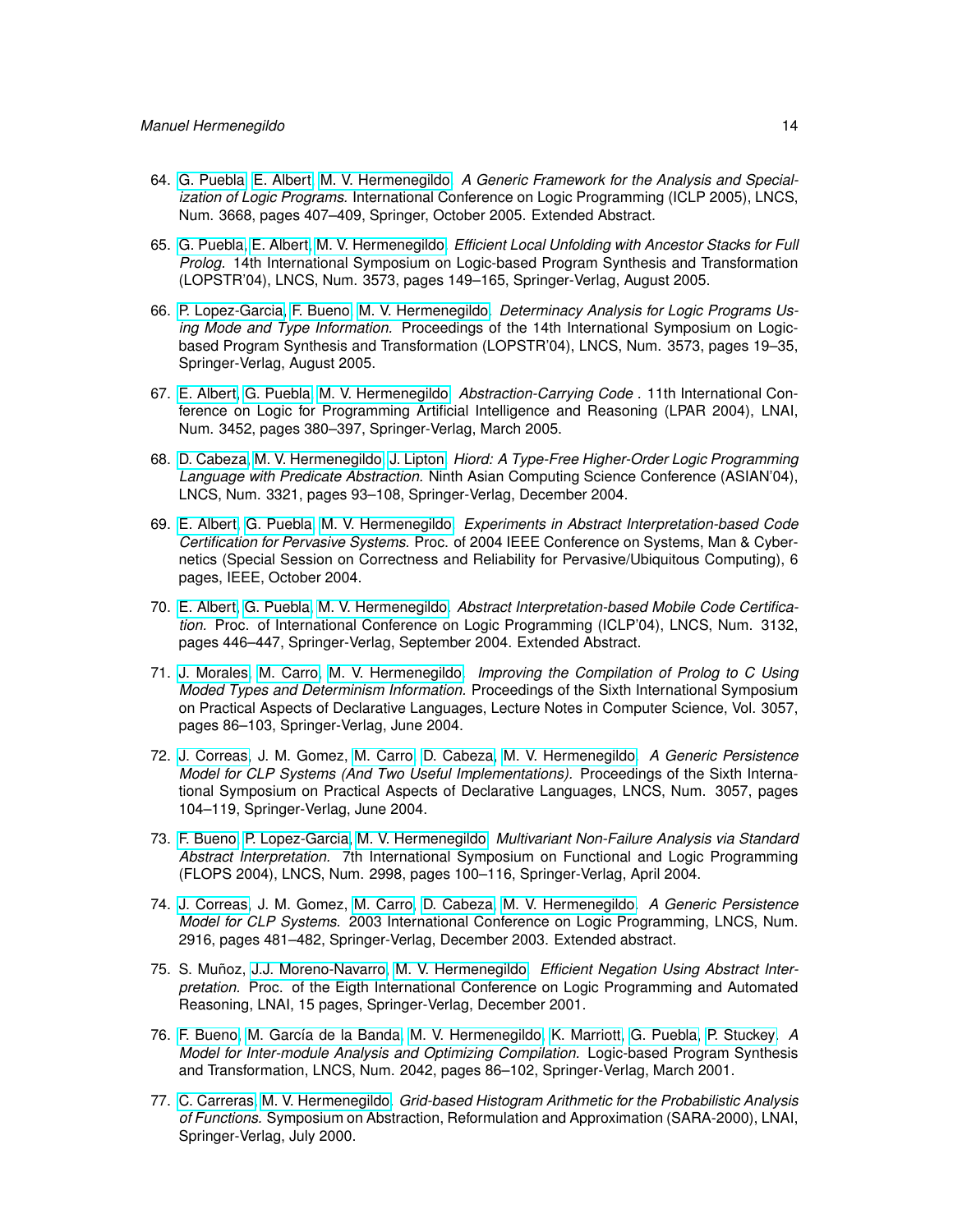- 78. [D. Cabeza,](http://www.clip.dia.fi.upm.es/~{}bardo) [M. V. Hermenegildo.](http://www.clip.dia.fi.upm.es/~{}herme) *A New Module System for Prolog.* International Conference on Computational Logic, CL2000, LNAI, Num. 1861, pages 131–148, Springer-Verlag, July 2000.
- 79. [M. V. Hermenegildo.](http://www.clip.dia.fi.upm.es/~{}herme) *A Documentation Generator for (C)LP Systems.* International Conference on Computational Logic, CL2000, LNAI, Num. 1861, pages 1345–1361, Springer-Verlag, July 2000.
- 80. [G. Puebla,](http://www.clip.dia.fi.upm.es/~{}german) [F. Bueno,](http://www.clip.dia.fi.upm.es/~{}bueno) [M. V. Hermenegildo.](http://www.clip.dia.fi.upm.es/~{}herme) *Combined Static and Dynamic Assertion-Based Debugging of Constraint Logic Programs.* Logic-based Program Synthesis and Transformation (LOPSTR'99), LNCS, Num. 1817, pages 273–292, Springer-Verlag, March 2000.
- 81. [M. Carro,](http://www.clip.dia.fi.upm.es/~{}mcarro) [M. Hermenegildo.](http://www.clip.dia.fi.upm.es/~{}herme) *Concurrency in Prolog Using Threads and a Shared Database.* 1999 International Conference on Logic Programming, pages 320–334, MIT Press, Cambridge, MA, USA, November 1999.
- 82. G. Smedbäck, [M. Carro,](http://www.clip.dia.fi.upm.es/~{}mcarro) [M. Hermenegildo.](http://www.clip.dia.fi.upm.es/~{}herme) *Interfacing Prolog and VRML and its Application to Constraint Visualization.* The Practical Application of Constraint Technologies and Logic programming, pages 453–471, The Practical Application Company, April 1999.
- 83. [G. Puebla,](http://www.clip.dia.fi.upm.es/~{}german) [F. Bueno,](http://www.clip.dia.fi.upm.es/~{}bueno) [M. V. Hermenegildo.](http://www.clip.dia.fi.upm.es/~{}herme) *A Framework for Assertion-based Debugging in Constraint Logic Programming (abstract).* Proceedings of the International Conference on Principles and Practice of Constraint Programming (CP'98), LNCS, Num. 1520, pages 472–473, Springer-Verlag, October 1998.
- 84. [S. K. Debray,](http://cs.arizona.edu/~{}debray) [P. Lopez-Garcia,](http://www.clip.dia.fi.upm.es/~{}pedro) [M. V. Hermenegildo,](http://www.clip.dia.fi.upm.es/~{}herme) N.-W. Lin. *Lower Bound Cost Estimation for Logic Programs.* 1997 International Logic Programming Symposium, pages 291–305, MIT Press, Cambridge, MA, October 1997.
- 85. [S.K. Debray,](http://cs.arizona.edu/~{}debray) [P. Lopez-Garcia,](http://www.clip.dia.fi.upm.es/~{}pedro) [M. V. Hermenegildo.](http://www.clip.dia.fi.upm.es/~{}herme) *Non-Failure Analysis for Logic Programs.* 1997 International Conference on Logic Programming, pages 48–62, MIT Press, Cambridge, MA, June 1997.
- 86. [G. Puebla,](http://www.clip.dia.fi.upm.es/~{}german) [M. V. Hermenegildo.](http://www.clip.dia.fi.upm.es/~{}herme) *Abstract Specialization and its Application to Program Parallelization.* Logic Program Synthesis and Transformation, LNCS, Num. 1207, pages 169–186, Springer-Verlag, 1997.
- 87. [M. García de la Banda,](http://www.csse.monash.edu.au/~{}mbanda) [F. Bueno,](http://www.clip.dia.fi.upm.es/~{}bueno) [M. Hermenegildo.](http://www.clip.dia.fi.upm.es/~{}herme) *Towards Independent And-Parallelism in CLP.* Programming Languages: Implementation, Logics, and Programs, LNCS, Num. 1140, pages 77–91, Springer-Verlag, September 1996.
- 88. [M. García de la Banda,](http://www.csse.monash.edu.au/~{}mbanda) [M. V. Hermenegildo,](http://www.clip.dia.fi.upm.es/~{}herme) [K. Marriott.](http://www.csse.monash.edu.au/~{}marriott) *Independence in Dynamically Scheduled Logic Languages.* 1996 International Conference on Algebraic and Logic Programming, LNCS, Num. 1139, pages 47–61, Springer-Verlag, September 1996.
- 89. [G. Puebla,](http://www.clip.dia.fi.upm.es/~{}german) [M. V. Hermenegildo.](http://www.clip.dia.fi.upm.es/~{}herme) *Optimized Algorithms for the Incremental Analysis of Logic Programs.* International Static Analysis Symposium (SAS 1996), Lecture Notes in Computer Science, Num. 1145, pages 270–284, Springer-Verlag, September 1996.
- 90. [G. Puebla,](http://www.clip.dia.fi.upm.es/~{}german) [M. V. Hermenegildo.](http://www.clip.dia.fi.upm.es/~{}herme) *Automatic Optimization of Dynamic Scheduling in Logic Programs.* Programming Languages: Implementation, Logics, and Programs, LNCS, Num. 1140, pages 475–476, Springer-Verlag, September 1996. Poster abstract.
- 91. K. Shen, [M. Hermenegildo.](http://www.clip.dia.fi.upm.es/~{}herme) *Flexible Scheduling for Non-Deterministic, And-parallel Execution of Logic Programs.* Proceedings of EuroPar'96, LNCS, Num. 1124, pages 635–640, Springer-Verlag, August 1996.
- 92. M. Fernández, [M. Carro,](http://www.clip.dia.fi.upm.es/~{}mcarro) [M. Hermenegildo.](http://www.clip.dia.fi.upm.es/~{}herme) *IDRA (IDeal Resource Allocation): Computing Ideal Speedups in Parallel Logic Programming.* Proceedings of EuroPar'96, LNCS, Num. 1124, pages 724–734, Springer-Verlag, August 1996.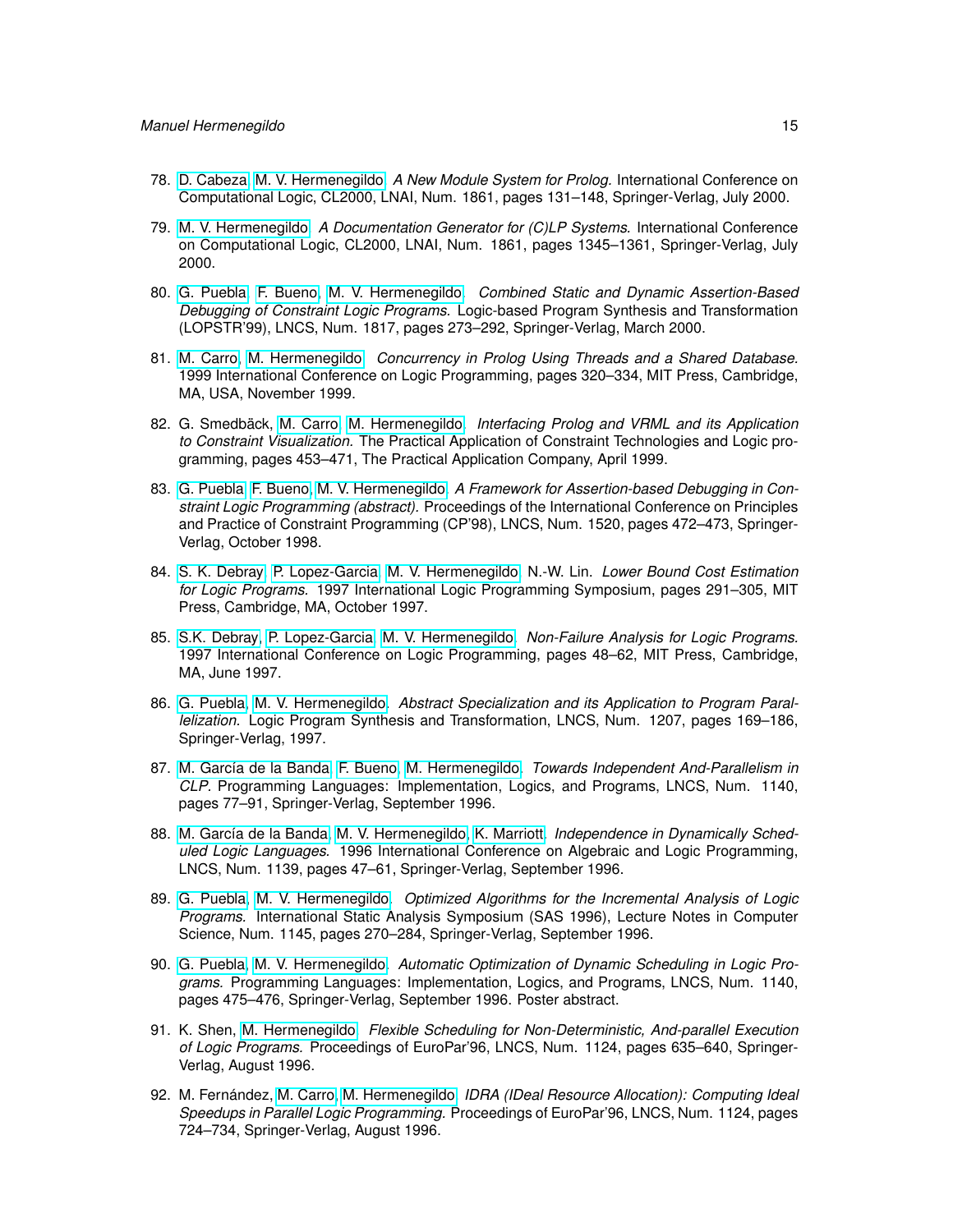- 93. [F. Bueno,](http://www.clip.dia.fi.upm.es/~{}bueno) [D. Cabeza,](http://www.clip.dia.fi.upm.es/~{}bardo) [M. V. Hermenegildo,](http://www.clip.dia.fi.upm.es/~{}herme) [G. Puebla.](http://www.clip.dia.fi.upm.es/~{}german) *Global Analysis of Standard Prolog Programs.* European Symposium on Programming, LNCS, Num. 1058, pages 108–124, Springer-Verlag, April 1996.
- 94. [M. Hermenegildo,](http://www.clip.dia.fi.upm.es/~{}herme) [M. Carro.](http://www.clip.dia.fi.upm.es/~{}mcarro) *Relating Data–Parallelism and And–Parallelism in Logic Programs.* Proceedings of EURO–PAR'95, LNCS, Num. 966, pages 27–42, Springer-Verlag, August 1995.
- 95. [M. Hermenegildo,](http://www.clip.dia.fi.upm.es/~{}herme) [D. Cabeza,](http://www.clip.dia.fi.upm.es/~{}bardo) [M. Carro.](http://www.clip.dia.fi.upm.es/~{}mcarro) *Using Attributed Variables in the Implementation of Concurrent and Parallel Logic Programming Systems.* Proc. of the Twelfth International Conference on Logic Programming, pages 631–645, MIT Press, June 1995.
- 96. [M. V. Hermenegildo,](http://www.clip.dia.fi.upm.es/~{}herme) [G. Puebla,](http://www.clip.dia.fi.upm.es/~{}german) [K. Marriott,](http://www.csse.monash.edu.au/~{}marriott) [P. Stuckey.](http://www.cs.mu.OZ.AU/~{}pjs) *Incremental Analysis of Logic Programs.* International Conference on Logic Programming, pages 797–811, MIT Press, June 1995.
- 97. [G. Puebla,](http://www.clip.dia.fi.upm.es/~{}german) [M. V. Hermenegildo.](http://www.clip.dia.fi.upm.es/~{}herme) *Implementation of Multiple Specialization in Logic Programs.* Proc. ACM SIGPLAN Symposium on Partial Evaluation and Semantics Based Program Manipulation, pages 77–87, ACM Press, June 1995.
- 98. [P. Lopez-Garcia,](http://www.clip.dia.fi.upm.es/~{}pedro) [M. V. Hermenegildo.](http://www.clip.dia.fi.upm.es/~{}herme) *Efficient Term Size Computation for Granularity Control.* International Conference on Logic Programming, pages 647–661, MIT Press, Cambridge, MA, June 1995.
- 99. [E. Pontelli,](http://www.cs.nmsu.edu/lldap/people/epontell.html) [G. Gupta,](http://www.cs.nmsu.edu/lldap/people/gupta.html) [M. Hermenegildo.](http://www.clip.dia.fi.upm.es/~{}herme) *&ACE: A High-Performance Parallel Prolog System.* International Parallel Processing Symposium, pages 564–572, IEEE Computer Society, IEEE Computer Society Technical Committee on Parallel Processing, April 1995.
- 100. [F. Bueno,](http://www.clip.dia.fi.upm.es/~{}bueno) [M. García de la Banda,](http://www.csse.monash.edu.au/~{}mbanda) [M. V. Hermenegildo.](http://www.clip.dia.fi.upm.es/~{}herme) *[Effectiveness of Global Analysis in Strict](http://cliplab.org/papers/effofai.pdf) [Independence-Based Automatic Program Parallelization.](http://cliplab.org/papers/effofai.pdf)* International Symposium on Logic Programming, pages 320–336, MIT Press, November 1994.
- 101. [F. Bueno,](http://www.clip.dia.fi.upm.es/~{}bueno) [M. V. Hermenegildo,](http://www.clip.dia.fi.upm.es/~{}herme) [U. Montanari,](http://www.di.unipi.it/~{}ugo/ugo.html) [F. Rossi.](http://www.di.unipi.it/~{}rossi) *From Eventual to Atomic and Locally Atomic CC Programs: A Concurrent Semantics.* Fourth International Conference on Algebraic and Logic Programming, LNCS, Num. 850, pages 114–132, Springer-Verlag, September 1994.
- 102. [F. Bueno,](http://www.clip.dia.fi.upm.es/~{}bueno) [M. García de la Banda,](http://www.csse.monash.edu.au/~{}mbanda) [M. Hermenegildo.](http://www.clip.dia.fi.upm.es/~{}herme) *A Comparative Study of Methods for Automatic Compile-time Parallelization of Logic Programs.* First International Symposium on Parallel Symbolic Computation, PASCO'94, pages 63–73, World Scientific Publishing Company, September 1994.
- 103. [P. Lopez-Garcia,](http://www.clip.dia.fi.upm.es/~{}pedro) [M. V. Hermenegildo,](http://www.clip.dia.fi.upm.es/~{}herme) [S.K. Debray.](http://cs.arizona.edu/~{}debray) *Towards Granularity Based Control of Parallelism in Logic Programs.* Proc. of First International Symposium on Parallel Symbolic Computation, PASCO'94, pages 133–144, World Scientific, September 1994.
- 104. [D. Cabeza,](http://www.clip.dia.fi.upm.es/~{}bardo) [M. Hermenegildo.](http://www.clip.dia.fi.upm.es/~{}herme) *Extracting Non-Strict Independent And-Parallelism Using Sharing and Freeness Information.* 1994 International Static Analysis Symposium, LNCS, Num. 864, pages 297–313, Springer-Verlag, September 1994.
- 105. [C. Carreras,](http://www.die.upm.es/personal/carreras.html) [C. López-Barrio,](http://www.die.upm.es/personal/barrio.html) [M. Hermenegildo.](http://www.clip.dia.fi.upm.es/~{}herme) *Analytic Model of a Cache-only Memory Architecture.* Parallel Architectures and Languages Europe – PARLE'94, LNCS, Num. 817, pages 336–351, Springer-Verlag, July 1994.
- 106. [M. Codish,](http://www.CS.bgu.ac.il/~{}codish) [M. García de la Banda,](http://www.csse.monash.edu.au/~{}mbanda) [M. Bruynooghe,](http://www.cs.kuleuven.ac.be/cwis/research/dtai/members-E.shtml) [M. V. Hermenegildo.](http://www.clip.dia.fi.upm.es/~{}herme) *Goal Dependent vs Goal Independent Analysis of Logic Programs.* Fifth International Conference on Logic Programming and Automated Reasoning, LNAI, Num. 822, pages 305–320, Springer-Verlag, July 1994.
- 107. [G. Gupta,](http://www.cs.nmsu.edu/lldap/people/gupta.html) [M. Hermenegildo,](http://www.clip.dia.fi.upm.es/~{}herme) [E. Pontelli,](http://www.cs.nmsu.edu/lldap/people/epontell.html) V. Santos-Costa. *ACE: And/Or-parallel Copying-based Execution of Logic Programs.* International Conference on Logic Programming, pages 93–110, MIT Press, June 1994.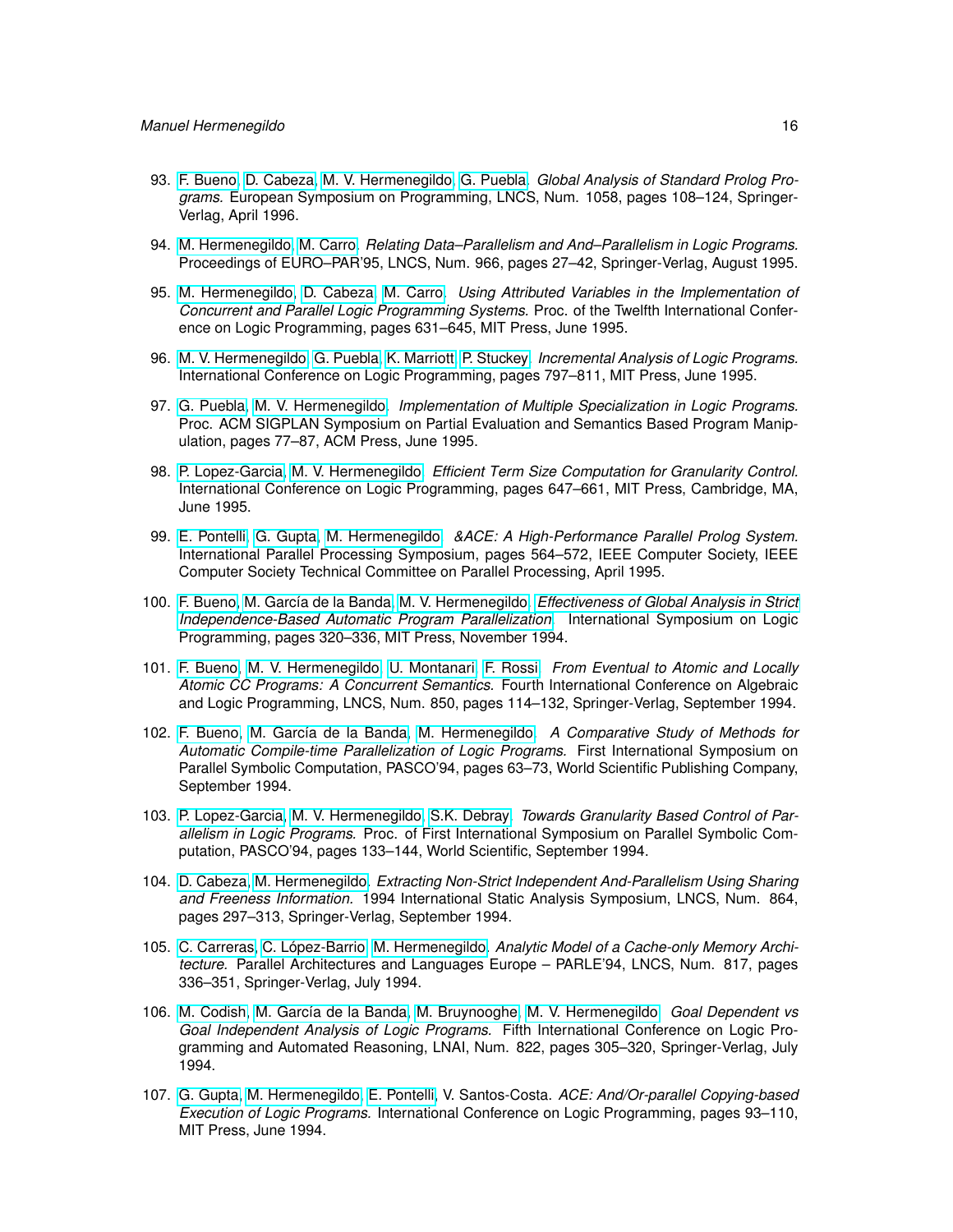- 108. [U. Montanari,](http://www.di.unipi.it/~{}ugo/ugo.html) [F. Rossi,](http://www.di.unipi.it/~{}rossi) [F. Bueno,](http://www.clip.dia.fi.upm.es/~{}bueno) [M. García de la Banda,](http://www.csse.monash.edu.au/~{}mbanda) [M. Hermenegildo.](http://www.clip.dia.fi.upm.es/~{}herme) *Towards a Concurrent Semantics-based Analysis of CC and CLP.* Principles and Practice of Constraint Programming, LNCS, Num. 874, pages 151–161, Springer-Verlag, May 1994.
- 109. [M. Hermenegildo,](http://www.clip.dia.fi.upm.es/~{}herme) [The CLIP Group.](http://www.clip.dia.fi.upm.es/) *Some Methodological Issues in the Design of CIAO A Generic, Parallel, Concurrent Constraint System.* Principles and Practice of Constraint Programming, LNCS, Num. 874, pages 123–133, Springer-Verlag, May 1994.
- 110. [K. Marriott,](http://www.csse.monash.edu.au/~{}marriott) [M. García de la Banda,](http://www.csse.monash.edu.au/~{}mbanda) [M. V. Hermenegildo.](http://www.clip.dia.fi.upm.es/~{}herme) *Analyzing Logic Programs with Dynamic Scheduling.* 20th. Annual ACM Conf. on Principles of Programming Languages, pages 240–254, ACM, January 1994.
- 111. [M. García de la Banda,](http://www.csse.monash.edu.au/~{}mbanda) [M. V. Hermenegildo.](http://www.clip.dia.fi.upm.es/~{}herme) *A Practical Approach to the Global Analysis of Constraint Logic Programs.* 1993 International Logic Programming Symposium, pages 437– 455, MIT Press, October 1993.
- 112. [M. García de la Banda,](http://www.csse.monash.edu.au/~{}mbanda) [M. V. Hermenegildo,](http://www.clip.dia.fi.upm.es/~{}herme) [K. Marriott.](http://www.csse.monash.edu.au/~{}marriott) *Independence in Constraint Logic Programs.* 1993 International Logic Programming Symposium, pages 130–146, MIT Press, Cambridge, MA, October 1993.
- 113. M. Olmedilla, [F. Bueno,](http://www.clip.dia.fi.upm.es/~{}bueno) [M. Hermenegildo.](http://www.clip.dia.fi.upm.es/~{}herme) *Automatic Exploitation of Non-Determinate Independent And-Parallelism in the Basic Andorra Model.* Logic Program Synthesis and Transformation, 1993, Workshops in Computing, pages 177–195, Springer-Verlag, July 1993.
- 114. [M. Codish,](http://www.CS.bgu.ac.il/~{}codish) A. Mulkers, [M. Bruynooghe,](http://www.cs.kuleuven.ac.be/cwis/research/dtai/members-E.shtml) [M. García de la Banda,](http://www.csse.monash.edu.au/~{}mbanda) [M. Hermenegildo.](http://www.clip.dia.fi.upm.es/~{}herme) *Improving Abstract Interpretations by Combining Domains.* Proc. ACM SIGPLAN Symposium on Partial Evaluation and Semantics Based Program Manipulation, pages 194–206, ACM, June 1993.
- 115. [M. Carro,](http://www.clip.dia.fi.upm.es/~{}mcarro) [L. Gómez,](http://www.datsi.fi.upm.es/~{}lgomez) [M. Hermenegildo.](http://www.clip.dia.fi.upm.es/~{}herme) *Some Paradigms for Visualizing Parallel Execution of Logic Programs.* 1993 International Conference on Logic Programming, pages 184–201, MIT Press, June 1993.
- 116. [H. Kuchen,](http://www-i2.informatik.rwth-aachen.de/~{}herbert) [J. Moreno-Navarro,](http://lml.ls.fi.upm.es/~{}jjmoreno) [M. Hermenegildo.](http://www.clip.dia.fi.upm.es/~{}herme) *Independent AND-Parallel Implementation of Narrowing.* Proc. 4th Int'l. Symposium on Programming Language Implementation and Logic Programming, LNCS, Num. 631, pages 24–38, Springer-Verlag, August 1992.
- 117. [G. Gupta,](http://www.cs.nmsu.edu/lldap/people/gupta.html) [M. Hermenegildo.](http://www.clip.dia.fi.upm.es/~{}herme) *Recomputation based Implementation of And-Or Parallel Prolog.* Proc. of the 1992 International Conference on Fifth Generation Computer Systems, pages 770– 782, Institute for New Generation Computer Technology (ICOT), June 1992.
- 118. [F. Bueno,](http://www.clip.dia.fi.upm.es/~{}bueno) [M. Hermenegildo.](http://www.clip.dia.fi.upm.es/~{}herme) *An Automatic Translation Scheme from Prolog to the Andorra Kernel Language.* Proc. of the 1992 International Conference on Fifth Generation Computer Systems, Vol. 2, pages 759–769, Institute for New Generation Computer Technology (ICOT), June 1992.
- 119. K. Shen, [M. Hermenegildo.](http://www.clip.dia.fi.upm.es/~{}herme) *A Simulation Study of Or- and Independent And-parallelism.* International Logic Programming Symposium, pages 135–151, MIT Press, October 1991.
- 120. [G. Gupta,](http://www.cs.nmsu.edu/lldap/people/gupta.html) V. Santos-Costa, R. Yang, [M. Hermenegildo.](http://www.clip.dia.fi.upm.es/~{}herme) *IDIOM: Integrating Dependent And- , Independent And-, and Or-parallelism.* 1991 International Logic Programming Symposium, pages 152–166, MIT Press, October 1991.
- 121. F. Giannotti, [M. Hermenegildo.](http://www.clip.dia.fi.upm.es/~{}herme) *A Technique for Recursive Invariance Detection and Selective Program Specialization.* Proc. 3rd Int'l. Symposium on Programming Language Implementation and Logic Programming, LNCS, Num. 528, pages 323–335, Springer-Verlag, August 1991.
- 122. K. Muthukumar, [M. Hermenegildo.](http://www.clip.dia.fi.upm.es/~{}herme) *Combined Determination of Sharing and Freeness of Program Variables Through Abstract Interpretation.* International Conference on Logic Programming (ICLP 1991), pages 49–63, MIT Press, June 1991.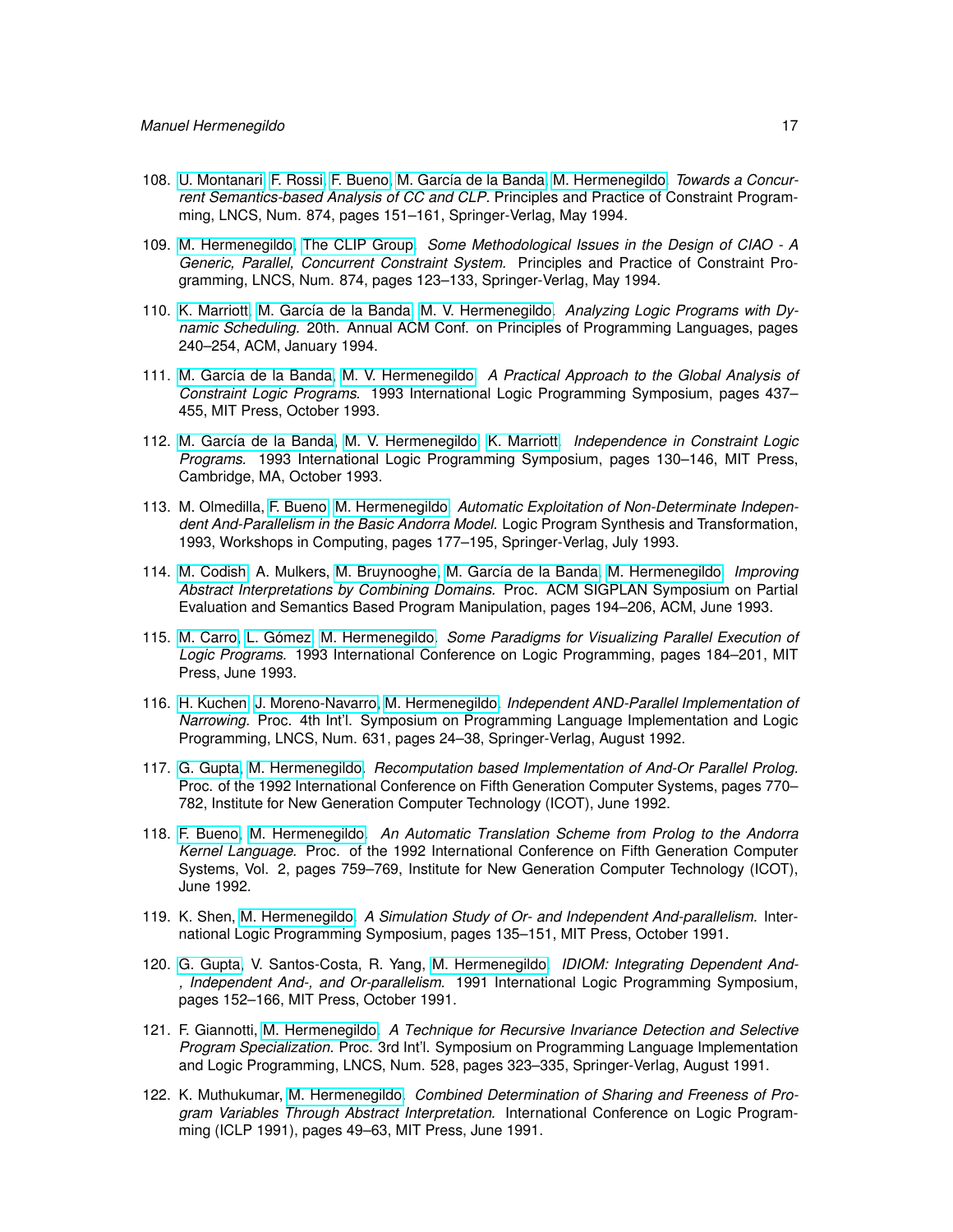- 123. [S. K. Debray,](http://cs.arizona.edu/~{}debray) N.-W. Lin, [M. V. Hermenegildo.](http://www.clip.dia.fi.upm.es/~{}herme) *Task Granularity Analysis in Logic Programs.* Proc. 1990 ACM Conf. on Programming Language Design and Implementation (PLDI), pages 174–188, ACM Press, June 1990.
- 124. K. Muthukumar, [M. Hermenegildo.](http://www.clip.dia.fi.upm.es/~{}herme) *The CDG, UDG, and MEL Methods for Automatic Compiletime Parallelization of Logic Programs for Independent And-parallelism.* Int'l. Conference on Logic Programming, pages 221–237, MIT Press, June 1990.
- 125. [M. Hermenegildo,](http://www.clip.dia.fi.upm.es/~{}herme) [F. Rossi.](http://www.di.unipi.it/~{}rossi) *Non-Strict Independent And-Parallelism.* 1990 International Conference on Logic Programming, pages 237–252, MIT Press, Association for Logic Programming, June 1990.
- 126. [M. Hermenegildo,](http://www.clip.dia.fi.upm.es/~{}herme) K. Greene. *&-Prolog and its Performance: Exploiting Independent And-Parallelism.* 1990 International Conference on Logic Programming, pages 253–268, MIT Press, Association for Logic Programming, June 1990.
- 127. [M. Hermenegildo.](http://www.clip.dia.fi.upm.es/~{}herme) *Bridging the Performance Gap between Declarative and Imperative Languages.* 4th. International Symposium on Knowledge Engineering, pages 91–104, Xerox Corp., May 1990.
- 128. K. Muthukumar, [M. Hermenegildo.](http://www.clip.dia.fi.upm.es/~{}herme) *Determination of Variable Dependence Information at Compile-Time Through Abstract Interpretation.* 1989 North American Conference on Logic Programming, pages 166–189, MIT Press, October 1989.
- 129. [M. Hermenegildo,](http://www.clip.dia.fi.upm.es/~{}herme) [F. Rossi.](http://www.di.unipi.it/~{}rossi) *On the Correctness and Efficiency of Independent And-Parallelism in Logic Programs.* 1989 North American Conference on Logic Programming, pages 369–390, MIT Press, October 1989.
- 130. K. Muthukumar, [M. Hermenegildo.](http://www.clip.dia.fi.upm.es/~{}herme) *Complete and Efficient Methods for Supporting Side Effects in Independent/Restricted And-parallelism.* 1989 International Conference on Logic Programming, pages 80–101, MIT Press, June 1989.
- 131. [M. Hermenegildo,](http://www.clip.dia.fi.upm.es/~{}herme) E. Tick. *Memory Performance of AND-Parallel Prolog on Shared-Memory Architectures.* Proceedings of the 17th International Conference on Parallel Processing, pages 17–22, IEEE, August 1988.
- 132. R. Warren, [M. Hermenegildo,](http://www.clip.dia.fi.upm.es/~{}herme) [S. K. Debray.](http://cs.arizona.edu/~{}debray) *On the Practicality of Global Flow Analysis of Logic Programs.* Fifth International Conference and Symposium on Logic Programming, pages 684– 699, MIT Press, August 1988.
- 133. A. Guzmán, [M. Hermenegildo.](http://www.clip.dia.fi.upm.es/~{}herme) *Constructs and Evaluation Strategies for Intelligent Speculative Parallelism – Armageddon Revisited.* 1988 ACM Computer Science Conference, pages 106– 115, ACM, February 1988.
- 134. [M. Hermenegildo.](http://www.clip.dia.fi.upm.es/~{}herme) *Relating Goal Scheduling, Precedence, and Memory Management in AND-Parallel Execution of Logic Programs.* Fourth International Conference on Logic Programming, pages 556–575, MIT Press, University of Melbourne, May 1987.
- 135. [M. Hermenegildo,](http://www.clip.dia.fi.upm.es/~{}herme) R. I. Nasr. *Efficient Management of Backtracking in AND-parallelism.* Third International Conference on Logic Programming, LNCS, Num. 225, pages 40–55, Springer-Verlag, Imperial College, July 1986.
- 136. [M. Hermenegildo.](http://www.clip.dia.fi.upm.es/~{}herme) *An Abstract Machine for Restricted AND-parallel Execution of Logic Programs.* Third International Conference on Logic Programming, Lecture Notes in Computer Science, Num. 225, pages 25–40, Springer-Verlag, Imperial College, July 1986.
- 137. [G. J. Lipovski,](http://www.ece.utexas.edu/ece/people/profs/Lipovski.html) [M. Hermenegildo.](http://www.clip.dia.fi.upm.es/~{}herme) *B-LOG: A Branch and Bound Methodology for the Parallel Execution of Logic Programs.* 1985 IEEE International Conference on Parallel Processing, pages 560–568, IEEE Computer Society, August 1985.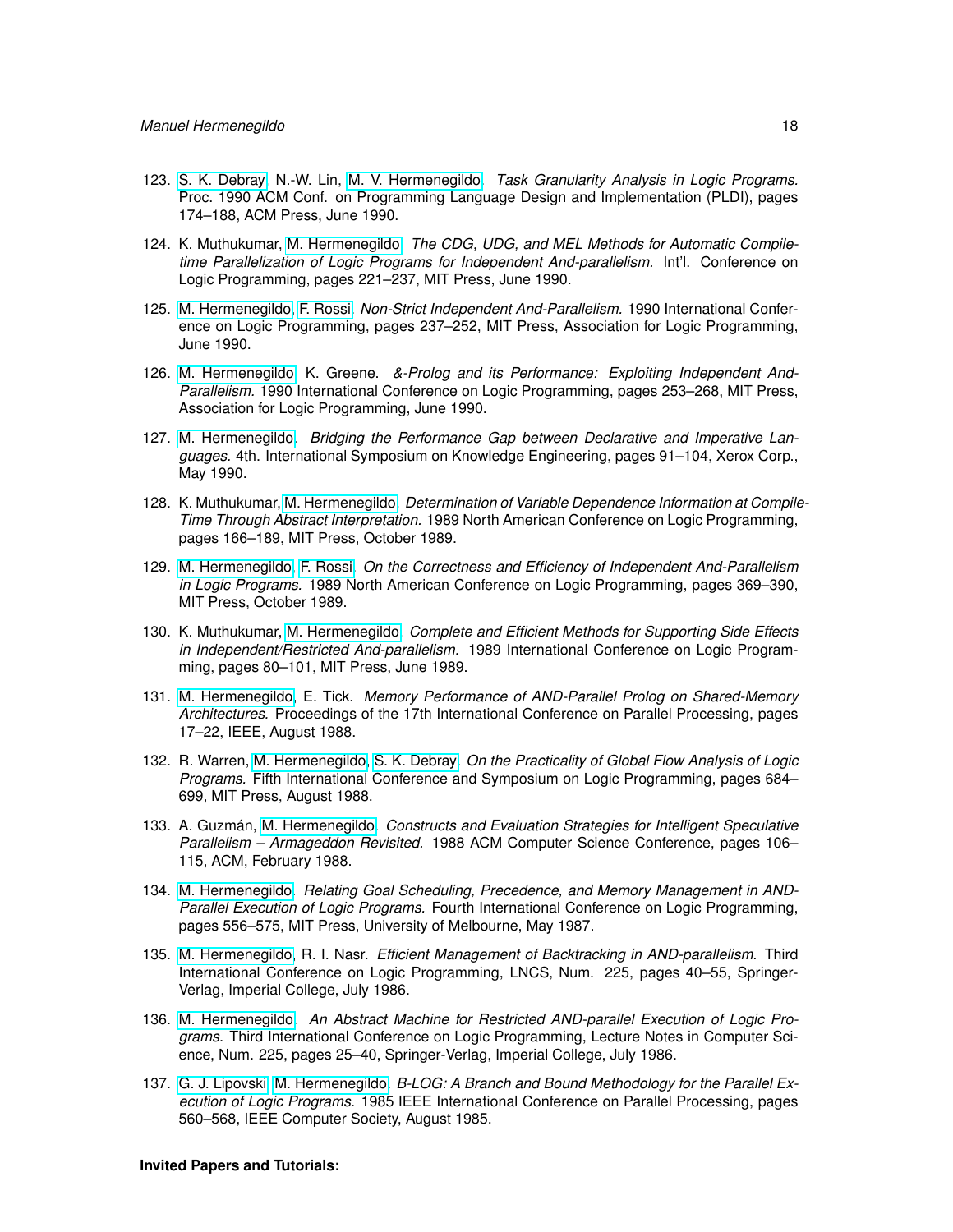- 1. [Manuel V. Hermenegildo,](http://www.clip.dia.fi.upm.es/~{}herme) [Pedro Lopez-Garcia,](http://www.clip.dia.fi.upm.es/~{}pedro) Alberto Pettorossi, Maurizio Proietti. *[Preface,](https://doi.org/10.3233/FI-2020-1987) [Fundamenta Informaticae, Special Issue on the 26th International Symposium on Logic-Based](https://doi.org/10.3233/FI-2020-1987) [Program Synthesis and Transformation: LOPSTR 2016.](https://doi.org/10.3233/FI-2020-1987)* Vol. 177, Num. 3–4, pages 1–3, IOS Press, December 2020.
- 2. [V. Perez-Carrasco,](https://software.imdea.org/people/victor.perez/index.html) [M. Klemen,](http://software.imdea.org/people/maximiliano.klemen/index.html) [P. Lopez-Garcia,](http://www.clip.dia.fi.upm.es/~{}pedro) [J.F. Morales,](http://www.clip.dia.fi.upm.es/~{}jfran) [M. V. Hermenegildo.](http://www.clip.dia.fi.upm.es/~{}herme) *[Cost Analy](http://cliplab.org/papers/resources-blockchain-sas20.pdf)[sis of Smart Contracts via Parametric Resource Analysis.](http://cliplab.org/papers/resources-blockchain-sas20.pdf)* Proceedings of the 27th Static Analysis Symposium (SAS 2020), LNCS, Vol. 12389, pages 7–31, Springer, November 2020.
- 3. [J. Gallagher,](john.gallagher@imdea.org) [M. V. Hermenegildo,](http://www.clip.dia.fi.upm.es/~{}herme) B. Kafle, [M. Klemen,](http://software.imdea.org/people/maximiliano.klemen/index.html) [P. Lopez-Garcia,](http://www.clip.dia.fi.upm.es/~{}pedro) [J.F. Morales.](http://www.clip.dia.fi.upm.es/~{}jfran) *[From](http://eptcs.web.cse.unsw.edu.au/paper.cgi?VPTHCVS2020.4) [big-step to small-step semantics and back with interpreter specialization \(invited paper\).](http://eptcs.web.cse.unsw.edu.au/paper.cgi?VPTHCVS2020.4)* Proceedings of the Eighth International Workshop on Verification and Program Transformation (VPT 2020), Electronic Proceedings in Theoretical Computer Science (EPTCS), pages 50–65, Open Publishing Association (OPA), 2020. Co-located with ETAPS 2020.
- 4. [M. V. Hermenegildo,](http://www.clip.dia.fi.upm.es/~{}herme) [I. Garcia-Contreras,](https://software.imdea.org/people/isabel.garcia/index.html) [J. Morales,](http://www.clip.dia.fi.upm.es/~{}jfran) [P. Lopez-Garcia,](http://www.clip.dia.fi.upm.es/~{}pedro) [M. Klemen,](http://software.imdea.org/people/maximiliano.klemen/index.html) [I. Casso.](https://software.imdea.org/people/ignacio.decasso/index.html) *Multivariant Assertion-based Guidance of Top-down Horn Clause-based Analysis in CiaoPP.* Workshop on Declarative Program Analysis (DPA 2019), 1 pages, July 2019. (Abstract of invited talk). Associated to FCRC 2019.
- 5. [M. V. Hermenegildo,](http://www.clip.dia.fi.upm.es/~{}herme) [M. Carro,](http://www.clip.dia.fi.upm.es/~{}mcarro) [P. Lopez-Garcia,](http://www.clip.dia.fi.upm.es/~{}pedro) [J.F. Morales,](http://www.clip.dia.fi.upm.es/~{}jfran) J. Arias, [I. Garcia-Contreras,](https://software.imdea.org/people/isabel.garcia/index.html) [M.](http://software.imdea.org/people/maximiliano.klemen/index.html) [Klemen,](http://software.imdea.org/people/maximiliano.klemen/index.html) [N. Stulova.](https://software.imdea.org/people/nataliia.stulova/index.html) *25 Years of Ciao (abstract of invited tutorial).* Pre-proceedings of the 28th International Symposium on Logic-based Program Synthesis and Transformation (LOPSTR'18), September 2018.
- 6. [M. V. Hermenegildo,](http://www.clip.dia.fi.upm.es/~{}herme) [P. Lopez-Garcia,](http://www.clip.dia.fi.upm.es/~{}pedro) [J. Morales,](http://www.clip.dia.fi.upm.es/~{}jfran) [I. Garcia-Contreras,](https://software.imdea.org/people/isabel.garcia/index.html) [M. Klemen,](http://software.imdea.org/people/maximiliano.klemen/index.html) [N. Stulova.](https://software.imdea.org/people/nataliia.stulova/index.html) *Horn Clause-based Program Analysis and Verification with CiaoPP.* 1st International Workshop on Declarative Program Analysis (DPA 2018), 1 pages, July 2018. (Abstract of invited talk). Associated to ECOOP/ISSTA 2018.
- 7. Floriana Esposito, Carlo Ghezzi, [Manuel V. Hermenegildo,](http://www.clip.dia.fi.upm.es/~{}herme) Helene Kirchner, Luke Ong. *[Infor](http://www.informatics-europe.org/news/436-research_evaluation.html)[matics Research Evaluation.](http://www.informatics-europe.org/news/436-research_evaluation.html)* 12 pages, Informatics Europe, March 2018. http://www.informaticseurope.org/news/436-research\_evaluation.html.
- 8. [M. V. Hermenegildo,](http://www.clip.dia.fi.upm.es/~{}herme) [P. Lopez-Garcia,](http://www.clip.dia.fi.upm.es/~{}pedro) [U. Liqat,](http://software.imdea.org/people/umer.liqat/index.html) [M. Klemen.](http://software.imdea.org/people/maximiliano.klemen/index.html) *Energy Consumption Analysis and Verification by Transformantion into Horn Clauses and Abstract Interpretation.* 5th International Workshop on Verification and Program Transformation (VPT 2017), Vol. 253, pages 4–6, EPTCS, April 2017. (Abstract of invited talk).
- 9. [M. V. Hermenegildo.](http://www.clip.dia.fi.upm.es/~{}herme) *Conferences vs. Journals in CS, what to do? Evolutionary ways forward and the ICLP/TPLP model.* Dagstuhl 12452: Publication Culture in Computing Research – Position Papers, Num. 12452, 12 pages, IBFI – Dagstuhl, November 2012. Slides: [http:](http://cliplab.org/papers/dagstuhl-tplpmove-slides.pdf) [//cliplab.org/papers/dagstuhl-tplpmove-slides.pdf](http://cliplab.org/papers/dagstuhl-tplpmove-slides.pdf).
- 10. D. Ivanović, [M. Carro,](http://www.clip.dia.fi.upm.es/~{}mcarro) [M. V. Hermenegildo.](http://www.clip.dia.fi.upm.es/~{}herme) Constraint-Based Runtime Prediction of SLA Vi*olations in Service Orchestrations.* 22nd Workshop on Logic-based Methods in Programming Environments, 1 pages, September 2012. (abstract of invited talk).
- 11. [M. V. Hermenegildo,](http://www.clip.dia.fi.upm.es/~{}herme) [F. Bueno,](http://www.clip.dia.fi.upm.es/~{}bueno) [M. Carro,](http://www.clip.dia.fi.upm.es/~{}mcarro) [P. Lopez-Garcia,](http://www.clip.dia.fi.upm.es/~{}pedro) [R. Haemmerlé,](http://www.clip.dia.fi.upm.es/~{}remy) [E. Mera,](http://www.clip.dia.fi.upm.es/~{}edison) [J. F. Morales,](http://www.clip.dia.fi.upm.es/~{}jfran) [G. Puebla.](http://www.clip.dia.fi.upm.es/~{}german) *An Overview of the Ciao System.* Proc. of RuleML-Europe 2011, LNCS, Vol. 6826, pages 2–3, Springer-Verlag, July 2011. (abstract of invited talk).
- 12. [M. V. Hermenegildo,](http://www.clip.dia.fi.upm.es/~{}herme) T. Schaub. *[Introduction to the 26th Int'l. Conference on Logic Programming](http://arxiv.org/abs/1008.1710) [\(ICLP'10\) Special Issue.](http://arxiv.org/abs/1008.1710)* Vol. 10, Num. 4–6, pages 361–364, Cambridge University Press, July 2010.
- 13. [M. V. Hermenegildo,](http://www.clip.dia.fi.upm.es/~{}herme) T. Schaub. *Introduction to Technical Communications of the 26th Int'l. Conference on Logic Programming (ICLP'10).* Technical Communications of the 26th Int'l. Conference on Logic Programming (ICLP'10), Leibniz International Proceedings in Informatics (LIPIcs), Vol. 7, pages 8–11, Schloss Dagstuhl–Leibniz-Zentrum fuer Informatik, July 2010.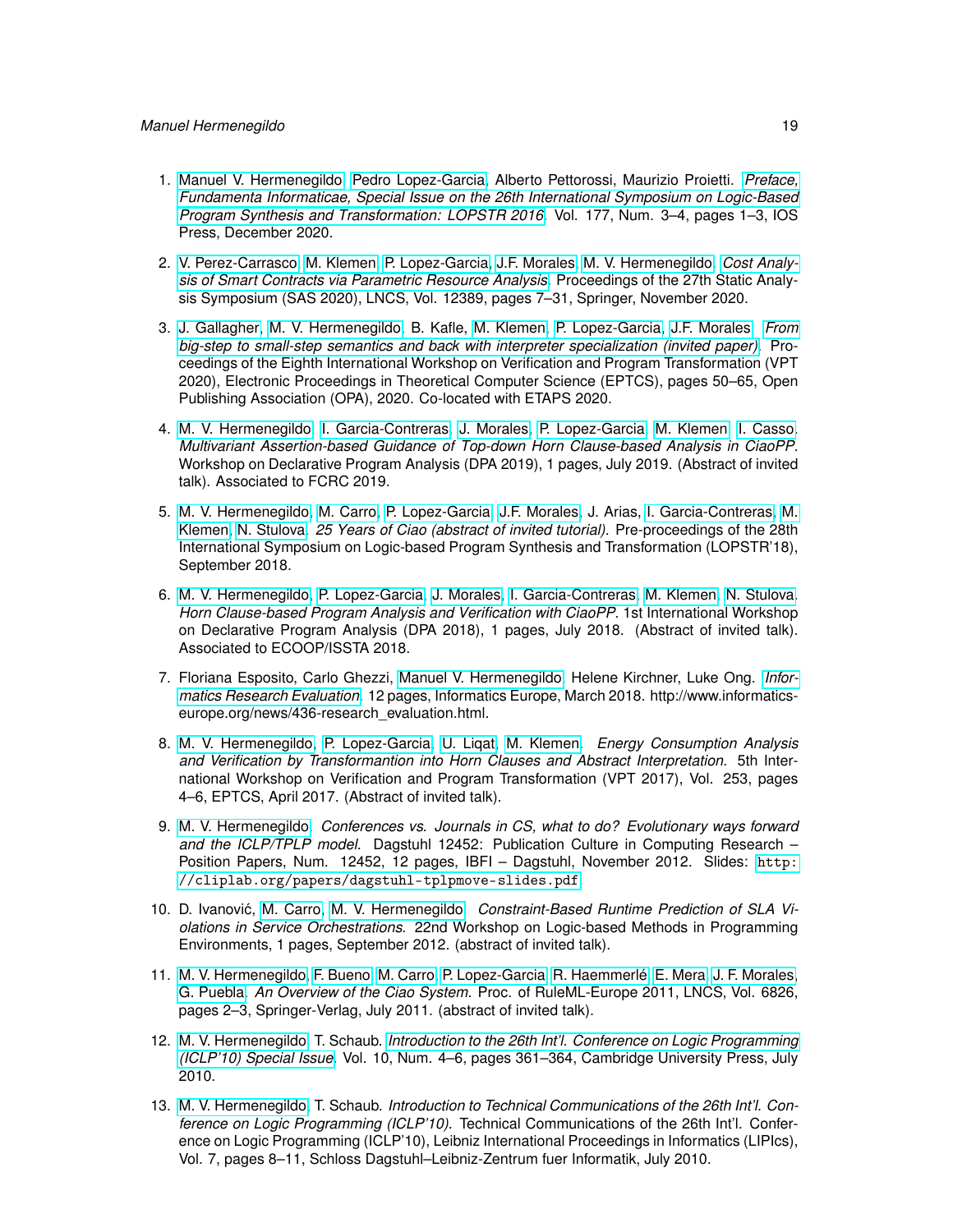- 14. [M. V. Hermenegildo,](http://www.clip.dia.fi.upm.es/~{}herme) [F. Bueno,](http://www.clip.dia.fi.upm.es/~{}bueno) [A. Casas,](http://www.clip.dia.fi.upm.es/~{}amadeo) [J. Navas,](http://www.clip.dia.fi.upm.es/~{}jorge) [E. Mera,](http://www.clip.dia.fi.upm.es/~{}edison) [M. Carro,](http://www.clip.dia.fi.upm.es/~{}mcarro) [P. Lopez-Garcia.](http://www.clip.dia.fi.upm.es/~{}pedro) *Automatic Granularity-Aware Parallelization of Programs with Predicates, Functions, and Constraints.* DAMP'07, ACM SIGPLAN Workshop on Declarative Aspects of Multicore Programming, pages 1–1, ACM, January 2007. (abstract of invited talk).
- 15. [G. Puebla,](http://www.clip.dia.fi.upm.es/~{}german) [E. Albert,](http://www.clip.dia.fi.upm.es/~{}elvira) [P. Arenas,](http://www.clip.dia.fi.upm.es/~{}puri) [M. V. Hermenegildo.](http://www.clip.dia.fi.upm.es/~{}herme) *On Abstraction-Carrying Code and Certificate-Size Reduction.* 1st International Workshop on Emerging Applications of Abstract Interpretation (EAAI 2006), 15 pages, March 2006.
- 16. [G. Puebla,](http://www.clip.dia.fi.upm.es/~{}german) [E. Albert,](http://www.clip.dia.fi.upm.es/~{}elvira) [M. Hermenegildo.](http://www.clip.dia.fi.upm.es/~{}herme) *Abstract Interpretation-based Verification/Certification in the CiaoPP System.* Mobile Code Safety and Program Verification Using Computational Logic Tools (MoveLog'05), 9 pages, October 2005.
- 17. [M. V. Hermenegildo,](http://www.clip.dia.fi.upm.es/~{}herme) [E. Albert,](http://www.clip.dia.fi.upm.es/~{}elvira) [P. Lopez-Garcia,](http://www.clip.dia.fi.upm.es/~{}pedro) [G. Puebla.](http://www.clip.dia.fi.upm.es/~{}german) *Abstraction Carrying Code and Resource-Awareness.* 7th ACM-SIGPLAN International Symposium on Principles and Practice of Declarative Programming (PPDP'05), pages 1–11, ACM Press, July 2005.
- 18. [M. V. Hermenegildo,](http://www.clip.dia.fi.upm.es/~{}herme) [E. Albert,](http://www.clip.dia.fi.upm.es/~{}elvira) [P. Lopez-Garcia,](http://www.clip.dia.fi.upm.es/~{}pedro) [G. Puebla.](http://www.clip.dia.fi.upm.es/~{}german) *Some Techniques for Automated, Resource-Aware Distributed and Mobile Computing in a Multi-Paradigm Programming System.* Proc. of EURO–PAR 2004, LNCS, Num. 3149, pages 21–37, Springer-Verlag, August 2004.
- 19. [G. Puebla,](http://www.clip.dia.fi.upm.es/~{}german) [M. V. Hermenegildo.](http://www.clip.dia.fi.upm.es/~{}herme) *Abstract Specialization and its Applications.* ACM Partial Evaluation and Semantics based Program Manipulation (PEPM'03), pages 29–43, ACM Press, June 2003. Invited talk.
- 20. [M. V. Hermenegildo,](http://www.clip.dia.fi.upm.es/~{}herme) [G. Puebla,](http://www.clip.dia.fi.upm.es/~{}german) [F. Bueno,](http://www.clip.dia.fi.upm.es/~{}bueno) [P. Lopez-Garcia.](http://www.clip.dia.fi.upm.es/~{}pedro) *Program Development Using Abstract Interpretation (and The Ciao System Preprocessor).* 10th International Static Analysis Symposium (SAS'03), LNCS, Num. 2694, pages 127–152, Springer-Verlag, June 2003.
- 21. [M. V. Hermenegildo,](http://www.clip.dia.fi.upm.es/~{}herme) [G. Puebla,](http://www.clip.dia.fi.upm.es/~{}german) [F. Bueno,](http://www.clip.dia.fi.upm.es/~{}bueno) [P. Lopez-Garcia.](http://www.clip.dia.fi.upm.es/~{}pedro) *Abstract Verification and Debugging of Constraint Logic Programs.* Recent Advances in Constraints, LNCS, Num. 2627, pages 1–14, Springer-Verlag, January 2003.
- 22. [M. V. Hermenegildo,](http://www.clip.dia.fi.upm.es/~{}herme) [F. Bueno,](http://www.clip.dia.fi.upm.es/~{}bueno) [G. Puebla,](http://www.clip.dia.fi.upm.es/~{}german) [P. Lopez-Garcia.](http://www.clip.dia.fi.upm.es/~{}pedro) *Program Debugging and Validation Using Semantic Approximations and Partial Specifications.* 29 th. International Colloqium on Automata, Languages, and Programming (ICALP), LNCS, Num. 2380, pages 69–72, Springer-Verlag, July 2002.
- 23. [M. Hermenegildo.](http://www.clip.dia.fi.upm.es/~{}herme) *Parallelizing Irregular and Pointer-Based Computations Automatically: Results in Logic and Constraint Programming.* Constructive Methods for Parallel Programming, Advances in Computation: Theory and Practice, 1 pages, Nova Science, 2002. (abstract of invited talk).
- 24. [F. Bueno,](http://www.clip.dia.fi.upm.es/~{}bueno) [D. Cabeza,](http://www.clip.dia.fi.upm.es/~{}bardo) [M. Carro,](http://www.clip.dia.fi.upm.es/~{}mcarro) [J. Correas,](http://www.clip.dia.fi.upm.es/~{}jcorreas) J. Gómez, [M. V. Hermenegildo,](http://www.clip.dia.fi.upm.es/~{}herme) [P. Lopez-Garcia,](http://www.clip.dia.fi.upm.es/~{}pedro) [G. Puebla,](http://www.clip.dia.fi.upm.es/~{}german) C. Vaucheret. *Agent Programming in Ciao Prolog.* 10 th. Portuguese Conference on Artificial Intelligence (EPIA), LNAI, Num. 2258, 2 pages, Springer-Verlag, December 2001.
- 25. [M. V. Hermenegildo,](http://www.clip.dia.fi.upm.es/~{}herme) [F. Bueno,](http://www.clip.dia.fi.upm.es/~{}bueno) [G. Puebla,](http://www.clip.dia.fi.upm.es/~{}german) [P. Lopez-Garcia.](http://www.clip.dia.fi.upm.es/~{}pedro) *Program Analysis, Debugging and Optimization Using the Ciao System Preprocessor.* 1999 Int'l. Conference on Logic Programming, pages 52–66, MIT Press, November 1999.
- 26. [M. Hermenegildo,](http://www.clip.dia.fi.upm.es/~{}herme) [The CLIP Group.](http://www.clip.dia.fi.upm.es/) *[Programming with Global Analysis.](ftp://cliplab.org/pub/papers/tutorial-ilps97-abstract.ps.gz)* Proceedings of ILPS'97, pages 49–52, MIT Press, October 1997. (abstract of invited talk).
- 27. [M. Hermenegildo.](http://www.clip.dia.fi.upm.es/~{}herme) *[Automatic Parallelization of Irregular and Pointer-Based Computations: Per](ftp://cliplab.org/pub/papers/tutorial-europar97.ps.gz)[spectives from Logic and Constraint Programming.](ftp://cliplab.org/pub/papers/tutorial-europar97.ps.gz)* Proceedings of EUROPAR'97, LNCS, Vol. 1300, pages 31–46, Springer-Verlag, August 1997.
- 28. [F. Bueno,](http://www.clip.dia.fi.upm.es/~{}bueno) P. Deransart, W. Drabent, G. Ferrand, [M. V. Hermenegildo,](http://www.clip.dia.fi.upm.es/~{}herme) J. Maluszynski, [G. Puebla.](http://www.clip.dia.fi.upm.es/~{}german) *[On the Role of Semantic Approximations in Validation and Diagnosis of Constraint Logic Pro](ftp://cliplab.org/pub/papers/aadebug_discipldeliv.ps.gz)[grams.](ftp://cliplab.org/pub/papers/aadebug_discipldeliv.ps.gz)* Proc. of the 3rd Int'l. Workshop on Automated Debugging–AADEBUG'97, pages 155– 170, U. of Linköping Press, May 1997.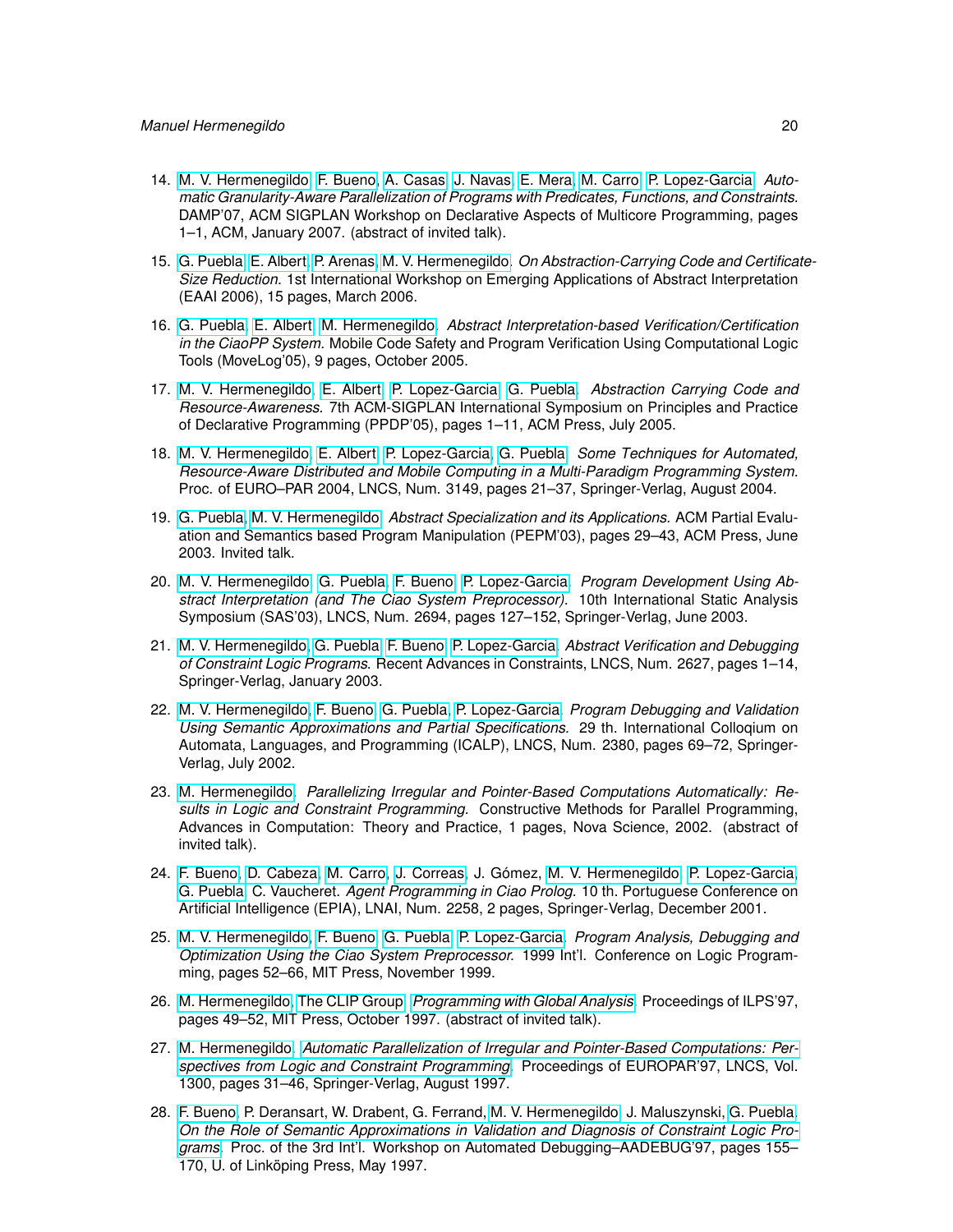- 29. [M. V. Hermenegildo,](http://www.clip.dia.fi.upm.es/~{}herme) [G. Puebla.](http://www.clip.dia.fi.upm.es/~{}german) *Applying Multiple Abstract Specialization to Program Parallelization (abstract).* Partial Evaluation– Dagstuhl Seminar Report, Num. 134, 1 pages, IBFI – Dagstuhl, February 1996.
- 30. [S.K. Debray,](http://cs.arizona.edu/~{}debray) [P. Lopez-Garcia,](http://www.clip.dia.fi.upm.es/~{}pedro) [M. V. Hermenegildo,](http://www.clip.dia.fi.upm.es/~{}herme) N.-W. Lin. *Estimating the Computational Cost of Logic Programs.* Static Analysis Symposium, SAS'94, LNCS, Num. 864, pages 255– 265, Springer-Verlag, September 1994.
- 31. [M. García de la Banda,](http://www.csse.monash.edu.au/~{}mbanda) [M. V. Hermenegildo.](http://www.clip.dia.fi.upm.es/~{}herme) *A Practical Application of Sharing and Freeness Inference.* 1992 Workshop on Static Analysis WSA'92, BIGRE, Num. 81–82, pages 118–125, IRISA-Beaulieu, September 1992.

### **Books and Monographs:**

- 1. [Manuel V. Hermenegildo,](http://www.clip.dia.fi.upm.es/~{}herme) [Pedro Lopez-Garcia,](http://www.clip.dia.fi.upm.es/~{}pedro) Alberto Pettorossi, Maurizio Proietti (Eds.). *Fundamenta Informaticae, Special Issue on the 26th International Symposium on Logic-Based Program Synthesis and Transformation: LOPSTR 2016.* Vol. 177, Num. 3–4, IOS Press, December 2020.
- 2. [M. V. Hermenegildo,](http://www.clip.dia.fi.upm.es/~{}herme) P. Lopez-Garcia (Eds.). *Logic-Based Program Synthesis and Transformation - 26th International Symposium, LOPSTR 2016, Edinburgh, UK, September 6-8, 2016, Revised Selected Papers.* Lecture Notes in Computer Science, Num. 10184, 330 pages, Springer, July 2017.
- 3. A. Zaks, [M. V. Hermenegildo.](http://www.clip.dia.fi.upm.es/~{}herme) *[Proceedings of the 25th International Conference on Compiler](http://dl.acm.org/citation.cfm?id=2892208) [Construction \(CC 2016\).](http://dl.acm.org/citation.cfm?id=2892208)* ACM, March 2016.
- 4. [M. V. Hermenegildo,](http://www.clip.dia.fi.upm.es/~{}herme) T. Schaub. *Theory and Practice of Logic Programming. 26th Int'l. Conference on Logic Programming (ICLP'10) Special Issue.* Vol. 10 (4–6), pages 361–778, Cambridge University Press, July 2010.
- 5. [M. V. Hermenegildo,](http://www.clip.dia.fi.upm.es/~{}herme) T. Schaub. *Technical Communications of the 26th Int'l. Conference on Logic Programming (ICLP'10).* Leibniz International Proceedings in Informatics (LIPIcs), Vol. 7, Schloss Dagstuhl–Leibniz-Zentrum fuer Informatik, July 2010.
- 6. [M. V. Hermenegildo,](http://www.clip.dia.fi.upm.es/~{}herme) J. Palsberg. *[Proceedings of the 37th ACM SIGPLAN-SIGACT Symposium](http://dl.acm.org/citation.cfm?id=1706299) [on Principles of Programming Languages \(POPL 2010\).](http://dl.acm.org/citation.cfm?id=1706299)* ACM, January 2010.
- 7. G. Barthe, [M. V. Hermenegildo.](http://www.clip.dia.fi.upm.es/~{}herme) *Verification, Model Checking, and Abstract Interpretation, 11th International Conference, VMCAI 2010.* LNCS, Vol. 5944, Springer, January 2010.
- 8. J. Garrigue, [M. V. Hermenegildo.](http://www.clip.dia.fi.upm.es/~{}herme) *Functional and Logic Programming, 9th International Symposium, FLOPS'08.* LNCS, Num. 4989, Springer, April 2008.
- 9. [M. V. Hermenegildo.](http://www.clip.dia.fi.upm.es/~{}herme) *ACM SIGPLAN-Intel Workshop on Declarative Aspects of Multicore Programming, DAMP'08, Informal Proceedings.* January 2008.
- 10. [M. Hermenegildo,](http://www.clip.dia.fi.upm.es/~{}herme) [D. Cabeza.](http://www.clip.dia.fi.upm.es/~{}bardo) *Practical Aspects of Declarative Languages 7th. International Symposium, PADL 2005.* LNCS, Num. 3350, 278 pages, Springer-Verlag, January 2005.
- 11. [M. Hermenegildo,](http://www.clip.dia.fi.upm.es/~{}herme) [G. Puebla.](http://www.clip.dia.fi.upm.es/~{}german) *Static Analysis 9th. International Symposium.* LNCS, Num. 2477, 528 pages, Springer-Verlag, September 2002.
- 12. L. Sterling, L. Naish, [M. V. Hermenegildo.](http://www.clip.dia.fi.upm.es/~{}herme) *Theory and Practice of Logic Programming Special Issue: Logic Programming and the INTERNET.* Vol. 1, Num. 3, 131 pages, Cambridge U. Press, May 2001.
- 13. P. Deransart, [M. V. Hermenegildo,](http://www.clip.dia.fi.upm.es/~{}herme) J. Maluszynski. *Analysis and Visualization Tools for Constraint Programming.* LNCS, Num. 1870, 350 pages, Springer-Verlag, September 2000.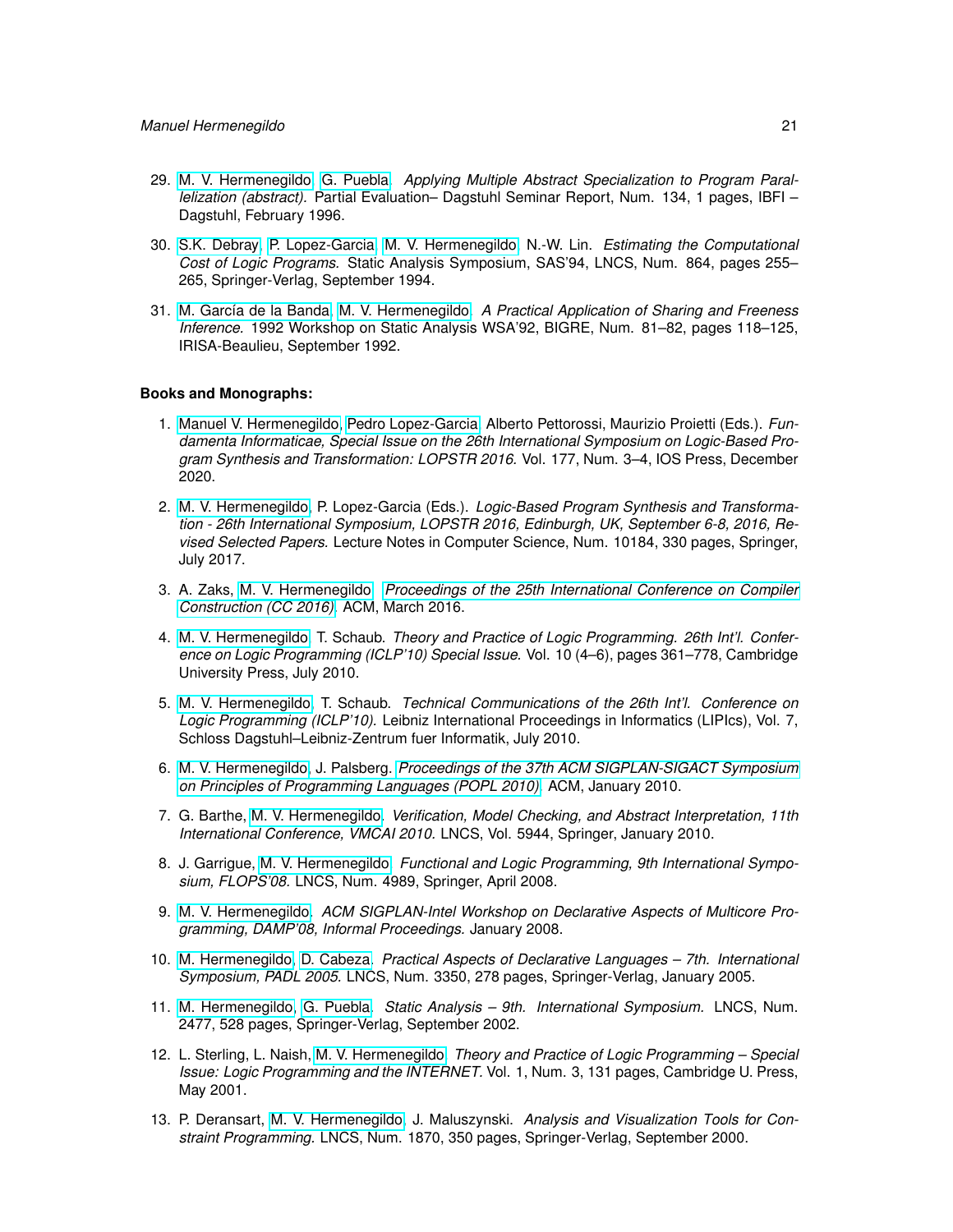- 14. [P. Tarau,](http://clement.info.umoncton.ca/~{}tarau) [K. De Bosschere,](http://www.elis.rug.ac.be/ELISgroups/paris/staff/kdb.html) [M. Hermenegildo.](http://www.clip.dia.fi.upm.es/~{}herme) *[Proceedings of the 2nd Workshop on Logic](http://www.cliplab.org/lpnet/proceedings97/index.html) [Programming Tools for INTERNET Applications.](http://www.cliplab.org/lpnet/proceedings97/index.html)* 140 pages, K.U. Leuven, July 1997. Available from <http://www.cliplab.org/lpnet/proceedings97/index.html>.
- 15. [P. Tarau,](http://clement.info.umoncton.ca/~{}tarau) [A. Davison,](htpp://www.cs.mu.oz.au/~{}ad) [K. De Bosschere,](http://www.elis.rug.ac.be/ELISgroups/paris/staff/kdb.html) [M. Hermenegildo.](http://www.clip.dia.fi.upm.es/~{}herme) *[Proceedings of the 1st Workshop](http://www.cliplab.org/miscdocs/lp-internet/archive.html) [on Logic Programming Tools for INTERNET Applications.](http://www.cliplab.org/miscdocs/lp-internet/archive.html)* 122 pages, U. of Moncton, Canada, September 1996. Available from <http://www.cliplab.org/miscdocs/lp-internet/archive.html>.
- 16. [P. Lopez-Garcia,](http://www.clip.dia.fi.upm.es/~{}pedro) [M. V. Hermenegildo.](http://www.clip.dia.fi.upm.es/~{}herme) *Proceedings of the Third COMPULOG-NET Area Workshop on Parallelism and Implementation Technologies.* 108 pages, U. of Utrecht, September 1995.
- 17. [M. Hermenegildo,](http://www.clip.dia.fi.upm.es/~{}herme) D. Swierstra. *Programming Languages: Implementations, Logics, and Programs – Proc. of the 1995 Conference.* LNCS, Num. 982, 466 pages, Springer-Verlag, September 1995.
- 18. [M. García de la Banda,](http://www.csse.monash.edu.au/~{}mbanda) [M. Hermenegildo.](http://www.clip.dia.fi.upm.es/~{}herme) *Proceedings of the Second COMPULOG-NET Area Workshop on Parallelism and Implementation Technologies.* 96 pages, FIM/UPM, Madrid, Spain, September 1994.
- 19. [M. Hermenegildo,](http://www.clip.dia.fi.upm.es/~{}herme) J. Penjam. *Programming Language Implementation and Logic Programming – Proc. of the 1994 Conference.* LNCS, Num. 844, 468 pages, Springer-Verlag, September 1994.
- 20. [M. Bruynooghe,](http://www.cs.kuleuven.ac.be/cwis/research/dtai/members-E.shtml) [S.K. Debray,](http://cs.arizona.edu/~{}debray) [M. V. Hermenegildo,](http://www.clip.dia.fi.upm.es/~{}herme) M. Maher. *The Journal of Logic Programming – Special Issue: Ten Years of Logic Programming.* Vol. 19/20, 714 pages, Elsevier - North-Holland, May 1994.
- 21. [F. Bueno,](http://www.clip.dia.fi.upm.es/~{}bueno) [M. Hermenegildo,](http://www.clip.dia.fi.upm.es/~{}herme) [J. Moreno-Navarro.](http://lml.ls.fi.upm.es/~{}jjmoreno) *Proceedings of the First COMPULOG-NET Area Workshop on Parallelism and Implementation Technologies.* 78 pages, FIM/UPM, Madrid, Spain, May 1993.
- 22. [M. Hermenegildo,](http://www.clip.dia.fi.upm.es/~{}herme) [J. Moreno-Navarro.](http://lml.ls.fi.upm.es/~{}jjmoreno) *Actas del Primer Congreso Nacional de Programaci'on Declarativa.* 398 pages, FIM/UPM, Madrid, Spain, September 1992.
- 23. [S. K. Debray,](http://cs.arizona.edu/~{}debray) [M. V. Hermenegildo.](http://www.clip.dia.fi.upm.es/~{}herme) *Logic Programming Proc. of the North American Conference.* 850 pages, MIT Press, Cambridge, MA, October 1990.
- 24. [M. Hermenegildo.](http://www.clip.dia.fi.upm.es/~{}herme) *Proc. of the Workshop on Future Directions in Logic Programming.* 210 pages, MCC, Austin, TX, April 1987.
- 25. [M. Hermenegildo.](http://www.clip.dia.fi.upm.es/~{}herme) *An Abstract Machine Based Execution Model for Computer Architecture Design and Efficient Implementation of Logic Programs in Parallel.* Ph.D. Thesis, Dept. of Electrical and Computer Engineering (Dept. of Computer Science TR-86-20), University of Texas at Austin, Austin, Texas 78712, 244 pages, UMI, Boston, MA and U. of Texas, August 1986.
- 26. [M. Hermenegildo.](http://www.clip.dia.fi.upm.es/~{}herme) *Computational Models for Sequential and Parallel Execution of Logic Programs on a Reconfigurable Architecture.* Ms. Thesis, The University of Texas at Austin, ENS Bldg. 515, Austin, TX 78712, 122 pages, June 1984.

# **Articles in Books and Other Collections:**

- 1. [P. Lopez-Garcia,](http://www.clip.dia.fi.upm.es/~{}pedro) [M. V. Hermenegildo,](http://www.clip.dia.fi.upm.es/~{}herme) [M. Klemen,](http://software.imdea.org/people/maximiliano.klemen/index.html) [U. Liqat.](http://software.imdea.org/people/umer.liqat/index.html) *Energy Consumption Analysis and Verification using CiaoPP.* The ALP Newsletter, Vol. 30, Num. 3, The Association for Logic Programming, September 2017.
- 2. [U. Liqat,](http://software.imdea.org/people/umer.liqat/index.html) K. Georgiou, S. Kerrison, [P. Lopez-Garcia,](http://www.clip.dia.fi.upm.es/~{}pedro) [M. V. Hermenegildo,](http://www.clip.dia.fi.upm.es/~{}herme) J. P. Gallagher, K. Eder. *Inferring Parametric Energy Consumption Functions at Different Software Levels: ISA vs. LLVM IR.* Foundational and Practical Aspects of Resource Analysis: 4th International Workshop, FOPARA 2015, London, UK, April 11, 2015. Revised Selected Papers, Lecture Notes in Computer Science, Vol. 9964, pages 81–100, Springer, 2016.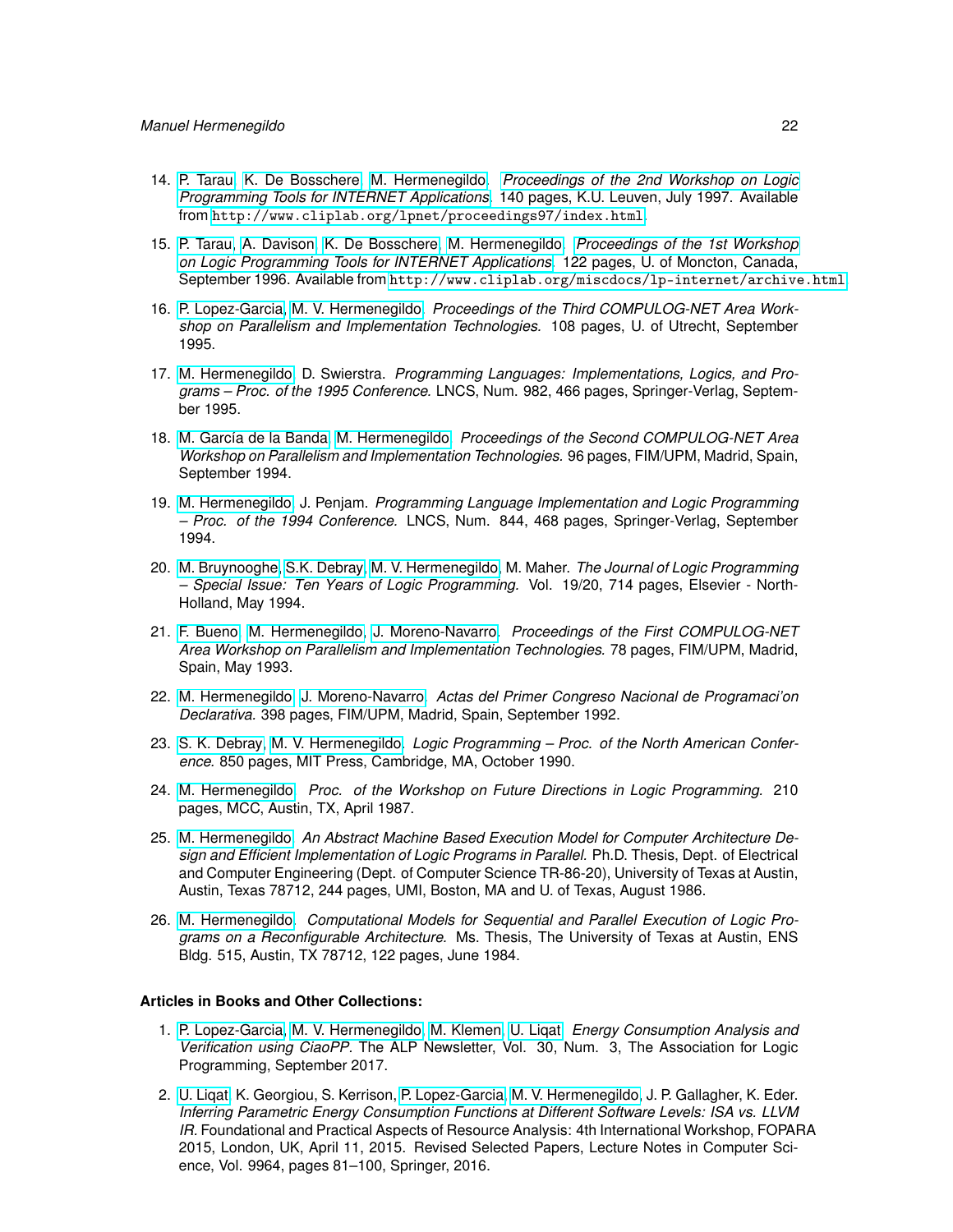- 3. [P. Lopez-Garcia,](http://www.clip.dia.fi.upm.es/~{}pedro) L. Darmawan, [F. Bueno,](http://www.clip.dia.fi.upm.es/~{}bueno) [M. V. Hermenegildo.](http://www.clip.dia.fi.upm.es/~{}herme) *Interval-Based Resource Usage Verification: Formalization and Prototype.* Foundational and Practical Aspects of Resource Analysis. Second International Workshop FOPARA 2011, Revised Selected Papers, Lecture Notes in Computer Science, Vol. 7177, pages 54–71, Springer-Verlag, 2012.
- 4. [M. Carro,](http://www.clip.dia.fi.upm.es/~{}mcarro) [M. V. Hermenegildo.](http://www.clip.dia.fi.upm.es/~{}herme) *Logic Languages.* Encyclopedia of Parallel Computing, pages 1057–1068, Springer, 2011.
- 5. [M. V. Hermenegildo,](http://www.clip.dia.fi.upm.es/~{}herme) [F. Bueno,](http://www.clip.dia.fi.upm.es/~{}bueno) [M. Carro,](http://www.clip.dia.fi.upm.es/~{}mcarro) [P. Lopez-Garcia,](http://www.clip.dia.fi.upm.es/~{}pedro) [J.F. Morales,](http://www.clip.dia.fi.upm.es/~{}jfran) [G. Puebla.](http://www.clip.dia.fi.upm.es/~{}german) *An Overview of The Ciao Multiparadigm Language and Program Development Environment and its Design Philosophy.* Festschrift for Ugo Montanari, LNCS, Vol. 5065, pages 209–237, Springer-Verlag, June 2008.
- 6. [G. Puebla,](http://www.clip.dia.fi.upm.es/~{}german) [J. Correas,](http://www.clip.dia.fi.upm.es/~{}jcorreas) [M. V. Hermenegildo,](http://www.clip.dia.fi.upm.es/~{}herme) [F. Bueno,](http://www.clip.dia.fi.upm.es/~{}bueno) [M. García de la Banda,](http://www.csse.monash.edu.au/~{}mbanda) [K. Marriott,](http://www.csse.monash.edu.au/~{}marriott) P. J. Stuckey. *A Generic Framework for Context-Sensitive Analysis of Modular Programs.* Program Development in Computational Logic, A Decade of Research Advances in Logic-Based Program Development, LNCS, Num. 3049, pages 234–261, Springer-Verlag, August 2004.
- 7. [M. Carro,](http://www.clip.dia.fi.upm.es/~{}mcarro) [M. V. Hermenegildo.](http://www.clip.dia.fi.upm.es/~{}herme) *Visualization Designs for Constraint Logic Programming.* Vol. 2, Num. 2, pages 27–34, Swiss Informatics Societies, April 2001. Also in UPGRADE. Available through [http://www.svifsi.ch/revue/.](http://www.svifsi.ch/revue/)
- 8. [M. Carro,](http://www.clip.dia.fi.upm.es/~{}mcarro) [M. V. Hermenegildo.](http://www.clip.dia.fi.upm.es/~{}herme) *Diseño de visualizaciones para programación lógica con restricciones.* Num. 150, pages 31–37, Asociación de Técnicos en Informática, March 2001.
- 9. [M. Carro,](http://www.clip.dia.fi.upm.es/~{}mcarro) [M. V. Hermenegildo.](http://www.clip.dia.fi.upm.es/~{}herme) *Tools for Search Tree Visualization: The APT Tool.* Analysis and Visualization Tools for Constraint Programming, LNCS, Num. 1870, pages 237–252, Springer-Verlag, September 2000.
- 10. [G. Puebla,](http://www.clip.dia.fi.upm.es/~{}german) [F. Bueno,](http://www.clip.dia.fi.upm.es/~{}bueno) [M. V. Hermenegildo.](http://www.clip.dia.fi.upm.es/~{}herme) *A Generic Preprocessor for Program Validation and Debugging.* Analysis and Visualization Tools for Constraint Programming, LNCS, Num. 1870, pages 63–107, Springer-Verlag, September 2000.
- 11. [G. Puebla,](http://www.clip.dia.fi.upm.es/~{}german) [F. Bueno,](http://www.clip.dia.fi.upm.es/~{}bueno) [M. V. Hermenegildo.](http://www.clip.dia.fi.upm.es/~{}herme) *An Assertion Language for Constraint Logic Programs.* Analysis and Visualization Tools for Constraint Programming, LNCS, Num. 1870, pages 23–61, Springer-Verlag, September 2000.
- 12. P. Deransart, [M. V. Hermenegildo,](http://www.clip.dia.fi.upm.es/~{}herme) J. Maluszynski. *Debugging of Constraint Programs: The DiSCiPl Methodology and Tools.* Analysis and Visualization Tools for Constraint Programming, LNCS, Num. 1870, pages 1–20, Springer-Verlag, September 2000.
- 13. [M. Carro,](http://www.clip.dia.fi.upm.es/~{}mcarro) [M. V. Hermenegildo.](http://www.clip.dia.fi.upm.es/~{}herme) *Tools for Constraint Visualization: The VIFID/TRIFID Tool.* Analysis and Visualization Tools for Constraint Programming, LNCS, Num. 1870, pages 253–272, Springer-Verlag, September 2000.
- 14. [M. V. Hermenegildo,](http://www.clip.dia.fi.upm.es/~{}herme) [G. Puebla,](http://www.clip.dia.fi.upm.es/~{}german) [F. Bueno.](http://www.clip.dia.fi.upm.es/~{}bueno) *Using Global Analysis, Partial Specifications, and an Extensible Assertion Language for Program Validation and Debugging.* The Logic Programming Paradigm: a 25–Year Perspective, pages 161–192, Springer-Verlag, July 1999.
- 15. [M. V. Hermenegildo,](http://www.clip.dia.fi.upm.es/~{}herme) [F. Bueno,](http://www.clip.dia.fi.upm.es/~{}bueno) [D. Cabeza,](http://www.clip.dia.fi.upm.es/~{}bardo) [M. Carro,](http://www.clip.dia.fi.upm.es/~{}mcarro) [M. García de la Banda,](http://www.csse.monash.edu.au/~{}mbanda) [P. Lopez-Garcia,](http://www.clip.dia.fi.upm.es/~{}pedro) [G. Puebla.](http://www.clip.dia.fi.upm.es/~{}german) *The CIAO Multi-Dialect Compiler and System: An Experimentation Workbench for Future (C)LP Systems.* Parallelism and Implementation of Logic and Constraint Logic Programming, pages 65–85, Nova Science, April 1999.
- 16. K. Shen, [M. Hermenegildo.](http://www.clip.dia.fi.upm.es/~{}herme) *Divided We Stand: Parallel Distributed Stack Memory Management.* Implementations of Logic Programming Systems, pages 185–203, Kluwer Academic Publishers, 1994.
- 17. [M. Hermenegildo.](http://www.clip.dia.fi.upm.es/~{}herme) *The Role of Computational Logic as a Hinge Paradigm among Deduction, Problem Solving, Programming, and Parallelism.* Knowledge Oriented Software Design, pages 207–221, North-Holland, September 1993.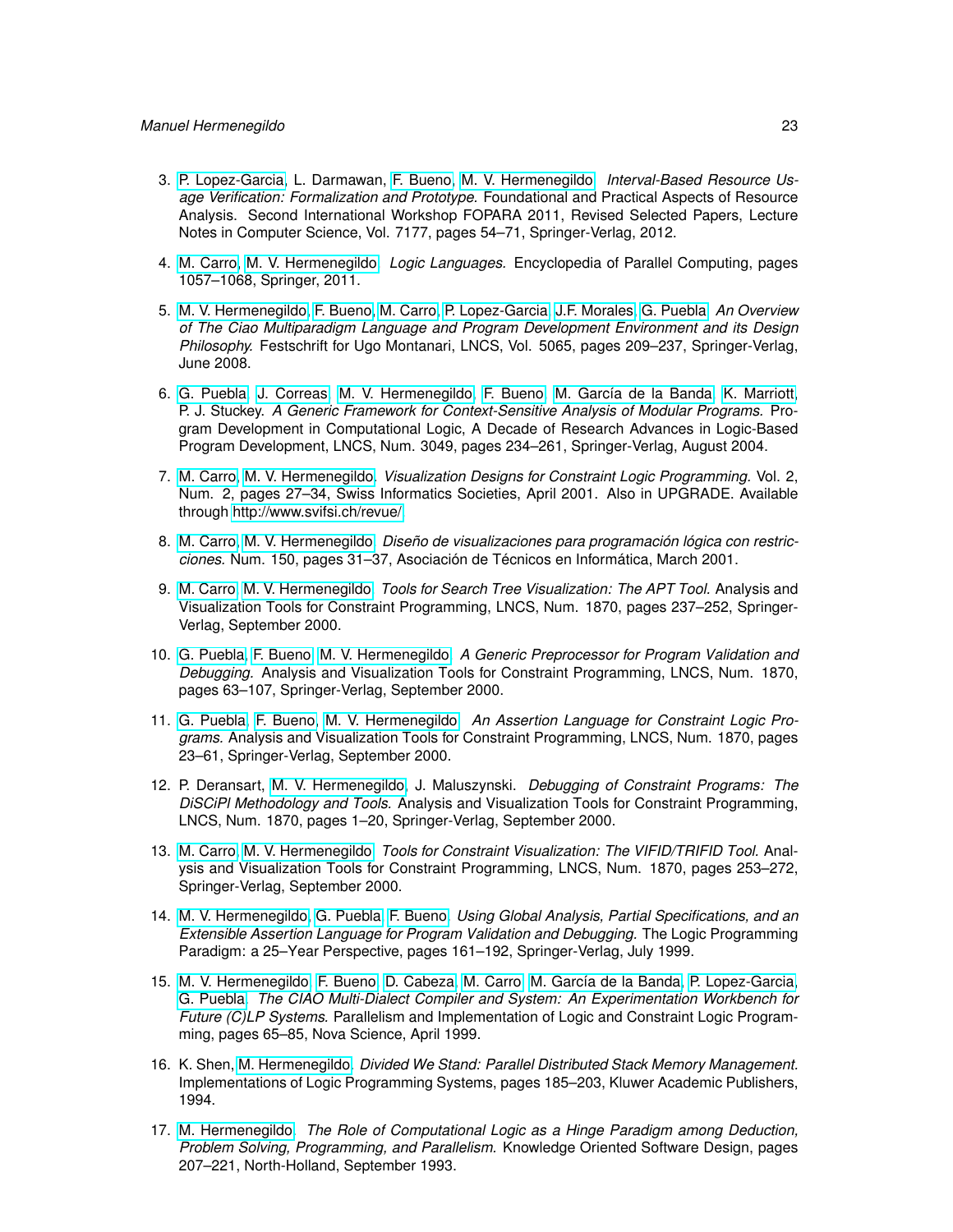- 18. [M. Hermenegildo.](http://www.clip.dia.fi.upm.es/~{}herme) *Research on Parallel Logic Language Implementation and Architecture at ICOT.* The ICOT Research Exchange Report, Vol. 2, pages 157–174, Institute for New Generation Computer Technology (ICOT), June 1992.
- 19. [M. Hermenegildo.](http://www.clip.dia.fi.upm.es/~{}herme) *Fundamentos y Aplicación Automática del Paralelismo en Inteligencia Artificial.* Inteligencia Artificial: Fundamentos Teóricos y Aplicaciones, pages 127–153, Real Academia de Ciencias Exactas, Físicas y Naturales, March 1992.

#### **Publications in Refereed Workshops:**

- 1. M. A. Sanchez-Ordaz, [I. Garcia-Contreras,](https://software.imdea.org/people/isabel.garcia/index.html) [V. Perez-Carrasco,](https://software.imdea.org/people/victor.perez/index.html) [J. F. Morales,](http://www.clip.dia.fi.upm.es/~{}jfran) [P. Lopez-Garcia,](http://www.clip.dia.fi.upm.es/~{}pedro) [M. Hermenegildo.](http://www.clip.dia.fi.upm.es/~{}herme) *[VeriFly: On-the-fly Assertion Checking with CiaoPP.](http://eptcs.web.cse.unsw.edu.au/content.cgi?FIDE2021##EPTCS338.13)* 6th Workshop on Formal Integrated Development Environment (F-IDE 2021), Electronic Proceedings in Theoretical Computer Science (EPTCS), pages 1–5, Open Publishing Association (OPA), May 2021. Co-located with ETAPS 2021.
- 2. [I. Garcia-Contreras,](https://software.imdea.org/people/isabel.garcia/index.html) [J. F. Morales,](http://www.clip.dia.fi.upm.es/~{}jfran) [M. V. Hermenegildo.](http://www.clip.dia.fi.upm.es/~{}herme) *[Incremental and Modular Context](http://cliplab.org/papers/intermod-incanal-hcvs21.pdf)[sensitive Analysis.](http://cliplab.org/papers/intermod-incanal-hcvs21.pdf)* Workshop on Horn Clauses for Verification and Synthesis (HCVS 2021), March 2021. (Talk).
- 3. B. Kafle, [J. Gallagher,](john.gallagher@imdea.org) [M. V. Hermenegildo,](http://www.clip.dia.fi.upm.es/~{}herme) [M. Klemen,](http://software.imdea.org/people/maximiliano.klemen/index.html) [P. Lopez-Garcia,](http://www.clip.dia.fi.upm.es/~{}pedro) [J.F. Morales.](http://www.clip.dia.fi.upm.es/~{}jfran) *Regular Path Clauses and their Application in Solving Loops.* Proceedings of the Eighth International Workshop Horn Clauses for Verification and Synthesis (HCVS 2021), Electronic Proceedings in Theoretical Computer Science (EPTCS), pages 1–14, Open Publishing Association (OPA), august 2021. Co-located with ETAPS 2021.
- 4. [I. Casso,](https://software.imdea.org/people/ignacio.decasso/index.html) [J. F. Morales,](http://www.clip.dia.fi.upm.es/~{}jfran) [P. Lopez-Garcia,](http://www.clip.dia.fi.upm.es/~{}pedro) [M. V. Hermenegildo.](http://www.clip.dia.fi.upm.es/~{}herme) *Testing Your (Static Analysis) Truths.* Pre-proceedings of the 30th International Symposium on Logic-based Program Synthesis and Transformation (LOPSTR'20), September 2020.
- 5. [I. Casso,](https://software.imdea.org/people/ignacio.decasso/index.html) [J. F. Morales,](http://www.clip.dia.fi.upm.es/~{}jfran) [P. Lopez-Garcia,](http://www.clip.dia.fi.upm.es/~{}pedro) [R. Giacobazzi,](https://software.imdea.org/people/roberto.giacobazzi/index.html) [M. V. Hermenegildo.](http://www.clip.dia.fi.upm.es/~{}herme) *[Computing Ab](http://arxiv.org/abs/1907.13263)[stract Distances in Logic Programs.](http://arxiv.org/abs/1907.13263)* Pre-proceedings of the 29th International Symposium on Logic-based Program Synthesis and Transformation (LOPSTR'19), November 2019.
- 6. [I. Casso,](https://software.imdea.org/people/ignacio.decasso/index.html) [J. F. Morales,](http://www.clip.dia.fi.upm.es/~{}jfran) [P. Lopez-Garcia,](http://www.clip.dia.fi.upm.es/~{}pedro) [M. V. Hermenegildo.](http://www.clip.dia.fi.upm.es/~{}herme) *An Integrated Approach to Assertion-Based Random Testing in Prolog.* Pre-proceedings of the 29th International Symposium on Logic-based Program Synthesis and Transformation (LOPSTR'19), November 2019.
- 7. [M. Klemen,](http://software.imdea.org/people/maximiliano.klemen/index.html) [P. Lopez-Garcia,](http://www.clip.dia.fi.upm.es/~{}pedro) [J. Gallagher,](john.gallagher@imdea.org) [J.F. Morales,](http://www.clip.dia.fi.upm.es/~{}jfran) [M. V. Hermenegildo.](http://www.clip.dia.fi.upm.es/~{}herme) *[A General Frame](http://arxiv.org/abs/1907.13272)[work for Static Cost Analysis of Parallel Logic Programs.](http://arxiv.org/abs/1907.13272)* Pre-proceedings of the 29th International Symposium on Logic-based Program Synthesis and Transformation (LOPSTR'19), November 2019.
- 8. [I. Garcia-Contreras,](https://software.imdea.org/people/isabel.garcia/index.html) [J.F. Morales,](http://www.clip.dia.fi.upm.es/~{}jfran) [M. V. Hermenegildo.](http://www.clip.dia.fi.upm.es/~{}herme) *[Experiments in Context-Sensitive Incre](https://staticanalysis.org/tapas2019/talks/TAPAS_2019_paper_14.pdf)[mental and Modular Static Analysis in CiaoPP.](https://staticanalysis.org/tapas2019/talks/TAPAS_2019_paper_14.pdf)* 10th Workshop on Tools for Automatic Program Analysis (TAPAS'19), October 2019. (Extended Abstract).
- 9. [I. Garcia-Contreras,](https://software.imdea.org/people/isabel.garcia/index.html) [J.F. Morales,](http://www.clip.dia.fi.upm.es/~{}jfran) [M. V. Hermenegildo.](http://www.clip.dia.fi.upm.es/~{}herme) *Incremental Analysis of Logic Programs with Assertions and Open Predicates.* Pre-proceedings of the 29th International Symposium on Logic-based Program Synthesis and Transformation (LOPSTR'19), October 2019.
- 10. [M. Klemen,](http://software.imdea.org/people/maximiliano.klemen/index.html) [P. Lopez-Garcia,](http://www.clip.dia.fi.upm.es/~{}pedro) [J. Gallagher,](john.gallagher@imdea.org) [J.F. Morales,](http://www.clip.dia.fi.upm.es/~{}jfran) [M. V. Hermenegildo.](http://www.clip.dia.fi.upm.es/~{}herme) *[Towards a General](http://eptcs.web.cse.unsw.edu.au/content.cgi?ICLP2019##EPTCS306.27) [Framework for Static Cost Analysis of Parallel Logic Programs.](http://eptcs.web.cse.unsw.edu.au/content.cgi?ICLP2019##EPTCS306.27)* Technical Communications of the 35th International Conference on Logic Programming (ICLP 2019), Electronic Proceedings in Theoretical Computer Science (EPTCS), pages 238–240, Open Publishing Association (OPA), September 2019. (Extended Abstract).
- 11. [I. Casso,](https://software.imdea.org/people/ignacio.decasso/index.html) [J. F. Morales,](http://www.clip.dia.fi.upm.es/~{}jfran) [P. Lopez-Garcia,](http://www.clip.dia.fi.upm.es/~{}pedro) [M. V. Hermenegildo.](http://www.clip.dia.fi.upm.es/~{}herme) *[Towards Computing Abstract](http://eptcs.web.cse.unsw.edu.au/content.cgi?ICLP2019##EPTCS306.12) [Distances in Logic Programs.](http://eptcs.web.cse.unsw.edu.au/content.cgi?ICLP2019##EPTCS306.12)* Technical Communications of the 35th International Conference on Logic Programming (ICLP 2019), Electronic Proceedings in Theoretical Computer Science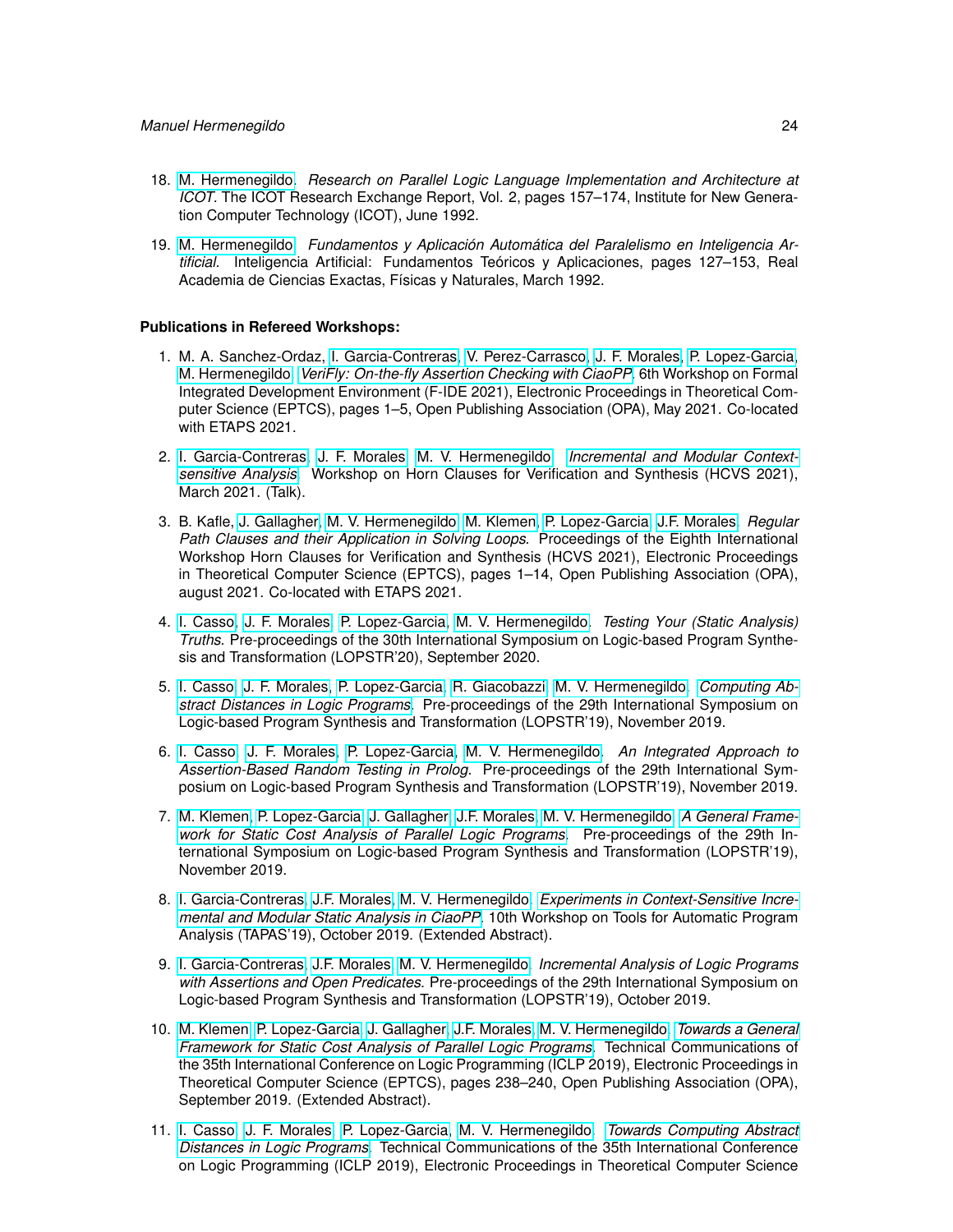(EPTCS), pages 65–66, Open Publishing Association (OPA), September 2019. (Extended Abstract).

- 12. [I. Garcia-Contreras,](https://software.imdea.org/people/isabel.garcia/index.html) [J.F. Morales,](http://www.clip.dia.fi.upm.es/~{}jfran) [M. V. Hermenegildo.](http://www.clip.dia.fi.upm.es/~{}herme) *Multivariant Assertion-based Guidance in Abstract Interpretation.* Pre-proceedings of the 28th International Symposium on Logic-based Program Synthesis and Transformation (LOPSTR'18), September 2018.
- 13. [P. Lopez-Garcia,](http://www.clip.dia.fi.upm.es/~{}pedro) [M. Klemen,](http://software.imdea.org/people/maximiliano.klemen/index.html) [U. Liqat,](http://software.imdea.org/people/umer.liqat/index.html) [M. V. Hermenegildo.](http://www.clip.dia.fi.upm.es/~{}herme) *A General Framework for Static Profiling of Parametric Resource Usage (extended abstract).* 19th International Workshop on Logic and Computational Complexity (LCC 2018), 4 pages, July 2018. Associated to FLOC 2018.
- 14. [I. Garcia-Contreras,](https://software.imdea.org/people/isabel.garcia/index.html) [J. F. Morales,](http://www.clip.dia.fi.upm.es/~{}jfran) [M. V. Hermenegildo.](http://www.clip.dia.fi.upm.es/~{}herme) *Towards Incremental and Modular Context-sensitive Analysis.* Technical Communications of the 34th International Conference on Logic Programming (ICLP 2018), OpenAccess Series in Informatics (OASIcs), 2 pages, Dagstuhl Press, July 2018. (Extended Abstract).
- 15. [M. Klemen,](http://software.imdea.org/people/maximiliano.klemen/index.html) [N. Stulova,](https://software.imdea.org/people/nataliia.stulova/index.html) [P. Lopez-Garcia,](http://www.clip.dia.fi.upm.es/~{}pedro) [J. F. Morales,](http://www.clip.dia.fi.upm.es/~{}jfran) [M. V. Hermenegildo.](http://www.clip.dia.fi.upm.es/~{}herme) *Towards Static Performance Guarantees for Programs with Run-time Checks.* Technical Communications of the 34th International Conference on Logic Programming (ICLP 2018), OpenAccess Series in Informatics (OASIcs), 2 pages, July 2018. (Extended Abstract).
- 16. [U. Liqat,](http://software.imdea.org/people/umer.liqat/index.html) Z. Bankovic, [P. Lopez-Garcia,](http://www.clip.dia.fi.upm.es/~{}pedro) [M. V. Hermenegildo.](http://www.clip.dia.fi.upm.es/~{}herme) ´ *[Inferring Energy Bounds via Static](https://arxiv.org/abs/1601.02800) [Program Analysis and Evolutionary Modeling of Basic Blocks.](https://arxiv.org/abs/1601.02800)* Pre-proceedings of the 27th International Symposium on Logic-Based Program Synthesis and Transformation (LOPSTR'17), October 2017. arXiv:1601.02800.
- 17. [N. Stulova,](https://software.imdea.org/people/nataliia.stulova/index.html) [J. F. Morales,](http://www.clip.dia.fi.upm.es/~{}jfran) [M. V. Hermenegildo.](http://www.clip.dia.fi.upm.es/~{}herme) *[Towards Run-time Checks Simplification via](http://cliplab.org/papers/termhide-iclp2017-tc.pdf) [Term Hiding.](http://cliplab.org/papers/termhide-iclp2017-tc.pdf)* Technical Communications of the 33rd International Conference on Logic Programming (ICLP 2017), OpenAccess Series in Informatics (OASIcs), Vol. 58, pages 91–93, Schloss Dagstuhl–Leibniz-Zentrum fuer Informatik, 2017. (Extended Abstract).
- 18. [U. Liqat,](http://software.imdea.org/people/umer.liqat/index.html) Z. Bankovic, [P. Lopez-Garcia,](http://www.clip.dia.fi.upm.es/~{}pedro) [M. V. Hermenegildo.](http://www.clip.dia.fi.upm.es/~{}herme) ´ *[Inferring Energy Bounds Statically](http://arxiv.org/abs/1601.02800) [by Evolutionary Analysis of Basic Blocks.](http://arxiv.org/abs/1601.02800)* Workshop on High Performance Energy Efficient Embedded Systems (HIP3ES 2016), 2016. arXiv:1601.02800.
- 19. [R. Haemmerle,](http://www.clip.dia.fi.upm.es/~{}remy) [M. V. Hermenegildo,](http://www.clip.dia.fi.upm.es/~{}herme) [M. Klemen,](http://software.imdea.org/people/maximiliano.klemen/index.html) [U. Liqat,](http://software.imdea.org/people/umer.liqat/index.html) [P. Lopez-Garcia.](http://www.clip.dia.fi.upm.es/~{}pedro) *Energy Analysis and Verification by Translation to Horn Clauses and Abstract Interpretation.* Workshop on Horn Clauses for Verification and Synthesis (HCVS'2015), July 2015.
- 20. [P. Lopez-Garcia,](http://www.clip.dia.fi.upm.es/~{}pedro) [R. Haemmerlé,](http://www.clip.dia.fi.upm.es/~{}remy) [M. Klemen,](http://software.imdea.org/people/maximiliano.klemen/index.html) [U. Liqat,](http://software.imdea.org/people/umer.liqat/index.html) [M. V. Hermenegildo.](http://www.clip.dia.fi.upm.es/~{}herme) *[Towards Energy](http://arxiv.org/abs/1512.09369) [Consumption Verification via Static Analysis.](http://arxiv.org/abs/1512.09369)* Workshop on High Performance Energy Efficient Embedded Systems (HIP3ES), arXiv:1501.03064, 11 pages, 2015. arXiv:1512.09369.
- 21. [J.F. Morales,](http://www.clip.dia.fi.upm.es/~{}jfran) [M. V. Hermenegildo.](http://www.clip.dia.fi.upm.es/~{}herme) *Pre-Indexed Terms for Prolog.* Pre-proceedings of the 24th International Symposium on Logic-Based Program Synthesis and Transformation (LOPSTR'14), 15 pages, September 2014.
- 22. [J.F. Morales,](http://www.clip.dia.fi.upm.es/~{}jfran) [M. V. Hermenegildo.](http://www.clip.dia.fi.upm.es/~{}herme) *Towards Pre-Indexed Terms.* 14th International Colloquium on Implementation of Constraint and LOgic Programming Systems (CICLOPS-WLPE 2014), 14 pages, RWTH Aachen University, July 2014. http://sunsite.informatik.rwth-aachen.de/Publications/AIB/2014.
- 23. [N. Stulova,](https://software.imdea.org/people/nataliia.stulova/index.html) [J. F. Morales,](http://www.clip.dia.fi.upm.es/~{}jfran) [M. V. Hermenegildo.](http://www.clip.dia.fi.upm.es/~{}herme) *[Towards Assertion-based Debugging of Higher-](https://www.cs.nmsu.edu/ALP/conferences/iclp-2014-proceedings/)[Order \(C\)LP Programs \(Extended Abstract\).](https://www.cs.nmsu.edu/ALP/conferences/iclp-2014-proceedings/)* Theory and Practice of Logic Programming, 30th Int'l. Conference on Logic Programming (ICLP'14) Special Issue, On-line Supplement, Vol. 14, Num. 4-5, pages 209–210, Cambridge U. Press, July 2014.
- 24. [U. Liqat,](http://software.imdea.org/people/umer.liqat/index.html) S. Kerrison, A. Serrano, K. Georgiou, [P. Lopez-Garcia,](http://www.clip.dia.fi.upm.es/~{}pedro) N. Grech, [M. V. Hermenegildo,](http://www.clip.dia.fi.upm.es/~{}herme) K. Eder. *Energy Consumption Analysis of Programs based on XMOS ISA-Level Models.* Preproceedings of the 23rd International Symposium on Logic-Based Program Synthesis and Transformation (LOPSTR'13), September 2013.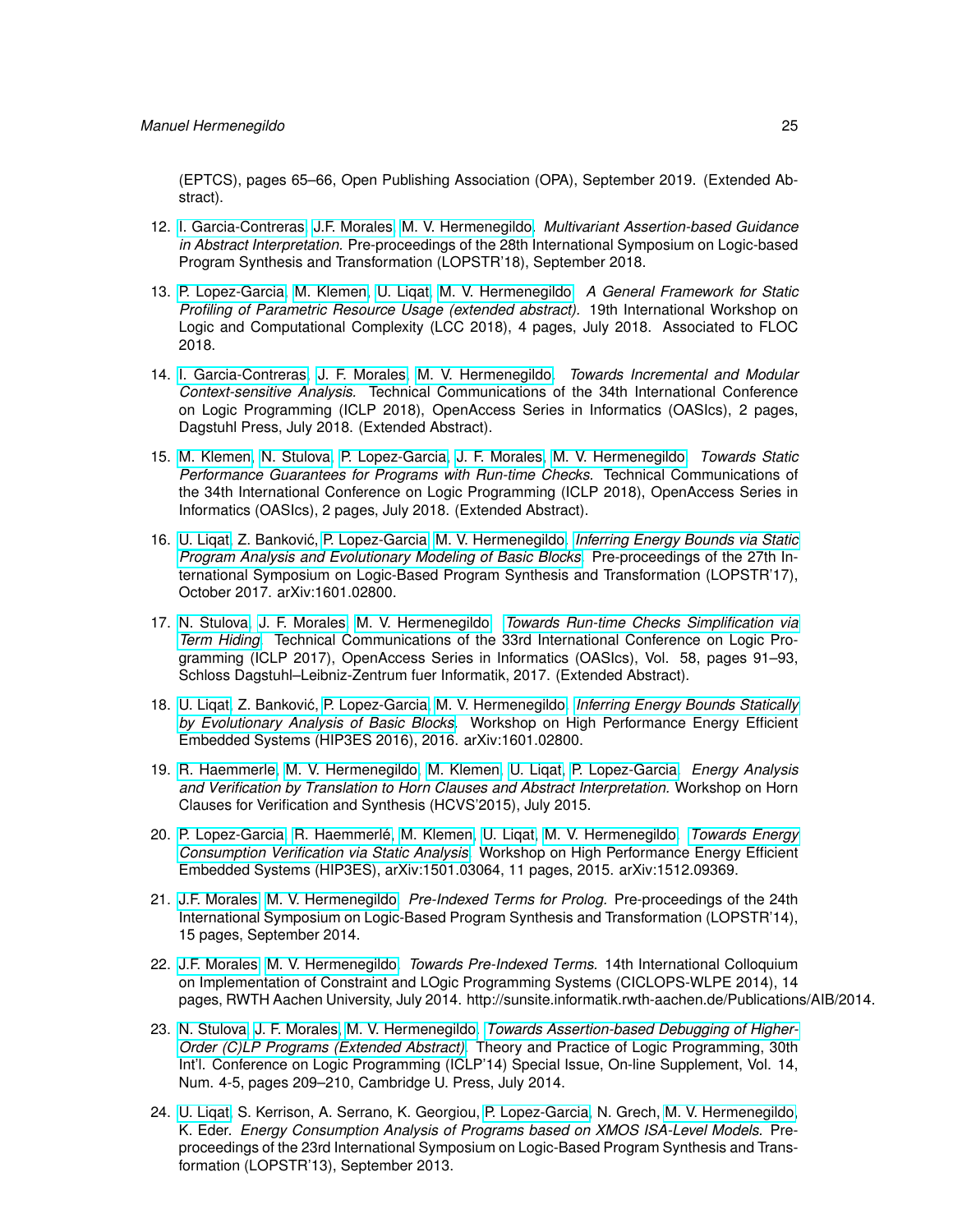- 25. A. Serrano, [P. Lopez-Garcia,](http://www.clip.dia.fi.upm.es/~{}pedro) [M. V. Hermenegildo.](http://www.clip.dia.fi.upm.es/~{}herme) *[Towards an Abstract Domain for Resource](http://arxiv.org/abs/1308.3940) [Analysis of Logic Programs Using Sized Types.](http://arxiv.org/abs/1308.3940)* 23rd Workshop on Logic-based Methods in Programming Environments (WLPE 2013), 15 pages, August 2013. CoRR abs/1308.3940.
- 26. Z. Drey, [J.F. Morales,](http://www.clip.dia.fi.upm.es/~{}jfran) [M. V. Hermenegildo.](http://www.clip.dia.fi.upm.es/~{}herme) *Reversible Language Extensions and their Application in Debugging.* 12th International Colloquium on Implementation of Constraint and LOgic Programming Systems (CICLOPS 2012), 15 pages, September 2012.
- 27. E.J. Gallego-Arias, [R. Haemmerlé,](http://www.clip.dia.fi.upm.es/~{}remy) [M. V. Hermenegildo,](http://www.clip.dia.fi.upm.es/~{}herme) [J.F. Morales .](http://www.clip.dia.fi.upm.es/~{}jfran) *The Ciao CLP(FD) Library: A Modular CLP Extension for Prolog.* 12th International Colloquium on Implementation of Constraint and LOgic Programming Systems (CICLOPS 2012), 15 pages, September 2012.
- 28. D. Ivanovic, [M. Carro,](http://www.clip.dia.fi.upm.es/~{}mcarro) [M. V. Hermenegildo.](http://www.clip.dia.fi.upm.es/~{}herme) *Analyzing Service-Oriented Systems Using Their Data and Structure.* European Software Services and Systems Research – Results and Challenges (ICSE Workshop), July 2012.
- 29. D. Ivanović, [M. Carro,](http://www.clip.dia.fi.upm.es/~{}mcarro) [M. V. Hermenegildo.](http://www.clip.dia.fi.upm.es/~{}herme) Exploring the Impact of Inaccuracy and Imprecision *of QoS Assumptions on Proactive Constraint-Based QoS Prediction for Service Orchestrations.* Proceedings of the 4th International Workshop on Principles of Engineering Service-Oriented Systems, PESOS 2012, pages 931–937, IEEE Press, June 2012.
- 30. D. Ivanović, [M. Carro,](http://www.clip.dia.fi.upm.es/~{}mcarro) [M. V. Hermenegildo.](http://www.clip.dia.fi.upm.es/~{}herme) Constraint-Based Runtime Prediction of SLA Vi*olations in Service Orchestrations.* XII Jornadas sobre Programación y Lenguajes (PROLE), Universidad de Almería, 2012.
- 31. [J. F. Morales,](http://www.clip.dia.fi.upm.es/~{}jfran) [R. Haemmerlé,](http://www.clip.dia.fi.upm.es/~{}remy) [M. Carro,](http://www.clip.dia.fi.upm.es/~{}mcarro) [M. V. Hermenegildo.](http://www.clip.dia.fi.upm.es/~{}herme) *Lightweight compilation of (C)LP to JavaScript.* XII Jornadas sobre Programación y Lenguajes (PROLE), Universidad de Almería, 2012.
- 32. [P. Chico de Guzmán,](http://www.clip.dia.fi.upm.es/~{}pchico) [M. Carro,](http://www.clip.dia.fi.upm.es/~{}mcarro) [M. V. Hermenegildo,](http://www.clip.dia.fi.upm.es/~{}herme) [P. Stuckey.](http://www.cs.mu.OZ.AU/~{}pjs) *A General Implementation Framework for Tabled CLP.* XII Jornadas sobre Programación y Lenguajes (PROLE), Universidad de Almería, 2012.
- 33. [F. Bueno,](http://www.clip.dia.fi.upm.es/~{}bueno) [M. García de la Banda,](http://www.csse.monash.edu.au/~{}mbanda) [M. V. Hermenegildo,](http://www.clip.dia.fi.upm.es/~{}herme) [P. Lopez-Garcia,](http://www.clip.dia.fi.upm.es/~{}pedro) [E. Mera,](http://www.clip.dia.fi.upm.es/~{}edison) P. J. Stuckey. *[Towards Resource Usage Analysis of MiniZinc Models.](http://www.g12.csse.unimelb.edu.au/minizinc/workshop2011/mzn2011_submission_3.pdf)* MiniZinc Workshop (MZN'11), 15 pages, September 2011.
- 34. [P. Lopez-Garcia,](http://www.clip.dia.fi.upm.es/~{}pedro) L. Darmawan, [F. Bueno,](http://www.clip.dia.fi.upm.es/~{}bueno) [M. V. Hermenegildo.](http://www.clip.dia.fi.upm.es/~{}herme) *Interval-based Resource Usage Verification: Formalization and Prototype.* 2nd International Workshop on Foundational and Practical Aspects of Resource Analysis (FOPARA'2011), May 2011.
- 35. [M. V. Hermenegildo,](http://www.clip.dia.fi.upm.es/~{}herme) [F. Bueno,](http://www.clip.dia.fi.upm.es/~{}bueno) [M. Carro,](http://www.clip.dia.fi.upm.es/~{}mcarro) [P. Lopez-Garcia,](http://www.clip.dia.fi.upm.es/~{}pedro) [E. Mera,](http://www.clip.dia.fi.upm.es/~{}edison) [J.F. Morales,](http://www.clip.dia.fi.upm.es/~{}jfran) [G. Puebla.](http://www.clip.dia.fi.upm.es/~{}german) *The Ciao Approach to the Dynamic vs. Static Language Dilemma.* Proceedings for the International Workshop on Scripts to Programs (STOP'11), 4 pages, ACM, 2011.
- 36. D. Ivanović, [M. Carro,](http://www.clip.dia.fi.upm.es/~{}mcarro) [M. V. Hermenegildo.](http://www.clip.dia.fi.upm.es/~{}herme) An Initial Proposal for Data-Aware Resource Anal*ysis of Orchestrations with Applications to Predictive Monitoring.* International Workshops, IC-SOC/ServiceWave 2009, Revised Selected Papers, LNCS, Num. 6275, Springer, September 2010.
- 37. D. Ivanović, [M. Carro,](http://www.clip.dia.fi.upm.es/~{}mcarro) [M. V. Hermenegildo.](http://www.clip.dia.fi.upm.es/~{}herme) An Initial Proposal for Data-Aware Resource Anal*ysis of Orchestrations with Applications to Proactive Monitoring.* Pre-proceedings of the 2nd Workshop on Monitoring, Adaptation and Beyond (MONA+), November 2009.
- 38. L. Scandolo, C. Kunz, G. Barthe, [M. V. Hermenegildo.](http://www.clip.dia.fi.upm.es/~{}herme) *Program Parallelization using Synchronized Pipelining.* Pre-proceedings of the 19th International Symposium on Logic-based Program Synthesis and Transformation (LOPSTR'09), September 2009.
- 39. D. Ivanovic, [J.F. Morales,](http://www.clip.dia.fi.upm.es/~{}jfran) [M. Carro,](http://www.clip.dia.fi.upm.es/~{}mcarro) [M. V. Hermenegildo.](http://www.clip.dia.fi.upm.es/~{}herme) ´ *Towards Structured State Threading in Prolog.* CICLOPS 2009, 15 pages, July 2009.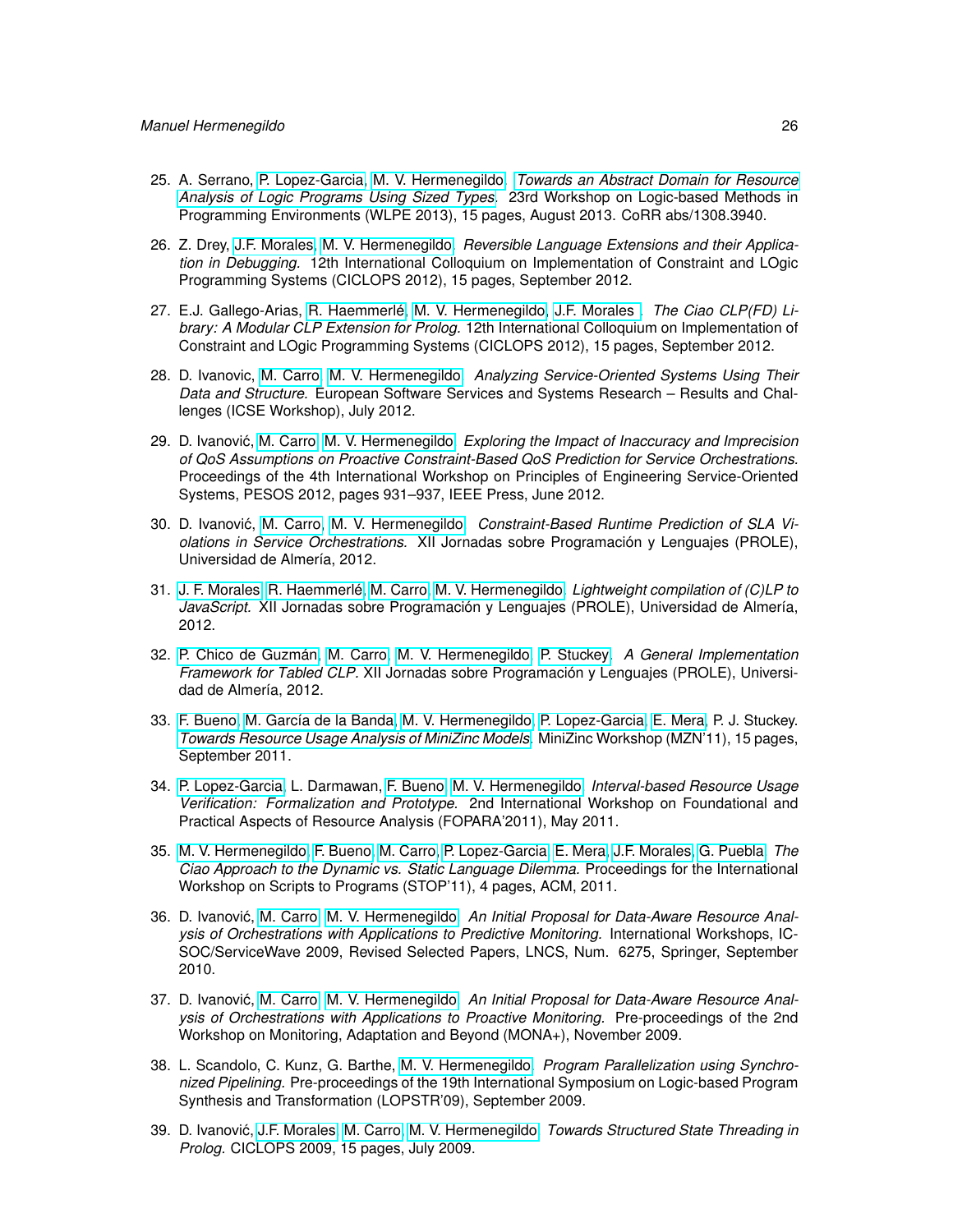- 40. [J. Navas,](http://www.clip.dia.fi.upm.es/~{}jorge) [M. Méndez-Lojo,](http://www.clip.dia.fi.upm.es/~{}mario) [M. V. Hermenegildo.](http://www.clip.dia.fi.upm.es/~{}herme) *[User-Definable Resource Usage Bounds Anal](http://cliplab.org/papers/resources-bytecode09.pdf)[ysis for Java Bytecode.](http://cliplab.org/papers/resources-bytecode09.pdf)* Proceedings of the Workshop on Bytecode Semantics, Verification, Analysis and Transformation (BYTECODE'09), Electronic Notes in Theoretical Computer Science, Vol. 253, Num. 5, pages 65–82, Elsevier - North Holland, March 2009.
- 41. [P. Chico de Guzmán,](http://www.clip.dia.fi.upm.es/~{}pchico) [M. Carro,](http://www.clip.dia.fi.upm.es/~{}mcarro) [M. V. Hermenegildo.](http://www.clip.dia.fi.upm.es/~{}herme) *A Program Transformation for Continuation Call-Based Tabled Execution.* Colloquium on Implementation of Constraint and LOgic Programming Systems (ICLP associated workshop), 15 pages, University of Udine, December 2008.
- 42. [M. Méndez-Lojo,](http://www.clip.dia.fi.upm.es/~{}mario) O. Lhoták, [M. V. Hermenegildo.](http://www.clip.dia.fi.upm.es/~{}herme) *Efficient Set Sharing using ZBDDs.* 21st Int'l. WS on Languages and Compilers for Parallel Computing (LCPC'08), LNCS, Vol. 5335, pages 94–108, Springer-Verlag, August 2008.
- 43. E. Trias, [J. Navas,](http://www.clip.dia.fi.upm.es/~{}jorge) E. S. Ackley, S. Forrest, [M. V. Hermenegildo.](http://www.clip.dia.fi.upm.es/~{}herme) *Two Efficient Representations for Set-Sharing Analysis in Logic Programs .* 17th International Workshop on Functional and (Constraint) Logic Programming, WFLP'08, 15 pages, July 2008.
- 44. [J. Navas,](http://www.clip.dia.fi.upm.es/~{}jorge) [M. Méndez-Lojo,](http://www.clip.dia.fi.upm.es/~{}mario) [M. Hermenegildo.](http://www.clip.dia.fi.upm.es/~{}herme) *Safe Upper-bounds Inference of Energy Consumption for Java Bytecode Applications.* The Sixth NASA Langley Formal Methods Workshop (LFM 08), pages 29–32, April 2008. Extended Abstract.
- 45. [P. Chico de Guzmán,](http://www.clip.dia.fi.upm.es/~{}pchico) [M. Carro,](http://www.clip.dia.fi.upm.es/~{}mcarro) [M. V. Hermenegildo,](http://www.clip.dia.fi.upm.es/~{}herme) Claudio Silva, Ricardo Rocha. *Some Improvements over the Continuation Call Tabling Implementation Technique.* Colloquium on Implementation of Constraint and LOgic Programming Systems (ICLP associated workshop), 15 pages, Universidade do Porto, September 2007.
- 46. [A. Casas,](http://www.clip.dia.fi.upm.es/~{}amadeo) [M. Carro,](http://www.clip.dia.fi.upm.es/~{}mcarro) [M. V. Hermenegildo.](http://www.clip.dia.fi.upm.es/~{}herme) *Towards High-Level Execution Primitives for And-Parallelism: Preliminary Results.* Colloquium on Implementation of Constraint and LOgic Programming Systems (CICLOPS'07, ICLP associated workshop), 15 pages, U. of Evora, September 2007.
- 47. [J. Navas,](http://www.clip.dia.fi.upm.es/~{}jorge) [M. Méndez-Lojo,](http://www.clip.dia.fi.upm.es/~{}mario) [M. V. Hermenegildo.](http://www.clip.dia.fi.upm.es/~{}herme) *An Efficient, Context and Path Sensitive Analysis Framework for Java Programs.* 9th Workshop on Formal Techniques for Java-like Programs FTfJP 2007, 12 pages, July 2007.
- 48. [A. Casas,](http://www.clip.dia.fi.upm.es/~{}amadeo) [M. Carro,](http://www.clip.dia.fi.upm.es/~{}mcarro) [M. V. Hermenegildo.](http://www.clip.dia.fi.upm.es/~{}herme) *Towards A High-Level Implementation of Flexible Parallelism Primitives for Symbolic Languages.* Parallel Symbolic Computation (PASCO'07), 2 pages, ACM Press, July 2007. Extended Abstract.
- 49. [M. Hermenegildo,](http://www.clip.dia.fi.upm.es/~{}herme) The Ciao Development Team. *An Overview of The Ciao Multiparadigm Language and Program Development Environment and its Design Philosophy.* ECOOP Workshop on Multiparadigm Programming with Object-Oriented Languages MPOOL 2007, July 2007.
- 50. [M. Méndez-Lojo,](http://www.clip.dia.fi.upm.es/~{}mario) [J. Navas,](http://www.clip.dia.fi.upm.es/~{}jorge) [M. V. Hermenegildo.](http://www.clip.dia.fi.upm.es/~{}herme) *An Efficient, Parametric Fixpoint Algorithm for Analysis of Java Bytecode.* ETAPS Workshop on Bytecode Semantics, Verification, Analysis and Transformation (BYTECODE 2007), Electronic Notes in Theoretical Computer Science, Elsevier - North Holland, March 2007.
- 51. [E. Albert,](http://www.clip.dia.fi.upm.es/~{}elvira) [P. Arenas,](http://www.clip.dia.fi.upm.es/~{}puri) [G. Puebla,](http://www.clip.dia.fi.upm.es/~{}german) [M. Hermenegildo.](http://www.clip.dia.fi.upm.es/~{}herme) *Generation of Reduced Certificates in Abstraction-Carrying Code.* VI Jornadas Programación y Lenguajes (PROLE'06), 10 pages, October 2006.
- 52. [E. Mera,](http://www.clip.dia.fi.upm.es/~{}edison) [P. Lopez-Garcia,](http://www.clip.dia.fi.upm.es/~{}pedro) [G. Puebla,](http://www.clip.dia.fi.upm.es/~{}german) [M. Carro,](http://www.clip.dia.fi.upm.es/~{}mcarro) [M. Hermenegildo.](http://www.clip.dia.fi.upm.es/~{}herme) *Towards Execution Time Estimation for Logic Programs via Static Analysis and Profiling.* 16th Workshop on Logic Programming Environments, pages 45–60, University of Namur, Institut d'Informatique, August 2006.
- 53. [J. Navas,](http://www.clip.dia.fi.upm.es/~{}jorge) [F. Bueno,](http://www.clip.dia.fi.upm.es/~{}bueno) [M. V. Hermenegildo.](http://www.clip.dia.fi.upm.es/~{}herme) *A study of set-sharing analysis via cliques.* The 15th Workshop on Logic-Based Methods in Programming Environments, WLPE'05, 15 pages, October 2005.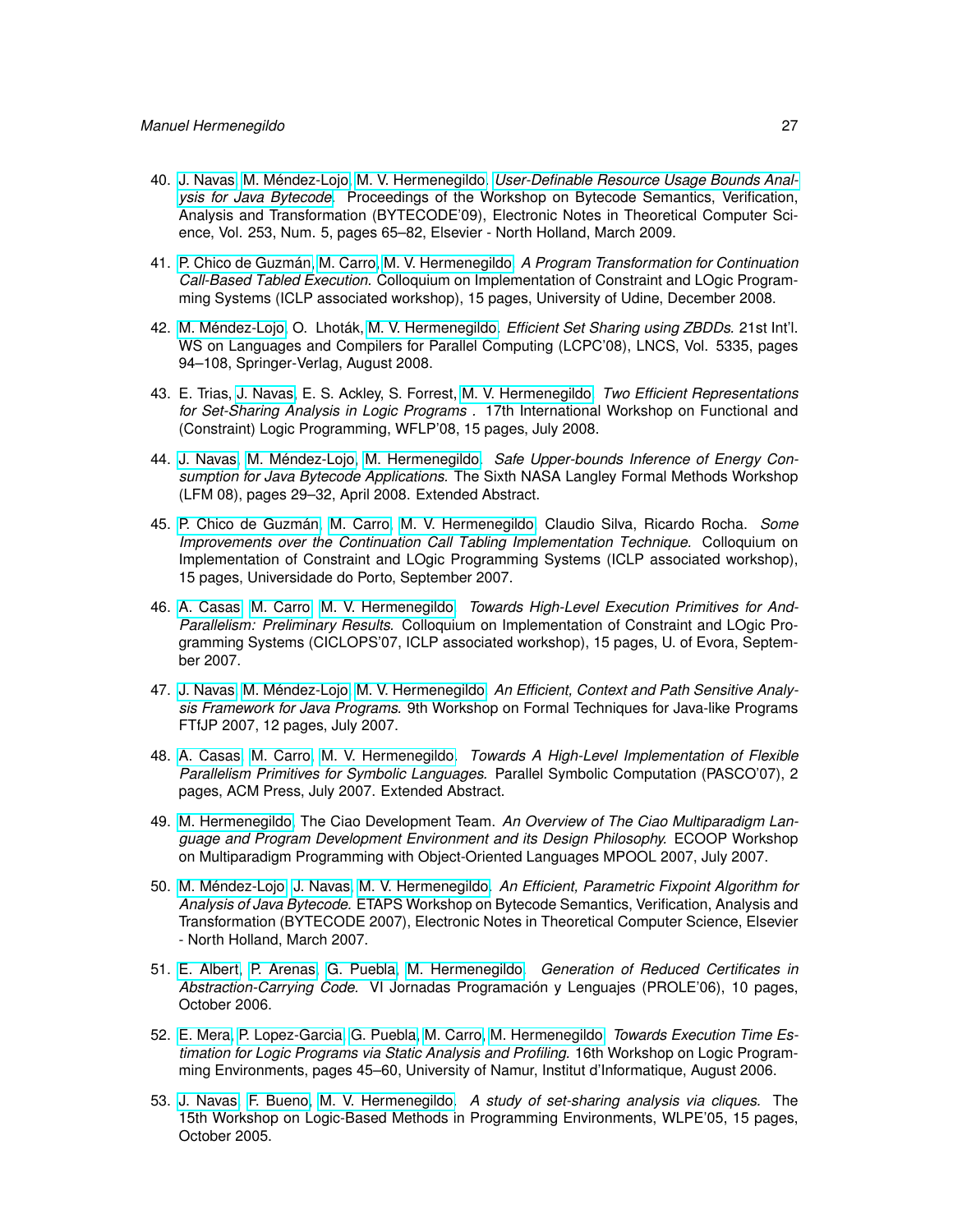- 54. [A. Casas,](http://www.clip.dia.fi.upm.es/~{}amadeo) [D. Cabeza,](http://www.clip.dia.fi.upm.es/~{}bardo) [M. V. Hermenegildo.](http://www.clip.dia.fi.upm.es/~{}herme) *Functional Notation and Lazy Evaluation in Ciao.* Colloquium on Implementation of Constraint and LOgic Programming Systems (CICLOPS'05, ICLP associated workshop), pages 25–36, October 2005.
- 55. [G. Puebla,](http://www.clip.dia.fi.upm.es/~{}german) [E. Albert,](http://www.clip.dia.fi.upm.es/~{}elvira) [M. V. Hermenegildo.](http://www.clip.dia.fi.upm.es/~{}herme) *A Generic Framework for the Analysis and Specialization of Logic Programs .* The 15th Workshop on Logic-Based Methods in Programming Environments, WLPE'05, 15 pages, October 2005.
- 56. [E. Albert,](http://www.clip.dia.fi.upm.es/~{}elvira) [G. Puebla,](http://www.clip.dia.fi.upm.es/~{}german) [M. V. Hermenegildo.](http://www.clip.dia.fi.upm.es/~{}herme) *Abstract Interpretation-based Code Certification for Pervasive Systems: Preliminary Experiments.* Workshop on Software Analysis and Development for Pervasive Systems (SONDA'04), pages 1–6, August 2004.
- 57. [E. Albert,](http://www.clip.dia.fi.upm.es/~{}elvira) [G. Puebla,](http://www.clip.dia.fi.upm.es/~{}german) [M. V. Hermenegildo.](http://www.clip.dia.fi.upm.es/~{}herme) *An Abstract Interpretation-based Approach to Mobile Code Safety.* Proc. of Compiler Optimization meets Compiler Verification (COCV'04), Electronic Notes in Theoretical Computer Science 132(1), pages 113–129, Elsevier - North Holland, April 2004.
- 58. [J. Morales,](http://www.clip.dia.fi.upm.es/~{}jfran) [M. Carro,](http://www.clip.dia.fi.upm.es/~{}mcarro) [M. V. Hermenegildo.](http://www.clip.dia.fi.upm.es/~{}herme) *Improving the Compilation of Prolog to C Using Type and Determinism Information: Preliminary Results.* Colloquium on Implementation of Constraint and LOgic Programming Systems (ICLP associated workshop), pages 89–102, December 2003.
- 59. [J. Correas,](http://www.clip.dia.fi.upm.es/~{}jcorreas) J. M. Gomez, [M. Carro,](http://www.clip.dia.fi.upm.es/~{}mcarro) [D. Cabeza,](http://www.clip.dia.fi.upm.es/~{}bardo) [M. V. Hermenegildo.](http://www.clip.dia.fi.upm.es/~{}herme) *A Generic Persistence Model for CLP Systems (And Two Useful Implementations).* Second CoLogNet Workshop on Implementation Technology for Computational Logic Systems (Formal Methods '03 Workshop), pages 51–64, Facultad de Informatica, September 2003.
- 60. [M. Carro,](http://www.clip.dia.fi.upm.es/~{}mcarro) [M. Hermenegildo.](http://www.clip.dia.fi.upm.es/~{}herme) *A Simple Approach to Distributed Objects in Prolog.* Colloquium on Implementation of Constraint and LOgic Programming Systems (ICLP associated workshop), July 2002.
- 61. S. Muñoz, [J.J. Moreno-Navarro,](http://lml.ls.fi.upm.es/~{}jjmoreno) [M. V. Hermenegildo.](http://www.clip.dia.fi.upm.es/~{}herme) *Efficient Implementation of General Negation Using Abstract Interpretation.* Proc. of the AGP'2000 Joint Conference on Declarative Programming, 15 pages, Italian Association for Logic Programming, December 2000.
- 62. [F. Bueno,](http://www.clip.dia.fi.upm.es/~{}bueno) [M. Garcia de la Banda,](http://www.csse.monash.edu.au/~{}mbanda) [M. V. Hermenegildo,](http://www.clip.dia.fi.upm.es/~{}herme) [K. Marriott,](http://www.csse.monash.edu.au/~{}marriott) [G. Puebla,](http://www.clip.dia.fi.upm.es/~{}german) [P. Stuckey.](http://www.cs.mu.OZ.AU/~{}pjs) *A Model for Inter-module Analysis and Optimizing Compilation.* Tenth International Workshop on Logic-based Program Synthesis and Transformation, July 2000.
- 63. [G. Puebla,](http://www.clip.dia.fi.upm.es/~{}german) [M. V. Hermenegildo.](http://www.clip.dia.fi.upm.es/~{}herme) *Some Issues in Analysis and Specialization of Modular Ciao-Prolog Programs.* Special Issue on Optimization and Implementation of Declarative Programming Languages, Electronic Notes in Theoretical Computer Science, Vol. 30, Num. 2, 25 pages, Elsevier - North Holland, March 2000.
- 64. [D. Cabeza,](http://www.clip.dia.fi.upm.es/~{}bardo) [M. V. Hermenegildo.](http://www.clip.dia.fi.upm.es/~{}herme) *[The Ciao Module System: A New Module System for Pro](http://www.elsevier.com/locate/entcs/volume30.html)[log.](http://www.elsevier.com/locate/entcs/volume30.html)* Special Issue on Parallelism and Implementation of (C)LP Systems, Electronic Notes in Theoretical Computer Science, Vol. 30, Num. 3, Elsevier - North Holland, March 2000.
- 65. [D. Cabeza,](http://www.clip.dia.fi.upm.es/~{}bardo) [M. V. Hermenegildo.](http://www.clip.dia.fi.upm.es/~{}herme) *[The Ciao Modular, Standalone Compiler and Its Generic Pro](http://www.elsevier.com/locate/entcs/volume30.html)[gram Processing Library.](http://www.elsevier.com/locate/entcs/volume30.html)* Special Issue on Parallelism and Implementation of (C)LP Systems, Electronic Notes in Theoretical Computer Science, Vol. 30(3), Elsevier - North Holland, March 2000.
- 66. [M. V. Hermenegildo.](http://www.clip.dia.fi.upm.es/~{}herme) *[A System for Automatically Generating Documentation for \(C\)LP Programs.](http://www.elsevier.com/locate/entcs/volume30.html)* Special Issue on Parallelism and Implementation of (C)LP Systems, Electronic Notes in Theoretical Computer Science, Vol. 30, Num. 4, March 2000.
- 67. [D. Cabeza,](http://www.clip.dia.fi.upm.es/~{}bardo) [M. V. Hermenegildo.](http://www.clip.dia.fi.upm.es/~{}herme) *A New Module System for Prolog.* ICLP'99 WS on Parallelism and Implementation of (C)LP Systems, pages 110–128, N.M. State U., December 1999.
- 68. [D. Cabeza,](http://www.clip.dia.fi.upm.es/~{}bardo) [M. V. Hermenegildo.](http://www.clip.dia.fi.upm.es/~{}herme) *The Ciao Modular Compiler and Its Generic Program Processing Library.* ICLP'99 WS on Parallelism and Implementation of (C)LP Systems, pages 147–164, N.M. State U., December 1999.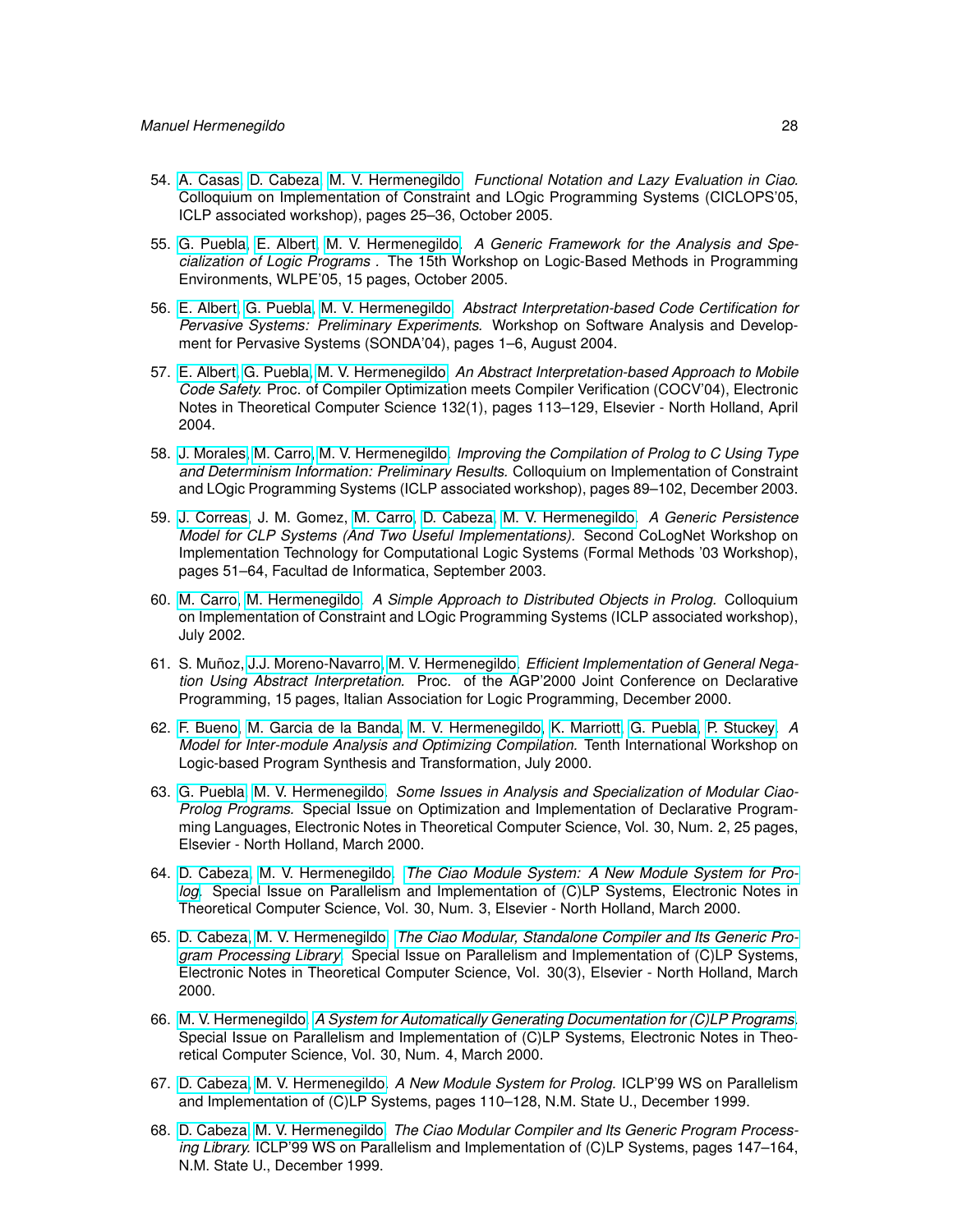- 69. [M. V. Hermenegildo.](http://www.clip.dia.fi.upm.es/~{}herme) *A Documentation Generator for Logic Programming Systems.* ICLP'99 Workshop on Logic Programming Environments, pages 80–97, N.M. State University, December 1999.
- 70. [G. Puebla,](http://www.clip.dia.fi.upm.es/~{}german) [M. V. Hermenegildo,](http://www.clip.dia.fi.upm.es/~{}herme) [J. Gallagher.](john.gallagher@imdea.org) *An Integration of Partial Evaluation in a Generic Abstract Interpretation Framework.* ACM SIGPLAN Workshop on Partial Evaluation and Semantics-Based Program Manipulation (PEPM'99), BRISC Series, Num. NS-99-1, pages 75–85, University of Aarhus, Denmark, January 1999.
- 71. [M. Carro,](http://www.clip.dia.fi.upm.es/~{}mcarro) [M. V. Hermenegildo.](http://www.clip.dia.fi.upm.es/~{}herme) *Some Design Issues in the Visualization of Constraint Program Execution.* AGP'98 Joint Conference on Declarative Programming, pages 71–86, July 1998.
- 72. [G. Puebla,](http://www.clip.dia.fi.upm.es/~{}german) [F. Bueno,](http://www.clip.dia.fi.upm.es/~{}bueno) [M. V. Hermenegildo.](http://www.clip.dia.fi.upm.es/~{}herme) *A Framework for Assertion-based Debugging in Constraint Logic Programming.* Proceedings of the JICSLP'98 Workshop on Types for CLP, pages 3–15, June 1998.
- 73. [G. Puebla,](http://www.clip.dia.fi.upm.es/~{}german) [F. Bueno,](http://www.clip.dia.fi.upm.es/~{}bueno) [M. V. Hermenegildo.](http://www.clip.dia.fi.upm.es/~{}herme) *An Assertion Language for Debugging of Constraint Logic Programs.* Proceedings of the ILPS'97 Workshop on Tools and Environments for (Constraint) Logic Programming, October 1997. Available from [ftp://cliplab.org/pub/papers-](ftp://cliplab.org/pub/papers/assert_lang_tr_discipldeliv.ps.gz) [/assert\\_lang\\_tr\\_discipldeliv.ps.gz](ftp://cliplab.org/pub/papers/assert_lang_tr_discipldeliv.ps.gz) as technical report CLIP2/97.1..
- 74. [G. Puebla,](http://www.clip.dia.fi.upm.es/~{}german) [J. Gallagher,](john.gallagher@imdea.org) [M. V. Hermenegildo.](http://www.clip.dia.fi.upm.es/~{}herme) *Towards Integrating Partial Evaluation in a Specialization Framework based on Generic Abstract Interpretation.* Proceedings of the ILPS'97 Workshop on Specialization of Declarative Programs, October 1997. Post ILPS'97 Workshop.
- 75. [D. Cabeza,](http://www.clip.dia.fi.upm.es/~{}bardo) [M. V. Hermenegildo.](http://www.clip.dia.fi.upm.es/~{}herme) *WWW Programming using Computational Logic Systems (and the PiLLoW/Ciao Library).* Proceedings of the Workshop on Logic Programming and the WWW at WWW6, April 1997.
- 76. [G. Puebla,](http://www.clip.dia.fi.upm.es/~{}german) [M. García de la Banda,](http://www.csse.monash.edu.au/~{}mbanda) [M. V. Hermenegildo,](http://www.clip.dia.fi.upm.es/~{}herme) [K. Marriott,](http://www.csse.monash.edu.au/~{}marriott) [P. Stuckey.](http://www.cs.mu.OZ.AU/~{}pjs) *Automatic Optimization of Logic Programs with Dynamic Scheduling.* Workshop on Abstract Interpretation of Logic Languages, The Hebrew University, December 1996.
- 77. [M. V. Hermenegildo,](http://www.clip.dia.fi.upm.es/~{}herme) [F. Bueno,](http://www.clip.dia.fi.upm.es/~{}bueno) [D. Cabeza,](http://www.clip.dia.fi.upm.es/~{}bardo) [M. Carro,](http://www.clip.dia.fi.upm.es/~{}mcarro) [M. García de la Banda,](http://www.csse.monash.edu.au/~{}mbanda) [P. Lopez-Garcia,](http://www.clip.dia.fi.upm.es/~{}pedro) [G. Puebla.](http://www.clip.dia.fi.upm.es/~{}german) *[The CIAO Multi-Dialect Compiler and System: A Demo and Status Report.](http://www.cliplab.org/Projects/COMPULOG/meeting96/papers/PS/clip.ps.gz)* Proceedings of the JICSLP'96 Workshop on Parallelism and Implementation Technology, 12 pages, Computer Science Department, Technical University of Madrid, September 1996. Available from <http://www.cliplab.org/Projects/COMPULOG/meeting96/papers/PS/clip.ps.gz>.
- 78. [G. Puebla,](http://www.clip.dia.fi.upm.es/~{}german) [M. V. Hermenegildo.](http://www.clip.dia.fi.upm.es/~{}herme) *Optimized Algorithms for the Incremental Analysis of Logic Programs.* II Workshop on Verification and Analysis of Logic Languages, September 1996.
- 79. [D. Cabeza,](http://www.clip.dia.fi.upm.es/~{}bardo) [M. V. Hermenegildo,](http://www.clip.dia.fi.upm.es/~{}herme) [S. Varma.](http://www.clip.dia.fi.upm.es/~{}sacha) *The PiLLoW/Ciao Library for INTERNET/WWW Programming using Computational Logic Systems.* Proceedings of the 1st Workshop on Logic Programming Tools for INTERNET Applications, pages 72–90, September 1996. Text and code available from <http://www.cliplab.org/miscdocs/pillow/pillow.html>.
- 80. [D. Cabeza,](http://www.clip.dia.fi.upm.es/~{}bardo) [M. V. Hermenegildo.](http://www.clip.dia.fi.upm.es/~{}herme) *Implementing Distributed Concurrent Constraint Execution in the CIAO System.* Proc. of the AGP'96 Joint conference on Declarative Programming, pages 67–78, U. of the Basque Country, July 1996. Available from <http://www.cliplab.org/>.
- 81. [M. Hermenegildo,](http://www.clip.dia.fi.upm.es/~{}herme) [F. Bueno,](http://www.clip.dia.fi.upm.es/~{}bueno) [D. Cabeza,](http://www.clip.dia.fi.upm.es/~{}bardo) [M. Carro,](http://www.clip.dia.fi.upm.es/~{}mcarro) [M. García de la Banda,](http://www.csse.monash.edu.au/~{}mbanda) [P. Lopez-Garcia,](http://www.clip.dia.fi.upm.es/~{}pedro) [G. Puebla.](http://www.clip.dia.fi.upm.es/~{}german) *The CIAO Multi-Dialect Compiler and System: An Experimentation Workbench for Future (C)LP Systems.* Proc. of the AGP'96 Joint Conference on Declarative Programming, pages 105–108, U. of the Basque Country, July 1996. Available from ftp://www.cliplab.org/pub/papers.
- 82. [G. Puebla,](http://www.clip.dia.fi.upm.es/~{}german) [M. V. Hermenegildo.](http://www.clip.dia.fi.upm.es/~{}herme) *Abstract Specialization and its Application to Program Parallelization.* V International Workshop on Metaprogramming and Metareasoning in Logic, 1996.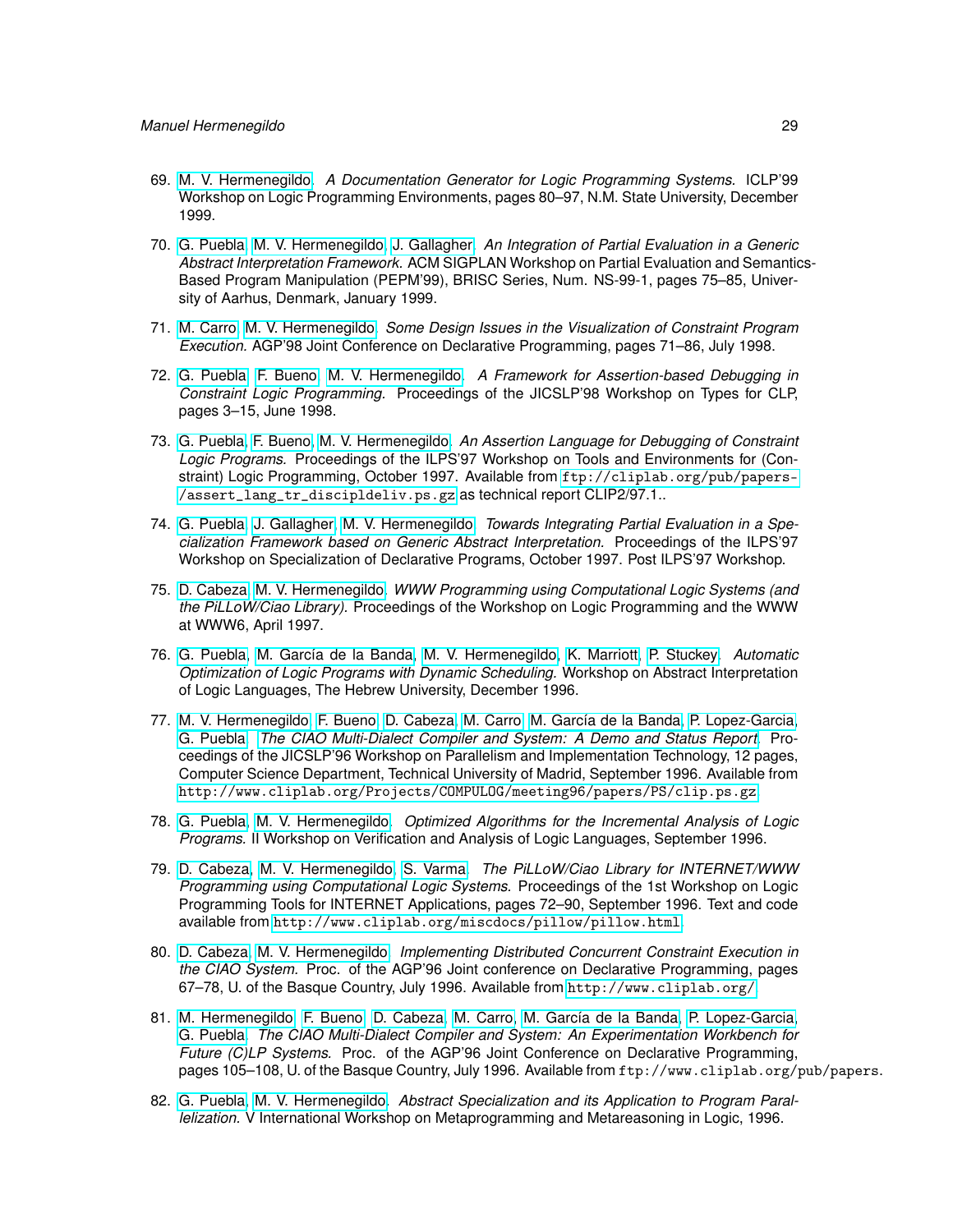- 83. [M. Hermenegildo,](http://www.clip.dia.fi.upm.es/~{}herme) [F. Bueno,](http://www.clip.dia.fi.upm.es/~{}bueno) [M. García de la Banda,](http://www.csse.monash.edu.au/~{}mbanda) [G. Puebla.](http://www.clip.dia.fi.upm.es/~{}german) *The CIAO Multi-Dialect Compiler and System: An Experimentation Workbench for Future (C)LP Systems.* Proceedings of the ILPS'95 Workshop on Visions for the Future of Logic Programming, December 1995. Available from <http://www.cliplab.org/>.
- 84. [M. García de la Banda,](http://www.csse.monash.edu.au/~{}mbanda) [F. Bueno,](http://www.clip.dia.fi.upm.es/~{}bueno) [M. Hermenegildo.](http://www.clip.dia.fi.upm.es/~{}herme) *Towards Automatic Compile-Time Parallelization of CLP Programs by Analysis and Transformation.* Proceedings of the ILPS'95 Workshop on Parallel Logic Programming Systems, U. of Oregon, December 1995.
- 85. [D. Cabeza,](http://www.clip.dia.fi.upm.es/~{}bardo) [M. V. Hermenegildo.](http://www.clip.dia.fi.upm.es/~{}herme) *Distributed Concurrent Constraint Execution in the CIAO System.* Proc. of the 1995 COMPULOG-NET Workshop on Parallelism and Implementation Technologies, U. Utrecht / T.U. Madrid, September 1995. Available from http://www.cliplab.org/.
- 86. [M. Hermenegildo,](http://www.clip.dia.fi.upm.es/~{}herme) [The CLIP Group.](http://www.clip.dia.fi.upm.es/) *The CIAO Multiparadigm Compiler and System: A Progress Report.* Proc. of the Compulog Net Area Workshop on Parallelism and Implementation Technologies, Technical University of Madrid, September 1995.
- 87. [F. Bueno,](http://www.clip.dia.fi.upm.es/~{}bueno) [D. Cabeza,](http://www.clip.dia.fi.upm.es/~{}bardo) [M. V. Hermenegildo,](http://www.clip.dia.fi.upm.es/~{}herme) [G. Puebla.](http://www.clip.dia.fi.upm.es/~{}german) *Data–flow Analysis of Standard Prolog Programs.* ICLP95 WS on Abstract Interpretation of Logic Languages, June 1995.
- 88. [F. Bueno,](http://www.clip.dia.fi.upm.es/~{}bueno) [M. V. Hermenegildo.](http://www.clip.dia.fi.upm.es/~{}herme) *Analysis of Concurrent Constraint Logic Programs with a Fixed Scheduling Rule.* ICLP95 WS on Abstract Interpretation of Logic Languages, June 1995.
- 89. [M. Hermenegildo,](http://www.clip.dia.fi.upm.es/~{}herme) [D. Cabeza,](http://www.clip.dia.fi.upm.es/~{}bardo) [M. Carro.](http://www.clip.dia.fi.upm.es/~{}mcarro) *On The Uses of Attributed Variables in Parallel and Concurrent Logic Programming Systems.* Proc. of the 1994 COMPULOG-NET Workshop Parallelism and Implementation Technologies, 15 pages, U. of Madrid, September 1994. Also provided as attachment UPM-1 of deliverable D4.3/2.
- 90. [M. Hermenegildo,](http://www.clip.dia.fi.upm.es/~{}herme) [M. Carro.](http://www.clip.dia.fi.upm.es/~{}mcarro) *A Note on Data–Parallelism and (And–Parallel) Prolog.* ICLP WS on Parallel and Data Parallel Execution of Logic Programs, 16 pages, June 1994.
- 91. M. Fernández, [M. Carro,](http://www.clip.dia.fi.upm.es/~{}mcarro) [M. Hermenegildo.](http://www.clip.dia.fi.upm.es/~{}herme) *IDRA (IDeal Resource Allocation): A Tool for Computing Ideal Speedups.* ICLP WS on Parallel and Data Parallel Execution of Logic Programs, 16 pages, June 1994.
- 92. [M. Hermenegildo,](http://www.clip.dia.fi.upm.es/~{}herme) [The CLIP Group.](http://www.clip.dia.fi.upm.es/) *Some Methodological Issues in the Design of CIAO A Generic, Parallel Concurrent Constraint System.* Proc. of the 1994 ICOT/NSF Workshop on Parallel and Concurrent Programming, U. of Oregon, March 1994.
- 93. [P. Lopez-Garcia,](http://www.clip.dia.fi.upm.es/~{}pedro) [M. V. Hermenegildo.](http://www.clip.dia.fi.upm.es/~{}herme) *Towards Dynamic Term Size Computation via Program Transformation.* Second Spanish Conference on Declarative Programming, pages 73–93, IIIA/CSIC, September 1993.
- 94. [M. Hermenegildo,](http://www.clip.dia.fi.upm.es/~{}herme) [The CLIP Group.](http://www.clip.dia.fi.upm.es/) *Towards CIAO-Prolog A Parallel Concurrent Constraint System.* Proc. of the Compulog Net Area Workshop on Parallelism and Implementation Technologies, 10 pages, FIM/UPM, Madrid, Spain, June 1993.
- 95. [M. Carro,](http://www.clip.dia.fi.upm.es/~{}mcarro) [L. Gómez,](http://www.datsi.fi.upm.es/~{}lgomez) [M. Hermenegildo.](http://www.clip.dia.fi.upm.es/~{}herme) *Implementation of an Event Driven Scheme for Visualizing Parallel Execution of Logic Programs.* JICSLP'92 Workshop on Parallel Execution, 15 pages, November 1992.
- 96. [M. Carro,](http://www.clip.dia.fi.upm.es/~{}mcarro) [L. Gómez,](http://www.datsi.fi.upm.es/~{}lgomez) [M. Hermenegildo.](http://www.clip.dia.fi.upm.es/~{}herme) *Implementation of an Event Driven Scheme for Visualizing Parallel Execution of Logic Programs.* Primer Congreso Nacional de Programación Declarativa, pages 262–278, FIM/UPM, September 1992.
- 97. [G. Gupta,](http://www.cs.nmsu.edu/lldap/people/gupta.html) [M. Hermenegildo,](http://www.clip.dia.fi.upm.es/~{}herme) V. Santos-Costa. *Generalized Stack Copying for And-Or Parallel Implementations.* JICSLP'92 Workshop on Parallel Execution, 15 pages, 1992.
- 98. [G. Gupta,](http://www.cs.nmsu.edu/lldap/people/gupta.html) [M. Hermenegildo.](http://www.clip.dia.fi.upm.es/~{}herme) *ACE: And/Or-parallel Copying-based Execution of Logic Programs.* ICLP '91 Workshop on Parallel Execution of Logic Programs, LNCS, Num. 569, pages 146–159, Springer-Verlag, December 1991.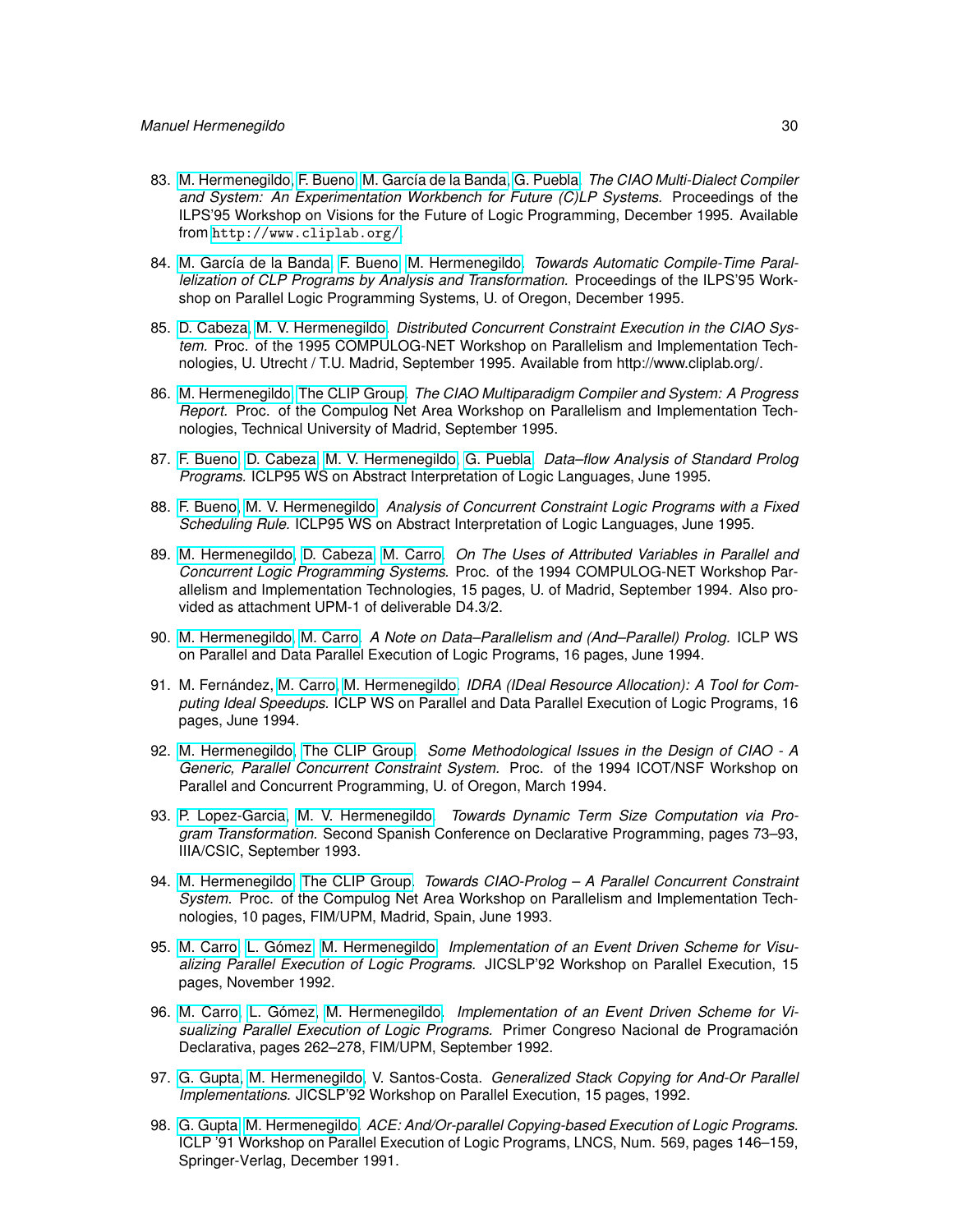- 99. [M. Hermenegildo,](http://www.clip.dia.fi.upm.es/~{}herme) [M. Carro.](http://www.clip.dia.fi.upm.es/~{}mcarro) *Experimenting with Independent And-Parallel Prolog using Standard Prolog.* Jornadas Nacionales de Programación Declarativa, pages 478–497, U. Malaga, October 1991.
- 100. [M. García de la Banda,](http://www.csse.monash.edu.au/~{}mbanda) [M. V. Hermenegildo.](http://www.clip.dia.fi.upm.es/~{}herme) *Some Considerations on the Compile-Time Analysis of Constraint Logic Programs.* Jornadas Nacionales de Programación Declarativa, pages 97–117, U. Malaga, October 1991.
- 101. [F. Bueno,](http://www.clip.dia.fi.upm.es/~{}bueno) [M. Hermenegildo.](http://www.clip.dia.fi.upm.es/~{}herme) *Towards an Automatic Translation Algorithm from Prolog to the Andorra Kernel Language.* Proc. of the 1991 GULP Conference on Logic Programming, pages 489–505, Italian Association for Logic Programming, June 1991.
- 102. [M. Hermenegildo.](http://www.clip.dia.fi.upm.es/~{}herme) *Compile-time Analysis Requirements for the Extended Andorra Model.* Parallel Logic Programming Workshop, SICS, June 1990.
- 103. I. Walker, [M. Hermenegildo.](http://www.clip.dia.fi.upm.es/~{}herme) *An application of AI techniques and parallel implementation technology to the trajectory planning problem for redundant robot manipulators.* 1987 IEEE International Workshop on Robotics: Trends, Technology, and Applications, pages 53–61, ETSIInf, IEEE, February 1988.

# **Technical Reports and Manuals:**

- 1. M.A. Sanchez-Ordaz, [I. Garcia-Contreras,](https://software.imdea.org/people/isabel.garcia/index.html) [V. Perez-Carrasco,](https://software.imdea.org/people/victor.perez/index.html) [J. F. Morales,](http://www.clip.dia.fi.upm.es/~{}jfran) [P. Lopez-Garcia,](http://www.clip.dia.fi.upm.es/~{}pedro) [M. V. Hermenegildo.](http://www.clip.dia.fi.upm.es/~{}herme) *[VeriFly: On-the-fly Assertion Checking via Incrementality.](http://arxiv.org/abs/2106.07045)* Num. CLIP-1/2021.0, 21 pages, The CLIP Lab, IMDEA Software Institute and T.U. Madrid, May 2021.
- 2. [F. Bueno,](http://www.clip.dia.fi.upm.es/~{}bueno) [M. Carro,](http://www.clip.dia.fi.upm.es/~{}mcarro) [M. V. Hermenegildo,](http://www.clip.dia.fi.upm.es/~{}herme) [P. Lopez-Garcia,](http://www.clip.dia.fi.upm.es/~{}pedro) J.F. Morales (Eds.). *[The Ciao System.](http://ciao-lang.org) [Reference Manual \(V1.20\).](http://ciao-lang.org)* April 2021. Available at http://ciao-lang.org.
- 3. [F. Bueno,](http://www.clip.dia.fi.upm.es/~{}bueno) [M. Carro,](http://www.clip.dia.fi.upm.es/~{}mcarro) [M. V. Hermenegildo,](http://www.clip.dia.fi.upm.es/~{}herme) [P. Lopez-Garcia,](http://www.clip.dia.fi.upm.es/~{}pedro) J.F. Morales (Eds.). *[The Ciao System.](http://ciao-lang.org) [Ref. Manual \(V1.19\).](http://ciao-lang.org)* March 2020. Available at http://ciao-lang.org.
- 4. [M. Klemen,](http://software.imdea.org/people/maximiliano.klemen/index.html) [P. Lopez-Garcia,](http://www.clip.dia.fi.upm.es/~{}pedro) [J. Gallagher,](john.gallagher@imdea.org) [J.F. Morales,](http://www.clip.dia.fi.upm.es/~{}jfran) [M. V. Hermenegildo.](http://www.clip.dia.fi.upm.es/~{}herme) *[Towards a General](http://arxiv.org/abs/1907.13272) [Framework for Static Cost Analysis of Parallel Logic Programs.](http://arxiv.org/abs/1907.13272)* Num. CLIP-1/2019.0, 19 pages, The CLIP Lab, IMDEA Software Institute and T.U. Madrid, July 2019.
- 5. [I. Casso,](https://software.imdea.org/people/ignacio.decasso/index.html) [J. F. Morales,](http://www.clip.dia.fi.upm.es/~{}jfran) [P. Lopez-Garcia,](http://www.clip.dia.fi.upm.es/~{}pedro) [M. V. Hermenegildo.](http://www.clip.dia.fi.upm.es/~{}herme) *[Computing Abstract Distances in](http://arxiv.org/abs/1907.13263) [Logic Programs.](http://arxiv.org/abs/1907.13263)* Num. CLIP-2/2019.0, 21 pages, The CLIP Lab, IMDEA Software Institute and T.U. Madrid, July 2019.
- 6. [I. Garcia-Contreras,](https://software.imdea.org/people/isabel.garcia/index.html) [J. F. Morales,](http://www.clip.dia.fi.upm.es/~{}jfran) [M. V. Hermenegildo.](http://www.clip.dia.fi.upm.es/~{}herme) *[An Approach to Incremental and Modular](https://arxiv.org/abs/1804.01839) [Context-sensitive Analysis of Logic Programs.](https://arxiv.org/abs/1804.01839)* Num. CLIP-2/2018.0, 28 pages, The CLIP Lab, IMDEA Software Institute and T.U. Madrid, April 2018.
- 7. [M. Klemen,](http://software.imdea.org/people/maximiliano.klemen/index.html) [N. Stulova,](https://software.imdea.org/people/nataliia.stulova/index.html) [P. Lopez-Garcia,](http://www.clip.dia.fi.upm.es/~{}pedro) [J. F. Morales,](http://www.clip.dia.fi.upm.es/~{}jfran) [M. V. Hermenegildo.](http://www.clip.dia.fi.upm.es/~{}herme) *[An Approach to](http://arxiv.org/abs/1804.02380) [Static Performance Guarantees for Programs with Run-time Checks.](http://arxiv.org/abs/1804.02380)* Num. CLIP-1/2018.0, 15 pages, The CLIP Lab, IMDEA Software Institute and T.U. Madrid, April 2018.
- 8. [F. Bueno,](http://www.clip.dia.fi.upm.es/~{}bueno) [M. Carro,](http://www.clip.dia.fi.upm.es/~{}mcarro) [M. V. Hermenegildo,](http://www.clip.dia.fi.upm.es/~{}herme) [P. Lopez-Garcia,](http://www.clip.dia.fi.upm.es/~{}pedro) J.F. Morales (Eds.). *[The Ciao System.](http://ciao-lang.org) [Ref. Manual \(V1.16\).](http://ciao-lang.org)* July 2017. Available at http://ciao-lang.org.
- 9. [N. Stulova,](https://software.imdea.org/people/nataliia.stulova/index.html) [J. F. Morales,](http://www.clip.dia.fi.upm.es/~{}jfran) [M. V. Hermenegildo.](http://www.clip.dia.fi.upm.es/~{}herme) *[Term Hiding and its Impact on Run-time Check](https://arxiv.org/abs/1705.06662v2) [Simplification.](https://arxiv.org/abs/1705.06662v2)* Num. CLIP-1/2017.0, 27 pages, The CLIP Lab, May 2017. CoRR abs/1705.06662 (v2) [cs.PL].
- 10. [P. Lopez-Garcia,](http://www.clip.dia.fi.upm.es/~{}pedro) [R. Haemmerlé,](http://www.clip.dia.fi.upm.es/~{}remy) [U. Liqat,](http://software.imdea.org/people/umer.liqat/index.html) [M. Klemen,](http://software.imdea.org/people/maximiliano.klemen/index.html) [M. V. Hermenegildo.](http://www.clip.dia.fi.upm.es/~{}herme) *Parametric Static Profiling.* Num. CLIP-2/2015.0, The CLIP Lab, April 2015.
- 11. [N. Stulova,](https://software.imdea.org/people/nataliia.stulova/index.html) [J. F. Morales,](http://www.clip.dia.fi.upm.es/~{}jfran) [M. V. Hermenegildo.](http://www.clip.dia.fi.upm.es/~{}herme) *An Approach to Assertion-based Debugging of Higher-Order (C)LP Programs.* Num. CLIP-1/2014.0, 25 pages, The CLIP Lab, January 2014. CoRR abs/1404.4246 [cs.PL].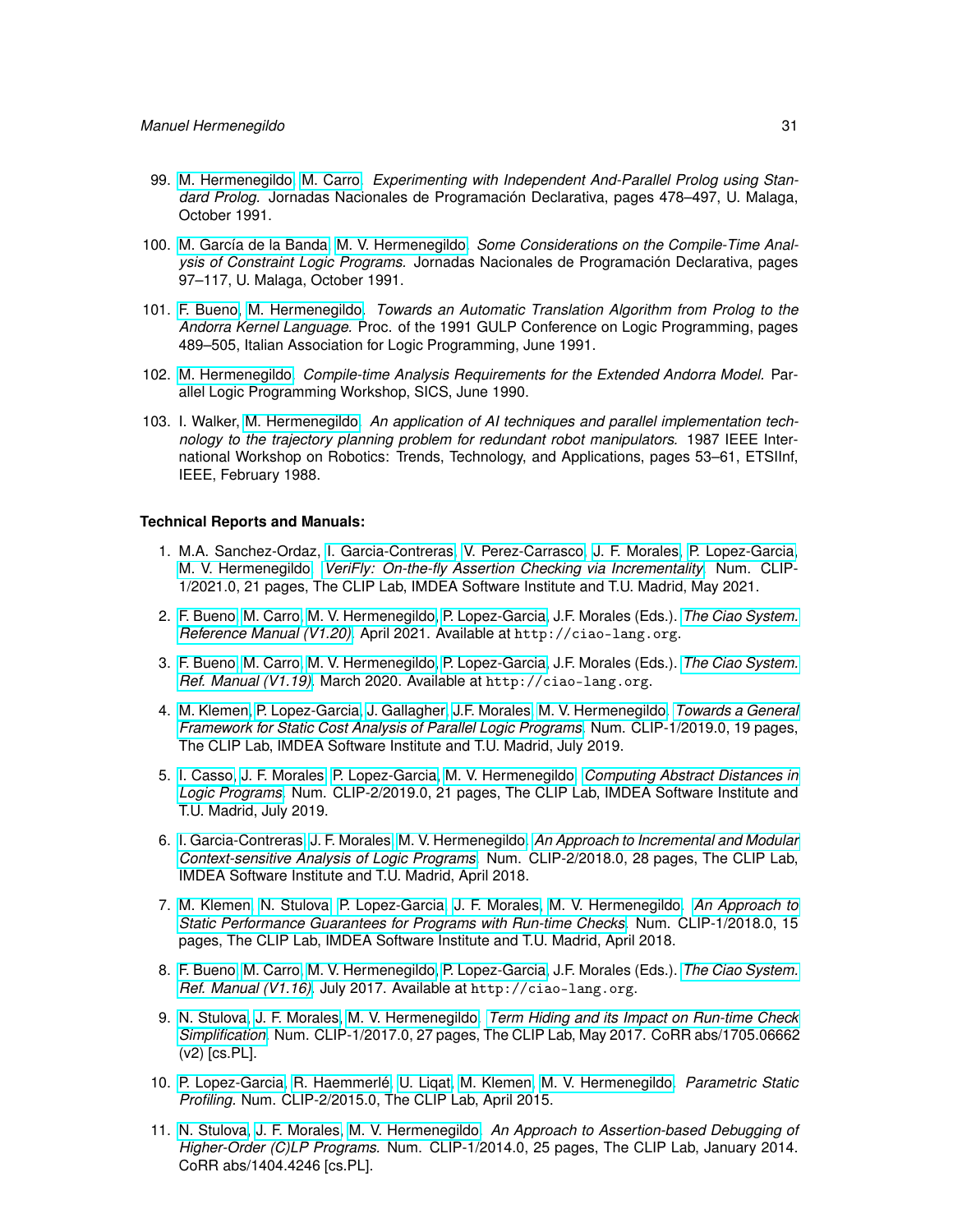- 12. [F. Bueno,](http://www.clip.dia.fi.upm.es/~{}bueno) [M. Carro,](http://www.clip.dia.fi.upm.es/~{}mcarro) [M. V. Hermenegildo,](http://www.clip.dia.fi.upm.es/~{}herme) [R. Haemmerlé,](http://www.clip.dia.fi.upm.es/~{}remy) [P. Lopez-Garcia,](http://www.clip.dia.fi.upm.es/~{}pedro) [E. Mera,](http://www.clip.dia.fi.upm.es/~{}edison) [J.F. Morales,](http://www.clip.dia.fi.upm.es/~{}jfran) G. Puebla-(Eds.). *The Ciao System. Ref. Manual (V1.14).* July 2011. Available at http://ciao-lang.org.
- 13. [M. V. Hermenegildo,](http://www.clip.dia.fi.upm.es/~{}herme) [J.F. Morales.](http://www.clip.dia.fi.upm.es/~{}jfran) *The LPdoc Documentation Generator. Ref. Manual (V3.0).* UPM, July 2011. Available at http://ciao-lang.org.
- 14. [P. Lopez-Garcia,](http://www.clip.dia.fi.upm.es/~{}pedro) L. Darmawan, [F. Bueno,](http://www.clip.dia.fi.upm.es/~{}bueno) [M. V. Hermenegildo.](http://www.clip.dia.fi.upm.es/~{}herme) *Towards Resource Usage Function Verification based on Input Data Size Intervals.* Num. CLIP4/2011.0, Technical University of Madrid (UPM), April 2011. Available at http://cliplab.org/papers/resource-verif-11-tr.pdf.
- 15. [P. Chico de Guzmán,](http://www.clip.dia.fi.upm.es/~{}pchico) [A. Casas,](http://www.clip.dia.fi.upm.es/~{}amadeo) [M. Carro,](http://www.clip.dia.fi.upm.es/~{}mcarro) [M. V. Hermenegildo.](http://www.clip.dia.fi.upm.es/~{}herme) *A Simulation Study on Parallel Backtracking with Solution Memoing for Independent And-Parallelism.* Num. CLIP1/2011.0, 12 pages, Technical University of Madrid (UPM), January 2011.
- 16. [J.F. Morales,](http://www.clip.dia.fi.upm.es/~{}jfran) [M. V. Hermenegildo,](http://www.clip.dia.fi.upm.es/~{}herme) [R. Haemmerlé.](http://www.clip.dia.fi.upm.es/~{}remy) *Towards Modular Extensions for a Modular Language.* Num. CLIP2/2011.0, 15 pages, Technical University of Madrid (UPM), January 2011.
- 17. D. Ivanović, [M. Carro,](http://www.clip.dia.fi.upm.es/~{}mcarro) [M. V. Hermenegildo.](http://www.clip.dia.fi.upm.es/~{}herme) Automated Attribute Inference in Complex Service *Workflows Based on Sharing Analysis.* Num. CLIP5/2010.0, Technical University of Madrid (UPM), December 2010.
- 18. D. Ivanovic, [M. Carro,](http://www.clip.dia.fi.upm.es/~{}mcarro) [M. V. Hermenegildo.](http://www.clip.dia.fi.upm.es/~{}herme) ´ *Automatic Fragment Identification in Workflows Based on Sharing Analysis.* Num. CLIP4/2010.0, 15 pages, Technical University of Madrid (UPM), June 2010. Submitted.
- 19. [E. Mera,](http://www.clip.dia.fi.upm.es/~{}edison) T. Trigo, [P. Lopez-Garcia,](http://www.clip.dia.fi.upm.es/~{}pedro) [M. V. Hermenegildo.](http://www.clip.dia.fi.upm.es/~{}herme) *An Approach to Profiling for Run-Time Checking of Computational Properties and Performance Debugging.* Num. CLIP3/2010.0, 29 pages, Technical University of Madrid (UPM), March 2010.
- 20. [M. V. Hermenegildo,](http://www.clip.dia.fi.upm.es/~{}herme) [F. Bueno,](http://www.clip.dia.fi.upm.es/~{}bueno) [M. Carro,](http://www.clip.dia.fi.upm.es/~{}mcarro) [P. Lopez-Garcia,](http://www.clip.dia.fi.upm.es/~{}pedro) [E. Mera,](http://www.clip.dia.fi.upm.es/~{}edison) [J.F. Morales,](http://www.clip.dia.fi.upm.es/~{}jfran) [G. Puebla.](http://www.clip.dia.fi.upm.es/~{}german) *An Overview of Ciao and its Design Philosophy.* Num. CLIP2/2010.0, Technical University of Madrid (UPM), March 2010. Under consideration for publication in *Theory and Practice of Logic Programming (TPLP)*.
- 21. D. Ivanovic, [M. Carro,](http://www.clip.dia.fi.upm.es/~{}mcarro) [M. V. Hermenegildo,](http://www.clip.dia.fi.upm.es/~{}herme) [P. Lopez-Garcia,](http://www.clip.dia.fi.upm.es/~{}pedro) [E. Mera.](http://www.clip.dia.fi.upm.es/~{}edison) ´ *Towards Data-Aware Cost-Driven Adaptation for Service Orchestrations.* Num. CLIP5/2009.1, Technical University of Madrid (UPM), March 2010.
- 22. [P. Lopez-Garcia,](http://www.clip.dia.fi.upm.es/~{}pedro) L. Darmawan, [F. Bueno,](http://www.clip.dia.fi.upm.es/~{}bueno) [M. V. Hermenegildo.](http://www.clip.dia.fi.upm.es/~{}herme) *Towards a Framework for Resource Usage Verification and Debugging in the CiaoPP System.* Num. CLIP1/2010.0, Technical University of Madrid (UPM), February 2010. Available at http://cliplab.org/papers/resource-verif-10-tr.pdf.
- 23. D. Ivanovic, [M. Carro,](http://www.clip.dia.fi.upm.es/~{}mcarro) [M. V. Hermenegildo.](http://www.clip.dia.fi.upm.es/~{}herme) ´ *Sharing-Based Independence-Driven Fragment Identification for Service Orchestrations.* Num. CLIP7/2009.0, Technical University of Madrid (UPM), December 2009.
- 24. D. Ivanovic, [M. Carro,](http://www.clip.dia.fi.upm.es/~{}mcarro) [M. V. Hermenegildo,](http://www.clip.dia.fi.upm.es/~{}herme) [P. Lopez-Garcia,](http://www.clip.dia.fi.upm.es/~{}pedro) [E. Mera.](http://www.clip.dia.fi.upm.es/~{}edison) ´ *Towards Data-Aware Cost-Driven Adaptation for Service Orchestrations.* Num. CLIP5/2009.0, Technical University of Madrid (UPM), November 2009. Replaced by a later version.
- 25. [J.F. Morales,](http://www.clip.dia.fi.upm.es/~{}jfran) [M. Carro,](http://www.clip.dia.fi.upm.es/~{}mcarro) [M. V. Hermenegildo.](http://www.clip.dia.fi.upm.es/~{}herme) *Description and Optimization of Abstract Machines in a Dialect of Prolog.* Num. CLIP4/2009.0, Technical University of Madrid (UPM), October 2009.
- 26. D. Ivanovic, [M. Carro,](http://www.clip.dia.fi.upm.es/~{}mcarro) [M. V. Hermenegildo.](http://www.clip.dia.fi.upm.es/~{}herme) ´ *Towards Data-Aware Resource Analysis for Service Orchestrations.* Num. CLIP3/2009.0, Technical University of Madrid (UPM), June 2009.
- 27. [E. Mera,](http://www.clip.dia.fi.upm.es/~{}edison) [P. Lopez-Garcia,](http://www.clip.dia.fi.upm.es/~{}pedro) [M. V. Hermenegildo.](http://www.clip.dia.fi.upm.es/~{}herme) *Towards Integrating Run-Time Checking and Software Testing in a Verification Framework.* Num. CLIP1/2009.0, 19 pages, Technical University of Madrid (UPM), March 2009.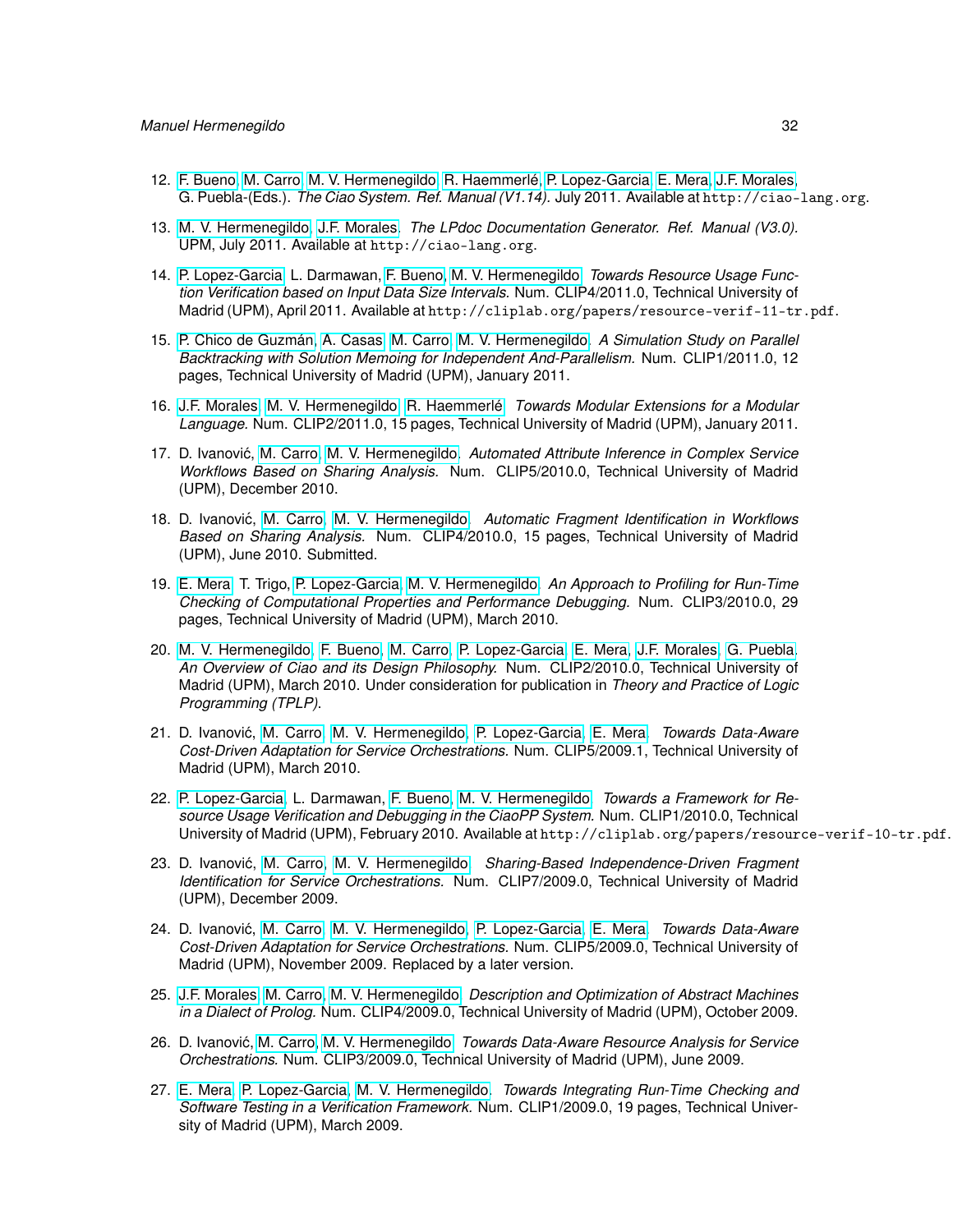- 28. [P. Lopez-Garcia,](http://www.clip.dia.fi.upm.es/~{}pedro) [F. Bueno,](http://www.clip.dia.fi.upm.es/~{}bueno) [M. V. Hermenegildo.](http://www.clip.dia.fi.upm.es/~{}herme) *Inferring Determinacy and Mutual Exclusion in Logic Programs Using Mode and Type Analysis.* Num. CLIP2/2009.0, Technical University of Madrid (UPM), February 2009.
- 29. [F. Bueno,](http://www.clip.dia.fi.upm.es/~{}bueno) [D. Cabeza,](http://www.clip.dia.fi.upm.es/~{}bardo) [M. Carro,](http://www.clip.dia.fi.upm.es/~{}mcarro) [M. V. Hermenegildo,](http://www.clip.dia.fi.upm.es/~{}herme) [P. Lopez-Garcia,](http://www.clip.dia.fi.upm.es/~{}pedro) G. Puebla-(Eds.). *The Ciao System. Ref. Manual (V1.13).* 2009. Available at http://ciao-lang.org.
- 30. E. Trias, [J. Navas,](http://www.clip.dia.fi.upm.es/~{}jorge) E. S. Ackley, S. Forrest, [M. V. Hermenegildo.](http://www.clip.dia.fi.upm.es/~{}herme) *Efficient Representations for Set-Sharing Analysis.* Num. CLIP9/2008.0, University of New Mexico and Technical University of Madrid, September 2008.
- 31. [P. Chico de Guzmán,](http://www.clip.dia.fi.upm.es/~{}pchico) [M. Carro,](http://www.clip.dia.fi.upm.es/~{}mcarro) [M. V. Hermenegildo.](http://www.clip.dia.fi.upm.es/~{}herme) *Bridge Program Transformation for the CCall Tabling Scheme.* Num. CLIP6/2008.0, Technical University of Madrid (UPM), September 2008.
- 32. [A. Casas,](http://www.clip.dia.fi.upm.es/~{}amadeo) [M. Carro,](http://www.clip.dia.fi.upm.es/~{}mcarro) [M. V. Hermenegildo.](http://www.clip.dia.fi.upm.es/~{}herme) *A High-Level Implementation of Non-Deterministic, Unrestricted, Independent And-Parallelism.* Num. TR-CS-2008-10, University of New Mexico (UNM), September 2008.
- 33. [J. Navas,](http://www.clip.dia.fi.upm.es/~{}jorge) [E. Mera,](http://www.clip.dia.fi.upm.es/~{}edison) [P. Lopez-Garcia,](http://www.clip.dia.fi.upm.es/~{}pedro) [M. Hermenegildo.](http://www.clip.dia.fi.upm.es/~{}herme) *Inference of User-Definable Resource Bounds Usage for Logic Programs and its Applications.* Num. CLIP5/2008.0, Technical University of Madrid (UPM), July 2008.
- 34. [M. Méndez-Lojo,](http://www.clip.dia.fi.upm.es/~{}mario) O. Lhoták, [M. V. Hermenegildo.](http://www.clip.dia.fi.upm.es/~{}herme) *Fast Set Sharing using ZBDDs.* University of New Mexico, June 2008.
- 35. [M. Hermenegildo,](http://www.clip.dia.fi.upm.es/~{}herme) [E. Albert,](http://www.clip.dia.fi.upm.es/~{}elvira) [P. Arenas,](http://www.clip.dia.fi.upm.es/~{}puri) [F. Bueno,](http://www.clip.dia.fi.upm.es/~{}bueno) [M. Carro,](http://www.clip.dia.fi.upm.es/~{}mcarro) [A. Casas,](http://www.clip.dia.fi.upm.es/~{}amadeo) [P. Chico de Guzmán,](http://www.clip.dia.fi.upm.es/~{}pchico) [J.](http://www.clip.dia.fi.upm.es/~{}jcorreas) [Correas,](http://www.clip.dia.fi.upm.es/~{}jcorreas) [S. Genaim,](http://www.clip.dia.fi.upm.es/~{}samir) [J. Lipton,](http://www.clip.dia.fi.upm.es/~{}jlipton) [Pedro Lopez-Garcia,](http://www.clip.dia.fi.upm.es/~{}pedro) [M. Méndez,](http://www.clip.dia.fi.upm.es/~{}mario) [E. Mera,](http://www.clip.dia.fi.upm.es/~{}edison) [J. Morales,](http://www.clip.dia.fi.upm.es/~{}jfran) [J. Navas,](http://www.clip.dia.fi.upm.es/~{}jorge) R. Padilla, [P. Pietrzak,](http://www.clip.dia.fi.upm.es/~{}pawel) [G. Puebla,](http://www.clip.dia.fi.upm.es/~{}german) [M. Zamalloa,](http://www.clip.dia.fi.upm.es/~{}mzamalloa) [D. Zanardini.](http://www.clip.dia.fi.upm.es/~{}damiano) *Rigorous Methods for Mobile and Heterogeneous Software Systems – Second Year Report.* Num. CLIP3/2008.0, Technical University of Madrid (UPM), April 2008.
- 36. [J. Navas,](http://www.clip.dia.fi.upm.es/~{}jorge) [M. Méndez-Lojo,](http://www.clip.dia.fi.upm.es/~{}mario) [M. V. Hermenegildo.](http://www.clip.dia.fi.upm.es/~{}herme) *Customizable Resource Usage Analysis for Java Bytecode.* Num. UNM TR-CS-2008-02 - CLIP1/2008.0, University of New Mexico, January 2008.
- 37. [A. Casas,](http://www.clip.dia.fi.upm.es/~{}amadeo) [M. Carro,](http://www.clip.dia.fi.upm.es/~{}mcarro) [M. V. Hermenegildo.](http://www.clip.dia.fi.upm.es/~{}herme) *Automatic Unrestricted Independent And-Parallelism in Logic Programs.* Num. CLIP11/2007.0, Technical University of Madrid (UPM), December 2007. Under consideration for publication in *Theory and Practice of Logic Programming (TPLP)*.
- 38. [M. Méndez-Lojo,](http://www.clip.dia.fi.upm.es/~{}mario) [M. Hermenegildo.](http://www.clip.dia.fi.upm.es/~{}herme) *Precise Set Sharing for Java-style Programs (and proofs).* Num. CLIP2/2007.1, Technical University of Madrid (UPM), November 2007.
- 39. [A. Casas,](http://www.clip.dia.fi.upm.es/~{}amadeo) [M. Carro,](http://www.clip.dia.fi.upm.es/~{}mcarro) [M. V. Hermenegildo.](http://www.clip.dia.fi.upm.es/~{}herme) *Towards a High-Level Implementation of Execution Primitives for Non-restricted, Independent And-parallelism.* Num. TR-CS-2007-16, University of New Mexico (UNM), October 2007.
- 40. [A. Casas,](http://www.clip.dia.fi.upm.es/~{}amadeo) [M. Carro,](http://www.clip.dia.fi.upm.es/~{}mcarro) [M. V. Hermenegildo.](http://www.clip.dia.fi.upm.es/~{}herme) *Annotation Algorithms for Unrestricted Independent And-Parallelism in Logic Programs.* Num. TR-CS-2007-14, University of New Mexico (UNM), September 2007.
- 41. [E. Mera,](http://www.clip.dia.fi.upm.es/~{}edison) [P. Lopez-Garcia,](http://www.clip.dia.fi.upm.es/~{}pedro) [M. Carro,](http://www.clip.dia.fi.upm.es/~{}mcarro) [M. V. Hermenegildo.](http://www.clip.dia.fi.upm.es/~{}herme) *Towards Execution Time Estimation in Abstract Machine-Based (Logic) Languages.* Num. CLIP8/2007.0, Technical University of Madrid (UPM), August 2007.
- 42. [P. Chico de Guzmán,](http://www.clip.dia.fi.upm.es/~{}pchico) [M. Carro,](http://www.clip.dia.fi.upm.es/~{}mcarro) [M. V. Hermenegildo.](http://www.clip.dia.fi.upm.es/~{}herme) *An Improved Continuation Call-Based Implementation of Tabling.* Num. CLIP9/2007.0, Technical University of Madrid (UPM), August 2007.
- 43. [A. Casas,](http://www.clip.dia.fi.upm.es/~{}amadeo) [M. Carro,](http://www.clip.dia.fi.upm.es/~{}mcarro) [M. V. Hermenegildo.](http://www.clip.dia.fi.upm.es/~{}herme) *Towards a High-Level Implementation of Execution Primitives for Non-Restricted, Independent And-Parallelism.* Num. CLIP7/2007.0, Technical University of Madrid (UPM), August 2007.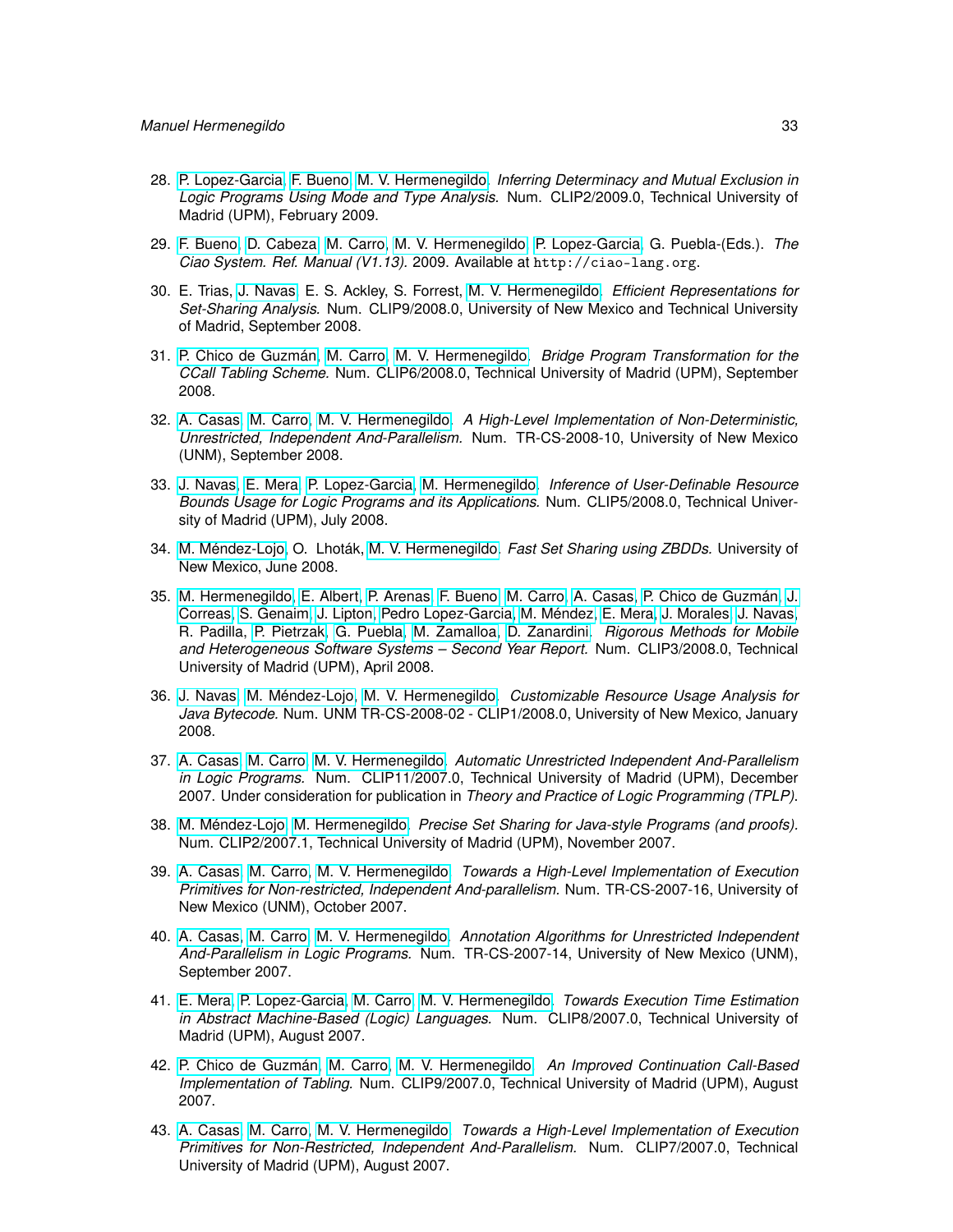- 44. [A. Casas,](http://www.clip.dia.fi.upm.es/~{}amadeo) [M. Carro,](http://www.clip.dia.fi.upm.es/~{}mcarro) [M. V. Hermenegildo.](http://www.clip.dia.fi.upm.es/~{}herme) *Annotation Algorithms for Unrestricted Independent And-Parallelism in Logic Programs.* Num. CLIP5/2007.0, Technical University of Madrid (UPM), June 2007.
- 45. [M. Hermenegildo,](http://www.clip.dia.fi.upm.es/~{}herme) [E. Albert,](http://www.clip.dia.fi.upm.es/~{}elvira) [P. Arenas,](http://www.clip.dia.fi.upm.es/~{}puri) A. Beascoa, [F. Bueno,](http://www.clip.dia.fi.upm.es/~{}bueno) [D. Cabeza,](http://www.clip.dia.fi.upm.es/~{}bardo) [M. Carro,](http://www.clip.dia.fi.upm.es/~{}mcarro) [J. Cor](http://www.clip.dia.fi.upm.es/~{}jcorreas)[reas,](http://www.clip.dia.fi.upm.es/~{}jcorreas) A. García Pañoso, [J. Lipton,](http://www.clip.dia.fi.upm.es/~{}jlipton) [P. Lopez-Garcia,](http://www.clip.dia.fi.upm.es/~{}pedro) [E. Mera,](http://www.clip.dia.fi.upm.es/~{}edison) [J. Morales,](http://www.clip.dia.fi.upm.es/~{}jfran) [C. Ochoa,](http://www.clip.dia.fi.upm.es/~{}cochoa) [G. Puebla.](http://www.clip.dia.fi.upm.es/~{}german) *Rigorous Methods for Mobile and Heterogeneous Software Systems – First Year Report.* Num. CLIP4/2007.0, Technical University of Madrid (UPM), March 2007.
- 46. [M. Méndez-Lojo,](http://www.clip.dia.fi.upm.es/~{}mario) [M. Hermenegildo.](http://www.clip.dia.fi.upm.es/~{}herme) *Precise Set Sharing and Nullity Analysis for Java-style Programs.* Num. CLIP2/2007.0, Technical University of Madrid (UPM), February 2007.
- 47. [P. Lopez-Garcia,](http://www.clip.dia.fi.upm.es/~{}pedro) [F. Bueno,](http://www.clip.dia.fi.upm.es/~{}bueno) [M. V. Hermenegildo.](http://www.clip.dia.fi.upm.es/~{}herme) *Inferring Determinacy in Logic Programs Using Mode and Type Information.* Num. CLIP3/2007.0, Technical University of Madrid (UPM), February 2007.
- 48. [M. Méndez-Lojo,](http://www.clip.dia.fi.upm.es/~{}mario) [J. Navas,](http://www.clip.dia.fi.upm.es/~{}jorge) [M. Hermenegildo.](http://www.clip.dia.fi.upm.es/~{}herme) *Efficient, Parametric Analysis of Java Bytecode.* Num. CLIP9/2006.0, Technical University of Madrid (UPM), December 2006.
- 49. [J. Morales,](http://www.clip.dia.fi.upm.es/~{}jfran) [M. Carro,](http://www.clip.dia.fi.upm.es/~{}mcarro) [M. Hermenegildo.](http://www.clip.dia.fi.upm.es/~{}herme) *Description and Optimization of Abstract Machines in an Extension of Prolog.* Num. CLIP8/2006.0, 43 pages, Technical University of Madrid (UPM), December 2006.
- 50. [M. Hermenegildo,](http://www.clip.dia.fi.upm.es/~{}herme) The Ciao Development Team. *Why Ciao? –An Overview of the Ciao System's Design Philosophy.* Num. CLIP7/2006.0, 6 pages, Technical University of Madrid (UPM), December 2006. Available from: [http://cliplab.org/papers/ciao-philosophy-note-tr.](http://cliplab.org/papers/ciao-philosophy-note-tr.pdf) [pdf](http://cliplab.org/papers/ciao-philosophy-note-tr.pdf).
- 51. [J. Navas,](http://www.clip.dia.fi.upm.es/~{}jorge) [E. Mera,](http://www.clip.dia.fi.upm.es/~{}edison) [P. Lopez-Garcia,](http://www.clip.dia.fi.upm.es/~{}pedro) [M. Hermenegildo.](http://www.clip.dia.fi.upm.es/~{}herme) *Resource Bounds Analysis.* Num. CLIP6/2006.0, 19 pages, Technical University of Madrid (UPM), November 2006.
- 52. [P. Pietrzak,](http://www.clip.dia.fi.upm.es/~{}pawel) [M. V. Hermenegildo.](http://www.clip.dia.fi.upm.es/~{}herme) *Improved Automatic Error Diagnosis Based on Abstract Interpretation.* Num. CLIP11/2006.0, Technical University of Madrid, September 2006.
- 53. [E. Mera,](http://www.clip.dia.fi.upm.es/~{}edison) [P. Lopez-Garcia,](http://www.clip.dia.fi.upm.es/~{}pedro) [G. Puebla,](http://www.clip.dia.fi.upm.es/~{}german) [M. Carro,](http://www.clip.dia.fi.upm.es/~{}mcarro) [M. Hermenegildo.](http://www.clip.dia.fi.upm.es/~{}herme) *Towards Combining Static Analysis and Profiling for Estimating Execution Times in Logic Programs.* Num. CLIP5/2006.0, 15 pages, Technical University of Madrid (UPM), April 2006.
- 54. [M. Carro,](http://www.clip.dia.fi.upm.es/~{}mcarro) [J. Morales,](http://www.clip.dia.fi.upm.es/~{}jfran) H.L. Muller, [G. Puebla,](http://www.clip.dia.fi.upm.es/~{}german) [M. V. Hermenegildo.](http://www.clip.dia.fi.upm.es/~{}herme) *Optimizing Prolog for Small Devices: A Case Study.* Num. CLIP4/2006.0, 16 pages, Technical University of Madrid, April 2006. Under consideration for publication.
- 55. [F. Bueno,](http://www.clip.dia.fi.upm.es/~{}bueno) [P. Lopez-Garcia,](http://www.clip.dia.fi.upm.es/~{}pedro) [G. Puebla,](http://www.clip.dia.fi.upm.es/~{}german) [M. V. Hermenegildo.](http://www.clip.dia.fi.upm.es/~{}herme) *The Ciao Preprocessor.* Num. CLIP1/06, 99 pages, Technical University of Madrid (UPM), January 2006.
- 56. [F. Bueno,](http://www.clip.dia.fi.upm.es/~{}bueno) [P. Lopez-Garcia,](http://www.clip.dia.fi.upm.es/~{}pedro) [G. Puebla,](http://www.clip.dia.fi.upm.es/~{}german) [M. V. Hermenegildo.](http://www.clip.dia.fi.upm.es/~{}herme) *A Tutorial on Program Development and Optimization using the Ciao Preprocessor.* Num. CLIP2/06, 55 pages, Technical University of Madrid (UPM), January 2006.
- 57. [A. Casas,](http://www.clip.dia.fi.upm.es/~{}amadeo) [D. Cabeza,](http://www.clip.dia.fi.upm.es/~{}bardo) [M. V. Hermenegildo.](http://www.clip.dia.fi.upm.es/~{}herme) *A Syntactic Approach to Combining Functional Notation, Lazy Evaluation and Higher-Order in LP Systems.* Num. TR-CS-2006-07, 17 pages, University of New Mexico (UNM), 2006.
- 58. [E. Albert,](http://www.clip.dia.fi.upm.es/~{}elvira) [P. Arenas,](http://www.clip.dia.fi.upm.es/~{}puri) [G. Puebla,](http://www.clip.dia.fi.upm.es/~{}german) [M. Hermenegildo.](http://www.clip.dia.fi.upm.es/~{}herme) *Reduced Certificates for Abstraction-Carrying Code.* Num. CLIP8/2005.0, 19 pages, Technical University of Madrid (UPM), October 2005.
- 59. [E. Albert,](http://www.clip.dia.fi.upm.es/~{}elvira) [G. Puebla,](http://www.clip.dia.fi.upm.es/~{}german) [M. V. Hermenegildo.](http://www.clip.dia.fi.upm.es/~{}herme) *Abstraction-Carrying Code: A Model for Mobile Code Safety.* Num. CLIP7/2005.0, 30 pages, Technical University of Madrid, July 2005.
- 60. [G. Puebla,](http://www.clip.dia.fi.upm.es/~{}german) [E. Albert,](http://www.clip.dia.fi.upm.es/~{}elvira) [M. V. Hermenegildo.](http://www.clip.dia.fi.upm.es/~{}herme) *Abstract Interpretation with Specialized Definitions.* Num. CLIP6/2005.0, Technical University of Madrid, July 2005.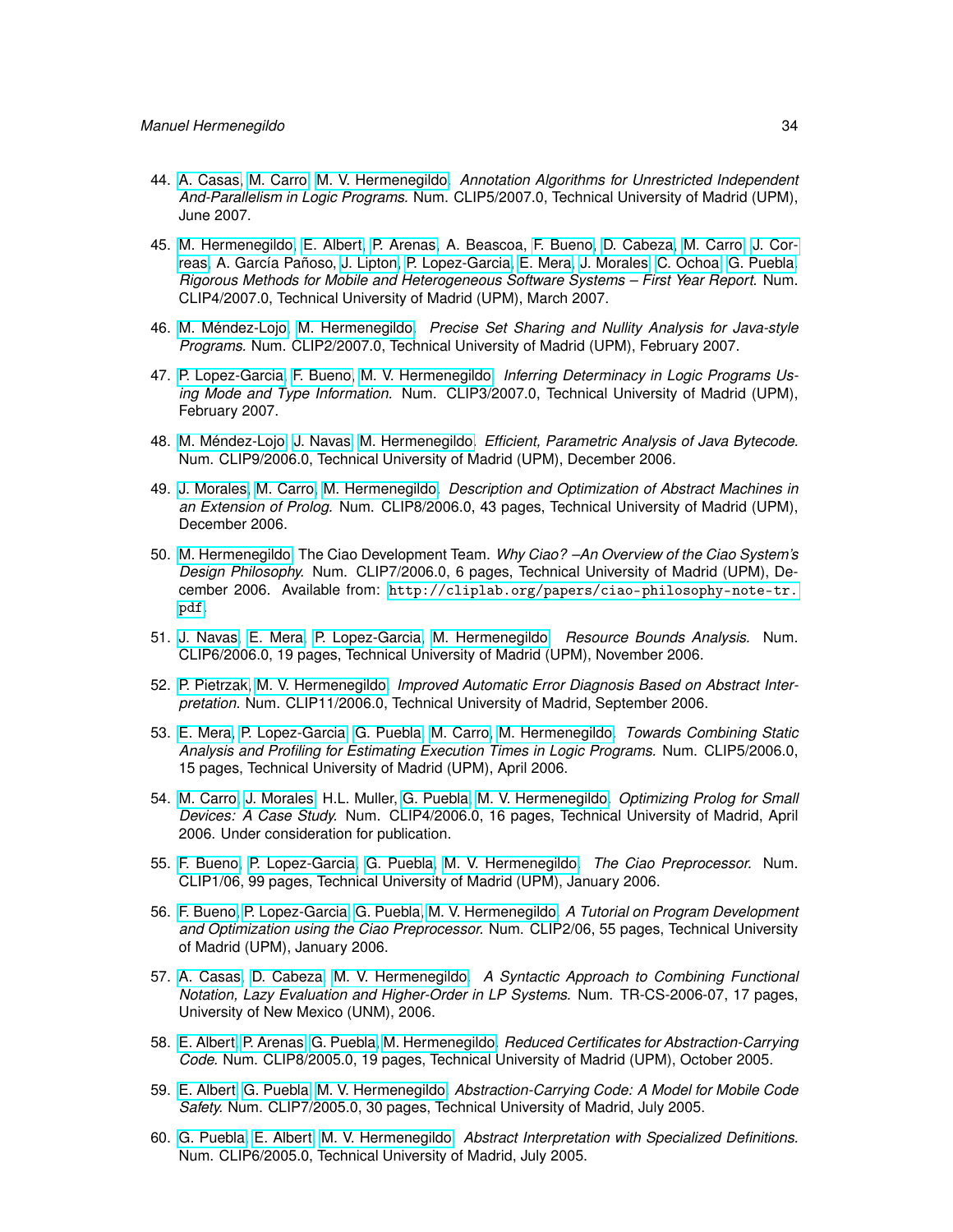- 61. [J. Morales,](http://www.clip.dia.fi.upm.es/~{}jfran) [M. Carro,](http://www.clip.dia.fi.upm.es/~{}mcarro) [G. Puebla,](http://www.clip.dia.fi.upm.es/~{}german) [M. Hermenegildo.](http://www.clip.dia.fi.upm.es/~{}herme) *A Generator of Efficient Abstract Machine Implementations and its Application to Emulator Minimization.* Num. CLIP3/2005.0, 21 pages, Technical University of Madrid (UPM), May 2005.
- 62. [F. Bueno,](http://www.clip.dia.fi.upm.es/~{}bueno) [J. Navas,](http://www.clip.dia.fi.upm.es/~{}jorge) [M. Hermenegildo.](http://www.clip.dia.fi.upm.es/~{}herme) *Sharing, Freeness, Linearity, Redundancy, Widenings, and Cliques.* Num. CLIP5/2005.0, 21 pages, Technical University of Madrid (UPM), April 2005.
- 63. [G. Puebla,](http://www.clip.dia.fi.upm.es/~{}german) [E. Albert,](http://www.clip.dia.fi.upm.es/~{}elvira) [M. V. Hermenegildo.](http://www.clip.dia.fi.upm.es/~{}herme) *Efficient Local Unfolding with Ancestor Stacks for Full Prolog.* Num. CLIP2/2005.0, Technical University of Madrid, February 2005.
- 64. [F. Bueno,](http://www.clip.dia.fi.upm.es/~{}bueno) [D. Cabeza,](http://www.clip.dia.fi.upm.es/~{}bardo) [M. Carro,](http://www.clip.dia.fi.upm.es/~{}mcarro) [M. V. Hermenegildo,](http://www.clip.dia.fi.upm.es/~{}herme) [P. Lopez-Garcia,](http://www.clip.dia.fi.upm.es/~{}pedro) G. Puebla-(Eds.). *[The](http://ciao-lang.org) [Ciao System. Reference Manual \(V1.10\).](http://ciao-lang.org)* School of Computer Science, Technical University of Madrid (UPM), June 2004. System and on-line version of the manual available at http://ciao-lang.org.
- 65. [M. Carro,](http://www.clip.dia.fi.upm.es/~{}mcarro) J. M. Gomez, [J. Correas,](http://www.clip.dia.fi.upm.es/~{}jcorreas) [J. F. Morales,](http://www.clip.dia.fi.upm.es/~{}jfran) [E. Mera,](http://www.clip.dia.fi.upm.es/~{}edison) [G. Puebla,](http://www.clip.dia.fi.upm.es/~{}german) [D. Cabeza,](http://www.clip.dia.fi.upm.es/~{}bardo) [F. Bueno,](http://www.clip.dia.fi.upm.es/~{}bueno) C. Daffara, [M. V. Hermenegildo.](http://www.clip.dia.fi.upm.es/~{}herme) *Web site.* Num. CLIP9/2004.0, 2 pages, School of Computer Science, Technical University of Madrid, May 2004. Deliverable D17 of the AMOS Project.
- 66. [M. Carro,](http://www.clip.dia.fi.upm.es/~{}mcarro) [J. Correas,](http://www.clip.dia.fi.upm.es/~{}jcorreas) C. Daffara, [G. Puebla,](http://www.clip.dia.fi.upm.es/~{}german) [M. V. Hermenegildo.](http://www.clip.dia.fi.upm.es/~{}herme) *Information Spreading.* Num. CLIP10/2004.0, 273 pages, School of Computer Science, Technical University of Madrid, May 2004. Deliverable D18 of the AMOS Project.
- 67. [J. Morales,](http://www.clip.dia.fi.upm.es/~{}jfran) [M. Carro,](http://www.clip.dia.fi.upm.es/~{}mcarro) [M. V. Hermenegildo.](http://www.clip.dia.fi.upm.es/~{}herme) *Improving the Compilation of Prolog to C Using Moded Types and Determinism Information.* Num. CLIP5/2004.0, Technical University of Madrid, April 2004.
- 68. [J. Correas,](http://www.clip.dia.fi.upm.es/~{}jcorreas) J. M. Gomez, [M. Carro,](http://www.clip.dia.fi.upm.es/~{}mcarro) [D. Cabeza,](http://www.clip.dia.fi.upm.es/~{}bardo) [M. V. Hermenegildo.](http://www.clip.dia.fi.upm.es/~{}herme) *A Generic Persistence Model for (C)LP Systems (and two useful implementations).* Num. CLIP3/2003.1(2004), 16 pages, Technical University of Madrid, April 2004. http://cliplab.org/papers/persdb-tr1.pdf.
- 69. [M. Carro,](http://www.clip.dia.fi.upm.es/~{}mcarro) J. M. Gomez, [J. Correas,](http://www.clip.dia.fi.upm.es/~{}jcorreas) [J. F. Morales,](http://www.clip.dia.fi.upm.es/~{}jfran) [E. Mera,](http://www.clip.dia.fi.upm.es/~{}edison) [G. Puebla,](http://www.clip.dia.fi.upm.es/~{}german) [D. Cabeza,](http://www.clip.dia.fi.upm.es/~{}bardo) [F. Bueno,](http://www.clip.dia.fi.upm.es/~{}bueno) C. Daffara, [M. V. Hermenegildo.](http://www.clip.dia.fi.upm.es/~{}herme) *AMOS User's Manual.* Num. CLIP4/2004.0, 44 pages, Technical University of Madrid, March 2004.
- 70. [F. Bueno,](http://www.clip.dia.fi.upm.es/~{}bueno) [P. Lopez-Garcia,](http://www.clip.dia.fi.upm.es/~{}pedro) [G. Puebla,](http://www.clip.dia.fi.upm.es/~{}german) [M. V. Hermenegildo.](http://www.clip.dia.fi.upm.es/~{}herme) *The Ciao Prolog Preprocessor.* Num. CLIP1/04, 72 pages, Technical University of Madrid (UPM), January 2004.
- 71. [J. Navas,](http://www.clip.dia.fi.upm.es/~{}jorge) [D. Cabeza,](http://www.clip.dia.fi.upm.es/~{}bardo) [M. V. Hermenegildo.](http://www.clip.dia.fi.upm.es/~{}herme) *CoLogNetWS: Development of a Web Site with Database Multinode Distributed Update.* Num. CLIP6/2003.0, 157 pages, CoLogNet Project, November 2003.
- 72. [E. Albert,](http://www.clip.dia.fi.upm.es/~{}elvira) [G. Puebla,](http://www.clip.dia.fi.upm.es/~{}german) [M. V. Hermenegildo.](http://www.clip.dia.fi.upm.es/~{}herme) *An Abstract Interpretation-based Approach to Mobile Code Safety.* Num. CLIP8/2003.0, 18 pages, Technical University of Madrid, November 2003.
- 73. [G. Puebla,](http://www.clip.dia.fi.upm.es/~{}german) [J. Correas,](http://www.clip.dia.fi.upm.es/~{}jcorreas) [M. V. Hermenegildo.](http://www.clip.dia.fi.upm.es/~{}herme) *The Design of a Generic Framework for Context-Sensitive Analysis of Modular Programs.* Num. CLIP7/2003.0, Technical University of Madrid, November 2003.
- 74. [J. Correas,](http://www.clip.dia.fi.upm.es/~{}jcorreas) J. M. Gomez, [M. Carro,](http://www.clip.dia.fi.upm.es/~{}mcarro) [D. Cabeza,](http://www.clip.dia.fi.upm.es/~{}bardo) [M. V. Hermenegildo.](http://www.clip.dia.fi.upm.es/~{}herme) *A Generic Model for Persistence in CLP Systems.* Num. CLIP3/2003.0, 17 pages, Technical University of Madrid, August 2003. http://cliplab.org/papers/persdb-tr.pdf.
- 75. [F. Bueno,](http://www.clip.dia.fi.upm.es/~{}bueno) [D. Cabeza,](http://www.clip.dia.fi.upm.es/~{}bardo) [M. Carro,](http://www.clip.dia.fi.upm.es/~{}mcarro) [M. V. Hermenegildo,](http://www.clip.dia.fi.upm.es/~{}herme) [P. Lopez-Garcia,](http://www.clip.dia.fi.upm.es/~{}pedro) [G. Puebla.](http://www.clip.dia.fi.upm.es/~{}german) *[The Ciao](http://ciao-lang.org) [Prolog System. Reference Manual \(V1.8\).](http://ciao-lang.org)* Num. CLIP4/2002.1, School of Computer Science, Technical University of Madrid (UPM), May 2002. System and on-line version of the manual available at http://ciao-lang.org.
- 76. [M. Carro,](http://www.clip.dia.fi.upm.es/~{}mcarro) [M. Hermenegildo.](http://www.clip.dia.fi.upm.es/~{}herme) *Remote Execution and Mobile Objects in Ciao Prolog.* Num. CLIP3/2001.1, Facultad de Informática, UPM, Technical University of Madrid (UPM), 2001.
- 77. [F. Bueno,](http://www.clip.dia.fi.upm.es/~{}bueno) [M. Hermenegildo,](http://www.clip.dia.fi.upm.es/~{}herme) [G. Puebla,](http://www.clip.dia.fi.upm.es/~{}german) P. J. Stuckey. *Safety for Logic Programs.* Num. CLIP1/2001.1, Facultad de Informática, UPM, Technical University of Madrid (UPM), 2001.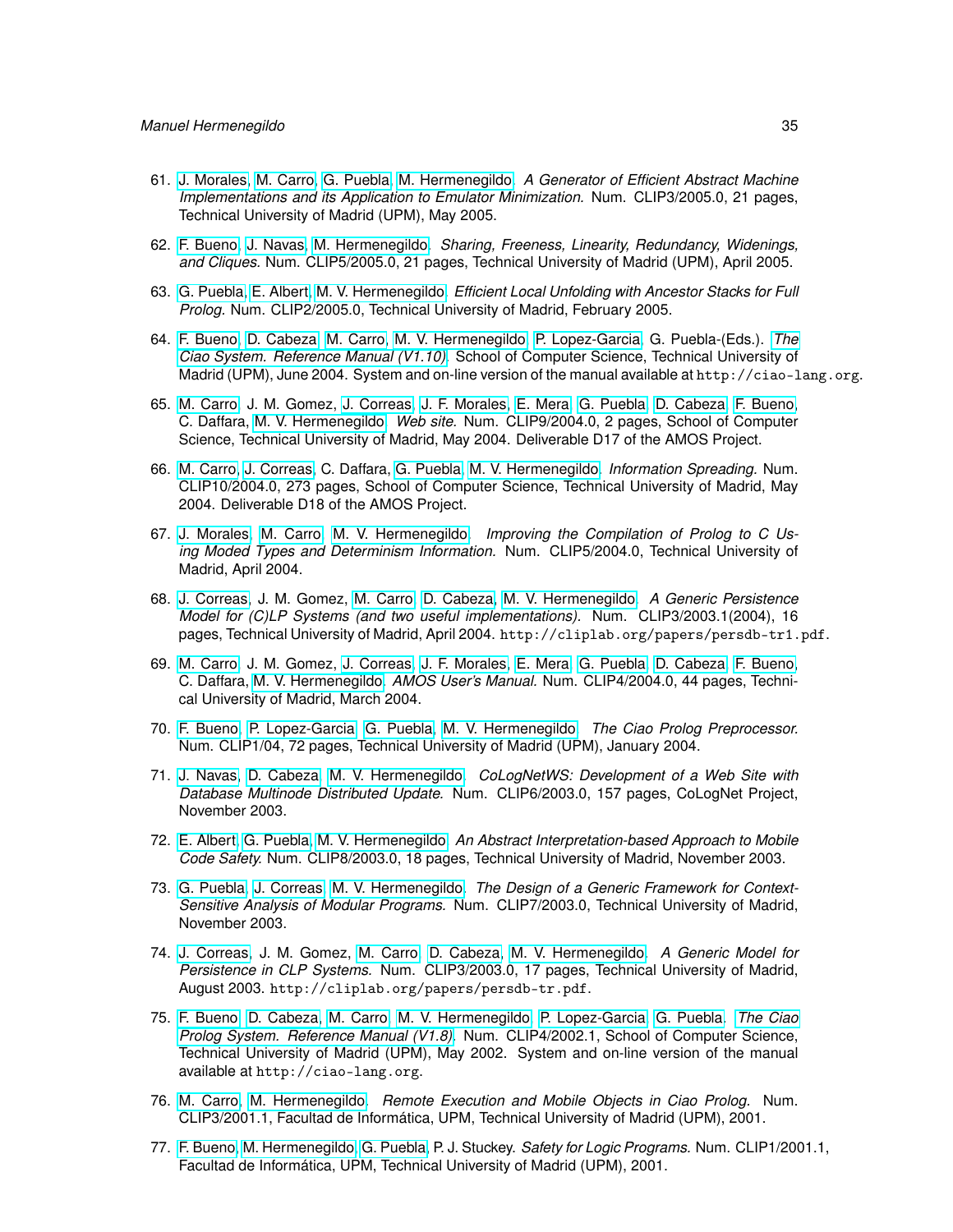- 78. [F. Bueno,](http://www.clip.dia.fi.upm.es/~{}bueno) [D. Cabeza,](http://www.clip.dia.fi.upm.es/~{}bardo) [M. Carro,](http://www.clip.dia.fi.upm.es/~{}mcarro) [M. V. Hermenegildo,](http://www.clip.dia.fi.upm.es/~{}herme) [P. Lopez-Garcia,](http://www.clip.dia.fi.upm.es/~{}pedro) [G. Puebla.](http://www.clip.dia.fi.upm.es/~{}german) *[The Ciao](http://ciao-lang.org) [Prolog System. Reference Manual \(V1.6\).](http://ciao-lang.org)* Num. CLIP5/2000.1, School of Computer Science, Technical University of Madrid (UPM), July 2000. System and on-line version of the manual available at <http://ciao-lang.org>.
- 79. [M. V. Hermenegildo,](http://www.clip.dia.fi.upm.es/~{}herme) [D. Cabeza,](http://www.clip.dia.fi.upm.es/~{}bardo) M. Rodriguez. *Using Ciao inside GNU Emacs.* Num. CLIP4/2000.1, 18 pages, Facultad de Informática, UPM, Technical University of Madrid (UPM), 2000.
- 80. [D. Cabeza,](http://www.clip.dia.fi.upm.es/~{}bardo) [M. V. Hermenegildo.](http://www.clip.dia.fi.upm.es/~{}herme) *Higher-order Logic Programming in Ciao.* Num. CLIP7/99.0, 15 pages, Facultad de Informática, UPM, Technical University of Madrid (UPM), September 1999.
- 81. [D. Cabeza,](http://www.clip.dia.fi.upm.es/~{}bardo) [M. V. Hermenegildo.](http://www.clip.dia.fi.upm.es/~{}herme) *A New Module System for Prolog.* Num. CLIP8/99.0, 15 pages, Facultad de Informática, UPM, Technical University of Madrid (UPM), September 1999.
- 82. [D. Cabeza,](http://www.clip.dia.fi.upm.es/~{}bardo) [M. V. Hermenegildo.](http://www.clip.dia.fi.upm.es/~{}herme) *The Ciao Modular Compiler and Its Generic Program Processing Library.* Num. CLIP9/99.0, 15 pages, Facultad de Informática, UPM, Technical University of Madrid (UPM), September 1999.
- 83. [M. V. Hermenegildo.](http://www.clip.dia.fi.upm.es/~{}herme) *A Documentation Generator for Logic Programming Systems.* Num. CLIP10/99.0, 15 pages, Facultad de Informática, UPM, Technical University of Madrid (UPM), September 1999.
- 84. [A. Pineda,](http://www.clip.dia.fi.upm.es/~{}apineda) [M. Hermenegildo.](http://www.clip.dia.fi.upm.es/~{}herme) *O'Ciao: An Object Oriented Programming Model for (CIAO) Prolog.* Num. CLIP 5/99.0, Facultad de Informática, UPM, July 1999.
- 85. [F. Bueno,](http://www.clip.dia.fi.upm.es/~{}bueno) [D. Cabeza,](http://www.clip.dia.fi.upm.es/~{}bardo) [M. Carro,](http://www.clip.dia.fi.upm.es/~{}mcarro) [M. V. Hermenegildo,](http://www.clip.dia.fi.upm.es/~{}herme) [P. Lopez-Garcia,](http://www.clip.dia.fi.upm.es/~{}pedro) [G. Puebla.](http://www.clip.dia.fi.upm.es/~{}german) *[The Ciao](http://ciao-lang.org) [Prolog System. Reference Manual \(V1.0\).](http://ciao-lang.org)* Num. CLIP11/99.1, School of Computer Science, Technical University of Madrid (UPM), June 1999. System and on-line version of the manual available at <http://ciao-lang.org>.
- 86. [F. Bueno,](http://www.clip.dia.fi.upm.es/~{}bueno) [P. Lopez-Garcia,](http://www.clip.dia.fi.upm.es/~{}pedro) [G. Puebla,](http://www.clip.dia.fi.upm.es/~{}german) [M. V. Hermenegildo,](http://www.clip.dia.fi.upm.es/~{}herme) [P. Pietrzak.](http://www.clip.dia.fi.upm.es/~{}pawel) *The CHIP Assertion Preprocessor.* Num. CLIP1/99.1, 50 pages, Technical University of Madrid (UPM), March 1999. Also as deliverable of the ESPRIT project DISCIPL.
- 87. [M. Carro,](http://www.clip.dia.fi.upm.es/~{}mcarro) [M. Hermenegildo.](http://www.clip.dia.fi.upm.es/~{}herme) *Some Issues in the Design of Visualizations for Constraint Logic Program Execution.* Num. CLIP2/99.1, 17 pages, Technical University of Madrid (UPM), March 1999. Also as deliverable of the ESPRIT project DISCIPL.
- 88. J.M. Gomez, [D. Cabeza,](http://www.clip.dia.fi.upm.es/~{}bardo) [M. V. Hermenegildo.](http://www.clip.dia.fi.upm.es/~{}herme) *persdb: Persistent Database Interface.* Num. CLIP9/98.0, 24 pages, December 1998.
- 89. I. Caballero, [D. Cabeza,](http://www.clip.dia.fi.upm.es/~{}bardo) [S. Genaim,](http://www.clip.dia.fi.upm.es/~{}samir) J.M. Gomez, [M. V. Hermenegildo.](http://www.clip.dia.fi.upm.es/~{}herme) *persdb\_sql: SQL Persistent Database Interface.* Num. CLIP10/98.0, 39 pages, December 1998.
- 90. J.M. Gomez, [D. Cabeza,](http://www.clip.dia.fi.upm.es/~{}bardo) [M. V. Hermenegildo.](http://www.clip.dia.fi.upm.es/~{}herme) *WebDB: A Database WWW Interface.* Num. CLIP11/98.0, 32 pages, December 1998.
- 91. [M. V. Hermenegildo,](http://www.clip.dia.fi.upm.es/~{}herme) [G. Puebla,](http://www.clip.dia.fi.upm.es/~{}german) [F. Bueno.](http://www.clip.dia.fi.upm.es/~{}bueno) *Using Global Analysis, Partial Specifications, and an Extensible Assertion Language for Program Validation and Debugging.* Num. CLIP8/98.0, Technical University of Madrid (UPM), October 1998.
- 92. [D. Cabeza,](http://www.clip.dia.fi.upm.es/~{}bardo) [M. V. Hermenegildo,](http://www.clip.dia.fi.upm.es/~{}herme) [S. Genaim,](http://www.clip.dia.fi.upm.es/~{}samir) C. Taboch. *Design of a Generic, Homogeneous Interface to Relational Databases.* Num. D3.1.M1-A1, CLIP7/98.0, 10 pages, September 1998.
- 93. [F. Bueno,](http://www.clip.dia.fi.upm.es/~{}bueno) [D. Cabeza,](http://www.clip.dia.fi.upm.es/~{}bardo) [M. Carro,](http://www.clip.dia.fi.upm.es/~{}mcarro) [M. V. Hermenegildo,](http://www.clip.dia.fi.upm.es/~{}herme) [P. Lopez-Garcia,](http://www.clip.dia.fi.upm.es/~{}pedro) [G. Puebla.](http://www.clip.dia.fi.upm.es/~{}german) *[The Ciao](http://ciao-lang.org) [Prolog System. Reference Manual \(V0.6\).](http://ciao-lang.org)* Num. CLIP12/98.1, School of Computer Science, Technical University of Madrid (UPM), July 1998. System and on-line version of the manual available at <http://ciao-lang.org>.
- 94. [D. Cabeza,](http://www.clip.dia.fi.upm.es/~{}bardo) [M. V. Hermenegildo.](http://www.clip.dia.fi.upm.es/~{}herme) *A WWW Database Management Interface for Prolog.* Num. CLIP2/98.0, School of Computer Science, Technical University of Madrid (UPM), June 1998.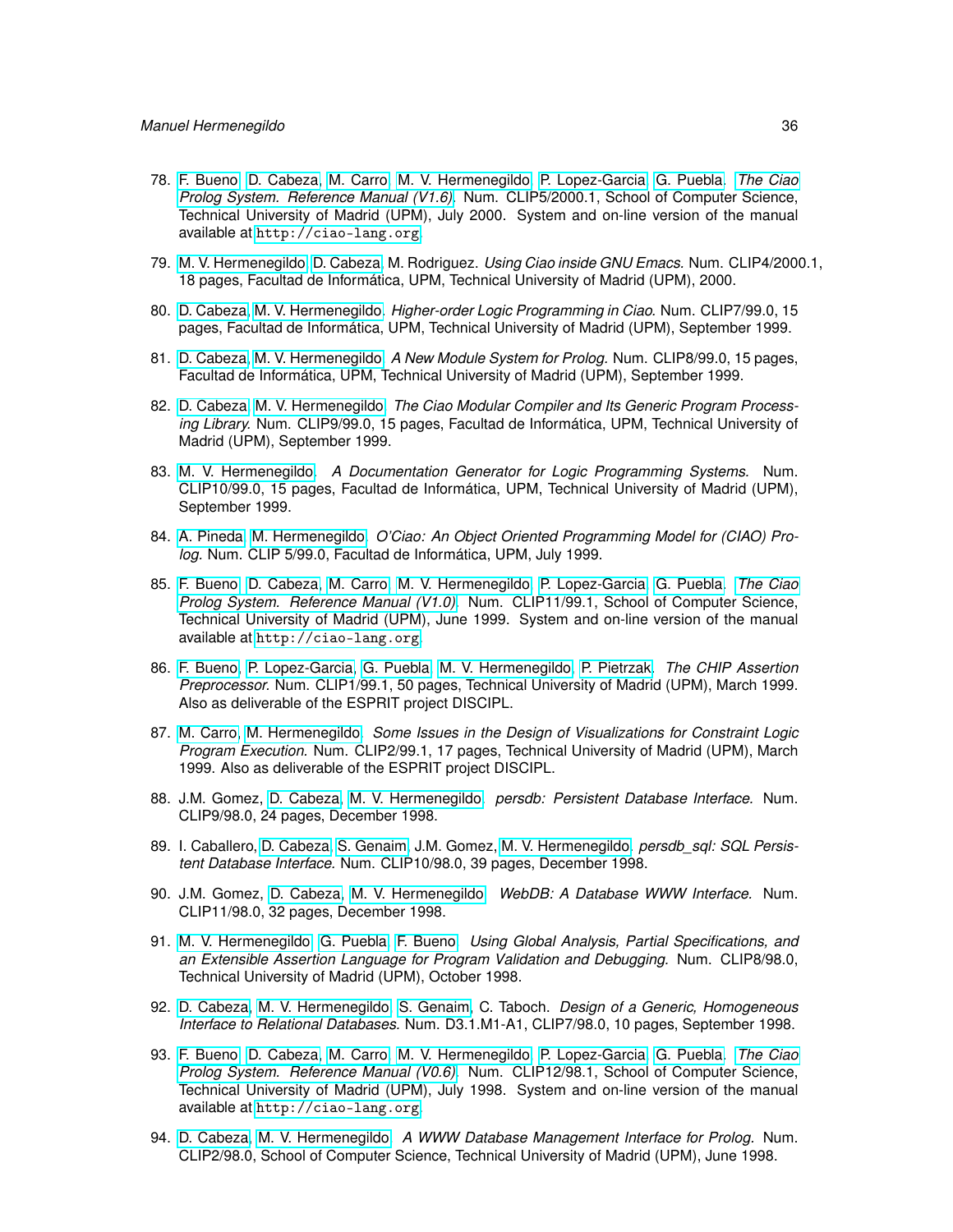- 95. [M. Carro,](http://www.clip.dia.fi.upm.es/~{}mcarro) [M. V. Hermenegildo,](http://www.clip.dia.fi.upm.es/~{}herme) [F. Bueno,](http://www.clip.dia.fi.upm.es/~{}bueno) [D. Cabeza,](http://www.clip.dia.fi.upm.es/~{}bardo) M. J. García, [P. Lopez-Garcia.](http://www.clip.dia.fi.upm.es/~{}pedro) *[An Intro](http://www.cliplab.org/~{}vocal/public_info/index.html)[ductory Course on Constraint Logic Programming.](http://www.cliplab.org/~{}vocal/public_info/index.html)* 130 pages, Technical University of Madrid, 1998.
- 96. [M. Carro,](http://www.clip.dia.fi.upm.es/~{}mcarro) [M. Hermenegildo.](http://www.clip.dia.fi.upm.es/~{}herme) *Some Design Issues in Constraint Program Visualization and Abstraction.* Num. CLIP1/97.1, 20 pages, Technical University of Madrid (UPM), September 1997. Also as deliverable of the ESPRIT project DISCIPL.
- 97. [F. Bueno,](http://www.clip.dia.fi.upm.es/~{}bueno) [D. Cabeza,](http://www.clip.dia.fi.upm.es/~{}bardo) [M. Carro,](http://www.clip.dia.fi.upm.es/~{}mcarro) [M. V. Hermenegildo,](http://www.clip.dia.fi.upm.es/~{}herme) [P. Lopez-Garcia,](http://www.clip.dia.fi.upm.es/~{}pedro) [G. Puebla.](http://www.clip.dia.fi.upm.es/~{}german) *[The Ciao](http://ciao-lang.org) [Prolog System. Reference Manual.](http://ciao-lang.org)* Num. CLIP3/97.1, School of Computer Science, Technical University of Madrid (UPM), August 1997. System and on-line version of the manual available at <http://ciao-lang.org>.
- 98. [M. V. Hermenegildo,](http://www.clip.dia.fi.upm.es/~{}herme) [The CLIP Group.](http://www.clip.dia.fi.upm.es/) *[An Automatic Documentation Generator for \(C\)LP –](http://ciao-lang.org) [Reference Manual.](http://ciao-lang.org)* Num. CLIP5/97.3, Facultad de Informática, UPM, August 1997. Online at http://ciao-lang.org.
- 99. A. Aggoun, F. Benhamou, [F. Bueno,](http://www.clip.dia.fi.upm.es/~{}bueno) [M. Carro,](http://www.clip.dia.fi.upm.es/~{}mcarro) P. Deransart, W. Drabent, G. Ferrand, F. Goualard, [M. V. Hermenegildo,](http://www.clip.dia.fi.upm.es/~{}herme) C. Lai, J.Lloyd, J. Maluszynski, [G. Puebla,](http://www.clip.dia.fi.upm.es/~{}german) A. Tessier. *CP Debugging Tools: Clarification of Functionalities and Selection of the Tools.* Num. D.WP1.1.M1.1-2, 15 pages, DISCIPL Project, June 1997.
- 100. [S.K. Debray,](http://cs.arizona.edu/~{}debray) [P. Lopez-Garcia,](http://www.clip.dia.fi.upm.es/~{}pedro) [M. V. Hermenegildo.](http://www.clip.dia.fi.upm.es/~{}herme) *Towards Precise Non-Failure Analysis for Logic Programs.* Num. CLIP18/96.0, T.U. of Madrid (UPM), November 1996.
- 101. [D. Cabeza,](http://www.clip.dia.fi.upm.es/~{}bardo) [M. V. Hermenegildo.](http://www.clip.dia.fi.upm.es/~{}herme) *html.pl: An HTML Package for (C)LP systems.* Technical University of Madrid, March 1996. Available from <http://www.cliplab.org/miscdocs/>.
- 102. [G. Puebla,](http://www.clip.dia.fi.upm.es/~{}german) [M. V. Hermenegildo.](http://www.clip.dia.fi.upm.es/~{}herme) *Optimized Algorithms for Incremental Analysis of Logic Programs.* Num. CLIP3/96.0, Facultad de Informática, UPM, February 1996.
- 103. [G. Puebla,](http://www.clip.dia.fi.upm.es/~{}german) [M. V. Hermenegildo.](http://www.clip.dia.fi.upm.es/~{}herme) *Automatic Optimization of Dynamic Scheduling in Logic Programs.* Technical University of Madrid, January 1996.
- 104. [S.K. Debray,](http://cs.arizona.edu/~{}debray) [P. Lopez-Garcia,](http://www.clip.dia.fi.upm.es/~{}pedro) [M. V. Hermenegildo,](http://www.clip.dia.fi.upm.es/~{}herme) N.-W. Lin. *Lower Bound Cost Estimation for Logic Programs.* Num. CLIP20/95.0, T.U. of Madrid (UPM), December 1995.
- 105. [M. Hermenegildo.](http://www.clip.dia.fi.upm.es/~{}herme) *A WWW Interface Library for LP and CLP Systems.* Num. CLIP16/95.0, School of Computer Science, Technical University of Madrid (UPM), December 1995.
- 106. [G. Puebla,](http://www.clip.dia.fi.upm.es/~{}german) [M. V. Hermenegildo.](http://www.clip.dia.fi.upm.es/~{}herme) *Specialization and Optimization of Constraint Programs with Dynamic Scheduling.* Num. CLIP12/95.0, Facultad de Informática, UPM, September 1995. Presented at the 1995 COMPULOG Meeting on Program Development.
- 107. [F. Bueno,](http://www.clip.dia.fi.upm.es/~{}bueno) [M. Hermenegildo.](http://www.clip.dia.fi.upm.es/~{}herme) *Compiling Concurrency into a Sequential Logic Language.* Facultad de Informática, UPM, June 1995.
- 108. [M. Hermenegildo,](http://www.clip.dia.fi.upm.es/~{}herme) [M. Carro.](http://www.clip.dia.fi.upm.es/~{}mcarro) *A Note on Data–Parallelism and (And–Parallel) Prolog.* Num. CLIP 6/94.0, 15 pages, School of Computer Science, Technical University of Madrid (UPM), June 1995.
- 109. [E. Pontelli,](http://www.cs.nmsu.edu/lldap/people/epontell.html) [G. Gupta,](http://www.cs.nmsu.edu/lldap/people/gupta.html) D. Tang, [M. Hermenegildo,](http://www.clip.dia.fi.upm.es/~{}herme) [M. Carro.](http://www.clip.dia.fi.upm.es/~{}mcarro) *Efficient Implementation of And– parallel Prolog Systems.* Num. CLIP4/95.0, T.U. of Madrid (UPM), June 1995.
- 110. [F. Bueno,](http://www.clip.dia.fi.upm.es/~{}bueno) [M. Hermenegildo.](http://www.clip.dia.fi.upm.es/~{}herme) *An Automatic Translation Scheme from CLP to AKL.* Facultad de Informática, UPM, June 1995.
- 111. [M. García de la Banda,](http://www.csse.monash.edu.au/~{}mbanda) [F. Bueno,](http://www.clip.dia.fi.upm.es/~{}bueno) [M. Hermenegildo.](http://www.clip.dia.fi.upm.es/~{}herme) *Automatic Compile-Time Parallelization of CLP Programs by Analysis and Transformation to a Concurrent Constraint Language.* Facultad de Informática, UPM, June 1995. Also in ILPS'95 WS on Parallel Logic Programming Systems.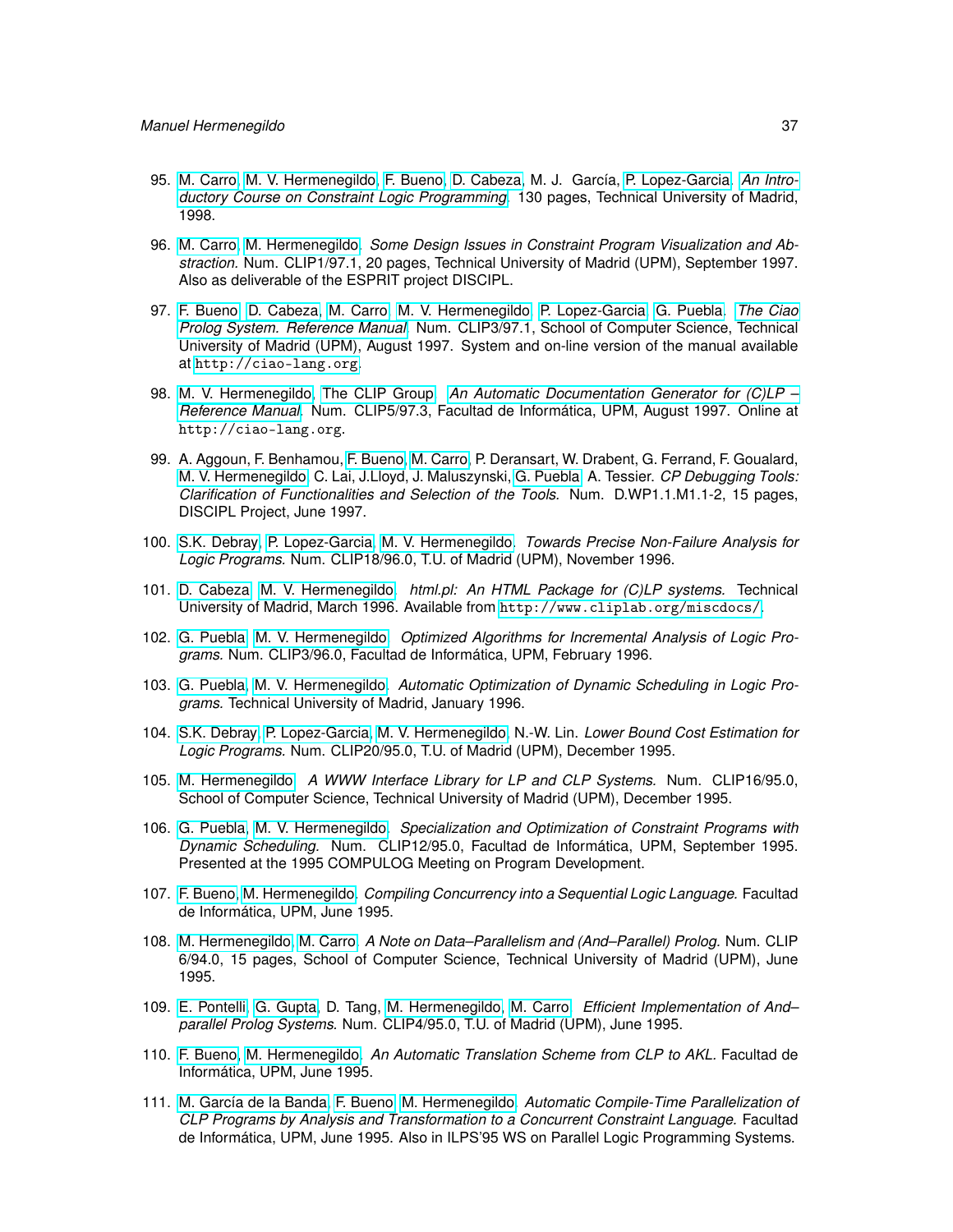- 112. [F. Bueno,](http://www.clip.dia.fi.upm.es/~{}bueno) [S. K. Debray,](http://cs.arizona.edu/~{}debray) [M. García de la Banda,](http://www.csse.monash.edu.au/~{}mbanda) [M. V. Hermenegildo.](http://www.clip.dia.fi.upm.es/~{}herme) *Transformation-based Implementation and Optimization of Programs Exploiting the Basic Andorra Model.* Num. CLIP11/95.0, Facultad de Informática, UPM, May 1995.
- 113. [F. Bueno,](http://www.clip.dia.fi.upm.es/~{}bueno) [D. Cabeza,](http://www.clip.dia.fi.upm.es/~{}bardo) [M. V. Hermenegildo,](http://www.clip.dia.fi.upm.es/~{}herme) [G. Puebla.](http://www.clip.dia.fi.upm.es/~{}german) *Data-Flow Analysis of Prolog Programs with Extra-Logical Features.* Num. CLIP2/95.0, Computer Science Dept., Technical U. of Madrid (UPM), March 1995.
- 114. [M. García de la Banda,](http://www.csse.monash.edu.au/~{}mbanda) [M. V. Hermenegildo,](http://www.clip.dia.fi.upm.es/~{}herme) [K. Marriott.](http://www.csse.monash.edu.au/~{}marriott) *Independence and Search Space Preservation in Dynamically Scheduled Constraint Logic Languages.* Facultad de Informática, UPM, February 1995.
- 115. [F. Bueno,](http://www.clip.dia.fi.upm.es/~{}bueno) [D. Cabeza,](http://www.clip.dia.fi.upm.es/~{}bardo) [M. García de la Banda,](http://www.csse.monash.edu.au/~{}mbanda) [M. V. Hermenegildo,](http://www.clip.dia.fi.upm.es/~{}herme) [G. Puebla.](http://www.clip.dia.fi.upm.es/~{}german) *Abstract Functions for the Analysis of Builtins in the PLAI System.* Num. CLIP1/95.0, Computer Science Dept., Technical U. of Madrid (UPM), January 1995.
- 116. [M. V. Hermenegildo,](http://www.clip.dia.fi.upm.es/~{}herme) [K. Marriott,](http://www.csse.monash.edu.au/~{}marriott) [G. Puebla,](http://www.clip.dia.fi.upm.es/~{}german) [P. Stuckey.](http://www.cs.mu.OZ.AU/~{}pjs) *Incremental Analysis of Logic Programs.* Num. CLIP 14/94.0, Computer Science Dept., Technical U. of Madrid (UPM), October 1994.
- 117. [S.K. Debray,](http://cs.arizona.edu/~{}debray) [P. Lopez-Garcia,](http://www.clip.dia.fi.upm.es/~{}pedro) [M. V. Hermenegildo.](http://www.clip.dia.fi.upm.es/~{}herme) *Non-Failure Analysis for Logic Programs.* Num. CLIP14/94.0, T.U. of Madrid (UPM), October 1994.
- 118. [M. García de la Banda,](http://www.csse.monash.edu.au/~{}mbanda) [M. V. Hermenegildo,](http://www.clip.dia.fi.upm.es/~{}herme) [K. Marriott.](http://www.csse.monash.edu.au/~{}marriott) *Independence in Dynamically Scheduled Languages.* Num. CLIP12/94.0, T. University of Madrid (UPM), September 1994. Presented at the ICLP'93 Post Conference Workshop on Concurrent Constraint Logic Programming.
- 119. [F. Bueno,](http://www.clip.dia.fi.upm.es/~{}bueno) [S. K. Debray,](http://cs.arizona.edu/~{}debray) [M. García de la Banda,](http://www.csse.monash.edu.au/~{}mbanda) [M. Hermenegildo.](http://www.clip.dia.fi.upm.es/~{}herme) *QE-Andorra: A Quiche– Eating Implementation of the Basic Andorra Model.* Num. CLIP13/94.0, T.U. of Madrid (UPM), September 1994.
- 120. [F. Bueno,](http://www.clip.dia.fi.upm.es/~{}bueno) [F. Rossi,](http://www.di.unipi.it/~{}rossi) [M. V. Hermenegildo.](http://www.clip.dia.fi.upm.es/~{}herme) *Concurrent Semantics Based Optimizations of cc and CLP.* Num. CLIP2/93.2, T.U. of Madrid (UPM), September 1994.
- 121. [M. García de la Banda,](http://www.csse.monash.edu.au/~{}mbanda) [M. V. Hermenegildo,](http://www.clip.dia.fi.upm.es/~{}herme) [K. Marriott.](http://www.csse.monash.edu.au/~{}marriott) *Search Space Preservation in CLP Languages.* Num. CLIP11/94.0, T. University of Madrid (UPM), September 1994.
- 122. [F. Bueno,](http://www.clip.dia.fi.upm.es/~{}bueno) [D. Cabeza,](http://www.clip.dia.fi.upm.es/~{}bardo) [M. V. Hermenegildo,](http://www.clip.dia.fi.upm.es/~{}herme) S. Prestwich, [G. Puebla.](http://www.clip.dia.fi.upm.es/~{}german) *Some Improvements to an Abstract Syntax for Analysis and Optimization of Full (Parallel) Prolog.* Num. CLIP 8/94.0, Computer Science Dept., Technical U. of Madrid (UPM), September 1994.
- 123. [G. Puebla,](http://www.clip.dia.fi.upm.es/~{}german) [M. V. Hermenegildo.](http://www.clip.dia.fi.upm.es/~{}herme) *An Implementation Technique for Multiple Program Specialization.* Num. CLIP7/94.0, Computer Science Dept., Technical U. of Madrid (UPM), August 1994.
- 124. [M. Hermenegildo,](http://www.clip.dia.fi.upm.es/~{}herme) [D. Cabeza,](http://www.clip.dia.fi.upm.es/~{}bardo) [M. Carro.](http://www.clip.dia.fi.upm.es/~{}mcarro) *On The Uses of Attributed Variables in Parallel and Concurrent Logic Programming Systems.* Num. CLIP 5/94.0, 17 pages, School of Computer Science, Technical University of Madrid (UPM), June 1994. Presented at the ILPS'94 Post Conference Workshop on Design and Implementation of Parallel Logic Programming Systems, Available from <http://www.cliplab.org/>.
- 125. K. Shen, [M. Hermenegildo.](http://www.clip.dia.fi.upm.es/~{}herme) *A Flexible Scheduling and Memory Management Scheme for Non-Deterministic, And-parallel Execution.* Num. CLIP6/94.0, T.U. of Madrid (UPM), June 1994.
- 126. [M. Hermenegildo.](http://www.clip.dia.fi.upm.es/~{}herme) *A Simple, Distributed Version of the &-Prolog System.* School of Computer Science, Technical University of Madrid (UPM), April 1994. Available from <http://www.cliplab.org/>.
- 127. [M. V. Hermenegildo,](http://www.clip.dia.fi.upm.es/~{}herme) [P. Lopez-Garcia.](http://www.clip.dia.fi.upm.es/~{}pedro) *A Technique for Dynamic Term Size Computation via Program Transformation.* Num. CLIP 8/93.1(94), School of Computer Science, Technical University of Madrid, March 1994.
- 128. [S.K. Debray,](http://cs.arizona.edu/~{}debray) [P. Lopez-Garcia,](http://www.clip.dia.fi.upm.es/~{}pedro) [M. V. Hermenegildo,](http://www.clip.dia.fi.upm.es/~{}herme) N.-W. Lin. *Lower Bound Cost Estimation for Logic Programs.* Num. CLIP4/94.0, T.U. of Madrid (UPM), March 1994.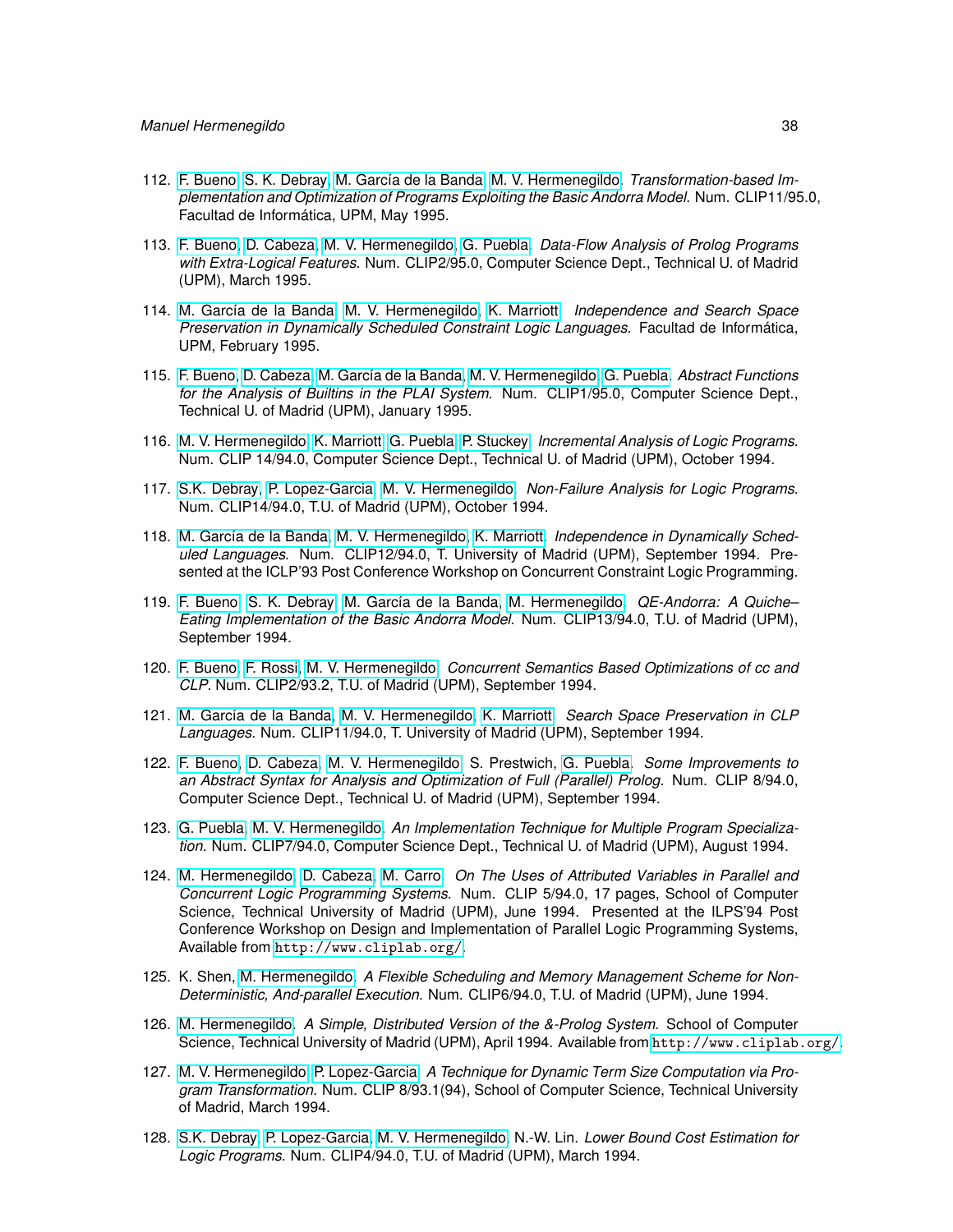- 129. [F. Bueno,](http://www.clip.dia.fi.upm.es/~{}bueno) [M. García de la Banda,](http://www.csse.monash.edu.au/~{}mbanda) [M. V. Hermenegildo.](http://www.clip.dia.fi.upm.es/~{}herme) *The PLAI Abstract Interpretation System.* Num. CLIP2/94.0, Computer Science Dept., Technical U. of Madrid (UPM), February 1994.
- 130. [F. Bueno,](http://www.clip.dia.fi.upm.es/~{}bueno) [M. García de la Banda,](http://www.csse.monash.edu.au/~{}mbanda) [M. V. Hermenegildo,](http://www.clip.dia.fi.upm.es/~{}herme) [U. Montanari,](http://www.di.unipi.it/~{}ugo/ugo.html) [F. Rossi.](http://www.di.unipi.it/~{}rossi) *From Eventual to Atomic and Locally Atomic CC Programs: A Concurrent Semantics.* Num. CLIP1/94.0, T.U. of Madrid (UPM), January 1994.
- 131. [F. Bueno,](http://www.clip.dia.fi.upm.es/~{}bueno) [M. García de la Banda,](http://www.csse.monash.edu.au/~{}mbanda) [M. V. Hermenegildo.](http://www.clip.dia.fi.upm.es/~{}herme) *The MEL, UDG, and CDG Methods for Automatic Compile-time Parallelization of Logic Programs for Independent And-Parallelism: A Comparative Study.* Num. CLIP3/94.0, T.U. of Madrid (UPM), January 1994.
- 132. [M. García de la Banda,](http://www.csse.monash.edu.au/~{}mbanda) [M. V. Hermenegildo,](http://www.clip.dia.fi.upm.es/~{}herme) [M. Bruynooghe, V. Dumortier, G. Janssens, W. Simoens.](http://www.cs.kuleuven.ac.be/cwis/research/dtai/members-E.shtml) *Global Analysis of Constraint Logic Programs.* U. of Madrid (UPM), 1994.
- 133. [M. García de la Banda,](http://www.csse.monash.edu.au/~{}mbanda) [M. V. Hermenegildo,](http://www.clip.dia.fi.upm.es/~{}herme) [K. Marriott.](http://www.csse.monash.edu.au/~{}marriott) *Independence in Logic Programs with Dynamic Scheduling.* U. of Madrid (UPM), 1994.
- 134. [F. Bueno,](http://www.clip.dia.fi.upm.es/~{}bueno) [M. García de la Banda,](http://www.csse.monash.edu.au/~{}mbanda) [M. V. Hermenegildo.](http://www.clip.dia.fi.upm.es/~{}herme) *Effectiveness of Global Analysis in Strict Independence-Based Automatic Program Parallelization.* Num. CLIP7/93.0, T.U. of Madrid (UPM), October 1993.
- 135. [D. Cabeza,](http://www.clip.dia.fi.upm.es/~{}bardo) [M. Hermenegildo.](http://www.clip.dia.fi.upm.es/~{}herme) *Towards Extracting Non-Strict Independent And-Parallelism Using Sharing and Freeness Information.* Num. CLIP5/92.1, U. of Madrid (UPM), August 1993.
- 136. [F. Bueno,](http://www.clip.dia.fi.upm.es/~{}bueno) [M. García de la Banda,](http://www.csse.monash.edu.au/~{}mbanda) [M. V. Hermenegildo.](http://www.clip.dia.fi.upm.es/~{}herme) *Compile-time Optimizations and Analysis Requirements for CC Programs.* Num. CLIP6/93.0, T.U. of Madrid (UPM), July 1993.
- 137. [F. Bueno,](http://www.clip.dia.fi.upm.es/~{}bueno) [M. García de la Banda,](http://www.csse.monash.edu.au/~{}mbanda) [M. V. Hermenegildo,](http://www.clip.dia.fi.upm.es/~{}herme) [F. Rossi,](http://www.di.unipi.it/~{}rossi) [U. Montanari.](http://www.di.unipi.it/~{}ugo/ugo.html) *Towards True Concurrency Semantics Based Program Transformation between CLP and CC.* Num. CLIP2/93.1(94), T.U. of Madrid (UPM), July 1993.
- 138. [F. Bueno,](http://www.clip.dia.fi.upm.es/~{}bueno) [M. García de la Banda,](http://www.csse.monash.edu.au/~{}mbanda) [D. Cabeza,](http://www.clip.dia.fi.upm.es/~{}bardo) [M. V. Hermenegildo.](http://www.clip.dia.fi.upm.es/~{}herme) *The &–Prolog Compiler System — Automatic Parallelization Tools for LP.* Num. CLIP5/93.0, Computer Science Dept., Technical U. of Madrid (UPM), June 1993.
- 139. [F. Bueno,](http://www.clip.dia.fi.upm.es/~{}bueno) [M. Carro,](http://www.clip.dia.fi.upm.es/~{}mcarro) [D. Cabeza,](http://www.clip.dia.fi.upm.es/~{}bardo) [F. Ballesteros,](http://www.gsyc.inf.uc3m.es/~{}nemo) [P. Lopez-Garcia,](http://www.clip.dia.fi.upm.es/~{}pedro) [M. García de la Banda,](http://www.csse.monash.edu.au/~{}mbanda) [M. V. Hermenegildo,](http://www.clip.dia.fi.upm.es/~{}herme) [L. Gómez,](http://www.datsi.fi.upm.es/~{}lgomez) S. Prestwich, S.-W. Yan. *A Proposal for an Interchange Abstract Syntax for (Parallel) Prolog.* Num. CLIP3/93.0, 33 pages, Computer Science Dept., Technical U. of Madrid (UPM), June 1993.
- 140. [P. Lopez-Garcia,](http://www.clip.dia.fi.upm.es/~{}pedro) [M. V. Hermenegildo.](http://www.clip.dia.fi.upm.es/~{}herme) *An Automatic Sequentializer Based on Program Transformation.* T.U. of Madrid (UPM), April 1993.
- 141. K. Shen, [M. Hermenegildo.](http://www.clip.dia.fi.upm.es/~{}herme) *A Flexible Scheduling and Memory Management Scheme for Non-Deterministic, And-parallel Execution of Logic Programs.* Num. CLIP 4/93.0, T.U. of Madrid (UPM), April 1993. Presented at the ICLP'93 Post Conference Workshop on Logic Program Implementation.
- 142. [P. Lopez-Garcia,](http://www.clip.dia.fi.upm.es/~{}pedro) [M. V. Hermenegildo.](http://www.clip.dia.fi.upm.es/~{}herme) *Dynamic Term Size Computation in Logic Programs via Program Transformation.* Num. CLIP 8/93.0, T.U. of Madrid (UPM), April 1993. Presented at the 1993 COMPULOG Area Meeting on Parallelism and Implementation Technologies.
- 143. [M. Carro,](http://www.clip.dia.fi.upm.es/~{}mcarro) [L. Gómez,](http://www.datsi.fi.upm.es/~{}lgomez) [M. Hermenegildo.](http://www.clip.dia.fi.upm.es/~{}herme) *Using VisAndOr to Debug and Understand Parallel Execution of Logic Programs.* Num. CLIP 1/93.0, School of Computer Science, Technical University of Madrid, February 1993.
- 144. [U. Montanari,](http://www.di.unipi.it/~{}ugo/ugo.html) [F. Rossi,](http://www.di.unipi.it/~{}rossi) [F. Bueno,](http://www.clip.dia.fi.upm.es/~{}bueno) [M. García de la Banda,](http://www.csse.monash.edu.au/~{}mbanda) [M. V. Hermenegildo.](http://www.clip.dia.fi.upm.es/~{}herme) *Contextual Nets and Constraint Logic Programming: Towards a True Concurrent Semantics for CLP.* Num. CLIP 2/93.0, T.U. of Madrid (UPM), January 1993. Presented at the ICLP'93 Post Conference Workshop on Concurrent Constraint Logic Programming.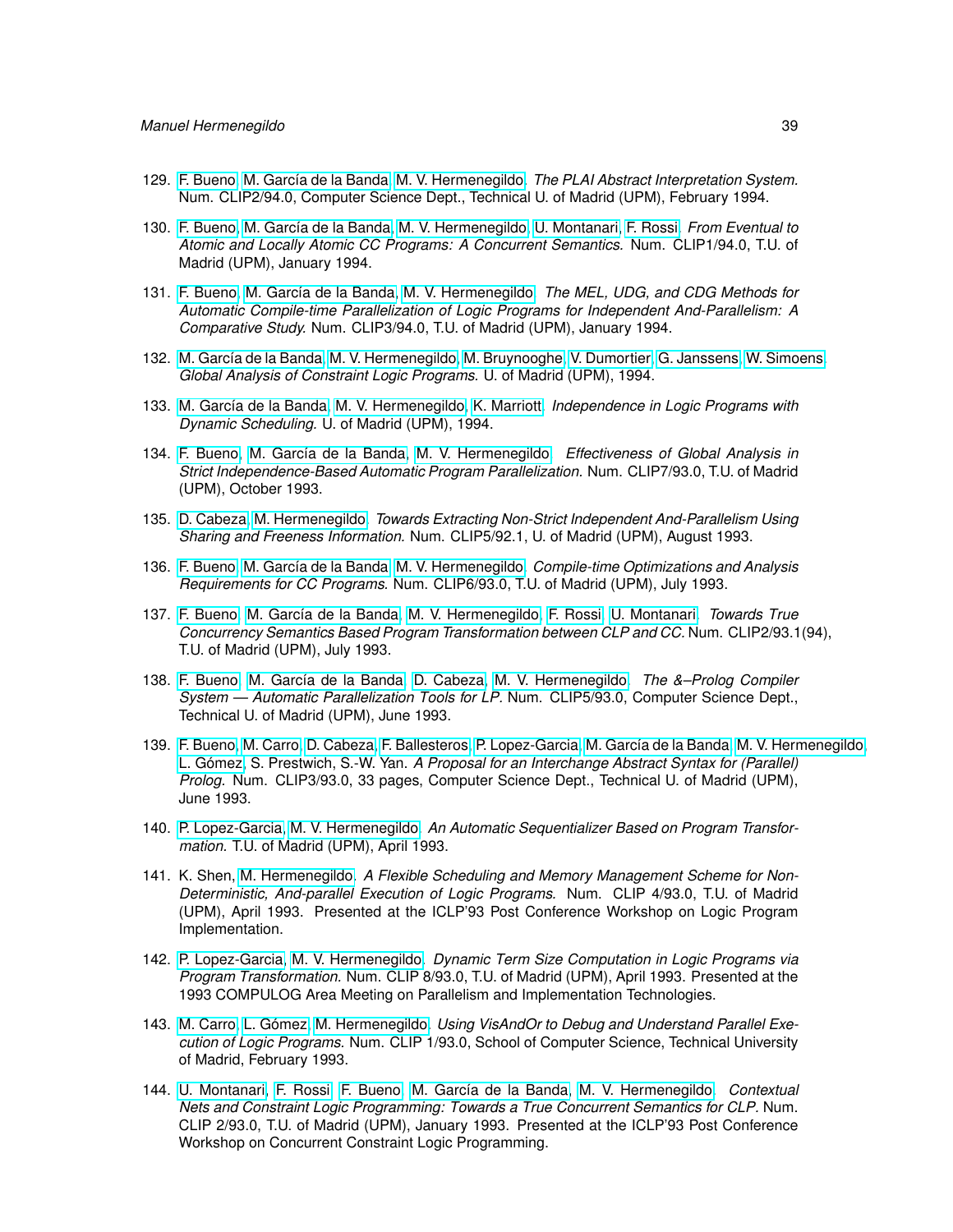- 145. [G. Gupta,](http://www.cs.nmsu.edu/lldap/people/gupta.html) [M. Hermenegildo,](http://www.clip.dia.fi.upm.es/~{}herme) [E. Pontelli,](http://www.cs.nmsu.edu/lldap/people/epontell.html) V. Santos-Costa. *ACE: And/Or-parallel Copying-based Execution of Logic Programs.* New Mexico State University, Computer Science Dept., 1993.
- 146. [G. Gupta,](http://www.cs.nmsu.edu/lldap/people/gupta.html) [M. Hermenegildo,](http://www.clip.dia.fi.upm.es/~{}herme) [E. Pontelli,](http://www.cs.nmsu.edu/lldap/people/epontell.html) V. Santos-Costa. *ACE: And/Or-parallel Copying-based Execution of Logic Programs.* Num. CLIP7/92.0, U. of Madrid (UPM) and New Mexico S.U., November 1992.
- 147. [M. García de la Banda,](http://www.csse.monash.edu.au/~{}mbanda) [M. V. Hermenegildo,](http://www.clip.dia.fi.upm.es/~{}herme) [K. Marriott.](http://www.csse.monash.edu.au/~{}marriott) *Independence in Constraint Logic Programs.* Num. CLIP6/92.0, U. of Madrid (UPM), November 1992.
- 148. [K. Marriott,](http://www.csse.monash.edu.au/~{}marriott) [M. García de la Banda,](http://www.csse.monash.edu.au/~{}mbanda) [M. V. Hermenegildo.](http://www.clip.dia.fi.upm.es/~{}herme) *Analyzing Logic Programs with Dynamic Scheduling.* Num. CLIP6/93.1, T.U. of Madrid (UPM), October 1992.
- 149. M. Fernández, [M. Carro,](http://www.clip.dia.fi.upm.es/~{}mcarro) [M. Hermenegildo.](http://www.clip.dia.fi.upm.es/~{}herme) *IDRA (IDeal Resource Allocation): A Tool for Computing Ideal Speedups.* Num. FIM26.3/AI/92, 16 pages, School of Computer Science, Technical University of Madrid, September 1992. Presented at the ICLP'94 Post Conference Workshop on Parallel and Data Parallel Execution of Logic Programs.
- 150. [D. Cabeza,](http://www.clip.dia.fi.upm.es/~{}bardo) [M. Hermenegildo.](http://www.clip.dia.fi.upm.es/~{}herme) *Extracting Non-Strict Independent And-Parallelism Using Sharing and Freeness Information.* Num. CLIP5/92.0, U. of Madrid (UPM), August 1992.
- 151. [M. García de la Banda,](http://www.csse.monash.edu.au/~{}mbanda) [M. V. Hermenegildo.](http://www.clip.dia.fi.upm.es/~{}herme) *A Practical Approach to the Global Analysis of Constaint Logic Programs.* Num. without, U. of Madrid (UPM), April 1992. Presented at the 1992 FGCS Post-Conference Workshop on Constraint Logic Programming.
- 152. [G. Janssens,](http://www.cs.kuleuven.ac.be/cwis/research/dtai/members-E.shtml) [M. V. Hermenegildo,](http://www.clip.dia.fi.upm.es/~{}herme) [F. Bueno,](http://www.clip.dia.fi.upm.es/~{}bueno) [M. García de la Banda,](http://www.csse.monash.edu.au/~{}mbanda) A. Mulkers. *A Review of some Abstract Interpretation Systems.* Num. CW143, Department of Computer Science, Katholieke Universiteit Leuven, February 1992.
- 153. [M. García de la Banda,](http://www.csse.monash.edu.au/~{}mbanda) [M. V. Hermenegildo.](http://www.clip.dia.fi.upm.es/~{}herme) *Effectiveness of Combined Sharing and Freeness Analysis using Abstract Interpretation.* Num. CLIP1/92.0, U. of Madrid (UPM), January 1992.
- 154. [M. Hermenegildo,](http://www.clip.dia.fi.upm.es/~{}herme) [M. Carro.](http://www.clip.dia.fi.upm.es/~{}mcarro) *Experimenting with Independent And-Parallel Prolog using Standard Prolog.* 24 pages, U. of Madrid (UPM), October 1991. Presented at the 1991 Spanish Workshop on Declarative Programming, Malaga.
- 155. M. Olmedilla, [F. Bueno,](http://www.clip.dia.fi.upm.es/~{}bueno) [M. Hermenegildo.](http://www.clip.dia.fi.upm.es/~{}herme) *Automatic Exploitation of Non-Determinate Independent And-Parallelism in the Basic Andorra Model.* Num. FIM106.1/AI/91, Facultad de Informatica, U. P. Madrid, Spain, October 1991.
- 156. [F. Bueno,](http://www.clip.dia.fi.upm.es/~{}bueno) [M. Hermenegildo.](http://www.clip.dia.fi.upm.es/~{}herme) *Results on Automatic Translation from Prolog to the Andorra Kernel Language.* Num. CLIP2/91.0, T.U. of Madrid (UPM), September 1991. theory in technical report, "Towards an Automatic Translation Algorithm from Prolog to the Andorra Kernel Language".
- 157. [G. Gupta,](http://www.cs.nmsu.edu/lldap/people/gupta.html) [M. Hermenegildo.](http://www.clip.dia.fi.upm.es/~{}herme) *ACE: And/Or-parallel Copying-based Execution of Logic Programs.* Num. without, T.U. of Madrid (UPM), June 1991. also in Proc. ICLP91 Workshop on Parallel Execution of Logic Programs.
- 158. [F. Bueno,](http://www.clip.dia.fi.upm.es/~{}bueno) [M. Hermenegildo.](http://www.clip.dia.fi.upm.es/~{}herme) *An Automatic Translation Scheme from Prolog to the Andorra Kernel Language.* Num. CLIP1/91.0, T.U. of Madrid, June 1991. also(first version) in Proc. GULP91, results and benchmarks in "Results on Automatic Translation from Prolog to the Andorra Kernel Language".
- 159. [M. Carro,](http://www.clip.dia.fi.upm.es/~{}mcarro) [L. Gómez,](http://www.datsi.fi.upm.es/~{}lgomez) [M. Hermenegildo.](http://www.clip.dia.fi.upm.es/~{}herme) *VISANDOR: A Tool for Visualizing And-/Or-parallelism in Logic Programs.* Num. CLIP9/91.0, 17 pages, T.U. of Madrid (UPM), June 1991.
- 160. [G. Gupta,](http://www.cs.nmsu.edu/lldap/people/gupta.html) V. Santos-Costa, R. Yang, [M. Hermenegildo.](http://www.clip.dia.fi.upm.es/~{}herme) *IDIOM: A Model Intergrating Dependent- , Independent-, and Or-parallelism.* Num. CLIP8/91.0, University of Bristol, March 1991.
- 161. F. Giannotti, [M. Hermenegildo.](http://www.clip.dia.fi.upm.es/~{}herme) *A Technique for Recursive Invariance Detection and Selective Program Specialization.* Num. CLIP7/91.0, U. of Madrid (UPM), February 1991.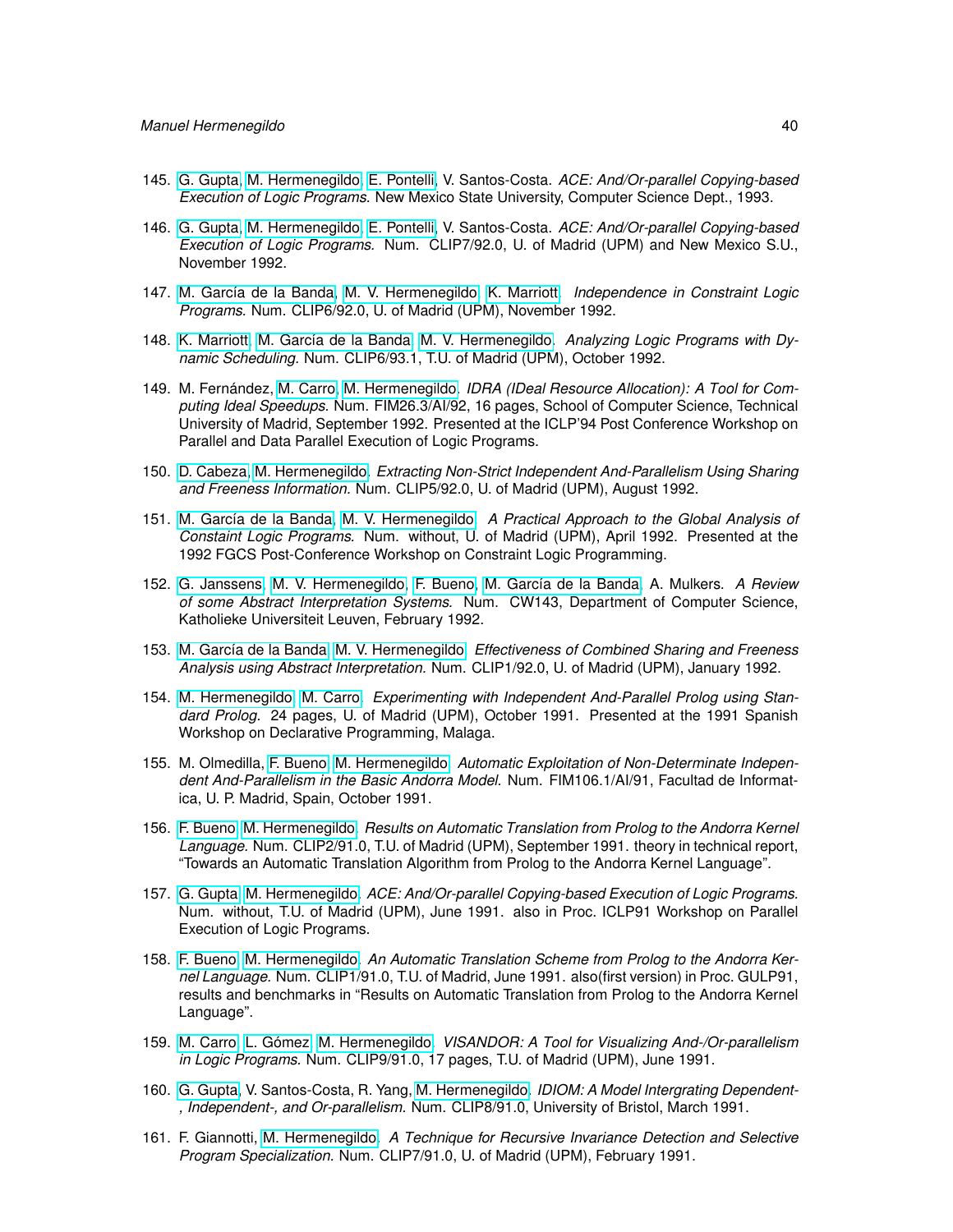- 162. [M. García de la Banda,](http://www.csse.monash.edu.au/~{}mbanda) [M. V. Hermenegildo.](http://www.clip.dia.fi.upm.es/~{}herme) *Analyzing Constraint Logic Programs.* Num. CLIP4/91.0, U. of Madrid (UPM), January 1991. Presented in ICLP-91 Workshop on Constraint Logic Programming, Paris.
- 163. K. Muthukumar, [M. Hermenegildo.](http://www.clip.dia.fi.upm.es/~{}herme) *Combined Determination of Sharing and Freeness of Program Variables Through Abstract Interpretation.* Num. STP-368-90, Microelectronics and Computer Technology Corporation (MCC), Austin, TX 78759, December 1990.
- 164. K. Shen, [M. Hermenegildo.](http://www.clip.dia.fi.upm.es/~{}herme) *A Simulation Study of Or- and Independent And-parallelism.* Num. FIM-60.1/AI/90, Facultad de Informatica, U. P. Madrid, 28660 Boadilla del Monte, Madrid, Spain, October 1990.
- 165. K. Muthukumar, [M. Hermenegildo.](http://www.clip.dia.fi.upm.es/~{}herme) *[Deriving A Fixpoint Computation Algorithm for Top-down Ab](ftp://cliplab.org/pub/papers/tr153-90.mcc.ps.Z)[stract Interpretation of Logic Programs.](ftp://cliplab.org/pub/papers/tr153-90.mcc.ps.Z)* Num. ACT-DC-153-90, Microelectronics and Computer Technology Corporation (MCC), Austin, TX 78759, April 1990.
- 166. [C. Carreras,](http://www.die.upm.es/personal/carreras.html) [M. Hermenegildo.](http://www.clip.dia.fi.upm.es/~{}herme) *Towards an Analytical Model of the Data Diffusion Machine.* UPM (PEPMA ESPRIT Project technical report), 1990.
- 167. [M. Hermenegildo,](http://www.clip.dia.fi.upm.es/~{}herme) R. I. Nasr. *A Tool for Visualizing Independent And-parallelism in Logic Programs.* Num. CLIP1/90.0, T.U. of Madrid (UPM), 1990. Presented at the NACLP-90 Workshop on Parallel Logic Programming, Austin, TX.
- 168. [M. Hermenegildo,](http://www.clip.dia.fi.upm.es/~{}herme) K. Greene. *&-Prolog and its Performance: Exploiting Independent And-Parallelism.* Num. ACA-ST-536-89, MCC, Austin, TX 78759, November 1989.
- 169. [M. Hermenegildo,](http://www.clip.dia.fi.upm.es/~{}herme) [F. Rossi.](http://www.di.unipi.it/~{}rossi) *Strict and Non-Strict Independent And-Parallelism in Logic Programs: Correctness, Efficiency, and Compile-Time Conditions.* Num. ACA-ST-537-89, Microelectronics and Computer Technology Corporation (MCC), Austin, TX 78759, November 1989.
- 170. [M. Hermenegildo,](http://www.clip.dia.fi.upm.es/~{}herme) K. Muthukumar, K. Greene, [F. Rossi,](http://www.di.unipi.it/~{}rossi) R. I. Nasr. *An Overview of the PAL Project.* Num. ACT-ST-234-89, Microelectronics and Computer Technology Corporation (MCC), Austin, TX 78759, September 1989.
- 171. K. Muthukumar, [M. Hermenegildo.](http://www.clip.dia.fi.upm.es/~{}herme) *Determination of Variable Dependence Information at Compile-Time Through Abstract Interpretation.* Num. ACA-ST-232-89, Microelectronics and Computer Technology Corporation (MCC), Austin, TX 78759, March 1989.
- 172. K. Muthukumar, [M. Hermenegildo.](http://www.clip.dia.fi.upm.es/~{}herme) *Methods for Automatic Compile-time Parallelization of Logic Programs using Independent/Restricted And-parallelism.* Num. ACA-ST-233-89, Microelectronics and Computer Technology Corporation (MCC), Austin, TX 78759, March 1989.
- 173. [M. Hermenegildo,](http://www.clip.dia.fi.upm.es/~{}herme) [F. Rossi.](http://www.di.unipi.it/~{}rossi) *On the Correctness and Efficiency of Independent And-Parallelism in Logic Programs.* Num. ACA-ST-032-89, Microelectronics and Computer Technology Corporation (MCC), Austin, TX 78759, January 1989.
- 174. K. Muthukumar, [M. Hermenegildo.](http://www.clip.dia.fi.upm.es/~{}herme) *Efficient Methods for Supporting Side Effects in Independent And-parallelism and Their Backtracking Semantics.* Num. ACA-ST-031-89, Microelectronics and Computer Technology Corporation (MCC), Austin, TX 78759, January 1989.
- 175. R. Warren, [M. Hermenegildo,](http://www.clip.dia.fi.upm.es/~{}herme) [S.K. Debray.](http://cs.arizona.edu/~{}debray) *MA3: A System for Automatic Generation of CGEs.* Microelectronics and Computer Technology Corporation (MCC), Austin, TX 78759, February 1988.
- 176. [M. Hermenegildo,](http://www.clip.dia.fi.upm.es/~{}herme) E. Tick. *Memory Performance of AND-Parallel Prolog on Shared-Memory Architectures.* Num. ACA-ST-036-88, Microelectronics and Computer Technology Corporation (MCC), Austin, TX 78759, January 1988.
- 177. R. Warren, [M. Hermenegildo.](http://www.clip.dia.fi.upm.es/~{}herme) *On the Practicality of Global Flow Analysis of Logic Programs.* Num. ACA-126-88, Microelectronics and Computer Technology Corporation (MCC), Austin, TX 78759, January 1988.